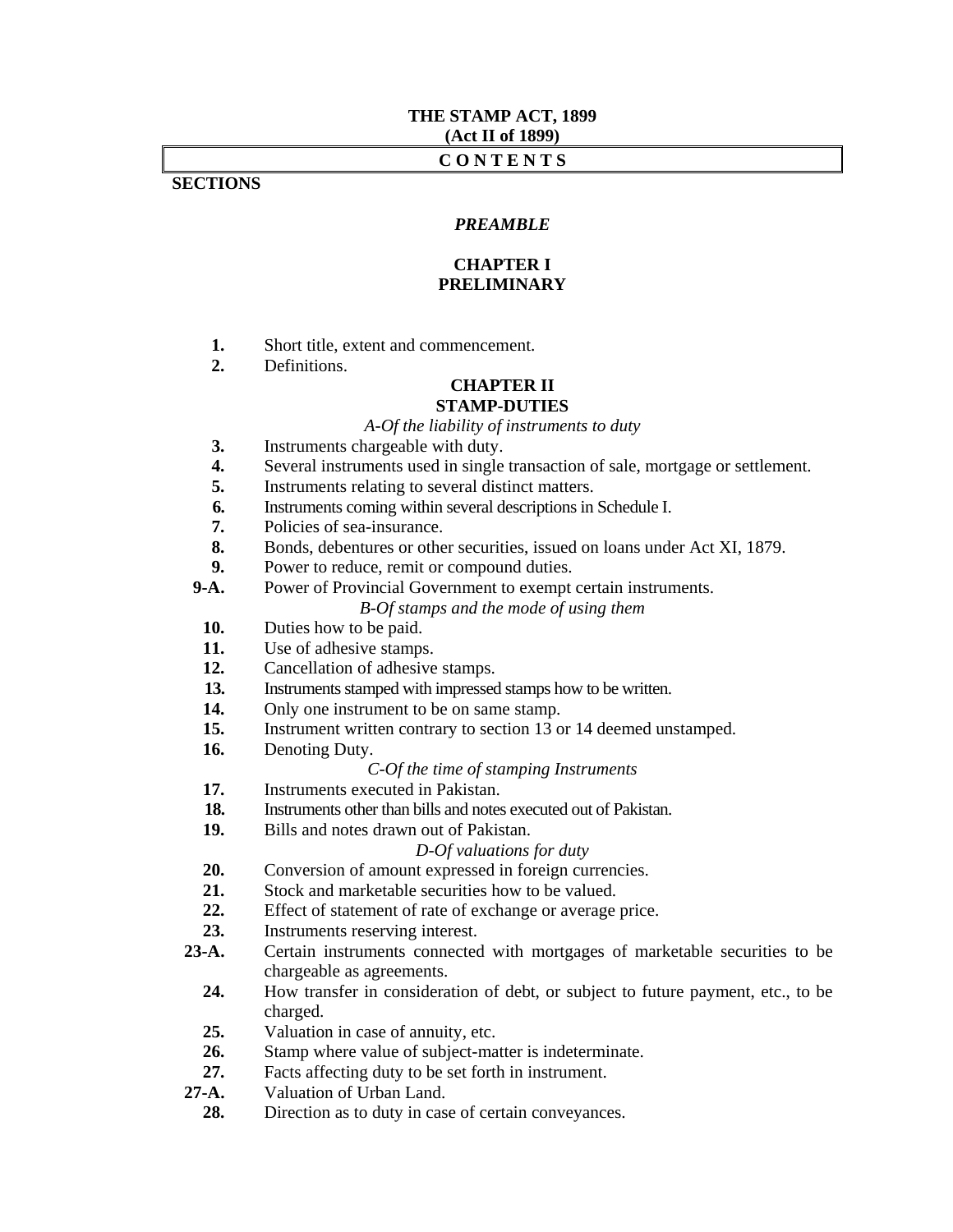## *E-Duty by whom payable*

- **29.** Duties by whom payable.
- **30.** Obligation to give receipt in certain cases.

# **CHAPTER III**

# **ADJUDICATION AS TO STAMPS**

- **31.** Adjudication as to proper stamp.
- **32.** Certificate by Collector.

## **CHAPTER IV**

# **INSTRUMENTS NOT DULY STAMPED**

- **33.** Examination and impounding of instruments.
- **34.** Special provision as to unstamped receipts.
- **35.** Instruments not duly stamped inadmissible in evidence, etc.
- **36.** Admission of instrument where not to be questioned.
- **37.** Admission of improperly stamped instruments.
- **38.** Instruments impounded how dealt with.
- **39.** Collector's power to refund penalty paid under section 38, sub-section (1).
- **40.** Collector's power to stamp instruments impounded.
- **41.** Instruments unduly stamped by accident.
- **42.** Endorsement of instruments on which duty has been paid under section 35, 40 or 41.
- **43.** Prosecution for offence against Stamp-law.
- **44.** Persons paying duty or penalty may recover same in certain cases.
- **45.** Power of Revenue Authority to refund penalty or excess duty in certain cases.
- **46.** Non-liability for loss of instruments sent under section 38.
- **47.** Power of payer to stamp bills and promissory notes received by him unstamped.
- **48.** Recovery of duties and penalties.

## **CHAPTER V**

# **ALLOWANCES FOR STAMPS IN CERTAIN CASES**

- **49.** Allowance for spoiled stamps.
- **50.** Application for relief under section 49 when to be made.
- **51.** Allowance in case of printed forms no longer required by Corporations.
- **52.** Allowance for misused stamps.
- **53.** Allowance for spoiled or misused stamps how to be made.
- **54.** Allowance for stamps not required for use.
- **55.** Allowance on renewal of certain debentures.

## **CHAPTER VI**

## **REFERENCE AND REVISIONS**

- **56.** Control of, and statement of case to, Chief Revenue Authority.
- **57.** Statement of case by Chief Revenue Authority to High Court.
- **58.** Power of High Court to call for further particulars as to case stated.
- **59.** Procedure in disposing of case stated.
- **60.** Statement of case by other Courts to High Court.
- **61.** Revision of certain decisions of Courts regarding the sufficiency of stamps.

## **CHAPTER VII**

## **CRIMINAL OFFENCES AND PROCEDURE**

- **62.** Penalty for executing, etc., instrument not duly stamped.
- **63.** Penalty for failure to cancel adhesive stamp.
- **64.** Penalty for omission to comply with provisions of section 27.
- **65.** Penalty for refusal to give receipt, and for devices to evade duty on receipts.
- **66.** Penalty for not making out policy, or making one not duly stamped.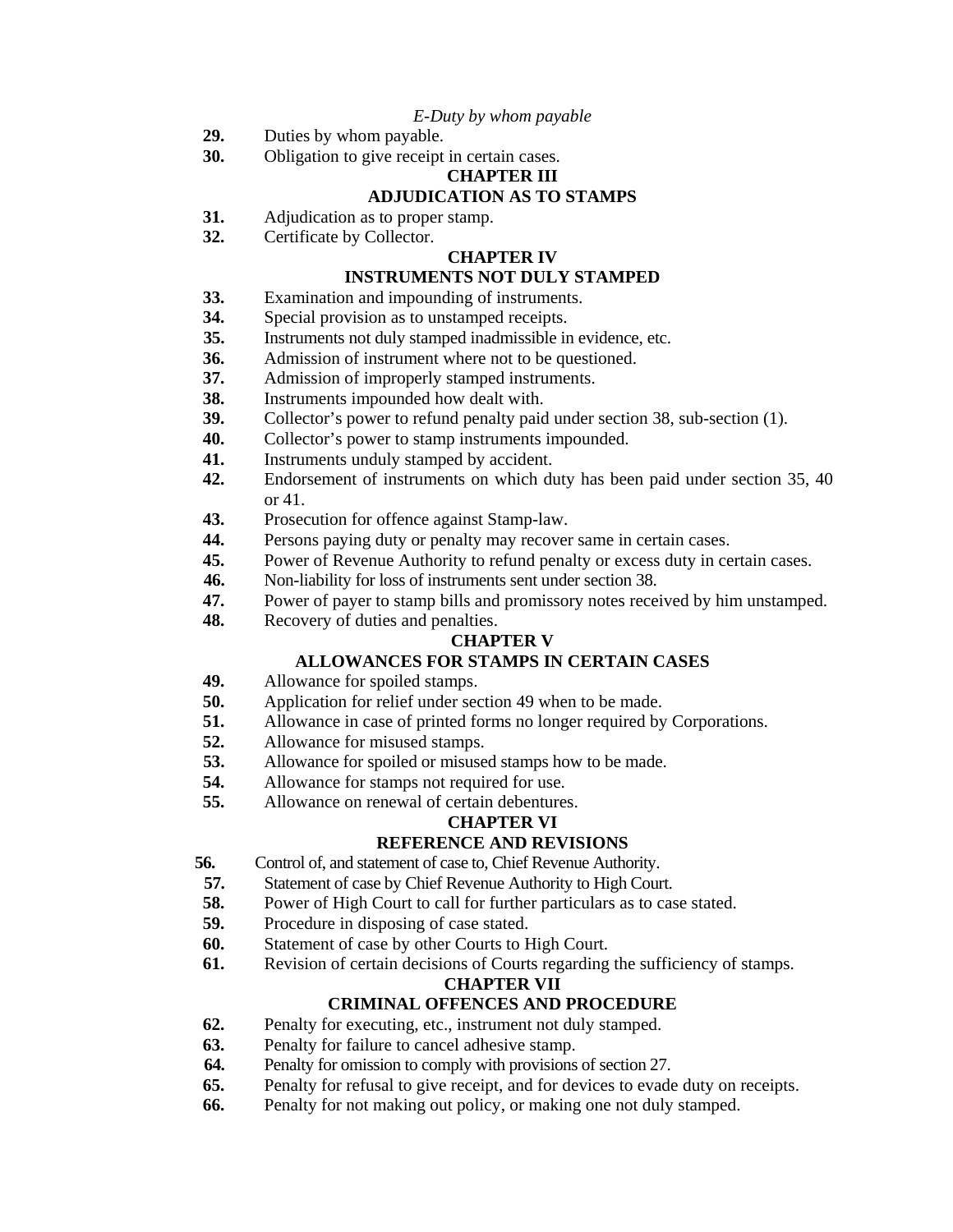- **67.** Penalty for not drawing full number of bills or marine policies purporting to be in sets.
- **68.** Penalty for post-dating bills, and for other devices to defraud the revenue.
- **69.** Penalty for breach of rule relating to sale of stamps and for unauthorized sale.
- **70.** Institution and conduct of prosecutions.
- **71.** Jurisdiction of Magistrates.
- **72.** Place of trial.

# **CHAPTER VIII**

# **SUPPLEMENTAL PROVISIONS**

- **73.** Books, etc., to be open to inspection.
- **74.** Power to make rules relating to sale of stamps.
- **75.** Power to make rules generally to carry out Act.
- **76.** Publication of rules.
- **76-A.** Delegation of certain powers.
	- **77.** Savings as to court-fees.
	- **78.** Act to be translated and sold cheaply.
	- **79.** [*Repealed*].

# **SCHEDUAL I (Stamp Duty on instruments) SCHEDULE-II (Repealed)**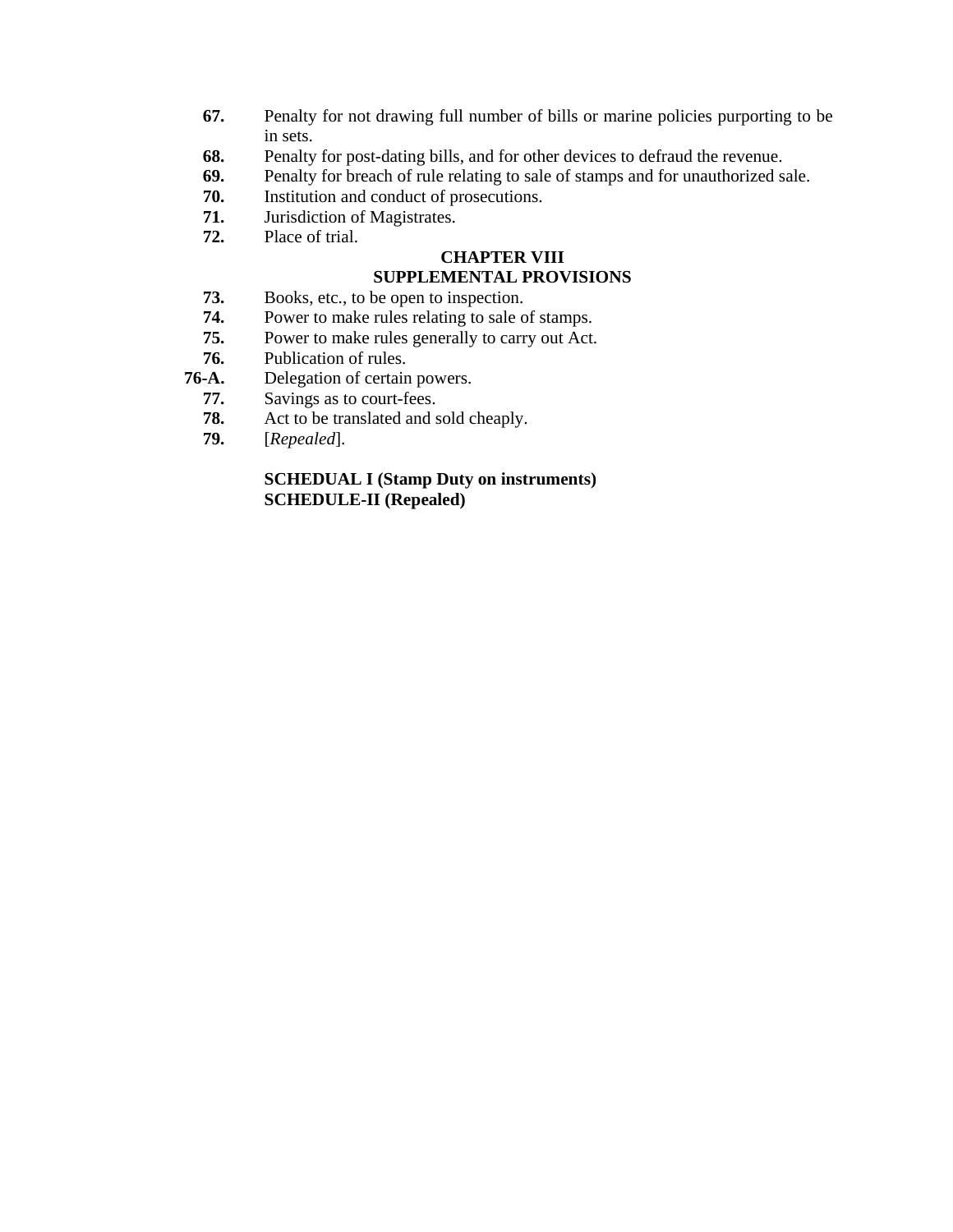# **1[1]THE STAMP ACT, 1899 (Act II of 1899)**

[27 January 1899]

*An Act to consolidate and amend the law relating to Stamps* 

*Preamble.* WHEREAS it is expedient to consolidate and amend the law relating to stamps;

It is hereby enacted as follows:-

#### **CHAPTER I PRELIMINARY**

**1.** Short title, extent and commencement.– (1) This Act may be called the  $2^{[2]}[**!]$ Stamp Act, 1899.

**3[3]**[(2) It extends to the whole of Pakistan].

(3) It shall come into force on the first day of July, 1899.

**2. Definitions.–** In this Act, unless there is something repugnant in the subject or context,–

- (1) **"banker"** includes a bank and any person acting as a banker;
- (2) **"bill of exchange"** means a bill of exchange as defined by the Negotiable Instruments Act, 1881, and includes also a hundi, and any other document entitling or purporting to entitle any person, whether named therein or not, to payment by any other person of, or to draw upon any other person for, any sum of money;

## (3) **"bill of exchange payable on demand"** includes–

- (a) an order for the payment of any sum of money by a bill of exchange or promissory note, or for the delivery of any bill of exchange or promissory note in satisfaction of any sum of money, or for the payment of any sum of money, out of any particular fund which may or may not be available, or upon any condition or contingency which may or may not be performed or happen;
- (b) an order for the payment of any sum of money weekly, monthly or at any other stated periods; and
- (c) a letter of credit, that is to say, any instrument by which one person authorises another to give credit to the person in whose favour it is drawn;
- (4) **"bill of lading"** includes a "through bill of lading", but does not include a mate's receipt;
- (5) **"bond"** includes–
	- (a) any instrument whereby a person obliges himself to pay money to another, on condition that the obligation shall be void if a specified act is performed, or is not performed, as the case may be;
	- (b) any instrument attested by a witness and not payable to order or bearer, whereby a person obliges himself to pay money to another; and
	- (c) any instrument so attested, whereby a person obliges himself to deliver grain or other agricultural produce to another;
- (6) **"chargeable"** means, as applied to an instrument executed or first executed after the commencement of this Act, chargeable under this Act and, as applied to any other instrument, chargeable under the law in force in **4[4]**[Pakistan] when such instrument was executed, or where several persons executed the instrument at different times, first executed;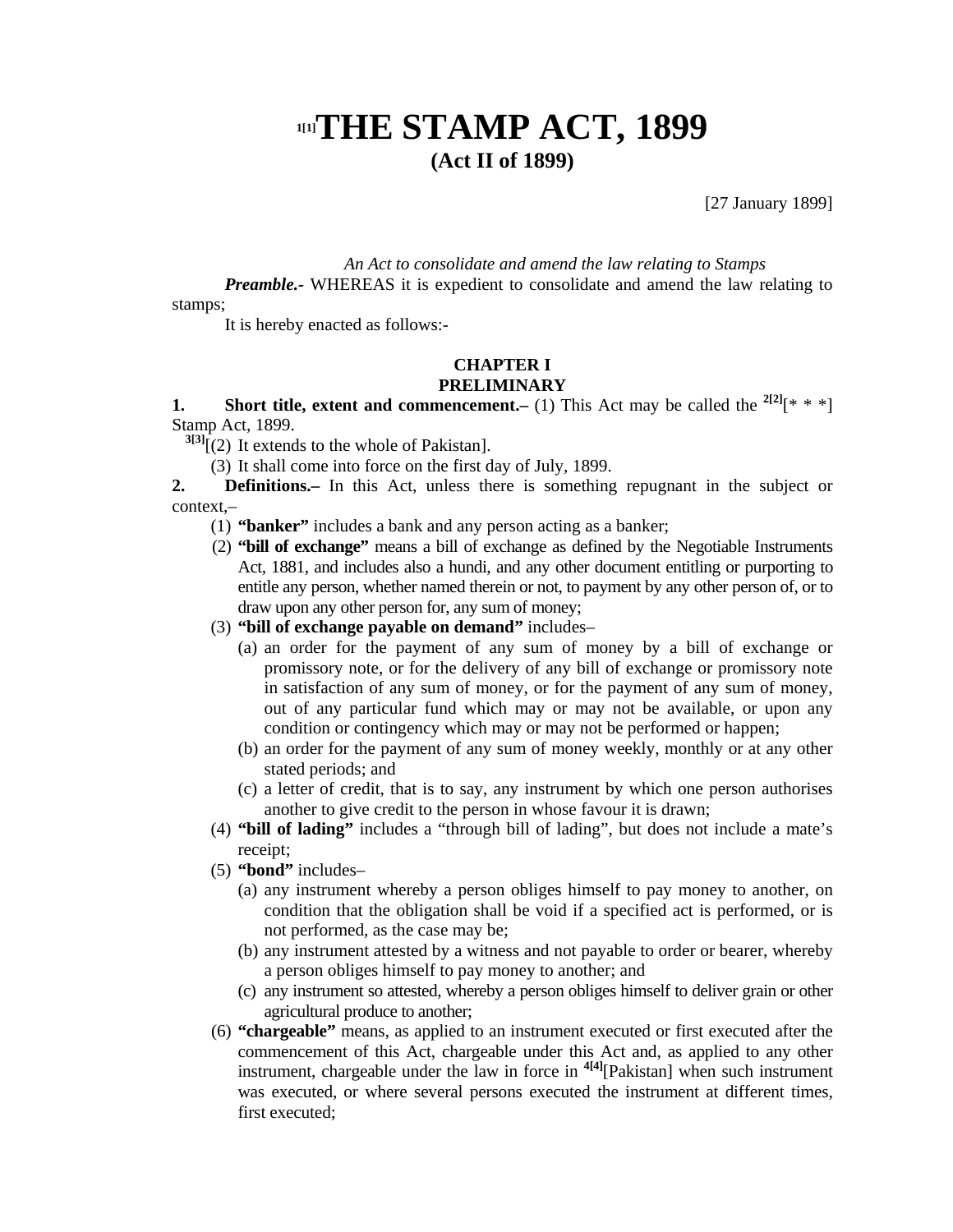- (7) **"cheque"** means a bill of exchange drawn on a specified banker and not expressed to be payable otherwise than on demand;
- (8) **5[5]**[\* \* \* \* \* \* \* \* \* \* \* \*]
- 
- (9) **"Collector" 6[6]**[(a) means the Collector of a district; and]
	- (b) includes a **7[7]**[District Officer (Revenue)] and any officer whom **8[8]**[the Provincial Government] may, by notification in the Official Gazette, appoint in this behalf;
- (10) **"conveyance"** includes a conveyance on sale and every instrument by which property, whether movable or immovable, is transferred *inter vivos* and which is not otherwise specifically provided for by Schedule I;
- (11) **"duly stamped"**, as applied to an instrument, means that the instrument bears an adhesive or impressed stamp of not less than the proper amount and that such stamp has been affixed or used in accordance with the law for the time being in force in **9[9]**[Pakistan];
- (12) **"executed"** and **"execution"**, used with reference to instruments, mean "signed" and "signature";
- $(12-A)^{10[10]}$ [\* \* \* \* \* \* \* \* \* \* \* \*]
	- (13) **"impressed stamp"** includes–
		- (a) labels affixed and impressed by the proper officer, and
		- (b) stamps embossed or engraved on stamped paper;
	- (14) **"instrument"** includes every document by which any right or liability is, or purports to be, created, transferred, limited, extended, extinguished or recorded;
	- (15) **"instrument of partition"** means any instrument whereby co-owners of any property divide or agree to divide such property in severalty, and includes also a final order for effecting a partition passed by any Revenue-authority or any Civil Court and an award by an arbitrator directing a partition;
	- (16) **"lease"** means a lease of immovable property, and includes also–
		- (a) a patta;
		- (b) a *kabuliyat* or other undertaking in writing, not being a counter-part of a lease, to cultivate, occupy or pay or deliver rent for, immovable property;
		- (c) any instrument by which tolls of any description are let;
		- (d) any writing on an application for a lease intended to signify that the application is granted;
- **11[11]**[(16-A) **"marketable security"** means a security of such a description as to be capable of being sold in any stock market in **12[12]**[Pakistan] or in the United kingdom];
	- (17) **"mortgage-deed"** includes every instrument whereby for the purpose of securing money advanced, or to be advanced, by way of loan, or an existing or future debt, or the performance of an engagement, one person transfers, or creates, to, or in favour of, another, a right over or in respect of specified property;
	- (18) **"paper"**includes vellum, parchment or any other material on which an instrument may be written;
	- (19) **"policy of insurance"** includes–
		- (a) any instrument by which one person, in consideration of a premium, engages to indemnify another against loss, damage or liability arising from an unknown or contingent event;
		- (b) a life-policy, and any policy insuring any person against accident or sickness, and any other personal insurance **13[13]**[\* \* \*;
- (c) \* \* \* \* \* \* \* \* \* \* \*]
	- (20) **"policy of sea-insurance"** or **"sea-policy"**–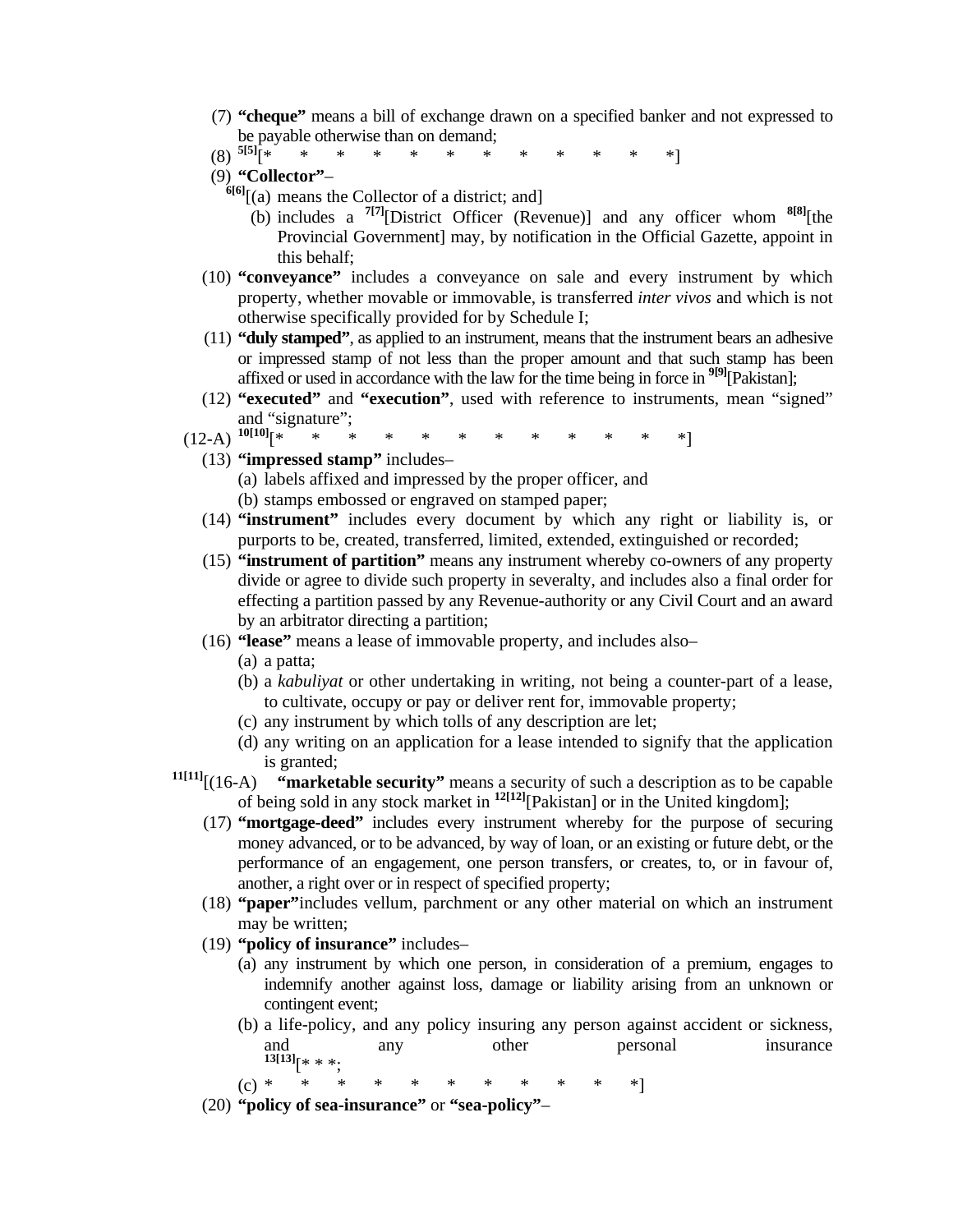- (a) means any insurance made upon any ship or vessel (whether for marine or inland navigation), or upon the machinery, tackle or furniture of any ship or vessel, or upon any goods, merchandise or property of any description whatever on board of any ship or vessel, or upon the freight of, or any other interest which may be lawfully insured in, or relating to, any ship or vessel; and
- (b) includes any insurance of goods, merchandise or property for any transit which includes not only sea risk within the meaning of clause (a), but also any other risk incidental to the transit insured from the commencement of the transit to the ultimate destination covered by the insurance;

 Where any person, in consideration of any sum of money paid or to be paid for additional freight or otherwise, agrees to take upon himself any risk attending goods, merchandise or property of any description whatever while on board of any ship or vessel, or engages to indemnify the owner of any such goods, merchandise or property from any risk, loss or damage, such agreement or engagement shall be deemed to be a contract for sea-insurance;

- (21) **"power-of-attorney"** includes any instrument(not chargeable with a fee under the law relating to court-fees for the time being in force) empowering a specified person to act for and in the name of the person executing it;
- (22) **"promissory note"** means a promissory note as defined by the Negotiable Instruments Act, 1881**14[14]**; it also includes a note promising the payment of any sum of money out of any particular fund which may or may not be available, or
- upon any condition or contingency which may or may not be performed or happen;<br><sup>15[15]</sup>[(22-A) **"Public Office"** includes a Government Office, a People's Local Council, a "Public Office" includes a Government Office, a People's Local Council, a Local Authority, a Statutory Corporation or a similar body set up by the **16[16]**Central or Provincial Government, commercial or industrial concern whether singly owned or run through partnership having more than twenty employees, a body registered under the Companies Act, 1913, and a Co-operative Society;
	- (22-B) **"Public Officer"** includes an Officer-in-charge of a Public Office];
		- (23) **"receipt"** includes any note, memorandum or writing–
			- (a) whereby any money, or any bill of exchange, cheque or promissory note is acknowledged to have been received, or
			- (b) whereby any other movable property is acknowledged to have been received in satisfaction of a debt, or
			- (c) whereby any debt or demand, or any part of a debt or demand, is acknowledged to have been satisfied or discharged, or
			- (d) which signifies or imports any such acknowledgment, and whether the same is or is not signed with the name of any person:  $17[17]$ <sup>[\*</sup> \* \*]
		- (24) **"settlement"** means any non-testamentary disposition, in writing, of movable or immovable property made–
			- (a) in consideration of marriage,
			- (b) for the purpose of distributing property of the settler among his family or those for whom he desires to provide, or for the purpose of providing for some person dependent on him, or
			- (c) for any religious or charitable purpose;

and includes an agreement in writing to make such a disposition **18[18]**[and, where any such disposition has not been made in writing, any instrument recording, whether by way of declaration of trust or otherwise, the terms of any such disposition]; **19[19]**[and

 (25) **"soldier"** includes any person below the rank of non-commissioned officer who is enrolled under the Indian Army Act, 1911<sup>20[20]</sup>[or the Pakistan Army Act, 1952].]

# **CHAPTER II STAMP-DUTIES**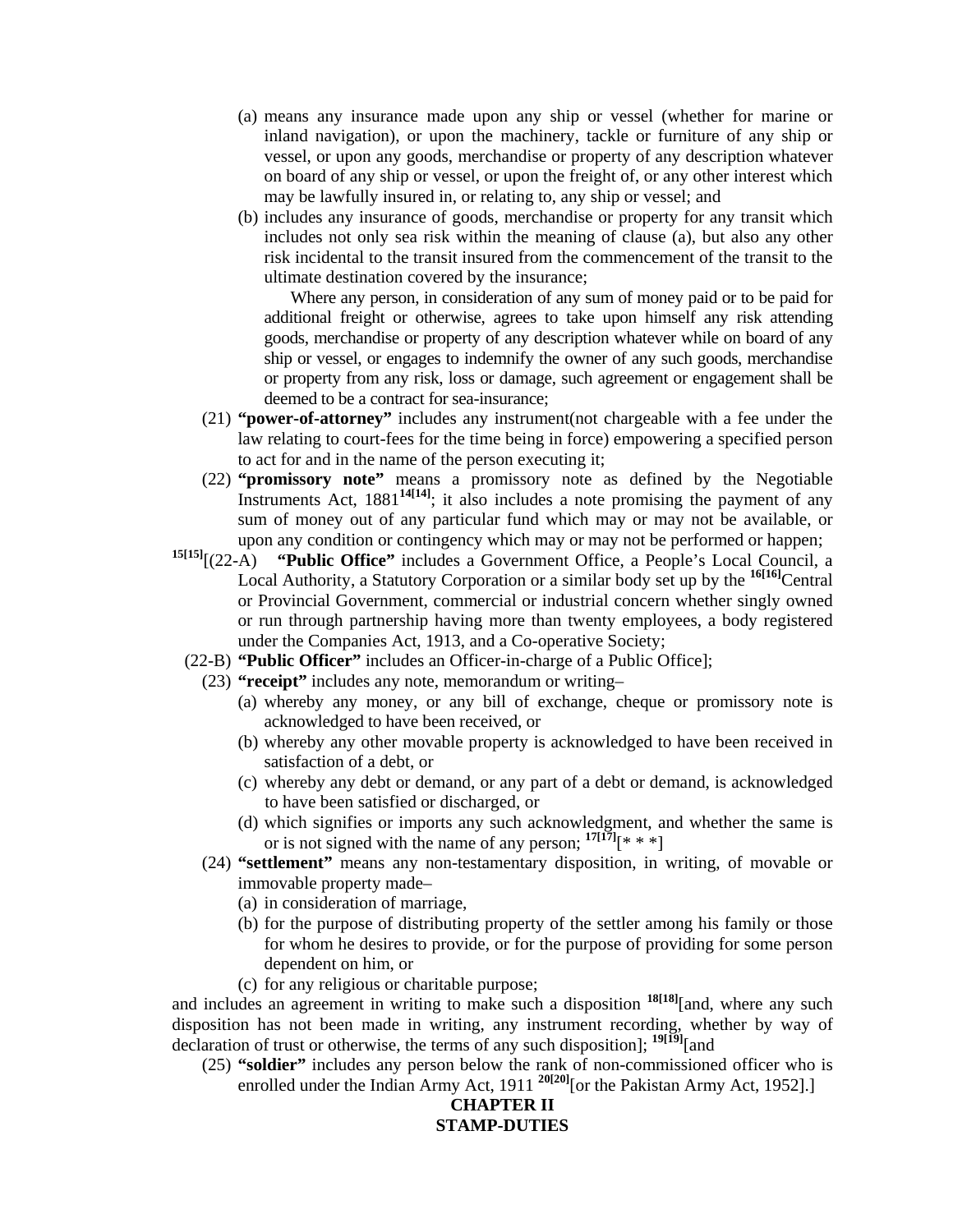## *A-Of the liability of instruments to duty*

**3. Instruments chargeable with duty.–** Subject to the provisions of this Act and the exemptions contained in Schedule I, the following instruments shall be chargeable with duty of the amount indicated in that schedule as the proper duty therefor respectively, that is to say–

- (a) every instrument mentioned in that Schedule which, not having been previously executed by any person, is executed in <sup>21[21]</sup>[Pakistan] on or after the first day of July, 1899;
- (b) every bill of exchange **22[22]**[payable otherwise than on demand]  $23[23]$ [\* \* \*] or promissory note drawn or made out of  $24[24]$ [Pakistan] on or after that day and accepted or paid, or presented for acceptance or payment, or endorsed, transferred or otherwise negotiated, in **25[25]**[Pakistan]; and
- (c) every instrument (other than a bill of exchange **26[26]**[\* \* \*] or promissory note) mentioned in that Schedule, which, not having been previously executed by any person, is executed out of  $\frac{27[27]}{Pakistan}$  on or after that day, relates to any property situate, or to any matter or thing done or to be done, in **28[28]**[Pakistan] and is received in **29[29]**[Pakistan]:

Provided that no duty shall be chargeable in respect of–

- (1) any instrument executed by, or on behalf of, or in favour of, the **30[30]**[Government] in cases where, but for this exemption, the <sup>31[31]</sup>[Government] would be liable to pay the duty chargeable in respect of such instrument;
- (2) any instrument for the sale, transfer or other disposition, either absolutely or by way of mortgage or otherwise, of any ship or vessel, or any part, interest, share or property of or in any ship or vessel registered under the Merchant Shipping Act, 1894 or under Act XIX of 1838**32[32]**, or the Registration of Ships Act, 1841**33[33]**, as amended by subsequent Acts.

**4. Several instruments used in single transaction of sale, mortgage or settlement.– 34[34]**[(1) Where, in the case of any sale, mortgage or settlement, several instruments are employed for completing the transaction, the principal instrument only shall be chargeable with the duty prescribed in Schedule I, for the conveyance, mortgage or settlement, and each of the other instruments shall be chargeable with a duty of four rupees instead of the duty (if any) prescribed for it in that Schedule].

 (2) The parties may determine for themselves which of the instruments so employed shall, for the purposes of sub-section (1), be deemed to be the principal instrument:

 Provided that the duty chargeable on the instrument so determined shall be the highest duty which would be chargeable in respect of any of the said instruments employed.

**5. Instruments relating to several distinct matters.–** Any instrument comprising or relating to several distinct matters shall be chargeable with the aggregate amount of the duties with which separate instruments, each comprising or relating to one of such matters, would be chargeable under this Act.

**6. Instruments coming within several descriptions in Schedule I.–** Subject to the provisions of the last preceding section, an instrument so framed as to come within two or more of the descriptions in Schedule I, shall, where the duties chargeable thereunder are different, be chargeable only with the highest of such duties:

**35[35]**[Provided that nothing contained in this Act shall render chargeable with duty exceeding four rupees a counterpart or duplicate of any instrument chargeable with duty and in respect of which the proper duty has been paid].

**7. Policies of sea-insurance.–** (1) No contract for sea-insurance (other than such insurance as is referred to in section 506 of the Merchant Shipping Act, 1894) shall be valid unless the same is expressed in a sea-policy.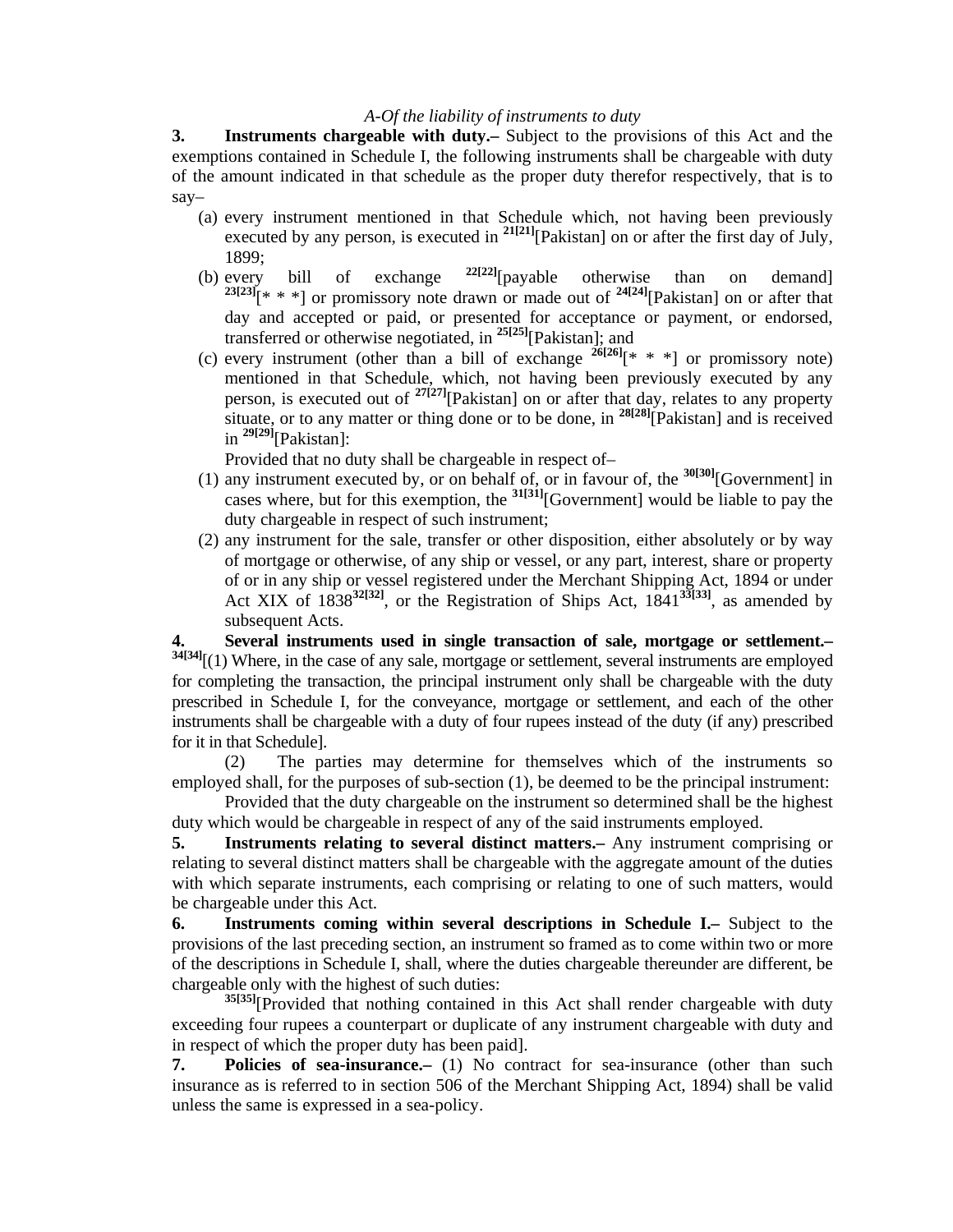(2) No sea-policy made for time shall be made for any time exceeding twelve months.

 (3) No sea-policy shall be valid unless it specifies the particular risk or adventure, or the time, for which it is made, the names of the subscribers or under-writers, and the amount or amounts insured.

 (4) Where any sea-insurance is made for or upon a voyage and also for time, or to extend to or cover any time beyond thirty days after the ship shall have arrived at her destination and been there moored at anchor, the policy shall be charged with duty as a policy for or upon a voyage, and also with duty as a policy for time.

**8. Bonds, debentures or other securities, issued on loans under Act XI, 1879.–** (1) Notwithstanding anything in this Act, any local authority raising a loan under the provisions of the Local Authorities Loan Act, 1879**36[36]**, or of any other law for the time being in force, by the issue of bonds, debentures or other securities, shall, in respect of such loan, be chargeable with a duty of **37[37]**[one per centum] on the total amount of the bonds, debentures or other securities issued by it, and such bonds, debentures or other securities need not be stamped, and shall not be chargeable with any further duty on renewal, consolidation, sub-division or otherwise.

 (2) The provisions of sub-section (1) exempting certain bonds, debentures or other securities from being stamped and from being chargeable with certain further duty shall apply to the bonds, debentures or other securities of all outstanding loans of the kind mentioned therein, and all such bonds, debentures or other securities shall be valid, whether the same are stamped or not:

 Provided that nothing herein contained shall exempt the local authority which has issued such bonds, debentures or other securities from the duty chargeable in respect thereof prior to the twenty-sixth day of March, 1897, when such duty has not already been paid or remitted by order issued by the **38[38]**[Federal Government].

 (3) In the case of wilful neglect to pay the duty required by this section, the local authority shall be liable to forfeit to the **39[39]**[Provincial] Government a sum equal to ten per centum upon the amount of duty payable, and a like penalty for every month after the first month during which the neglect continues.

**9.** Power to reduce, remit or compound duties.  $40[40]$ <sup>[The Provincial Government] may,</sup> by rule or order published in the **41[41]**[Official Gazette]–

- (a) reduce or remit, whether prospectively or retrospectively, in the whole or any part of **42[42]**[the territories under its administration], the duties with which any instruments or any particular class of instruments, or any of the instruments belonging to such class, or any instruments when executed by or in favour of any particular class of persons, or by or in favour of any members of such class, are chargeable, and
- (b) provide for the composition or consolidation of duties in the case of issues by any incorporated company or other body corporate of debentures, bonds or other

marketable securities.<br>43[43] **r**Q-A. Power of Pro **Power of Provincial Government to exempt certain instruments.**– The Provincial Government may by <sup>44[44]</sup>[notification in] the official Gazette, generally exempt from payment of the whole or any part of the duties on any instrument executed by or in favour of a banking company in the normal course of its banking business.

 *Explanation–* For the purpose of this Section, "Banking Company" shall have the same meaning as in the Banking Tribunals Ordinance, 1984**45[45]**].

*B-Of stamps and the mode of using them* 

**10. Duties how to be paid.–** (1) Except as otherwise expressly provided in this Act, all duties with which any instruments are chargeable shall be paid, and such payment shall be indicated on such instruments, by means of stamps–

(a) according to the provisions herein contained, or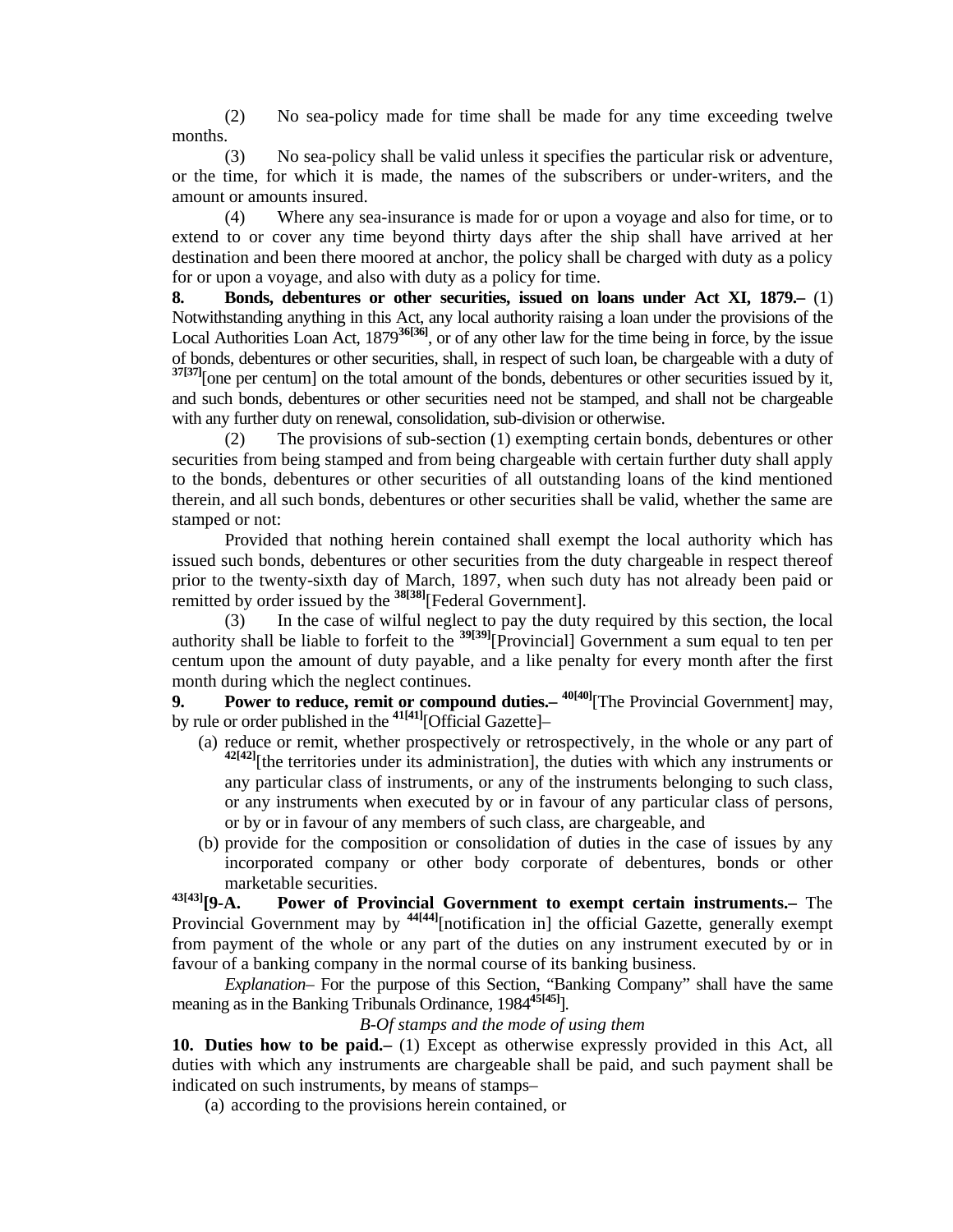(b) when no such provision is applicable thereto, as the **46[46]**[Provincial Government] may by rules direct.

(2) The rules<sup> $47[47]$ </sup> made under sub-section (1) may, among other matters, regulate,–

- (a) in the case of each kind of instrument–the description of stamps which may be used;
- (b) in the case of instruments stamped with impressed stamps–the number of stamps which may be used;
- (c) in the case of bills of exchange or promissory notes written in any Oriental language–the size of the paper on which they are written.

**11. Use of adhesive stamps.–** The following instruments may be stamped with adhesive stamps, namely:-

- (a) instruments chargeable with **48[48]**[a duty not exceeding twenty-five paisa], except parts of bills of exchange payable otherwise than on demand and drawn in sets;
- (b) bills of exchange,  $49[49]^{*\times}$  \* \*] and promissory notes drawn or made out of **50[50]**[Pakistan];
- (c) entry as an advocate, vakil or attorney on the roll of a High Court;
- (d) notarial acts; and
- (e) transfers by endorsement of shares in any incorporated company or other body corporate.

**12. Cancellation of adhesive stamps.**– (1) (a) Whoever affixes any adhesive stamp to any instrument chargeable with duty which has been executed by any person shall, when affixing such stamp, cancel the same so that it cannot be used again; and

 (b) whoever executes any instrument on any paper bearing an adhesive stamp shall, at the time of execution, unless such stamp has been already cancelled in manner aforesaid, cancel the same so that it cannot be used again.

 (2) Any instrument bearing an adhesive stamp which has not been cancelled so that it cannot be used again, shall, so far as such stamp is concerned, be deemed to be unstamped.

 (3) The person required by sub-section (1) to cancel an adhesive stamp may cancel it by writing on or across the stamp his name or initials or the name or initials of his firm with the true date of his so writing, or in any other effectual manner.

**13. Instruments stamped with impressed stamps how to be written.–** Every instrument written upon paper stamped with an impressed stamp shall be written in such manner that the stamp may appear on the face of the instrument and cannot be used for or applied to any other instrument.

**14. Only one instrument to be on same stamp.**— No second instrument chargeable with duty shall be written upon a piece of stamped paper upon which an instrument chargeable with duty has already been written:

 Provided that nothing in this section shall prevent any endorsement which is duly stamped or is not chargeable with duty being made upon any instrument for the purpose of transferring any right created or evidenced thereby or of acknowledging the receipt of any money or goods the payment or delivery of which is secured thereby.

**15. Instrument written contrary to section 13 or 14 deemed unstamped.–** Every instrument written in contravention of section 13 or section 14 shall be deemed to be unstamped.

**16. Denoting duty.–** Where the duty with which an instrument is chargeable, or its exemption from duty, depends in any manner upon the duty actually paid in respect of another instrument, the payment of such last mentioned duty shall, if application is made in writing to the Collector for that purpose, and on production of both the instruments, be denoted upon such first mentioned instrument, by endorsement under the hand of the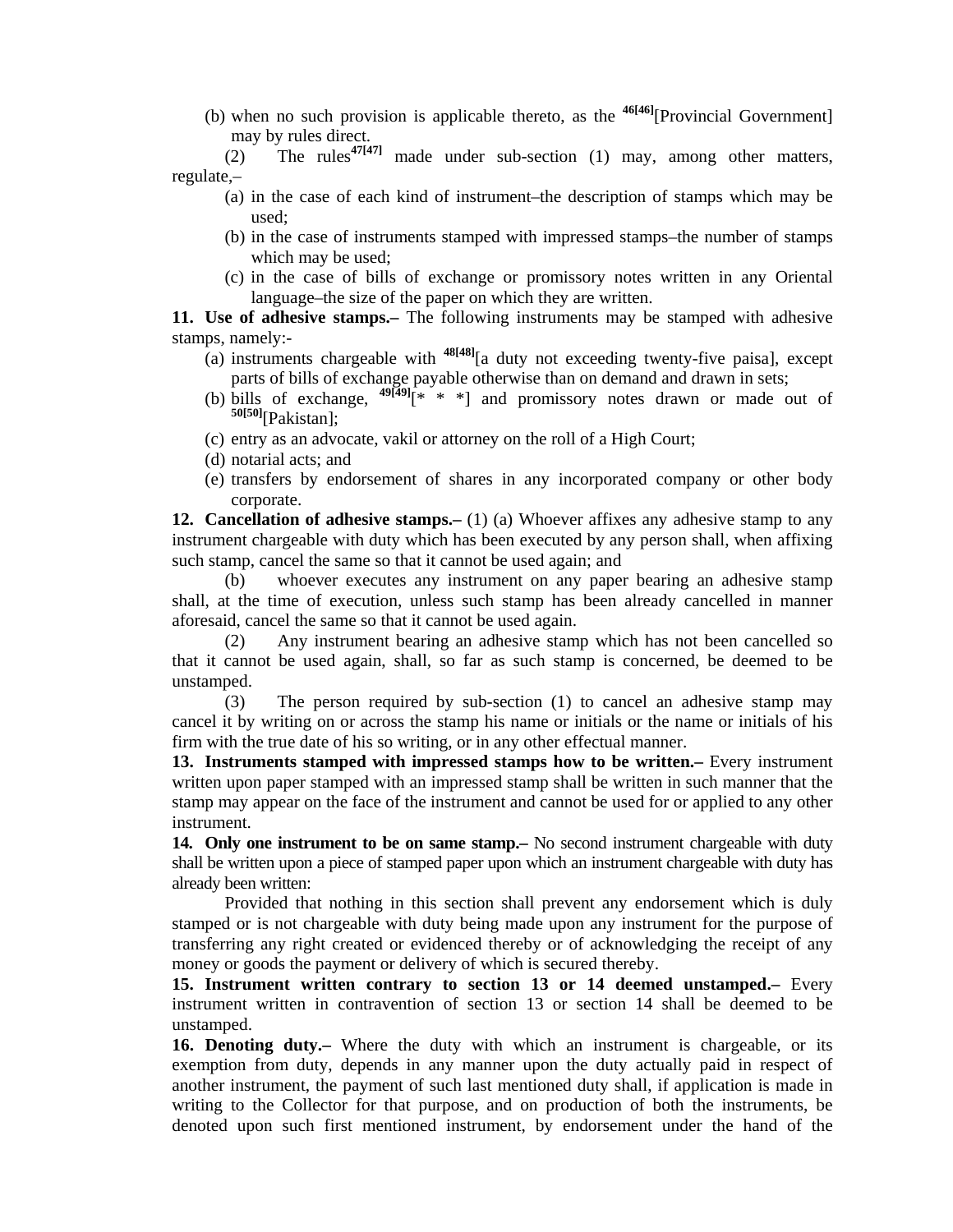Collector or in such other manner (if any) as the **51[51]**[Provincial Government] may by rule prescribe.

## *C-Of the time of stamping Instruments*

**17. Instruments executed in Pakistan.–** All instruments chargeable with duty and executed by any person in **52[52]**[Pakistan] shall be stamped before or at the time of execution.

**18. Instruments other than bills and notes executed out of <sup>53[53]</sup>[Pakistan].– (1) Every** instrument chargeable with duty executed only out of **54[54]**[Pakistan], and not being a bill of exchange,  $\frac{55[55]}{[* * *]}$  or promissory note, may be stamped within three months after it has been first received in **56[56]**[Pakistan].

 (2) Where any such instrument cannot, with reference to the description of stamp prescribed therefor, be duly stamped by a private person, it may be taken within the said period of three months to the Collector, who shall stamp the same, in such manner as the **57[57]**[Provincial Government] may by rule prescribe, with a stamp of such value as the person so taking such instrument may require and pay for.

**19. Bills and notes drawn out of Pakistan.–** The first holder in **58[58]**[Pakistan] of any bill of exchange, **59[59]**[payable otherwise than on demand] **60[60]**[\* \* \*] or promissory note drawn or made out of **61[61]**[Pakistan] shall, before he presents the same for acceptance or payment, or endorses, transfers or otherwise negotiates the same in **62[62]**[Pakistan], affix thereto the proper stamp and cancel the same:

Provided that,–

- (a) if, at the time any such bill of exchange,  $63[63]$ <sup>[\*</sup> \* \*] or note comes into the hands of any holder thereof in **64[64]**[Pakistan], the proper adhesive stamp is affixed thereto and cancelled in manner prescribed by section 12, and such holder has no reason to believe that such stamp was affixed or cancelled otherwise than by the person and at the time required by this Act, such stamp shall, so far as relates to such holder, be deemed to have been duly affixed and cancelled;
- (b) nothing contained in this proviso shall relieve any person from any penalty incurred by him for omitting to affix or cancel a stamp.

## *D-Of valuations for duty*

**20. Conversion of amount expressed in foreign currencies.–** (1) Where an instrument is chargeable with *ad valorem* duty in respect of any money expressed in any currency other than that of **65[65]**[Pakistan], such duty shall be calculated on the value of such money in the currency of **66[66]**[Pakistan] according to the current rate of exchange on the day of the date of the instrument.

 (2) The **67[67]**[Federal Government] may, from time to time, by notification in the **68[68]**[Official Gazette], prescribe**69[69]** a rate of exchange for the conversion of British or any foreign currency into the currency of **70[70]**[Pakistan] for the purposes of calculating stamp-duty, and such rate shall be deemed to be the current rate for the purposes of sub-section (1).

**21. Stock and marketable securities how to be valued.–** Where an instrument is chargeable with *ad valorem* duty in respect of any stock or of any marketable or other security, such duty shall be calculated on the value of such stock or security according to the average price or the value thereof on the day of the date of the instrument.

**22. Effect of statement of rate of exchange or average price.–** Where an instrument contains a statement of current rate of exchange, or average price, as the case may require, and is stamped in accordance with such statement, it shall, so far as regards the subject-matter of such statement, be presumed, until the contrary is proved, to be duly stamped.

**23. Instruments reserving interest.–** Where interest is expressly made payable by the terms of an instrument, such instrument shall not be chargeable with duty higher than that with which it would have been chargeable had no mention of interest been made therein.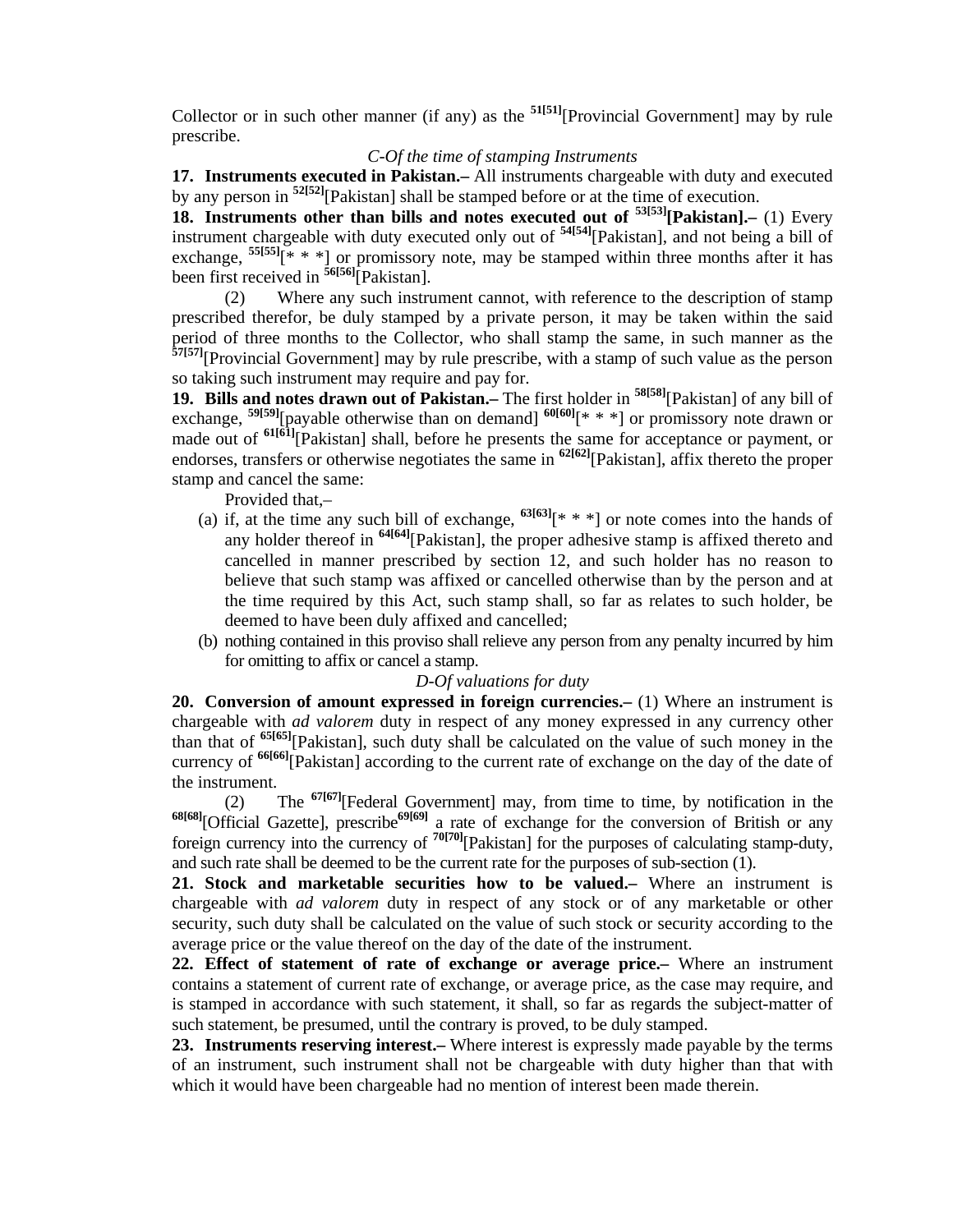# **71[71][23-A. Certain instruments connected with mortgages of marketable securities to be chargeable as agreements.–** (1) Where an instrument (not being a promissory note or bill of exchange)–

- (a) is given upon the occasion of the deposit of any marketable security by way of security for money advanced or to be advanced by way of loan, or for an existing or future debt, or
- (b) makes redeemable or qualifies a duly stamped transfer, intended as a security, of any marketable security,

it shall be chargeable with duty as if it were an agreement or memorandum of an agreement chargeable with duty under  $\frac{72[72]}{2}$ [Article No. 5 (c)] of Schedule I.

 (2) A release or discharge of any such instrument shall only be chargeable with the like duty].

**24. How transfer in consideration of debt, or subject to future payment, etc., to be charged.–** Where any property is transferred to any person in consideration, wholly or in part, of any debt due to him, or subject either certainly or contingently to the payment or transfer of any money or stock, whether being or constituting a charge or encumbrance upon the property or not, such debt, money or stock is to be deemed the whole or part, as the case may be, of the consideration in respect whereof the transfer is chargeable with *ad valorem*  duty:

 Provided that nothing in this section shall apply to any such certificate of sale as is mentioned in Article No. 18 of Schedule I.

 *Explanation–* In the case of a sale of property subject to a mortgage or other encumbrance, any unpaid mortgage-money or money charged, together with the interest (if any) due on the same, shall be deemed to be part of the consideration for the sale:

 Provided that, where property subject to a mortgage is transferred to the mortgagee, he shall be entitled to deduct from the duty payable on the transfer the amount of any duty already paid in respect of the mortgage.

## *Illustrations*

- (1) A owes B Rs. 1,000. A sells a property to B, the consideration being Rs.500 and the release of the previous debt of Rs.1,000 Stamp-duty is payable on Rs.1,500.
- (2) A sells a property to B for Rs.500 which is subject to a mortgage to C for Rs.1,000 and unpaid interest Rs.200. Stamp-duty is payable on Rs.1,700.
- (3) A mortgages a house of the value of Rs.10,000 to B for Rs.5,000. B afterwards buys the house from A. Stamp-duty is payable on Rs.10,000 less the amount of stamp-duty already paid for the mortgage.

**25. Valuation in case of annuity, etc.–** Where an instrument is executed to secure the payment of an annuity or other sum payable periodically, or where the consideration for a conveyance is an annuity or other sum payable periodically, the amount secured by such instrument or the consideration for such conveyance, as the case may be, shall, for the purposes of this Act, be deemed to be,–

- (a) where the sum is payable for a definite period so that the total amount to be paid can be previously ascertained–such total amount;
- (b) where the sum is payable in perpetuity or for an indefinite time not terminable with any life in being at the date of such instrument or conveyance–the total amount which, according to the terms of such instrument or conveyance, will or may be payable during the period of twenty years calculated from the date on which the first payment becomes due; and
- (c) where the sum is payable for an indefinite time terminable with any life in being at the date of such instrument or conveyance–the maximum amount which will or may be payable as aforesaid during the period of twelve years calculated from the date on which the first payment becomes due.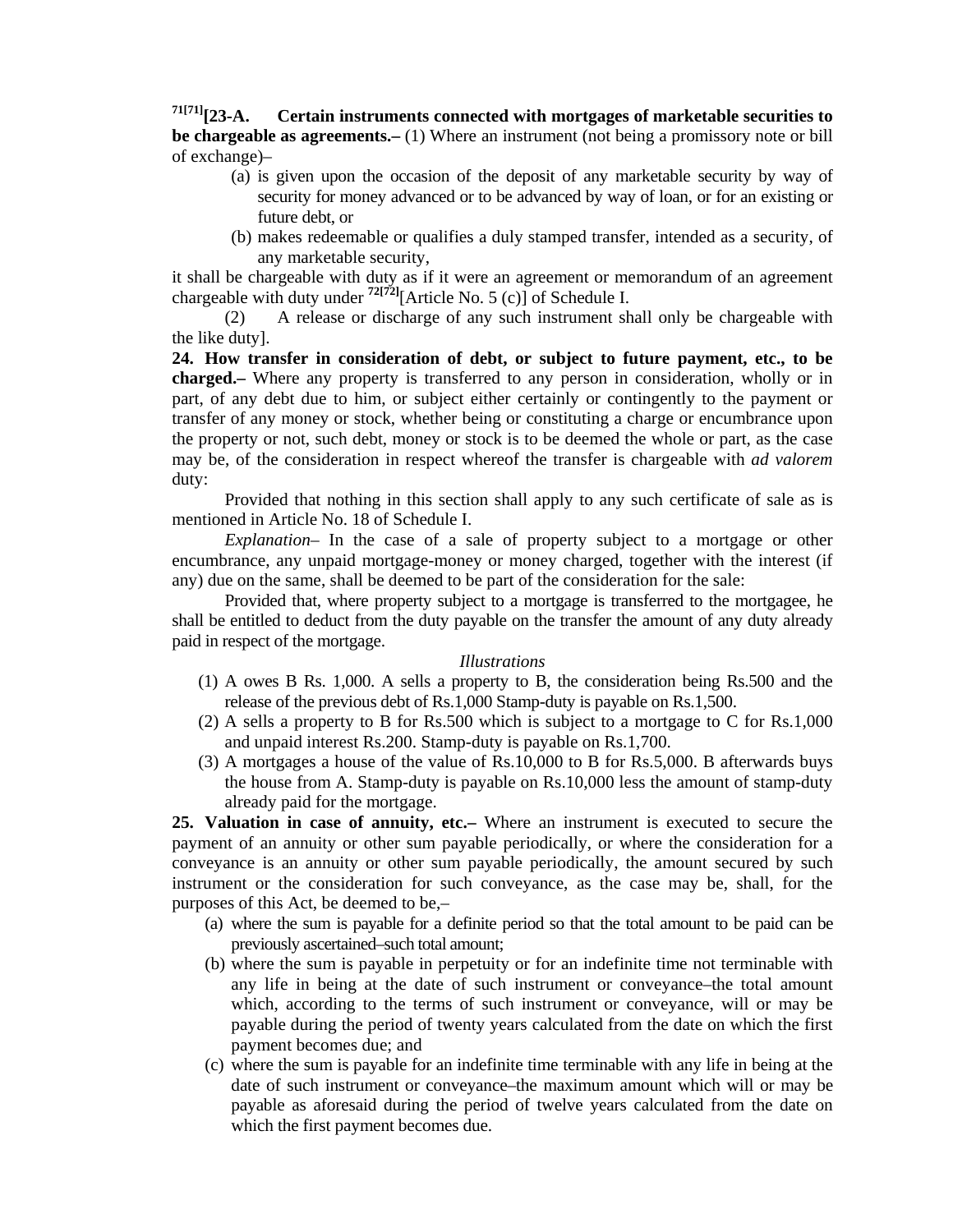**26. Stamp where value of subject-matter is indeterminate.–** Where the amount or value of the subject-matter of any instrument chargeable with *ad valorem* duty cannot be, or (in the case of an instrument executed before the commencement of this Act) could not have been, ascertained at the date of its execution or first execution, nothing shall be claimable under such instrument more than the highest amount or value for which, if stated in an instrument of the same description, the stamp actually used would, at the date of such execution have been sufficient:

**73[73]**[Provided that, in the case of the lease of a mine in which royalty or a share of the produce is received as the rent or part of the rent, it shall be sufficient to have estimated such royalty or the value of such share, for the purpose of stamp-duty,–

- (a) when the lease has been granted by or on behalf of **74[74]**[the Government], at such amount or value as the Collector may, having regard to all the circumstances of the case, have estimated as likely to be payable by way of royalty or share to **75[75]**[the Government] under the lease, or,
- (b) when the lease has been granted by any other person, at twenty thousand rupees a year;

and the whole amount of such royalty or share, whatever it may be, shall be claimable under such lease].

 Provided also that, where proceedings have been taken in respect of an instrument under section 31 or 41, the amount certified by the Collector shall be deemed to be the stamp actually used at the date of execution.

**27. Facts affecting duty to be set forth in instrument.–** The consideration (if any) and all other facts and circumstances affecting the chargeability of any instrument with duty, or

the amount of the duty with which it is chargeable, shall be fully and truly set forth therein.<br><sup>76[76]</sup>[27-A. **Valuation of Urban Land**–(1) Where any instrument chargeable with *ad valore* Valuation of Urban Land– (1) Where any instrument chargeable with *ad valorem* duty under sub-article (b) of article 23 or sub-article (b) of article 31 **77[77]**[or sub-Article (b) of Article 33] of Schedule 1, relates to land only or land with any building or structure thereon, the value of the land shall be calculated according to the valuation table notified by the Collector in respect of land situated in the area or locality concerned.

 (2) Where an instrument, mentioned in sub-section (1), relates to land with building or structure thereon, it shall state the value of the land and the building or structure separately and the value of the building or structure so stated shall, subject to the provisions contained in this Act, be accepted.

 (3) Where the value of land stated in an instrument to which sub-section (1) applies is more than the value fixed according to the valuation table, the value declared in the instrument shall be accepted as value for the purposes of duty.

 (4) Where the value given in the valuation table notified under sub-section (1), when applied to any land, appears to be excessive, the **78[78]**[Executive District Officer (Revenue)] may, on application made to him by the aggrieved person, determine its correct value and for that purpose the provisions of section 31 and section 32 shall apply *mutatis mutandis*].

**28. Direction as to duty in case of certain conveyances.** (1) Where any property has been contracted to be sold for one consideration for the whole, and is conveyed to the purchaser in separate parts by different instruments, the consideration shall be apportioned in such manner as the parties think fit, provided that a distinct consideration for each separate part is set forth in the conveyance relating thereto, and such conveyance shall be chargeable with *ad valorem* duty in respect of such distinct consideration.

 (2) Where property contracted to be purchased for one consideration for the whole, by two or more persons jointly, or by any person for himself and others, or wholly for others, is conveyed in parts by separate instruments to the persons by or for whom the same was purchased, for distinct parts of the consideration, the conveyance of each separate part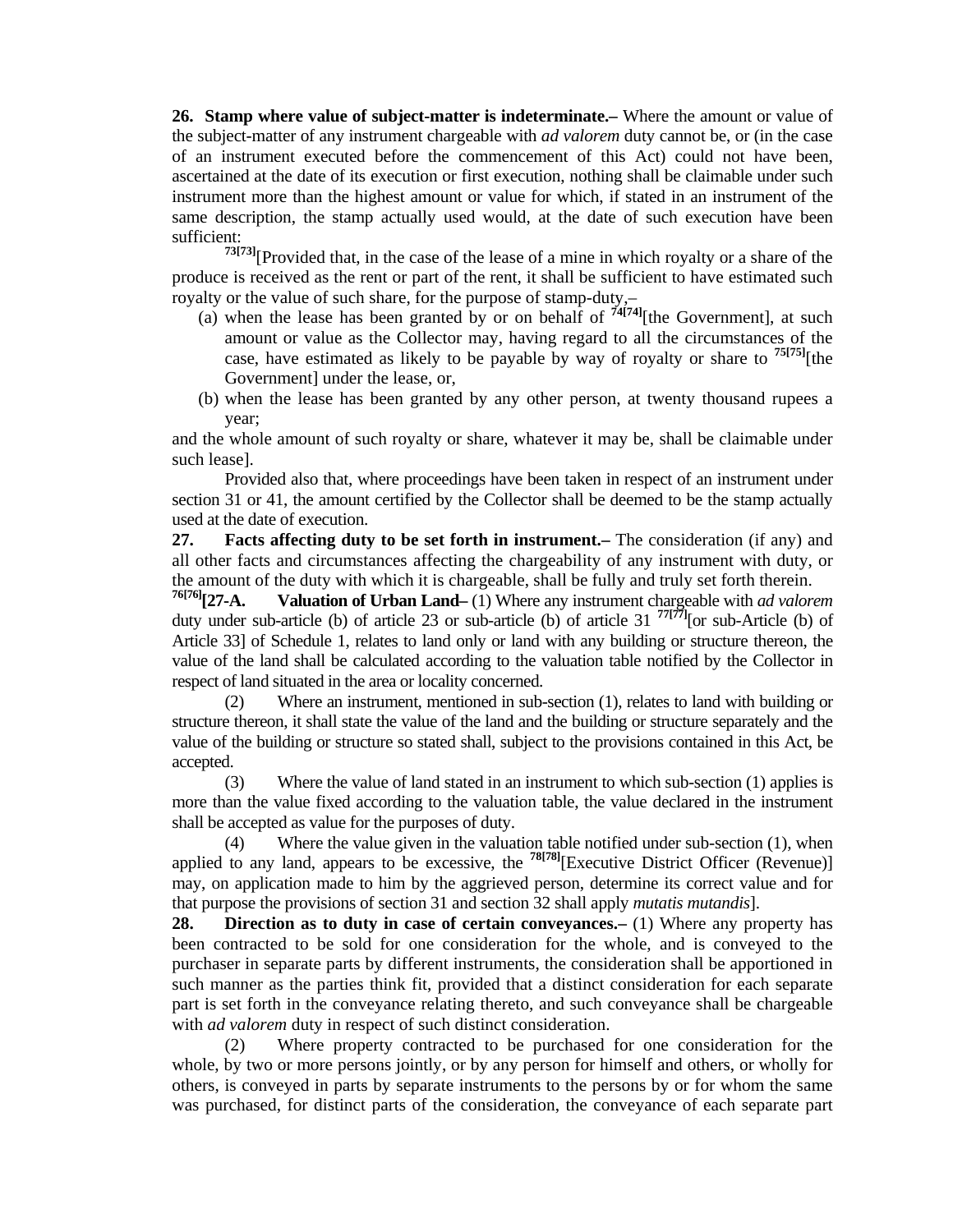shall be chargeable with *ad valorem* duty in respect of the distinct part of the consideration therein specified.

 (3) Where a person, having contracted for the purchase of any property but not having obtained a conveyance thereof, contracts to sell the same to any other person and the property is in consequence conveyed immediately to the sub-purchaser, the conveyance shall be chargeable with *ad valorem* duty in respect of the consideration for the sale by the original purchaser to the sub-purchaser.

 (4) Where a person, having contracted for the purchase of any property but not having obtained a conveyance thereof, contracts to sell the whole, or any part thereof, to any other person or persons and the property is in consequence conveyed by the original seller to different persons in parts, the conveyance of each part sold to a sub-purchaser shall be chargeable with *ad valorem* duty in respect only of the consideration paid by such sub-purchaser, without regard to the amount or value of the original consideration, and the conveyance of the residue (if any) of such property to the original purchaser shall be chargeable with *ad valorem* duty in respect only of the excess of the original consideration over the aggregate of the consideration paid by the sub-purchasers:

 Provided that the duty on such last-mentioned conveyance shall in no case be less than one rupee.

 (5) Where a sub-purchaser takes an actual conveyance of the interest of the person immediately selling to him, which is chargeable with *ad valorem* duty in respect of the consideration paid by him and is duly stamped accordingly, any conveyance to be afterwards made to him of the same property by the original seller shall be chargeable with a duty equal to that which would be chargeable on a conveyance for the consideration obtained by such original seller, or, where such duty would exceed five rupees, with a duty of five rupees.

## *E-Duty by whom payable*

**29. Duties by whom payable.–** In the absence of an agreement to the contrary, the expense of providing the proper stamp shall be borne,–

- (a) in the case of any instrument described in any of the following Articles of Schedule I, namely:-
	- No.2. (Administration Bond),
- **79[79]**[No.6. (Agreement relating to Deposit of Title-deeds, Pawn or Pledge],
	- No.13. (Bill of Exchange),
	- No.15. (Bond),
	- No.16. (Bottomery Bonds),
	- No.26. (Customs Bond),
	- No.27. (Debenture),
	- No.32. (Further Charge),
	- No.34. (Indemnity-Bond),
	- No.40. (Mortgage-Deed),
	- No.49. (Promissory-Note),
	- No.55. (Release),
	- No.56. (Respondentia Bond),
	- No.57. (Security Bond of Mortgage-Deed),
	- No.58. (Settlement),
	- No.62. (a) (Transfer of shares in an incorporated company or other body corporate),
	- No.62. (b) (Transfer of Debentures, being marketable securities, whether the debenture is liable to duty or not, except debentures provided for by section 8),
	- No.62. (c) (Transfer of any interest secured by a bond, mortgage-deed or policy of insurance),–

by the person drawing, making or executing such instrument: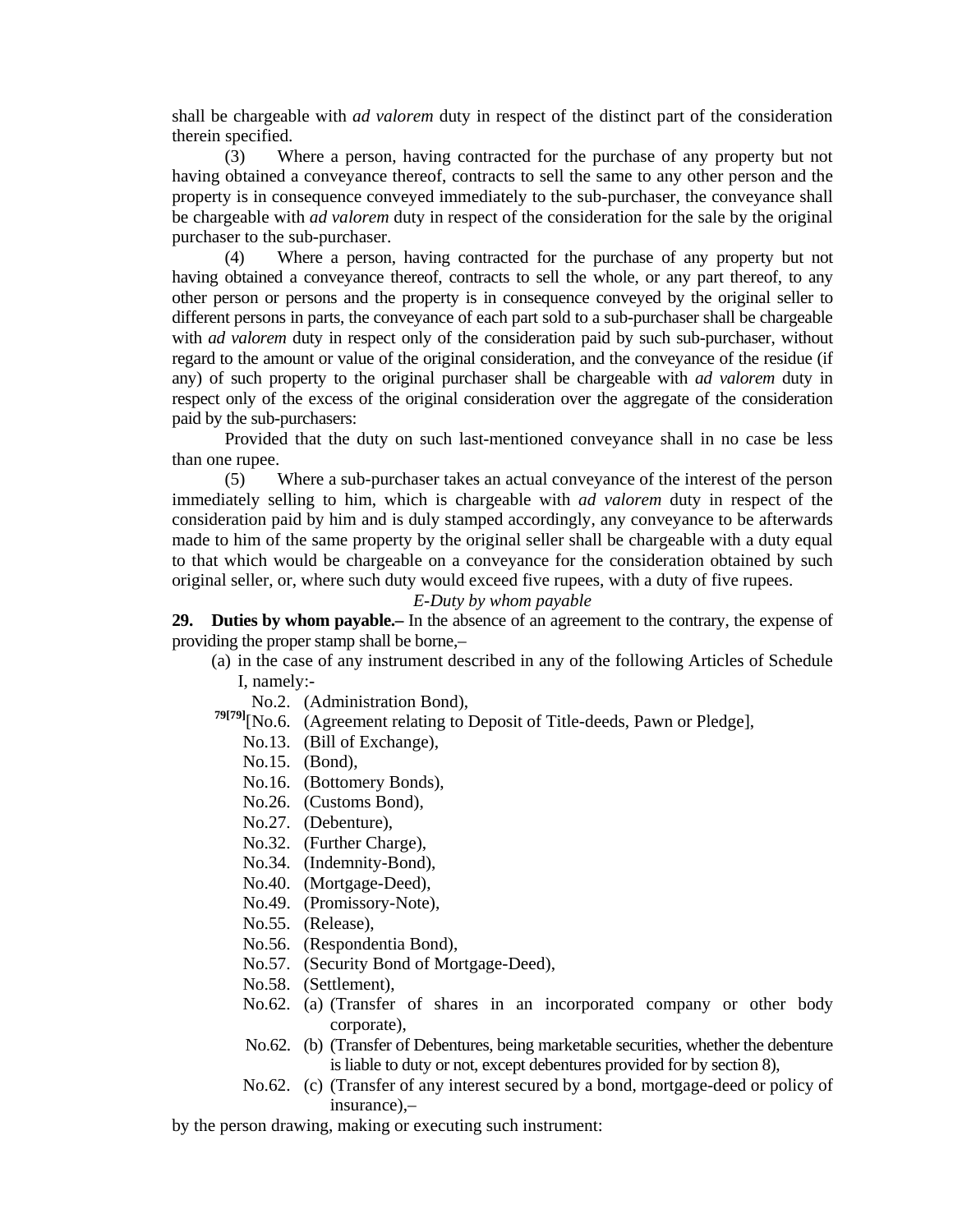- **80[80]**[(b) in the case of a policy of insurance other than fire-insurance–by the person effecting the insurance:
	- (bb) in the case of a policy of fire-insurance–by the person issuing the policy];
	- (c) in the case of a conveyance (including a re-conveyance of mortgaged property) by the grantee **81[81]**[and grantor in equal shares] in the case of a lease or agreement to lease–by the lessee or intended lessee:
	- (d) in the case of a counterpart of a lease–by the lessor:
	- (e) in the case of an instrument of exchange–by the parties in equal shares:
	- (f) in the case of a certificate of sale–by the purchaser of the property to which such certificate relates; and,
	- (g) in the case of an instrument of partition–by the parties thereto in proportion to their respective shares in the whole property partitioned, or, when the partition is made in execution of an order passed by a Revenue-authority or Civil Court or arbitrator, in such proportion as such authority, Court or arbitrator directs.

**30. Obligation to give receipt in certain cases.–** Any person receiving any money exceeding twenty rupees in amount, or any bill of exchange, cheque or promissory note for an amount exceeding twenty rupees, or receiving in satisfaction or part satisfaction of a debt any movable property exceeding twenty rupees in value, shall, on demand by the person paying or delivering such money, bill, cheque, note or property, give a duly stamped receipt for the same.

**82[82]**[Any person receiving or taking credit for any premium or consideration for any renewal of any contract of fire-insurance, shall, within one month after receiving or taking credit for such premium or consideration, give a duly stamped receipt for the same].

## **CHAPTER III ADJUDICATION AS TO STAMPS**

**31.** Adjudication as to proper stamp. (1) When any instrument, whether executed or not and whether previously stamped or not, is brought to the Collector, and the person bringing it applies to have the opinion of that officer as to the duty (if any) with which it is chargeable, and pays a fee of such amount (not exceeding five rupees) and not less than <sup>83[83]</sup>[fifty paisa] as the Collector may in each case direct, the Collector shall determine the duty (if any) with which, in his judgment, the instrument is chargeable.

 (2) For this purpose the Collector may require to be furnished with an abstract of the instrument, and also with such affidavit or other evidence as he may deem necessary to prove that all the facts and circumstances affecting the chargeability of the instrument with duty, or the amount of the duty with which it is chargeable, are fully and truly set forth therein, and may refuse to proceed upon any such application until such abstract and evidence have been furnished accordingly:

Provided that–

- (a) no evidence furnished in pursuance of this section shall be used against any person in any civil proceeding, except in an enquiry as to the duty with which the instrument to which it relates is chargeable; and
- (b) every person by whom any such evidence is furnished shall, on payment of the full duty with which the instrument to which it relates is chargeable, be relieved from any penalty which he may have incurred under this Act by reason of the omission to state truly in such instrument any of the facts or circumstances aforesaid.

**32. Certificate by Collector.–** (1) When an instrument brought to the Collector under section 31, is, in his opinion, one of a description chargeable with duty, and–

- (a) the Collector determines that it is already fully stamped, or
- (b) the duty determined by the Collector under section 31, or such a sum as, with the duty already paid in respect of the instrument, is equal to the duty so determined, has been paid,**84[84]**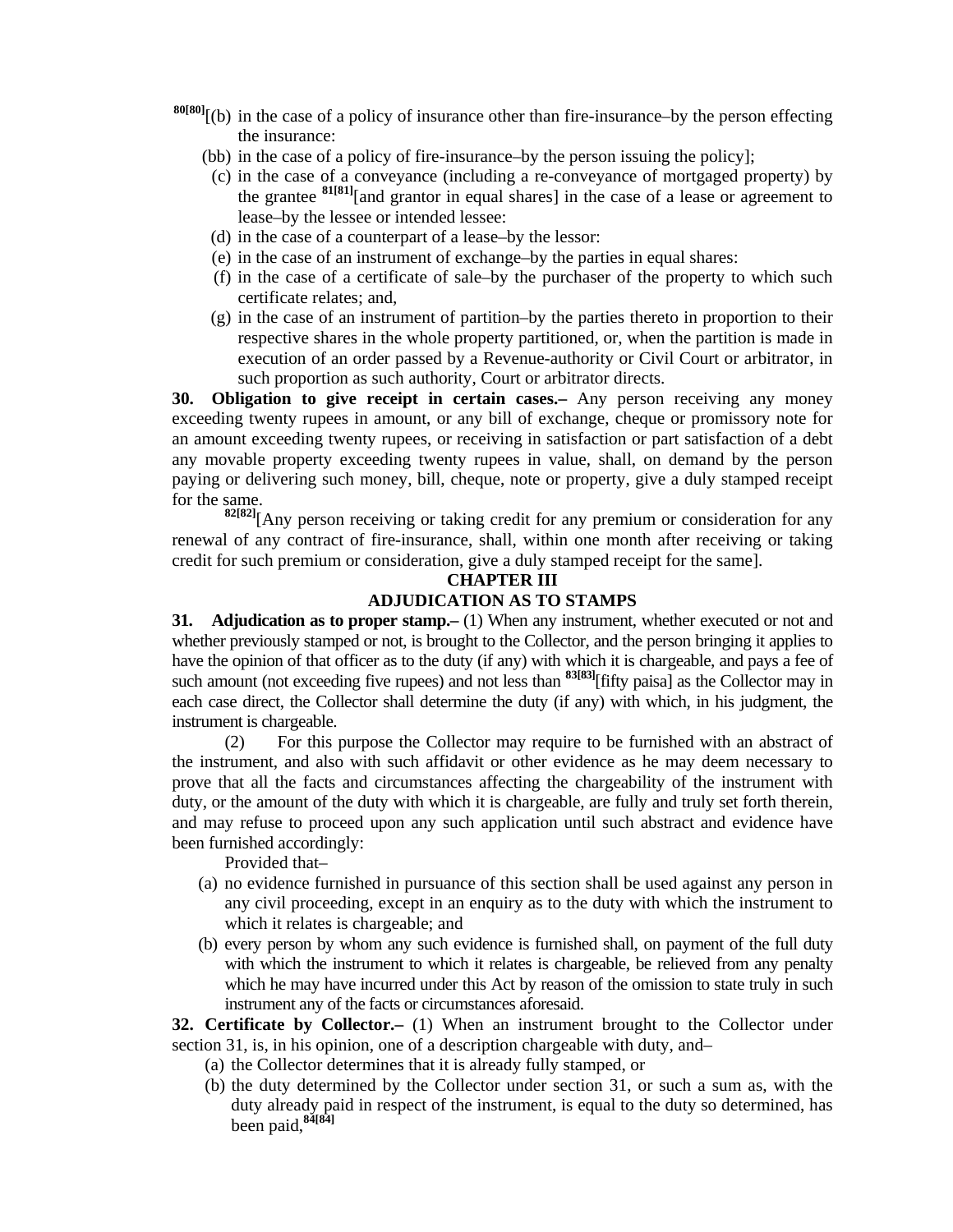the Collector shall certify by endorsement on such instrument that the full duty (stating the amount) with which it is chargeable has been paid.

 (2) When such instrument is, in his opinion, not chargeable with duty, the Collector shall certify in manner aforesaid that such instrument is not so chargeable.

 (3) Any instrument upon which an endorsement has been made under this section, shall be deemed to be duly stamped or not chargeable with duty, as the case may be; and, if chargeable with duty, shall be receivable in evidence or otherwise, and may be acted upon and registered as if it had been originally duly stamped:

Provided that nothing in this section shall authorise the Collector to endorse–

- (a) any instrument executed or first executed in **85[85]**[Pakistan] and brought to him after the expiration of one month from the date of its execution or first execution, as the case may be;
- (b) any instrument executed or first executed out of **86[86]**[Pakistan] and brought to him after the expiration of three months after it has been first received in **87[87]**[Pakistan]; or
	- (c) any instrument chargeable with **88[88]**[a duty not exceeding twenty-five paisa] or any bill of exchange or promissory note, when brought to him, after the drawing or execution thereof, on paper not duly stamped.

## **CHAPTER IV**

# **INSTRUMENTS NOT DULY STAMPED**

**33. Examination and impounding of instruments.–** (1) Every person having by law or consent of parties authority to receive evidence, and every person in charge of a public office, except an officer of police, before whom any instrument, chargeable in his opinion, with duty, is produced or comes in the performance of his functions, shall, if it appears to him that such instrument is not duly stamped, impound the same.

 (2) For that purpose every such person shall examine every instrument so chargeable and so produced or coming before him, in order to ascertain whether it is stamped with a stamp of the value and description required by the law in force in <sup>89[89]</sup>[Pakistan] when such instrument was executed or first executed:

Provided that–

- (a) nothing herein contained shall be deemed to require any Magistrate or Judge of a Criminal Court to examine or impound, if he does not think fit so to do, any instrument coming before him in the course of any proceeding other than a proceeding under Chapter XII or Chapter XXXVI of the Code of Criminal Procedure, 1898**90[90]**;
- (b) in the case of a Judge of a High Court, the duty of examining and impounding any instrument under this section may be delegated to such officer as the Court appoints in this behalf.
	- (3) For the purposes of this section, in cases of doubt,–
	- (a)  $91[91]$ [the Provincial Government] may determine<sup>92[92]</sup> what offices shall be deemed to be public offices; and
	- (b) **93[93]**[the Provincial Government] may determine who shall be deemed to be persons in charge of public offices.

**34. Special provision as to unstamped receipts.–** Where any receipt chargeable with a duty <sup>94[94]</sup>[not exceeding twenty-five paisa] is tendered to or produced before any officer unstamped in the course of the audit of any public account, such officer may, in his discretion, instead of impounding the instrument, require a duly stamped receipt to be substituted therefor.

**35. Instruments not duly stamped inadmissible in evidence, etc.–** No instrument chargeable with duty shall be admitted in evidence for any purpose by any person having by law or consent of parties authority to receive evidence, or shall be acted upon, registered or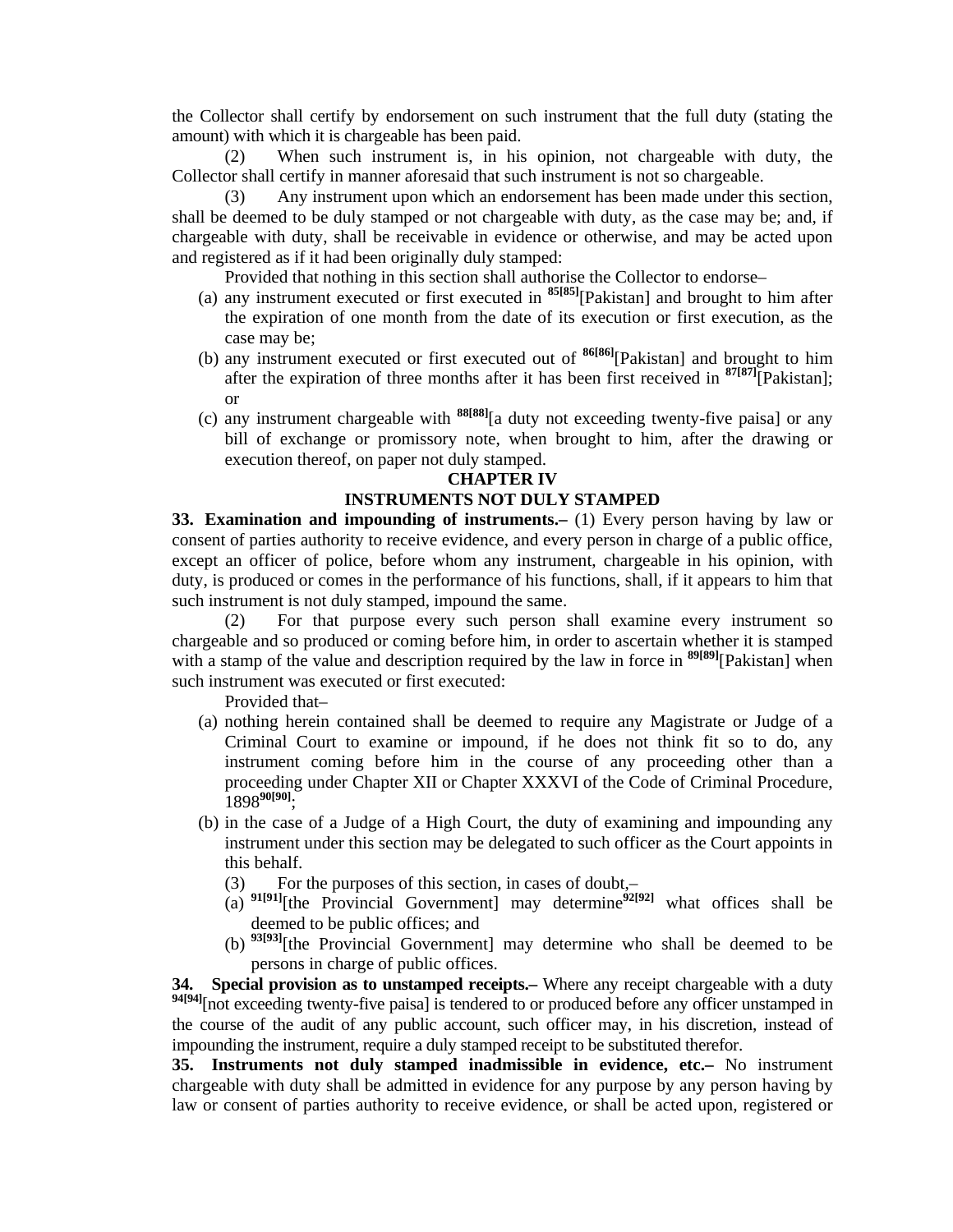authenticated by any such person or by any public officer, unless such instrument is duly stamped.

Provided that—<br>95[95]<sub>(a)</sub> any suc-

- any such instrument not being an instrument chargeable with a duty <sup>96[96]</sup>[not exceeding twenty-five paisa] only, or a bill of exchange or promissory note, shall, subject to all just exceptions, be admitted in evidence on payment of the duty with which the same is chargeable, or, in the case of an instrument insufficiently stamped, of the amount required to make up such duty, together with a penalty of five-rupees, or, when ten times the amount of the proper duty or deficient portion thereof exceeds five rupees, of a sum equal to ten times such duty or portion;
- (b) where any person from whom a stamped receipt could have been demanded, has given an unstamped receipt and such receipt, if stamped, would be admissible in evidence against him, then such receipt shall be admitted in evidence against him on payment of a penalty of one rupee by the person tendering it;
- (c) where a contract or agreement of any kind is effected by correspondence consisting of two or more letters, and any one of the letters bears the proper stamp, the contract or agreement shall be deemed to be duly stamped;
- (d) nothing herein contained shall prevent the admission of any instrument in evidence in any proceeding in a Criminal Court, other than a proceeding under Chapter XII or Chapter XXXVI of the Code of Criminal Procedure, 1898**97[97]**;
- (e) nothing herein contained shall prevent the admission of any instrument in any Court when such instrument has been executed by or on behalf of <sup>98[98]</sup>[the Government], or where it bears the certificate of the Collector as provided by section 32 or any other provision of this Act.

**36. Admission of instrument where not to be questioned.–** Where an instrument has been admitted in evidence, such admission shall not, except as provided in section 61, be called in question at any stage of the same suit or proceeding on the ground that the instrument has not been duly stamped.

**37.** Admission of improperly stamped instruments. <sup>99[99]</sup>[The provincial Government] may make rules providing that, where an instrument bears a stamp of sufficient amount but of improper description, it may, on payment of the duty with which the same is chargeable, be certified to be duly stamped, and any instrument so certified shall than be deemed to have been duly stamped as from the date of its execution.

**38. Instruments impounded how dealt with.** (1) When the person impounding an instrument under section 33 has by law or consent of parties authority to receive evidence and admits such instrument in evidence upon payment of a penalty as provided by section 35 or of duty as provided by section 37, he shall send to the Collector an authenticated copy of such instrument, together with a certificate in writing, stating the amount of duty and penalty levied in respect thereof, and shall send such amount to the Collector, or to such person as he may appoint in this behalf.

 (2) In every other case, the person so impounding an instrument shall send it in original to the Collector.

**39. Collector's power to refund penalty paid under section 38, sub-section (1).–** (1) When a copy of an instrument is sent to the Collector under section 38, sub-section (1), he may, if he thinks fit, **100[100]**[\* \* \*] refund any portion of the penalty in excess of five rupees which has been paid in respect of such instrument.

 (2) When such instrument has been impounded only because it has been written in contravention of section 13 or section 14, the Collector may refund the whole penalty so paid.<br> $101[101]$ An Collector's nower to stamp instruments impounded. (1) When the **1011 101 101 101 101 101 101 101 101 101 101 101 101 101 101 101 101 101 101 101 101 101 101 101 101 101 101 101 101 101 101 101 101 101 101 101 101** Collector impounds any instrument under section 33, or receives any instrument sent to him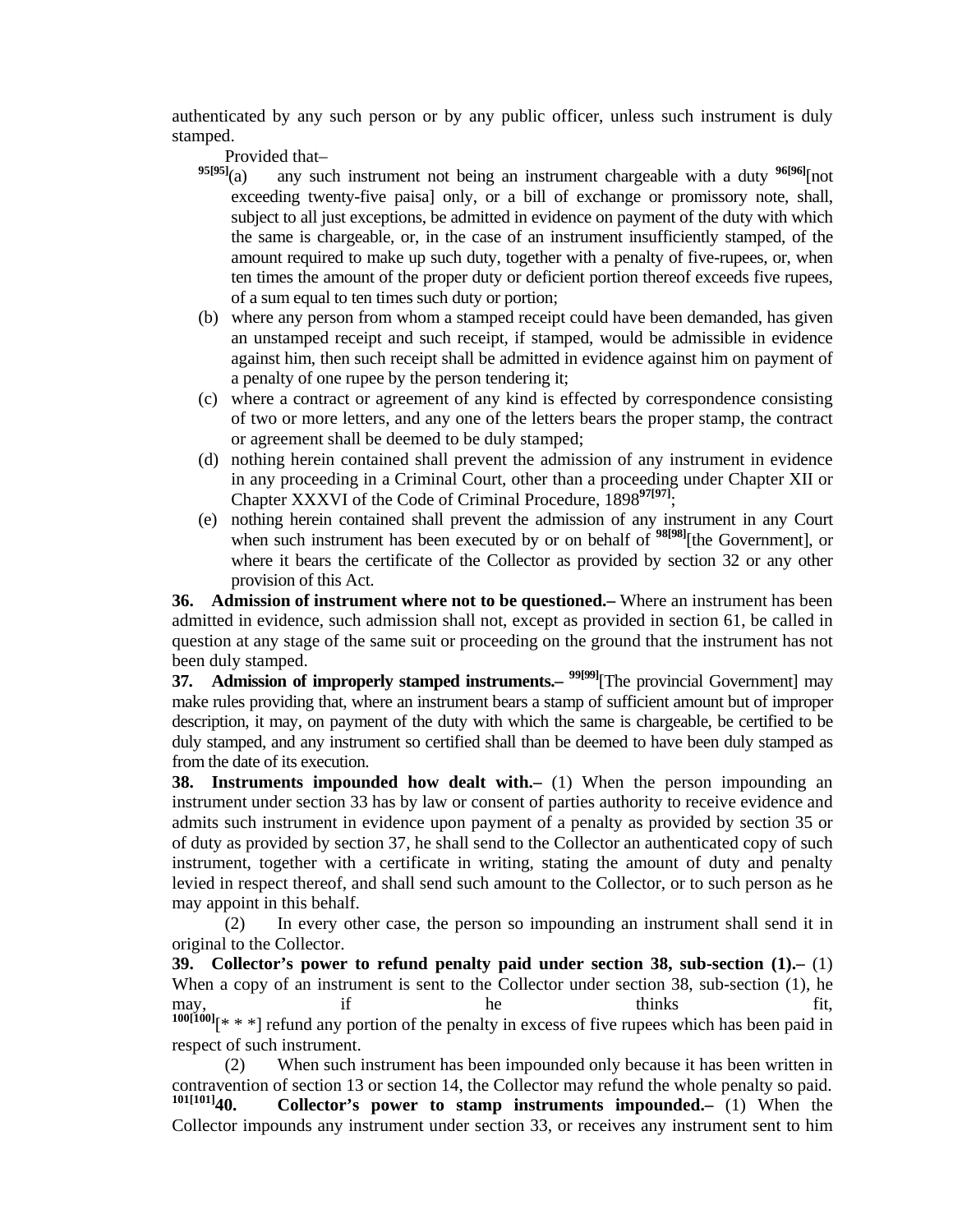under section 38, sub-section (2), not being an instrument chargeable with a duty <sup>102[102]</sup>[not exceeding twenty-five paisa] only or a bill of exchange or promissory note, he shall adopt the following procedure:-

- (a) if he is of opinion that such instrument is duly stamped, or is not chargeable with duty, he shall certify by endorsement thereon that it is duly stamped, or that it is not so chargeable, as the case may be;
- (b) if he is of opinion that such instrument is chargeable with duty and is not duly stamped, he shall require the payment of the proper duty or the amount required to make up the same, together with a penalty of five rupees; or, if he thinks fit,  $^{103[103]}$ [an amount not exceeding] ten times the amount of the proper duty or of the deficient portion thereof, whether such amount exceeds or falls short of five rupees:

 Provided that, when such instrument has been impounded only because it has been written in contravention of section 13 or section 14, the Collector may, if he thinks fit, remit the whole penalty prescribed by this section.

 (2) Every certificate under clause (a) of sub-section (1) shall, for the purposes of this Act, be conclusive evidence of the matters stated therein.

 (3) Where an instrument has been sent to the Collector under section 38, subsection (2), the Collector shall, when he has dealt with it as provided by this section, return it to the impounding officer.<br> $104[104]$ **11 Instrument** 

**Instruments unduly stamped by accident.**— If any instrument chargeable with duty and not duly stamped, not being an instrument chargeable with a duty of **105[105]**[not exceeding twenty-five paisa] only or a bill of exchange or promissory note, is produced by any person of his own motion before the Collector within one year from the date of its execution or first execution, and such person brings to the notice of the Collector the fact that such instrument is not duly stamped and offers to pay to the Collector the amount of the proper duty, or the amount required to make up the same, and the Collector is satisfied that the omission to duly stamp such instrument has been occasioned by accident, mistake or urgent necessity, he may, instead of proceeding under section 33 and 40, receive such amount and proceed as next hereinafter prescribed.

**42. Endorsement of instruments on which duty has been paid under section 35, 40 or 41.–** (1) When the duty and penalty (if any) leviable in respect of any instrument have been paid under section 35, section 40 or section 41, the person admitting such instrument in evidence or the Collector, as the case may be, shall certify by endorsement thereon that the proper duty or, as the case may be, the proper duty and penalty (stating the amount of each) have been levied in respect thereof, and the name and residence of the person paying them.

 (2) Every instrument so endorsed shall thereupon be admissible in evidence, and may be registered and acted upon and authenticated as if it had been duly stamped, and shall be delivered on his application in this behalf to the person from whose possession it came into the hands of the officer impounding it, or as such person may direct:

Provided that–

- (a) no instrument which has been admitted in evidence upon payment of duty and a penalty under section 35, shall be so delivered before the expiration of one month from the date of such impounding, or if the Collector has certified that its further detention is necessary and has not cancelled such certificate;
- (b) nothing in this section shall affect the <sup>106[106]</sup>Code of Civil Procedure, section 144, clause 3.

**43. Prosecution for offence against Stamp-law.–** The taking of proceedings or the payment of a penalty under this Chapter in respect of any instrument shall not bar the prosecution of any person who appears to have committed an offence against the Stamp-law in respect of such instrument: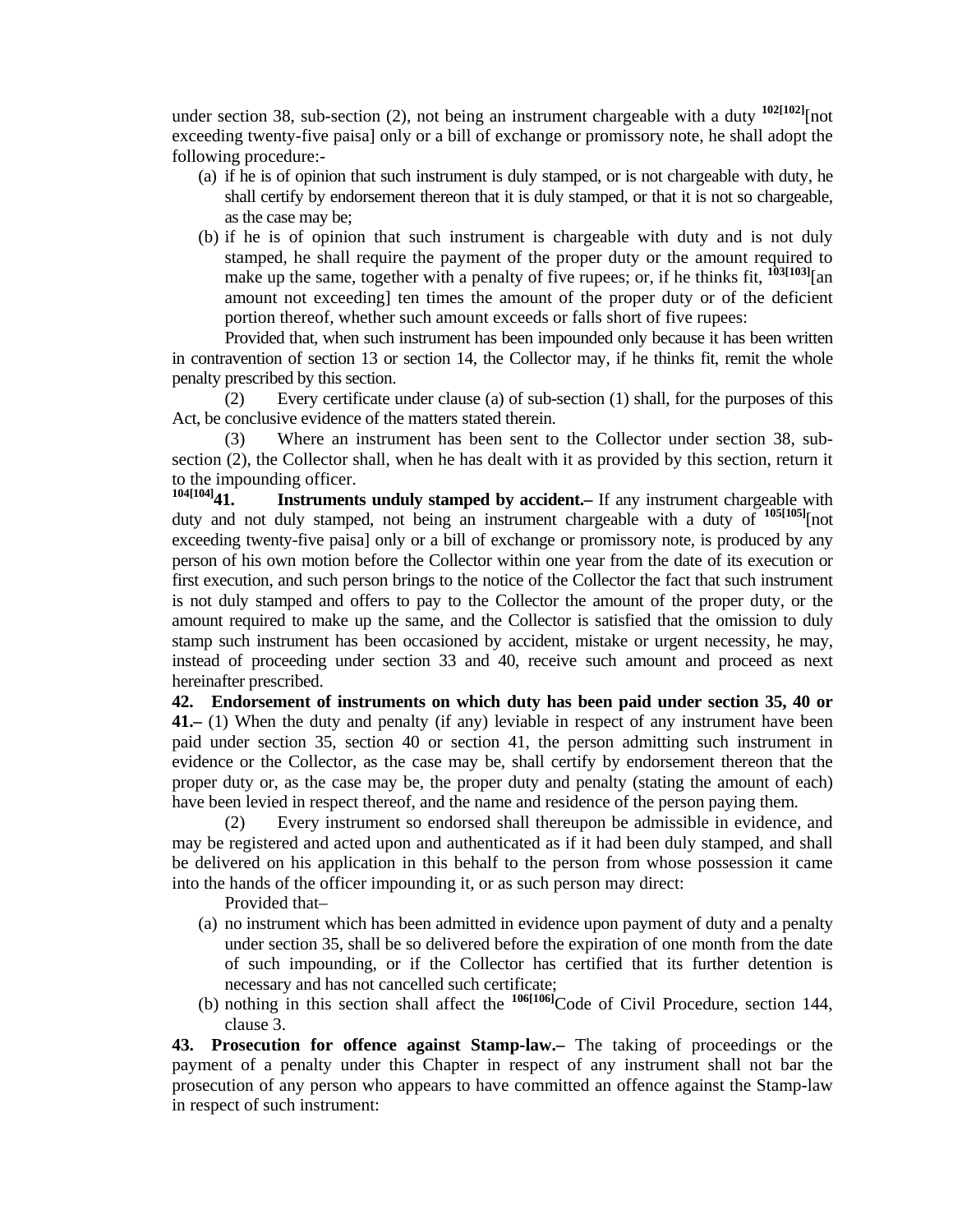Provided that no such prosecution shall be instituted in the case of any instrument in respect of which such a penalty has been paid, unless it appears to the Collector that the offence was committed with an intention of evading payment of the proper duty.

**44. Persons paying duty or penalty may recover same in certain cases.–** (1) When any duty or penalty has been paid under section 35, section 37, section 40 or section 41, by any person in respect of an instrument, and, by agreement or under the provisions of section 29 or any other enactment in force at the time such instrument was executed, some other person was bound to bear the expense of providing the proper stamp for such instrument, the first mentioned person shall be entitled to recover from such other person the amount of the duty or penalty so paid.

 (2) For the purpose of such recovery, any certificate granted in respect of such instrument under this Act shall be conclusive evidence of the matters therein certified.

 (3) Such amount may, if the Court thinks fit, be included in any order as to costs in any suit or proceeding to which such persons are parties in which such instrument has been tendered in evidence. If the Court does not include the amount in such order, no further proceedings for the recovery of the amount shall be maintainable.

**45. Power of Revenue Authority to refund penalty or excess duty in certain cases.–** (1) Where any penalty is paid under section 35 or section 40, the **107[107]**[Chief Revenue Authority] may, upon application in writing made within one year from the date of the payment, refund such penalty wholly or in part.

 (2) Where, in the opinion of the **108[108]**[Chief Revenue Authority], stamp-duty in excess of that which is legally chargeable has been charged and paid under section 35 or section 40, such authority may, upon application in writing made within three months of the order charging the same, refund the excess.

**46. Non-liability for loss of instruments sent under section 38.–** (1) If any instrument sent to the Collector under section 38, sub-section (2), is lost, destroyed or damaged during transmission, the person sending the same shall not be liable for such loss, destruction or damage.

 (2) When any instrument is about to be so sent, the person from whose possession it came into the hands of the person impounding the same, may require a copy thereof to be made at the expense of such first-mentioned person and authenticated by the person impounding such instrument.<br> $^{109[109]}$ [47. Power of pay

Power of payer to stamp bills and promissory notes received by him **unstamped.–** When any Bill of Exchange, chargeable with the duty of five paisa, or promissory note chargeable with the duty of fifteen paisa, is presented for payment unstamped, the person to whom it is so presented may affix thereto the necessary adhesive stamp, and upon cancelling the same in the manner hereinbefore provided, may pay the sum payable upon such bill or note and may charge the duty against the person who ought to have paid the same, or deduct it from the sum payable as aforesaid, and such bill or note shall, so far as respects the duty, be deemed good and valid:

 Provided that nothing herein contained shall relieve any person from any penalty or proceeding to which he may be liable in relation to such bill or note].

**48. Recovery of duties and penalties.–** All duties, penalties and other sums required to be paid under this Chapter may be recovered by the Collector by distress and sale of the movable property of the person from whom the same are due, or by any other process for the time being in force for the recovery of arrears of land-revenue.

#### **CHAPTER V**

# **ALLOWANCES FOR STAMPS IN CERTAIN CASES**

**49. Allowance for spoiled stamps.–** Subject to such rules as may be made by the **110[110]**[Provincial Government] as to the evidence to be required, or the enquiry to be made the Collector may, on application made within the period prescribed in section 50, and if he is satisfied as to the facts, make allowance for impressed stamps spoiled in the cases hereinafter mentioned, namely:-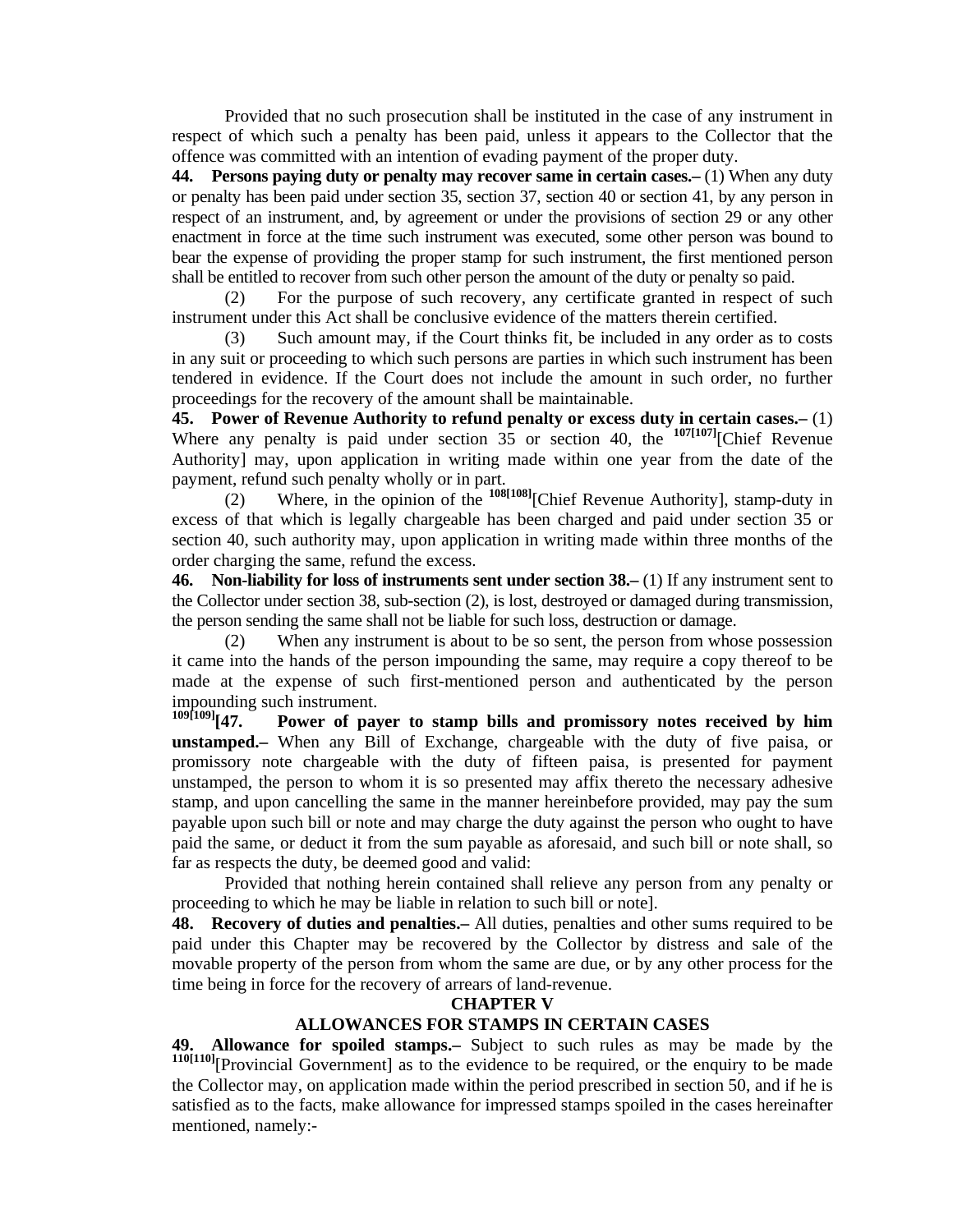- (a) the stamp on any paper inadvertently and undesignedly spoiled, obliterated or by error in writing or any other means rendered unfit for the purpose intended before any instrument written thereon is executed by any person:
- (b) the stamp on any document which is written out wholly or in part, but which is not signed or executed by any party thereto:
- (c) in the case of bills of exchange  $\frac{111[111]}{payable}$  otherwise than on demand]  $\frac{112[112]}{*}$ \* \*] or promissory notes–
	- (1) the stamp on **113[113]**[any such bill of exchange] **114[114]**[\* \* \*] signed by or on behalf of the drawer which has not been accepted or made use of in any manner whatever or delivered out of his hands for any purpose other than by way of tender for acceptance provided that the paper on which any such stamp is impressed does not bear any signature intended as or for the acceptance of any bill of exchange **115[115]**[\* \* \*] to be afterwards written thereon:
	- (2) the stamp on any promissory note signed by or on behalf of the maker which has not been made use of in any manner whatever or delivered out of his hands:
	- (3) the stamp used or intended to be used for **116[116]**[any such bill of exchange]  $117[117]$ <sup>\*</sup> \* \*] or promissory note signed by, or on behalf of, the drawer thereof, but which from any omission or error has been spoiled or rendered useless, although the same, being a bill of exchange  $118[118]$ <sup>\*</sup> \* \*], may have been presented for acceptance or accepted or endorsed, or, being a promissory note, may have been delivered to the payee: provided that another completed and duly stamped bill of exchange  $119[119]$ <sup>\*</sup> \* \* <sup>1</sup> or promissory note is produced identical in every particular, except in the correction of such omission or error as aforesaid, with the spoiled bill  $120[120]$ <sup>\*</sup> \* \*] or note:
- (d) the stamp used for an instrument executed by any party thereto which–
	- (1) has been afterwards found to be absolutely void in law from the beginning:
	- (2) has been afterwards found unfit, by reason of any error or mistake therein, for the purpose originally intended:
	- (3) by reason of the death of any person by whom it is necessary that it should be executed, without having executed the same, or of the refusal of any such person to execute the same, cannot be completed so as to effect the intended transaction in the form proposed:
	- (4) for want of the execution thereof by some material party, and his inability or refusal to sign the same, is in fact incomplete and insufficient for the purpose for which it was intended:
	- (5) by reason of the refusal of any person to act under the same, or to advance any money intended to be thereby secured, or by the refusal or non-acceptance of any office thereby granted, totally fails of the intended purpose:
	- (6) becomes useless in consequence of the transaction intended to be thereby effected being effected by some other instrument between the same parties and bearing a stamp of not less value:
	- (7) is deficient in value and the transaction intended to be thereby effected has been effected by some other instrument between the same parties and bearing a stamp of not less value:
	- (8) is inadvertently and undesignedly spoiled, and in lieu whereof another instrument made between the same parties and for the same purpose is executed and duly stamped:

 Provided that, in the case of an executed instrument, no legal proceeding has been commenced in which the instrument could or would have been given or offered in evidence and that the instrument is given up to be cancelled.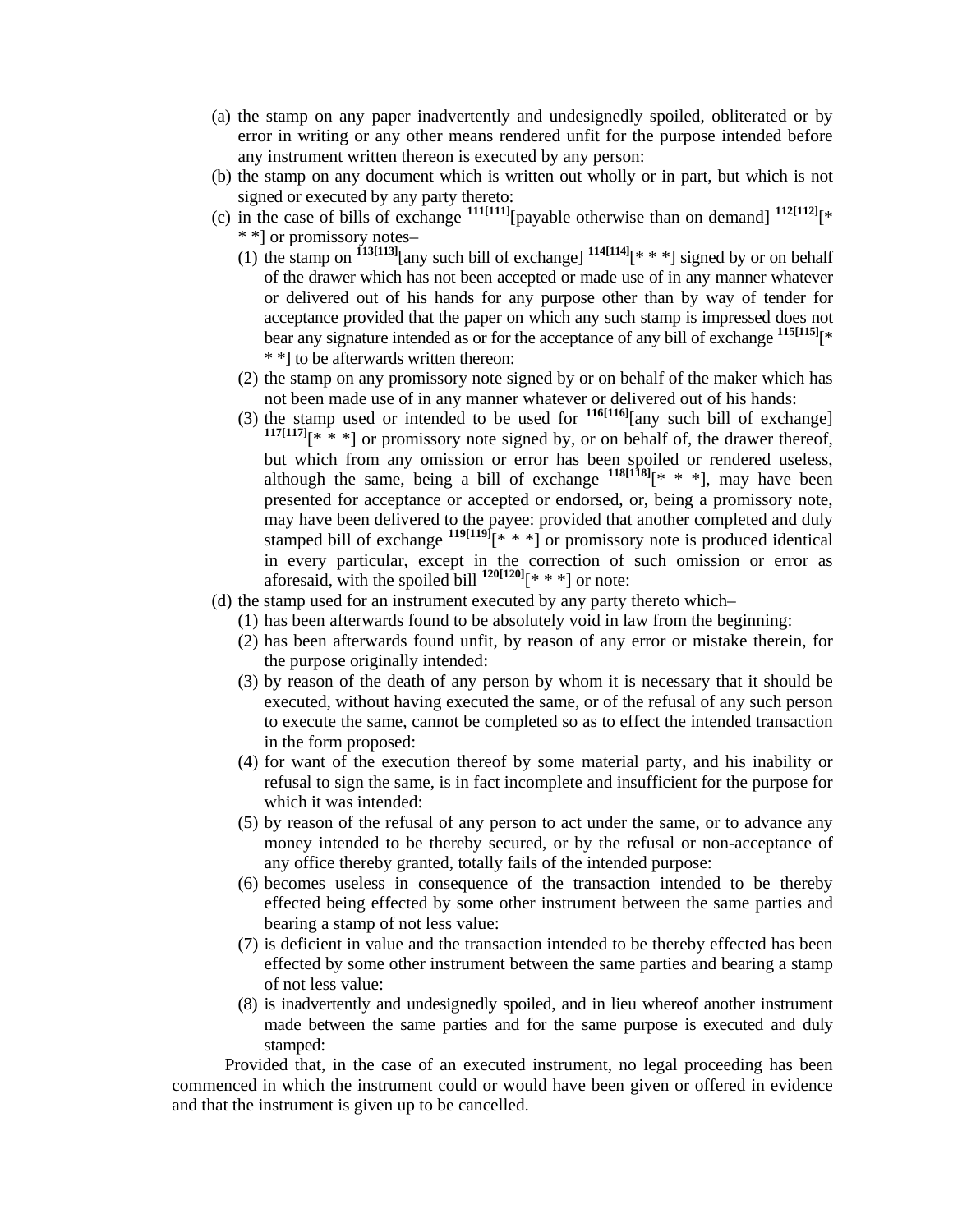*Explanation*– The certificate of the Collector under section 32 that the full duty with which an instrument is chargeable has been paid is an impressed stamp within the meaning of this section.

**50. Application for relief under section 49 when to be made.–** The application for relief under section 49 shall be made within the following periods, that is to say,–

- (1) in the cases mentioned in clause (d) (5), within two months of the date of the instrument:
- (2) in the case of a stamped paper in which no instrument has been executed by any of the parties thereto, within six months after the stamp has been spoiled:
- (3) in the case of a stamped paper in which an instrument has been executed by any of the parties thereto, within six months after the date of the instrument, or, if it is not dated, within six months after the execution thereof by the person by whom it was first or alone executed:

Provided that,–

- (a) when the spoiled instrument has been for sufficient reasons sent out of **121[121]**[Pakistan], the application may be made within six months after it has been received back in **122[122]**[Pakistan]:
	- (b) when, from unavoidable circumstances, any instrument for which another instrument has been substituted cannot be given up to be cancelled within the aforesaid period, the application may be made within six months after the date of execution of the substituted instrument.

**51. Allowance in case of printed forms no longer required by Corporations.–** The **123[123]**[Chief Revenue Authority] **124[124]**[or the Collector if empowered by the **125[125]**[Chief Revenue Authority] in this behalf] may, without limit of time, make allowance for stamped papers used for printed form of instruments **126[126]**[by any banker or] by any incorporated company or other body corporate, if for any sufficient reason such forms have ceased to be required by the said <sup>127[127]</sup>[banker,] company or body corporate: provided that such authority is satisfied that the duty in respect of such stamped papers has been duly paid.

**52. Allowance for misused stamps.–** (a) When any person has inadvertently used, for an instrument chargeable with duty, a stamp of a description other than that prescribed for such instrument by the rules made under this Act, or a stamp of greater value than was necessary, or has inadvertently used any stamp for an instrument not chargeable with any duty; or

 (b) when any stamp used for an instrument has been inadvertently rendered useless under section 15, owing to such instrument having been written in contravention of the provisions of section 13;

 the Collector may, on application made within six months after the date of the instrument, or, if it is not dated, within six months after the execution thereof by the person by whom it was first or alone executed, and upon the instrument, if chargeable with duty, being re-stamped with the proper duty, cancel and allow as spoiled the stamp so misused or rendered useless.

**53. Allowance for spoiled or misused stamps how to be made.–** In any case in which allowance is made for spoiled or misused stamps, the Collector may give in lieu thereof–

- (a) other stamps of the same description and value; or,
- (b) if required and he thinks fit, stamps of any other description to the same amount in value; or,
- (c) at his discretion, the same value in money, deducting  $128[128]$ [ten per centum of the value].

**54. Allowance for stamps not required for use.–** When any person is possessed of a stamp or stamps which have not been spoiled or rendered unfit or useless for the purpose intended, but for which he has no immediate use, the Collector shall repay to such person the value of such stamp or stamps in money, deducting <sup>129[129]</sup>[ten per centum of the value] upon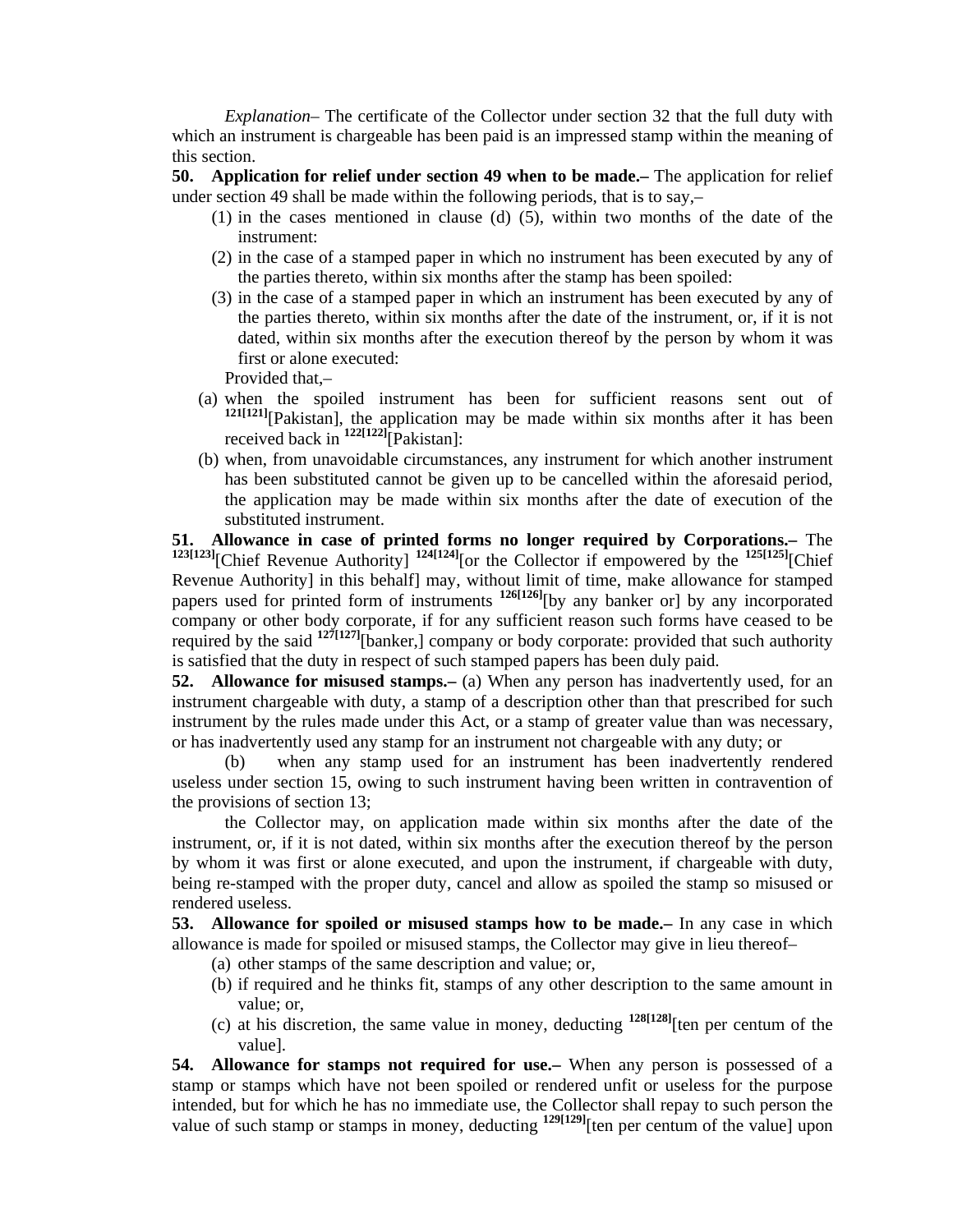such person delivering up the same to be cancelled, and proving to the Collector's satisfaction–

- (a) that such stamp or stamps were purchased by such person with a *bona fide* intention to use them; and
- (b) that he has paid the full price thereof; and
- (c) that they were so purchased within the period of six months next preceding the date on which they were so delivered:

 Provided that, where the person is a licensed vendor of stamps, the Collector may, if he thinks fit, make the repayment of the sum actually paid by the vendor without any such deduction as aforesaid.

**55. Allowance on renewal of certain debentures.–** When any duly stamped debenture is renewed by the issue of a new debenture in the same terms, the Collector shall, upon application made within one month, repay to the person issuing such debenture, the value of the stamp on the original or on the new debenture, whichever shall be less:

 Provided that the original debenture is produced before the Collector and cancelled by him in such manner as the  $\frac{130[130]}{P}$ [Provincial Government] may direct.

 *Explanation–* A debenture shall be deemed to be renewed in the same terms within the meaning of this section notwithstanding the following changes:-

- (a) the issue of two or more debentures in place of one original debenture, the total amount secured being the same;
- (b) the issue of one debenture in place of two or more original debentures, the total amount secured being the same;
- (c) the substitution of the name of the holder at the time of renewal for the name of the original holder; and
- (d) the alteration of the rate of interest or the dates of payment thereof.

## **CHAPTER VI**

## **REFERENCE AND REVISION**

**56. Control of, and statement of case to, Chief Revenue Authority.–** (1) The powers exercisable by a Collector under Chapter IV and Chapter V <sup>131[131]</sup>[and under clause (a) of the first proviso to section 26] shall in all cases be subject to the control of the **132[132]**[Chief Revenue Authority].

 (2) If any Collector, acting under section 31, section 40 or section 41, feels doubt as to the amount of duty with which any instrument is chargeable, he may draw up a statement of the case, and refer it, with his own opinion thereon, for the decision of the **133[133]**[Chief Revenue Authority].

 (3) Such authority shall consider the case and send a copy of its decision to the Collector, who shall proceed to assess and charge the duty (if any) in conformity with such decision.

**57. Statement of case by Chief Revenue Authority to High Court.–** (1) The **134[134]**[Chief Revenue Authority] may state any case referred to it under section 56, sub-section (2), or otherwise coming to its notice, and refer such case, with its own opinion thereon,–

(a)  $135[135]$ [\* \* \* \* \* \* \* \* \* \* \* \* \*

(b) if the case arises in **136[136]**[any Province], to the High Court of **137[137]**[the Province].

Every such case shall be decided by not less than three Judges of the High Court  $138[138]$ <sup>[\*</sup> \* \*] to which it is referred, and in case of difference, the opinion of the majority shall prevail.

**58. Power of High Court to call for further particulars as to case stated.–** If the High Court  $139[139]$ <sup>\*</sup> \* \*] is not satisfied that the statements contained in the case are sufficient to enable it to determine the questions raised thereby, the Court may refer the case back to the Revenue-authority by which it was stated, to make such additions thereto or alterations therein as the Court may direct in that behalf.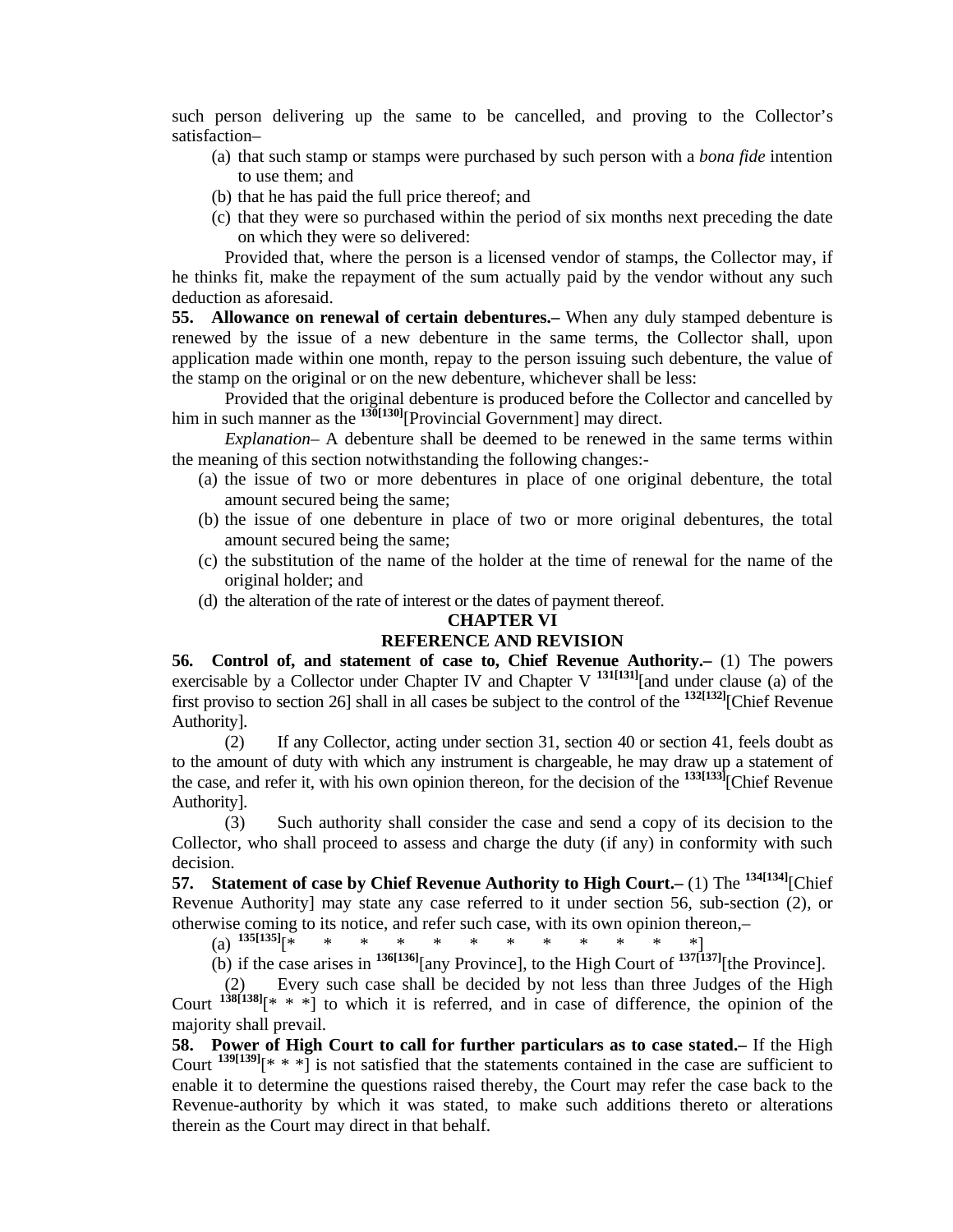**59. Procedure in disposing of case stated.–** (1) The High Court  $140[140]$ [\* \* \*], upon the hearing of any such case, shall decide the questions raised thereby, and shall deliver its judgment thereon containing the grounds on which such decision is founded.

 (2) The Court shall send to the Revenue-authority by which the case was stated a copy of such judgment under the seal of the Court and the signature of the Registrar; and the Revenue-authority shall, on receiving such copy, dispose of the case conformably to such judgment.

**60. Statement of case by other Courts to High Court.–** (1) If any Court, other than a Court mentioned in section 57, feels doubt as to the amount of duty to be paid in respect of any instrument under proviso (a) to section 35, the Judge may draw up a statement of the case and refer it, with his own opinion thereon, for the decision of the High Court  $141[141]$ [\* \* \*] to which, if he were the <sup>142[142]</sup>[Chief Revenue Authority], he would, under section 57, refer the same.

 (2) Such Court shall deal with the case as if it had been referred under section 57, and send a copy of its judgment under the seal of the Court and the signature the Registrar to the **143[143]**[Chief Revenue Authority] and another like copy to the Judge making the reference, who shall, on receiving such copy, dispose of the case conformably to such judgment.

 (3) References made under sub-section (1), when made by a Court subordinate to a District Court, shall be made through the District Court, and, when made by any subordinate revenue Court, shall be made through the Court immediately superior.

**61. Revision of certain decisions of Courts regarding the sufficiency of stamps.–** (1) When any Court in the exercise of its civil or revenue jurisdiction or any Criminal Court in any proceedings under Chapter XII or Chapter XXXVI of the Code of Criminal Procedure, 1898**144[144]** makes any order admitting any instrument in evidence as duly stamped or as not requiring a stamp, or upon payment of duty and a penalty under section 35, the Court to which appeals lie from, or references are made by, such first mentioned Court may, of its own motion or on the application of the Collector, take such order into consideration.

 (2) If such court, after such consideration, is of opinion that such instrument should not have been admitted in evidence without the payment of duty and penalty under section 35, or without the payment of a higher duty and penalty than those paid, it may record a declaration to that effect, and determine the amount of duty with which such instrument is chargeable, and may require any person in whose possession or power such instrument then is, to produce the same, and may impound the same when produced.

 (3) When any declaration has been recorded under sub section (2), the Court recording the same shall send a copy thereof to the Collector, and, where the instrument to which it relates has been impounded or is otherwise in the possession of such court, shall also send him such instrument.

 (4) The Collector may thereupon, notwithstanding anything contained in the order admitting such instrument in evidence, or in any certificate granted under section 42, or in section 43, prosecute any person for any offence against the Stamp-law which the Collector considers him to have committed in respect of such instrument:

Provided that–

- (a) no such prosecution shall be instituted where the amount (including duty and penalty) which, according to the determination of such Court, was payable in respect of the instrument under section 35, is paid to the Collector, unless he thinks that the offence was committed with an intention of evading payment of the proper duty;
- (b) except for the purposes of such prosecution, no declaration made under this section shall affect the validity of any order admitting any instrument in evidence, or of any certificate granted under section 42.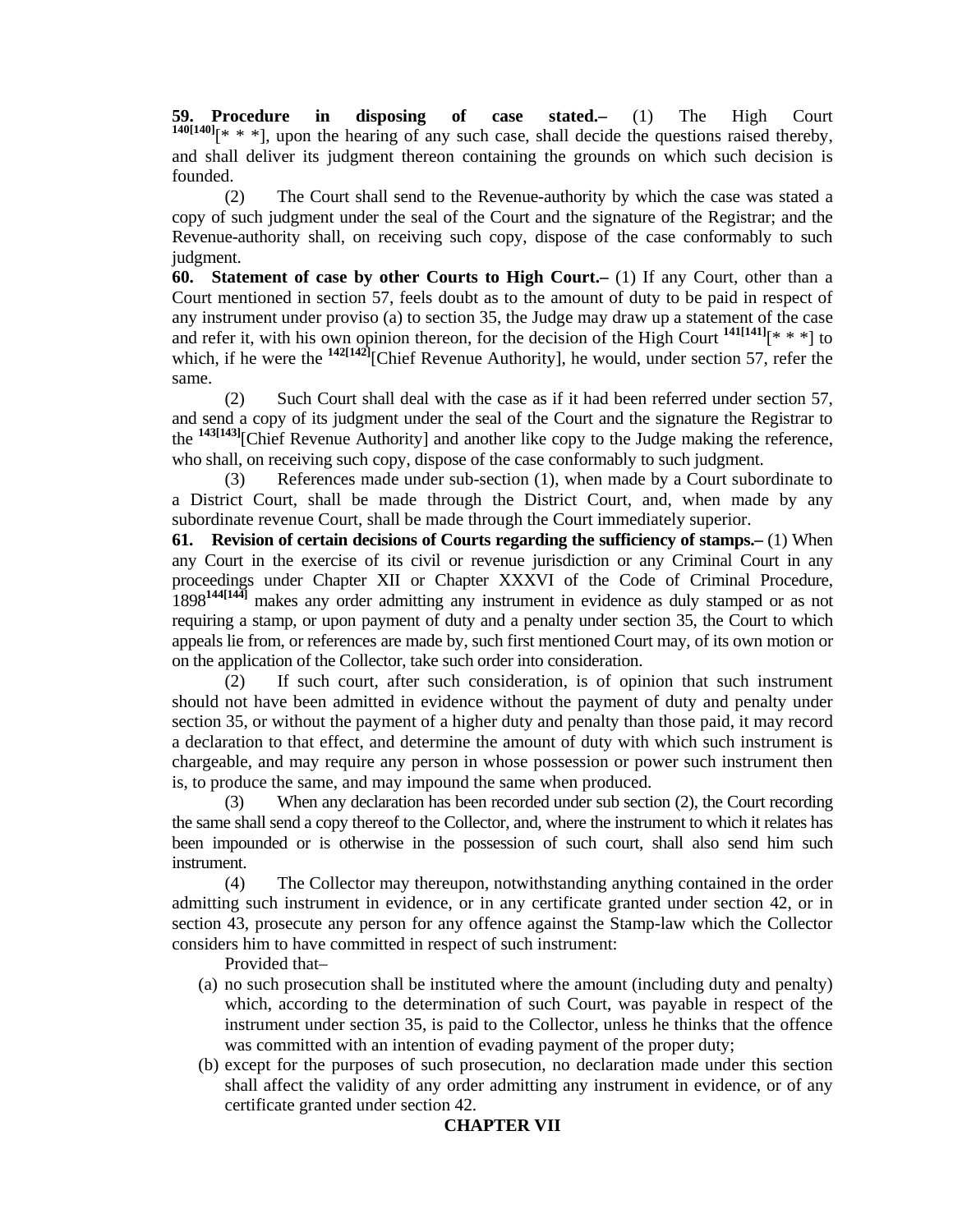## **CRIMINAL OFFENCES AND PROCEDURE**

# **145[145]62. Penalty for executing, etc., instrument not duly stamped.–** (1) Any person–

- (a) drawing, making, issuing, endorsing or transferring, or signing otherwise than as a witness, or presenting for acceptance or payment, or accepting, paying or receiving payment of, or in any manner negotiating, any bill of exchange **146[146]**[payable otherwise than on demand]  $147[147]$ <sup>\*</sup> \* \*] or promissory note without the same being duly stamped; or
- (b) executing or signing otherwise than as a witness any other instrument chargeable with duty without the same being duly stamped; or
- (c) voting or attempting to vote under any proxy not duly stamped;

shall for every such offence be punishable with fine which may extend to **148[148]**[one thousand] rupees:

 Provided that, when any penalty has been paid in respect of any instrument under section 35, section 40 or section 61, the amount of such penalty shall be allowed in reduction of the fine (if any) subsequently imposed under this section in respect of the same instrument upon the person who paid such penalty.

 (2) If a share-warrant is issued without being duly stamped, the company issuing the same, and also every person who, at the time when it is issued, is the managing director or secretary or other principal officer of the company, shall be punishable with fine which may extend to <sup>149[149]</sup>[one thousand] rupees.

**63. Penalty for failure to cancel adhesive stamp.–** Any person required by section 12 to cancel an adhesive stamp, and failing to cancel such stamp in manner prescribed by that section, shall be punishable with fine which may extend to <sup>150[150]</sup>[two hundred] rupees.

**64. Penalty for omission to comply with provisions of section 27.–** Any person who, with intent to defraud the Government,–

- (a) executes any instrument in which all the facts and circumstances required by section 27 to be set forth in such instrument are not fully and truly set forth; or,
- (b) being employed or concerned in or about the preparation of any instrument, neglects or omits fully and truly to set forth therein all such facts and circumstances; or
- (c) does any other act calculated to deprive the Government of any duty or penalty under this Act;
- shall be punishable with fine which may extend to <sup>151[151]</sup>[ten thousand] rupees.

**65. Penalty for refusal to give receipt, and for devices to evade duty on receipts.–** Any person who–

- (a) being required under section 30 to give a receipt, refuses or neglects to give the same; or,
- (b) with intent to defraud the Government of any duty, upon a payment of money or delivery of property exceeding twenty rupees in amount or value, gives a receipt for an amount or value not exceeding twenty rupees, or separates or divides the money or property paid or delivered;

shall be punishable with fine which may extend to **152[152]**[two hundred] rupees.

**66. Penalty for not making out policy, or making one not duly stamped.–** Any person who–

- (a) receives, or takes credit for, any premium or consideration for any contract of insurance and does not, within one month after receiving, or taking credit for, such premium or consideration, make out and execute a duly stamped policy of such insurance; or
- (b) makes, executes or delivers out any policy which is not duly stamped, or pays or allows in account, or agrees to pay or allow in account, any money upon, or in respect of, any such policy;

shall be punishable with fine which may extend to **153[153]**[four hundred] rupees.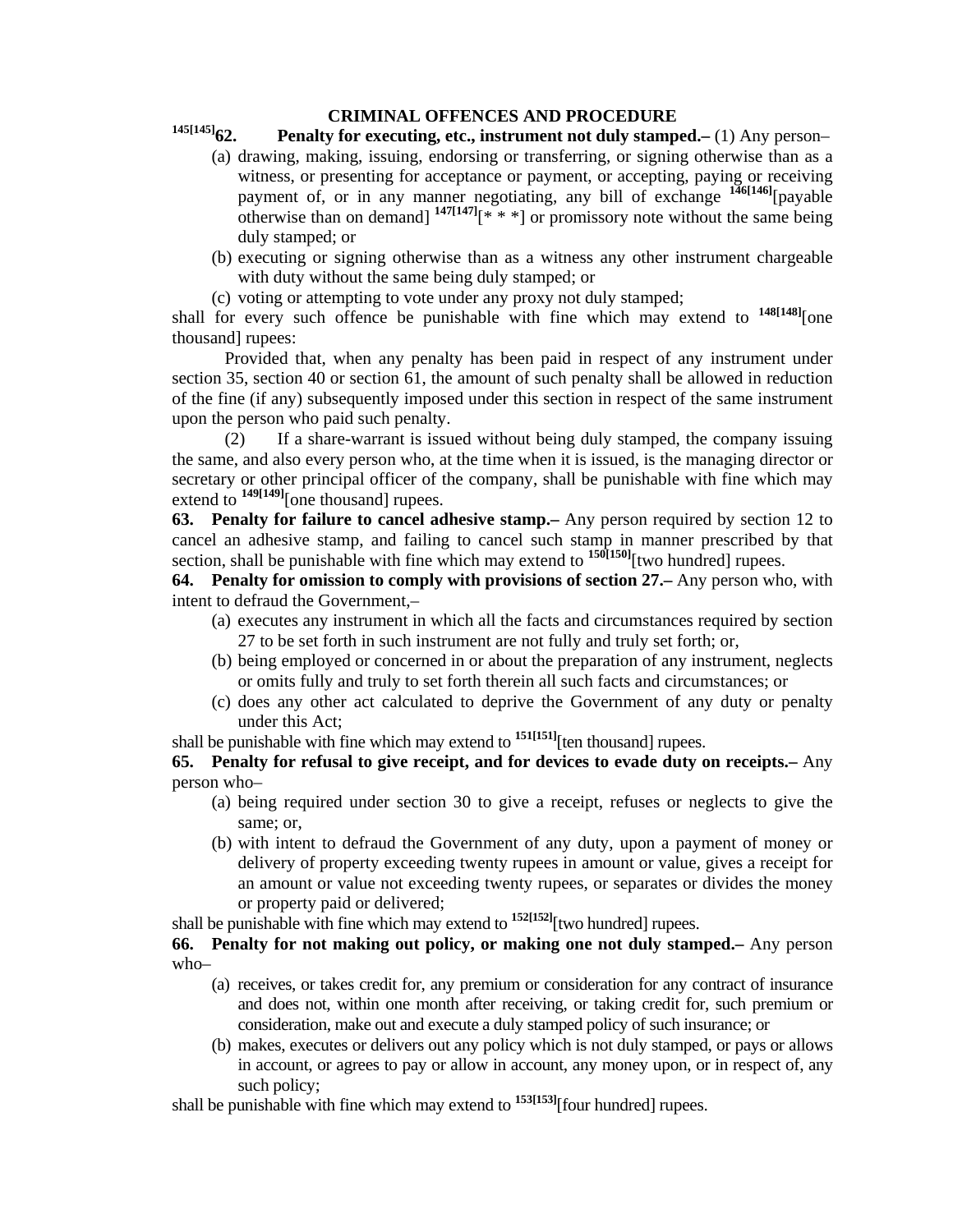**67. Penalty for not drawing full number of bills or marine policies purporting to be in sets.–** Any person drawing or executing a bill of exchange **154[154]**[payable otherwise than on demand] or a policy of marine insurance purporting to be drawn or executed in a set of two or more, and not at the same time drawing or executing on paper duly stamped the whole number of bills or policies of which such bill or policy purports the set to consist, shall be punishable with fine which may extend to **155[155]**[two thousand] rupees.

**68. Penalty for post-dating bills, and for other devices to defraud the revenue.–** Any person who–

- (a) with intent to defraud the Government of duty, draws, makes or issues any bill of exchange or promissory note bearing a date subsequent to that on which such bill or note is actually drawn or made; or
- (b) knowing that such bill or note has been so post-dated endorses, transfers, presents for acceptance or payment, or accepts, pays or receives payment of, such bill or note, or in any manner negotiates the same; or
- (c) with the like intent, practices or is concerned in any act, contrivance or device not specially provided for by this Act or any other law for the time being in force;

shall be punishable with fine which may extend to **156[156]**[two thousand] rupees.

**69. Penalty for breach of rule relating to sale of stamps and for unauthorised sale.–** (a) Any person appointed to sell stamps who disobeys any rule made under section 74; and

 (b) any person not so appointed who sells or offers for sale any stamp other than <sup>157[157]</sup>[five paisa, fifteen paisa, or twenty-five paisa revenue] adhesive stamp;

shall be punishable with imprisonment for a term which may extend to six months, or with fine which may extend to **158[158]**[one thousand] rupees, or with both.

**70. Institution and conduct of prosecutions.–** (1) No prosecution in respect of any offence punishable under this Act or any Act hereby repealed shall be instituted without the sanction of the Collector or such other officer as  $159[159]$ [the  $160[160]$ [Provincial Government]] generally, or the Collector specially, authorises in that behalf.

 (2) The **161[161]**[Chief Revenue Authority], or any officer generally or specially authorized by it in this behalf, may stay any such prosecution or compound any such offence.

 (3) The amount of any such composition shall be recoverable in the manner provided by section 48.

**71. Jurisdiction of Magistrates.–** No Magistrate other than **162[162]**[\* \* \*] a Magistrate whose powers are not less than those of a Magistrate of the second class, shall try any offence under this Act.

**72. Place of trial.–** Every such offence committed in respect of any instrument may be tried in any district **163[163]**[\* \* \*] in which such instrument is found as well as in any district **164[164]**[\* \* \*] in which such offence might be tried under the Code of Criminal Procedure for the time being in force.

#### **CHAPTER VIII SUPPLEMENTAL PROVISIONS**

**73. Books, etc., to be open to inspection.–** Every public officer having in his custody any registers, books records, papers, documents or proceedings, the inspection whereof may tend to secure any duty, or to prove or lead to the discovery of any fraud or omission in relation to any duty, shall at all reasonable times permit any person authorised in writing by the Collector to inspect for such purpose the registers, books, papers, documents and proceedings, and to take such notes and extracts as he may deem necessary, without fee or charge.

**74. Power to make rules relating to sale of stamps.–** The **165[165]**[Provincial Government] **166[166]**[\* \* \*] may make rules for regulating–

- (a) the supply and sale of stamps and stamped papers,
- (b) the persons by whom alone such sale is to be conducted, and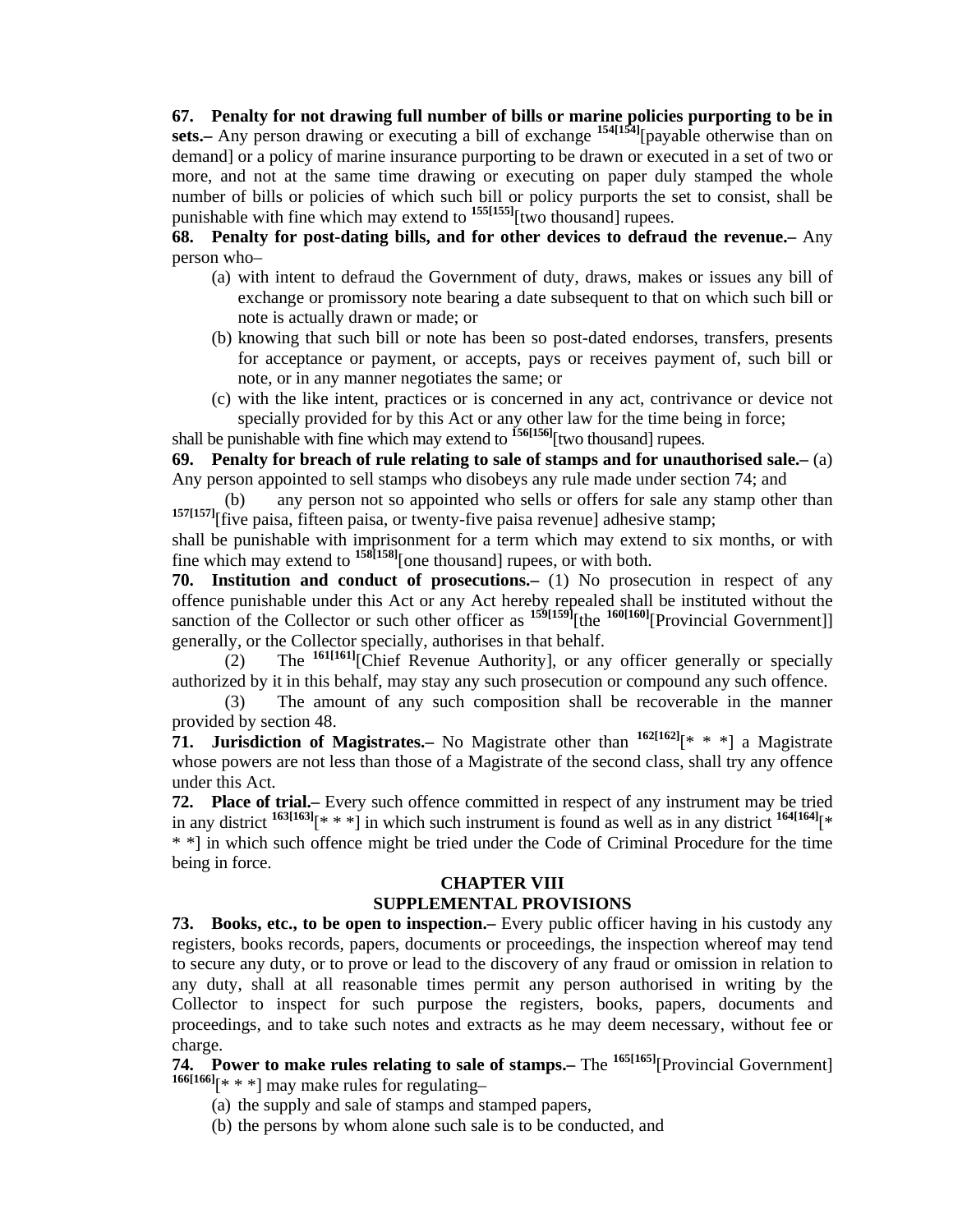(c) the duties and remuneration of such persons:

 Provided that such rules shall not restrict the sale of **167[167]**[five paisa, fifteen paisa or twenty-five paisa revenue] adhesive stamps.

**75. Power to make rules generally to carry out Act.–** The <sup>168[168]</sup>[Provincial Government] may make rules<sup>169[169]</sup> to carry out generally the purposes of this Act, and may by such rules prescribed the fines, which shall in no case exceed five hundred rupees, to be incurred on breach thereof.

**76. Publication of rules.– 170[170]**[(1) All rules made this Act shall be published in the Official Gazette].

 (2) All rules published as required by this section shall, upon such publications, have effect as if enacted by this Act.

**171[171][76-A. Delegation of certain powers.– 172[172]**[ **173[173]**[\* \* \*] The Provincial Government, may by the notification in the Official Gazette] delegate:-

- (a) all or any of the powers conferred on it by sections  $2(9)$ ,  $33(3)(b)$ ,  $70(1)$ ,  $74$ and 78 to the **174[174]**[Chief Revenue Authority]; and
- (b) all or any of the powers conferred on the **175[175]**[Chief Revenue Authority] by section 45 (1), (2), 56 (1) and 70 (2) to such subordinate Revenue-authority as may be specified in the notification].

**77. Savings as to court-fees.–** Nothing in this Act contained shall be deemed to effect the duties chargeable under any enactment for the time being in force relating to court-fees.

**78.** Act to be translated and sold cheaply. Every <sup>176[176]</sup>[Provincial Government] shall make provision for the sale of translations of this Act in the principal vernacular languages of the territories administered by it at a price not exceeding **177[177]**[twenty-five paisa] per copy.

**79.** *[Repeal]. Repealed by the Repealing and Amending Act, 1914 (X of 1914), section 3 and Schedule II.* 

## **178[178][SCHEDULE I STAMP-DUTY ON INSTRUMENTS (See Section 3)**

| Sr. | $(\mathcal{V}, \mathcal{V})$<br><b>Description of Instrument</b> | <b>Proper Stamp-duty</b> |
|-----|------------------------------------------------------------------|--------------------------|
| No. |                                                                  |                          |
| 1.  | ACKNOWLEDGMENT of a debt                                         |                          |
|     | exceeding twenty rupees in amount or                             |                          |
|     | value, written or signed by, or on                               |                          |
|     | behalf of, a debtor in order to supply                           |                          |
|     | evidence of such debt in any book                                |                          |
|     | other than a banker's pass-book or on                            |                          |
|     | a separate piece of paper when such                              |                          |
|     | book or paper is left in the creditor's                          |                          |
|     | possession; provided that such                                   |                          |
|     | acknowledgment does not contain any                              |                          |
|     | promise to pay the debt or any                                   |                          |
|     | stipulation to pay interest or to deliver                        |                          |
|     | any goods or other property:-<br>$179[179]$ [(a) where such      |                          |
|     | where such amount One rupee.                                     |                          |
|     | does not exceed two thousand                                     |                          |
|     | rupees.                                                          |                          |
|     | (b) where such amount exceeds two Two rupees.                    |                          |
|     | thousand rupees but does not                                     |                          |
|     | exceed ten thousand rupees.                                      |                          |
|     | (c) where such amount exceeds Five rupees.                       |                          |
|     | ten thousand rupees.                                             |                          |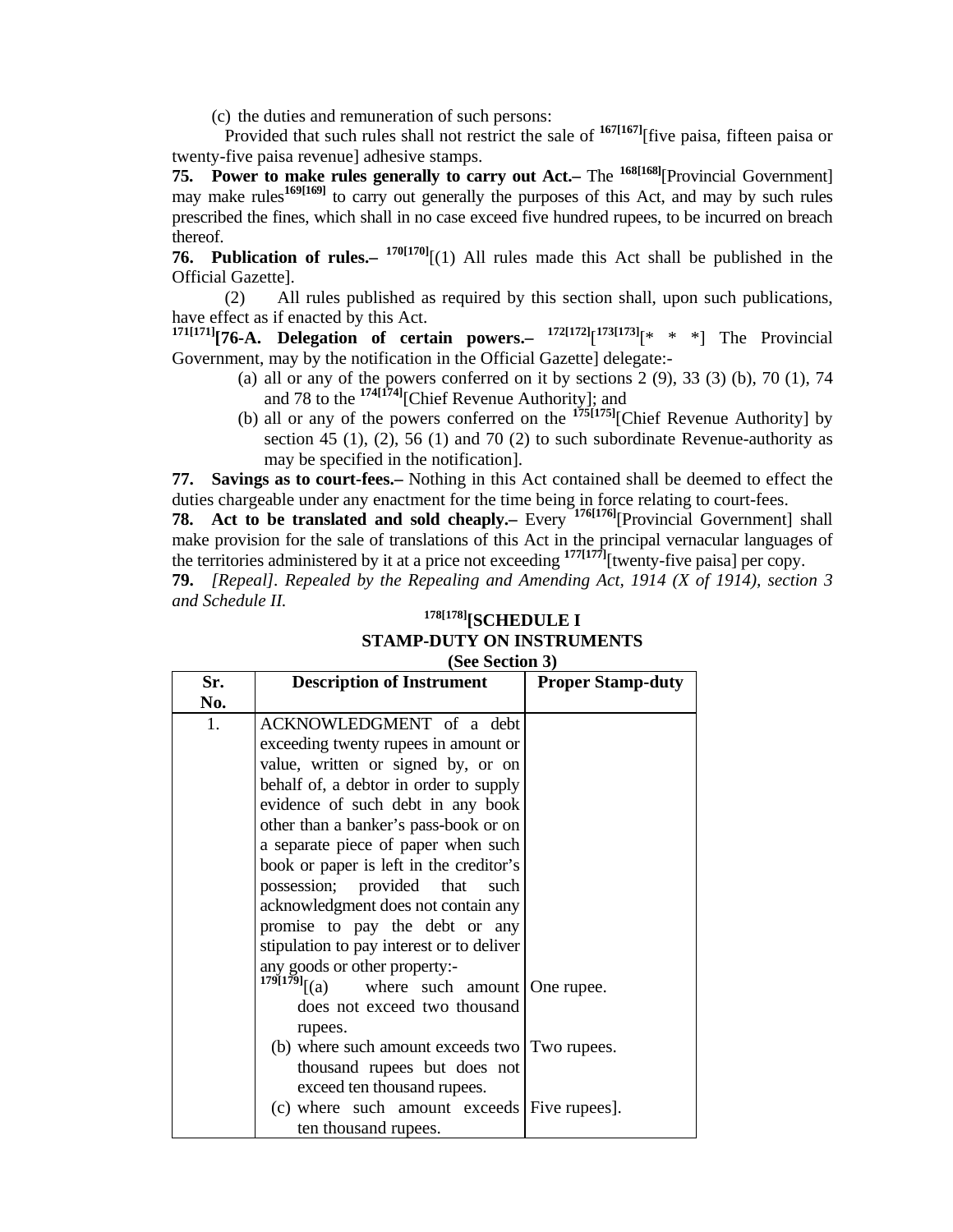| Sr. | <b>Description of Instrument</b>                     | <b>Proper Stamp-duty</b>                        |
|-----|------------------------------------------------------|-------------------------------------------------|
| No. |                                                      |                                                 |
| 2.  | <b>ADMINISTRATION</b><br>BOND,                       |                                                 |
|     | including a bond given under sections                |                                                 |
|     | 291, 375 and 376 of the Succession                   |                                                 |
|     | Act 1925, section 6 of the Government                |                                                 |
|     | Savings Banks Act, 1873:-                            |                                                 |
|     | (a) where the mount does not exceed<br>Rs.1,000;     | The same duty as on a<br>Bond (No. 15) for such |
|     |                                                      | amount.                                         |
|     | (b) in any other case                                | <sup>180[180]</sup> [One<br>hundred]            |
|     |                                                      |                                                 |
|     |                                                      | rupees.<br>$\frac{181[181]}{[One]}$             |
| 3.  | ADOPTION DEED, that is to say,                       | hundred]                                        |
|     | any instrument (other than a will)                   | rupees.                                         |
|     | recording an adoption or conferring or               |                                                 |
|     | purporting to confer an authority to                 |                                                 |
|     | adopt.                                               |                                                 |
|     | ADVOCATE, See ENTRY AS AN                            |                                                 |
|     | ADVOCATE (No. 30).                                   |                                                 |
| 4.  | including<br>AFFIDAVIT,<br>an                        | $\frac{182[182]}{[\text{Twenty}]}$              |
|     | affirmation or declaration in the case               | rupees.                                         |
|     | of persons by law allowed to affirm                  |                                                 |
|     | or declare instead of swearing.                      |                                                 |
|     | Exemptions                                           |                                                 |
|     | Affidavit or declaration in writing                  |                                                 |
|     | when made-                                           |                                                 |
|     | a condition of enrolment<br>(a) as                   |                                                 |
|     | Indian Army Act,<br>under the                        |                                                 |
|     | $1911^{183[183]}$ .<br>the Pakistan<br><sub>or</sub> |                                                 |
|     | Army Act, 1952 <sup>184[184]</sup><br>or the         |                                                 |
|     | Indian<br>Air Force<br>Act.                          |                                                 |
|     | $1932^{185[185]}$<br>or the Pakistan Air             |                                                 |
|     | Force Act, 1953 <sup>186[186]</sup> :                |                                                 |
|     | (b) for the immediate purpose<br>of                  |                                                 |
|     | being filed or used in any Court or                  |                                                 |
|     | before the officer of any Court; or                  |                                                 |
|     | (c) for the sole purpose of enabling                 |                                                 |
|     | any person to receive any pension                    |                                                 |
|     | or charitable allowance.                             |                                                 |
| 5.  | <b>AGREEMENT</b><br><b>OR</b>                        |                                                 |
|     | AN<br><b>MEMORANDUM</b><br>OF                        |                                                 |
|     | AGREEMENT-                                           |                                                 |
|     | (a) if relating to the sale of a bill                | $187[187]$ [Two] rupee.                         |
|     | of exchange;                                         |                                                 |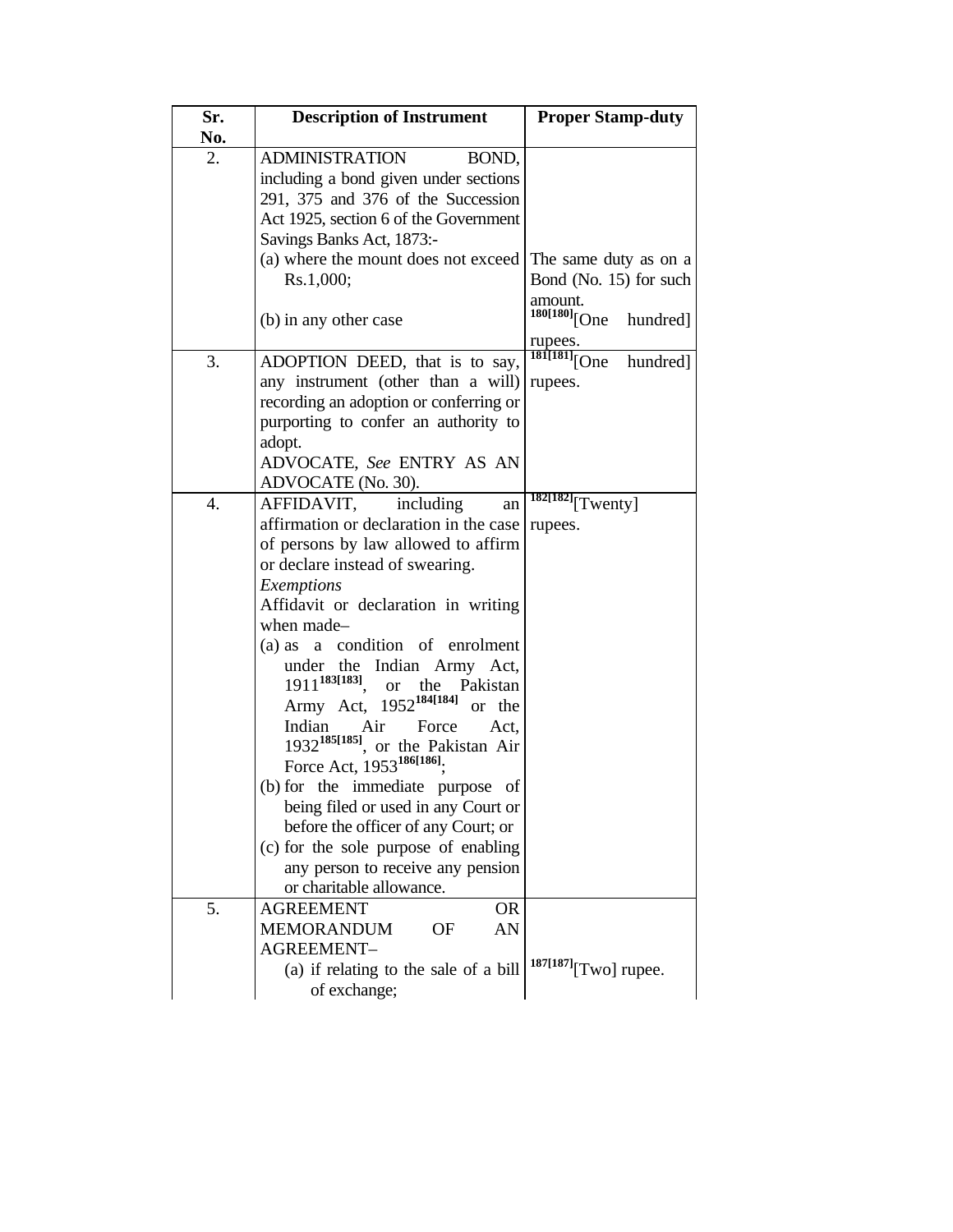| Sr.<br>No.            | <b>Description of Instrument</b>                                                    | <b>Proper Stamp-duty</b>                     |
|-----------------------|-------------------------------------------------------------------------------------|----------------------------------------------|
|                       | (b) if relating to the sale of a                                                    | $188[188]$ [One rupee] for                   |
|                       | Government security;                                                                | every Rs.10,000 or part                      |
|                       |                                                                                     | thereof of the value of                      |
|                       |                                                                                     | the<br>security,<br>$189[189]$ [subject to a |
|                       |                                                                                     | maximum of<br>one                            |
|                       |                                                                                     | hundred rupees.]                             |
|                       | (c) if relating to the sale of a $\frac{190[190]}{2}$ [One rupee] for               |                                              |
|                       | share<br>in<br>an                                                                   | incorporated every rupees 5,000 or           |
|                       | other body<br>company<br><b>or</b>                                                  | part thereof of<br>the                       |
|                       | corporate;                                                                          | value of the share.                          |
|                       | $^{191[191]}$ [(cc)<br>if relating to the sale                                      | $192[192]$ [One hundred]                     |
|                       | of immovable property.                                                              | rupees.]                                     |
|                       | $193[193]$ [(ccc)<br>collection<br>for                                              | or $F$ ifty paisa for every                  |
|                       | recovery of octroi or goods exit one hundred rupees or                              |                                              |
|                       | tax or tax on transfer of $\vert$ part thereof of                                   | the                                          |
|                       | immovable property by                                                               | of<br>a amount<br>the                        |
|                       | with a Local contract].<br>contractor<br>Council.                                   |                                              |
|                       | (d) if not otherwise provided for                                                   | $194[194]$ [Fifty] rupees.                   |
|                       | Exemptions                                                                          |                                              |
|                       | Agreement or Memorandum of an                                                       |                                              |
|                       | Agreement-                                                                          |                                              |
|                       | (a) for or relating to the purchase of or                                           |                                              |
|                       | sale of goods or merchandise                                                        |                                              |
|                       | exclusively, not being a NOTE OR                                                    |                                              |
|                       | MEMORANDUM<br>chargeable                                                            |                                              |
|                       | under No. 43;                                                                       |                                              |
|                       | (b) made in the form of tenders to<br><sup>195[195]</sup> Central Government<br>the |                                              |
|                       | for or relating to any loan.                                                        |                                              |
|                       | AGREEMENT TO LEASE,<br>see                                                          |                                              |
| $\frac{196[196]}{6}.$ | LEASE (No. $35$ ).                                                                  |                                              |
|                       | <b>AGREEMENT RELATING</b><br><b>TO</b>                                              |                                              |
|                       | DEPOSIT OF TITLE DEEDS,                                                             |                                              |
|                       | PAWN OR PLEDGE, that is to say,<br>instrument<br>evidencing<br>any<br>an            |                                              |
|                       | agreement relating to-                                                              |                                              |
|                       | $(1)$ the deposit of title-deeds<br><sub>or</sub>                                   |                                              |
|                       | instruments constituting or being                                                   |                                              |
|                       | evidence of the title to<br>any                                                     |                                              |
|                       | property whatever (other than                                                       |                                              |
|                       | marketable security), or                                                            |                                              |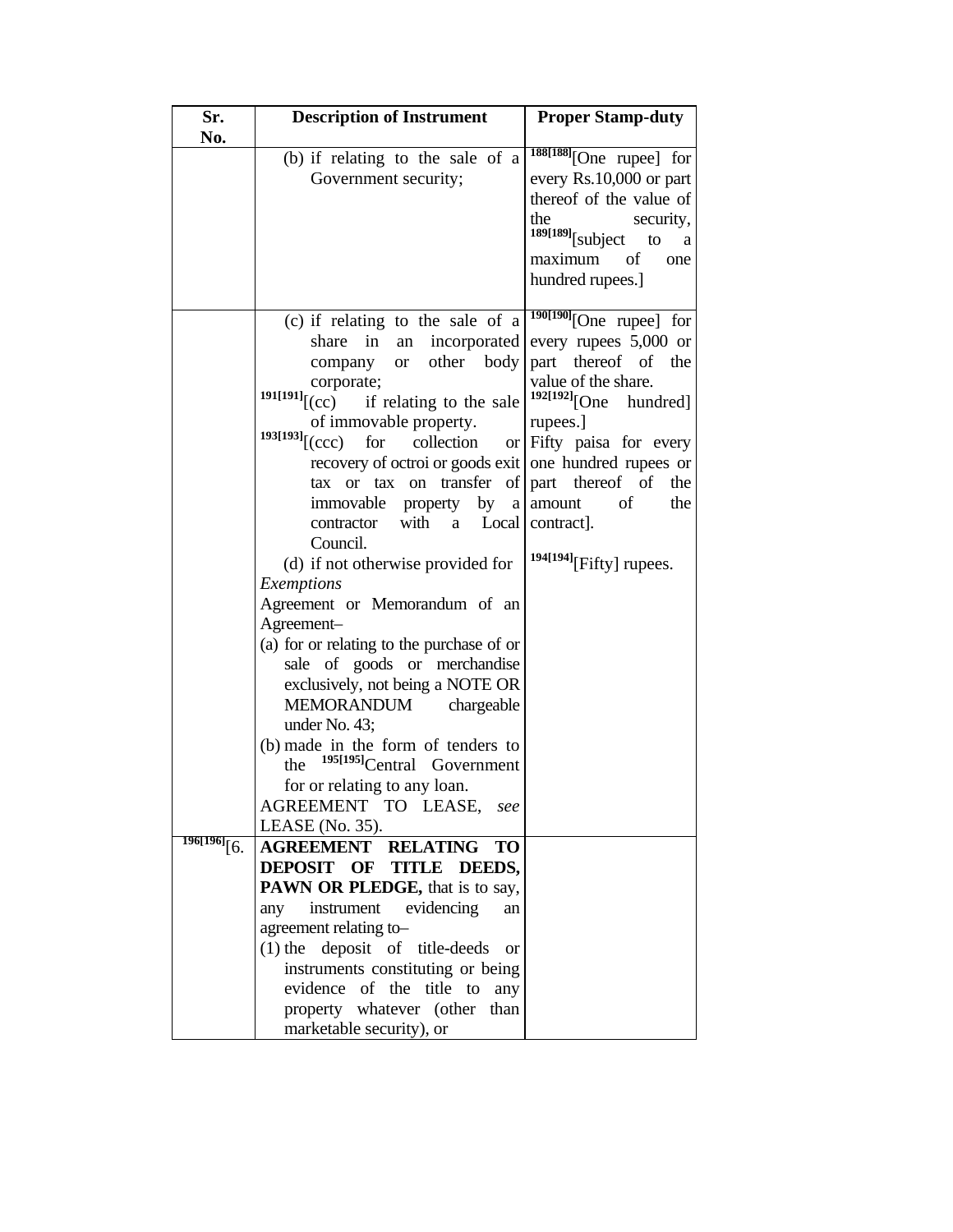| Sr.<br>No. | <b>Description of Instrument</b>                                                                                                                                                                                                                                                                                                                 | <b>Proper Stamp-duty</b>                                                                                                                      |
|------------|--------------------------------------------------------------------------------------------------------------------------------------------------------------------------------------------------------------------------------------------------------------------------------------------------------------------------------------------------|-----------------------------------------------------------------------------------------------------------------------------------------------|
|            | (2) the pawn or pledge of movable<br>property, where such deposit,<br>pawn or pledge has been made<br>by way of security for the re-<br>payment of money advanced or                                                                                                                                                                             |                                                                                                                                               |
|            | to be advanced by way of loan or<br>an existing or future debt-<br>such loan or<br>$(a)$ if<br>debt<br><sup>is</sup><br>repayable on demand or more<br>than three months from the<br>of<br>the<br>date<br>instrument<br>evidencing the agreement;<br>(i) in the case of banking<br>other<br>companies<br><b>or</b><br>financial<br>institutions, | One-fifth<br>of<br>one<br>percent, that is to say,<br>of                                                                                      |
|            | when the entire finance is<br>not based on interest; and<br>in any other case.<br>(ii)                                                                                                                                                                                                                                                           | 0.2%<br>the<br>loan<br>amount subject to a<br>maximum<br>of<br>one<br>hundred<br>thousand<br>rupees.<br>One-fifth<br>of<br>one                |
|            | $(b)$ if such loan<br>debt is<br><sub>or</sub><br>repayable<br>than<br>not<br>more<br>three months from the date                                                                                                                                                                                                                                 | percent, that is to say,<br>of<br>$0.2\%$<br>the<br>loan<br>amount.                                                                           |
|            | of such instrument;<br>(i) in the case of banking<br>companies<br><b>or</b><br>financial<br>institutions,<br>when the entire finance is $\vert$<br>not based on interest; and   maximum                                                                                                                                                          | One-tenth<br>of<br>one<br>other percent, that is to say,<br>$0.1\%$ of the<br>loan<br>amount, subject to a<br>fifty<br>οf<br>thousand rupees. |
|            | (ii) in any other case.                                                                                                                                                                                                                                                                                                                          | One-tenth<br>of<br>one<br>percent, that is to say,<br>$0.1\%$ of the<br>loan<br>amount.]                                                      |
| 7.         | APPOINTMENT IN EXECUTION<br>OF A POWER, where made by any<br>writing not being a will-<br>(a) of trustees<br>$(b)$ of<br>property,<br>movable<br><b>or</b><br>immovable.                                                                                                                                                                         | $197[197]$ [Fifty] rupees.<br><sup>198[198]</sup> [One hundred].                                                                              |
| 8.         | <b>APPRAISEMENT</b><br>OR.<br>VALUATION made otherwise than<br>under an order of the Court in the<br>course of a suit-                                                                                                                                                                                                                           |                                                                                                                                               |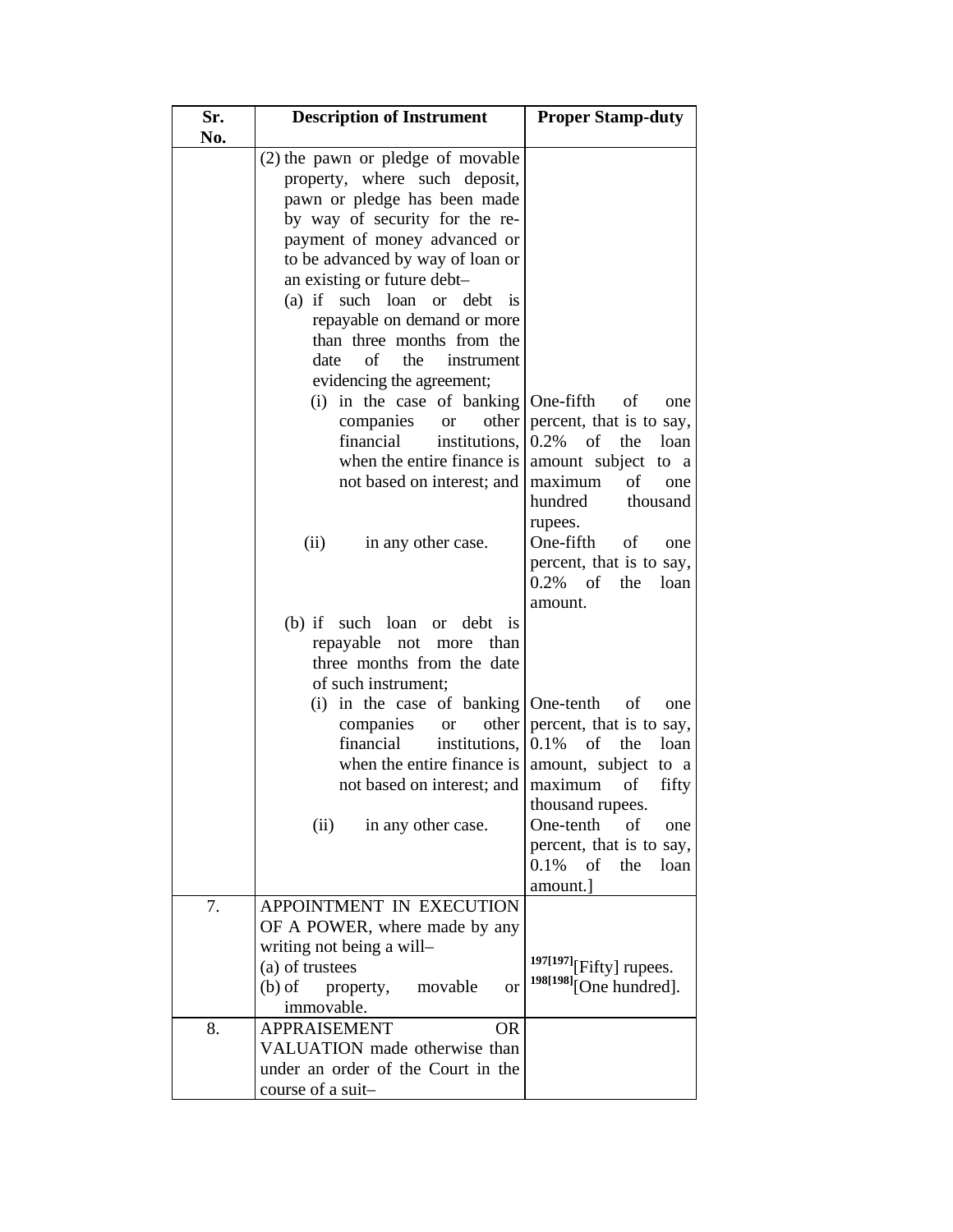| Sr.             | <b>Description of Instrument</b>                    | <b>Proper Stamp-duty</b>                          |
|-----------------|-----------------------------------------------------|---------------------------------------------------|
| No.             |                                                     |                                                   |
|                 | (a) where the<br>does<br>amount<br>not              | 199[199] <sub>[Three rupees for</sub>             |
|                 | exceed Rs.1,000;                                    | hundred<br>One<br>every                           |
|                 |                                                     |                                                   |
|                 | (b) in any other case                               | rupees or part thereof].<br>200[200][One hundred] |
|                 |                                                     | rupees.                                           |
|                 | Exemptions                                          |                                                   |
|                 | Appraisement of valuation<br>(a)                    |                                                   |
|                 | made for the information of one                     |                                                   |
|                 | party only, and not being in any                    |                                                   |
|                 |                                                     |                                                   |
|                 | manner obligatory between parties                   |                                                   |
|                 | either by agreement or operation of                 |                                                   |
|                 | law.                                                |                                                   |
|                 | Appraisement of crop for the<br>(b)                 |                                                   |
|                 | ascertaining<br>purpose<br>of<br>the                |                                                   |
|                 | amount to be given to a landlord                    |                                                   |
|                 | as rent.                                            |                                                   |
| 9.              | APPRENTICESHIP-DEED, including                      | $201[201]$ [One<br>hundred]                       |
|                 | every writing relating to the service or            | rupees.                                           |
|                 | tuition of any apprentice clerk or                  |                                                   |
|                 | servant, placed with any master to                  |                                                   |
|                 | any profession,<br>learn<br>trade<br><sub>or</sub>  |                                                   |
|                 | employment not being ARTICLES OF                    |                                                   |
|                 | CLERKSHIP (No. 11).                                 |                                                   |
|                 |                                                     |                                                   |
|                 | Exemptions<br>Instrument of                         |                                                   |
|                 | apprenticeship                                      |                                                   |
|                 | executed by a Magistrate under the                  |                                                   |
|                 | Apprentices Act, $1850^{202[202]}$ , or by          |                                                   |
|                 | which a person is apprenticed by or                 |                                                   |
|                 | at the charge of any public charity.                |                                                   |
| $203[203]_{x}$  | * * * *                                             | ******]                                           |
| *               |                                                     |                                                   |
| 11.             | ARTICLES OF CLERKSHIP<br><b>or</b>                  | $\sqrt[204]{204}$ [Seven hundred                  |
|                 | contract whereby any person first and fifty rupees. |                                                   |
|                 | becomes bound to serve as a clerk in                |                                                   |
|                 | order to his admission as an attorney               |                                                   |
|                 | in any High Court.                                  |                                                   |
|                 | ASSIGNMENT,<br>see                                  |                                                   |
|                 | CONVEYANCE<br>(No.<br>$23)$ ,                       |                                                   |
|                 | TRANSFER (No.<br>62)<br>and                         |                                                   |
|                 | TRANSFER OF LEASE (No. 63),                         |                                                   |
|                 | as the case may be. ATTORNEY.                       |                                                   |
|                 | see ENTRY AS AN ATTORNEY                            |                                                   |
|                 | 30,<br>AND POWER<br>(No.<br>OF                      |                                                   |
|                 |                                                     |                                                   |
|                 | ATTORNEY (No. 48).                                  |                                                   |
|                 | AUTHORITY TO ADOPT,<br>see                          |                                                   |
|                 | ADOPTION-DEED (No. 3).                              |                                                   |
| $205[205]$ [11- | AIR TICKETS issued by<br>any                        |                                                   |
| Α               | Airline-                                            |                                                   |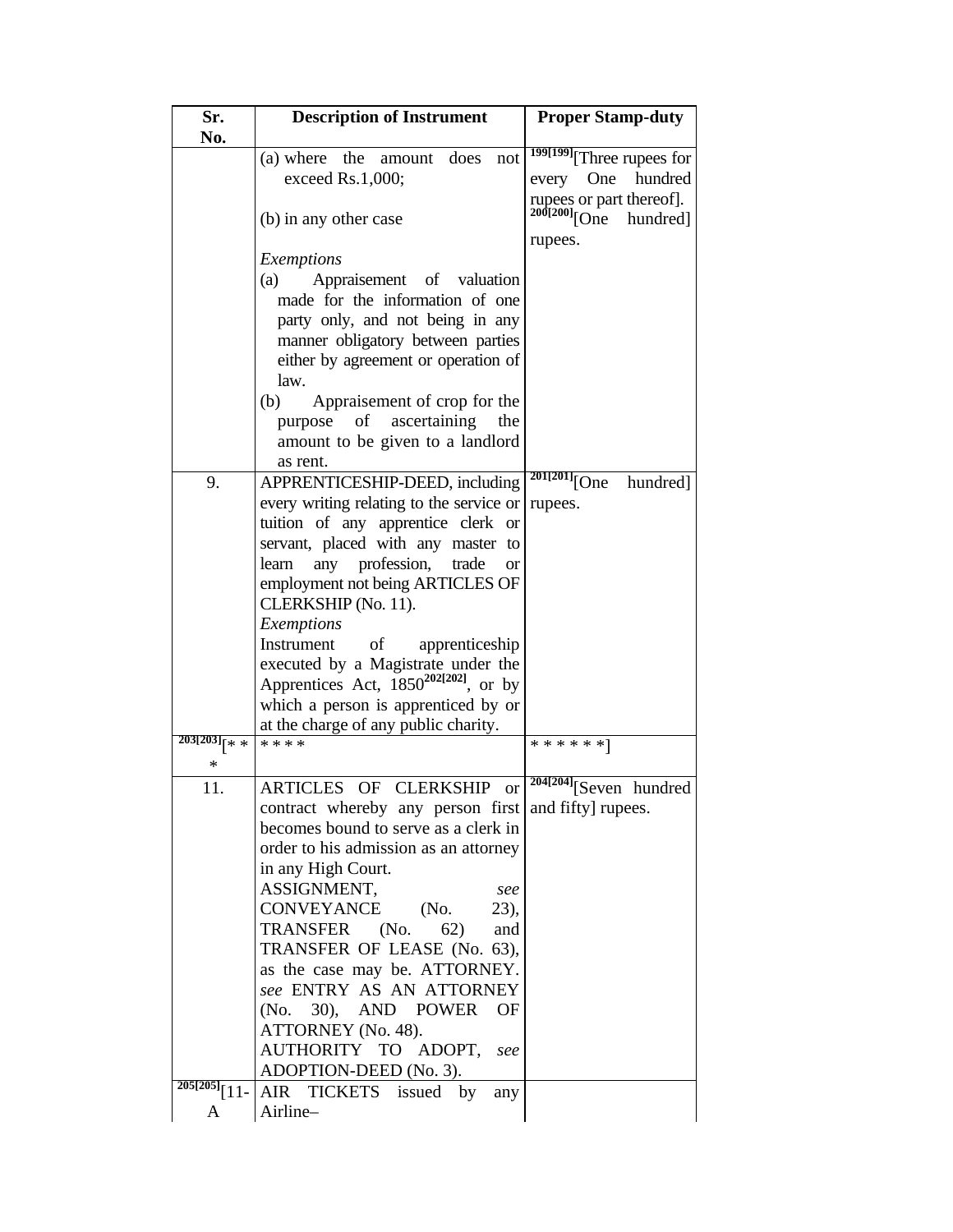| Sr.<br>No.                   | <b>Description of Instrument</b>                                                                                                                                                                                                                                                                                                               | <b>Proper Stamp-duty</b>                                                                                                                |
|------------------------------|------------------------------------------------------------------------------------------------------------------------------------------------------------------------------------------------------------------------------------------------------------------------------------------------------------------------------------------------|-----------------------------------------------------------------------------------------------------------------------------------------|
|                              | (i) for domestic flights;                                                                                                                                                                                                                                                                                                                      | Twenty five rupees                                                                                                                      |
|                              | (ii) for international flights.                                                                                                                                                                                                                                                                                                                | per ticket<br>Two hundred and fifty<br>rupees per ticket].                                                                              |
| $206[206]$ $\lceil$ 11-<br>B | <b>AUTHENTICATED</b><br>DECLARATIONS that is to say<br>declarations<br>οf<br>newspapers,<br>periodicals<br>printing<br><b>or</b><br>presses<br>authenticated by a legally competent<br>authority.<br>EXPLANATION I. The duty shall be<br>paid by the declarant.<br><b>EXPLANATION II.</b> The declaration<br>shall not be authenticated unless | Five thousand rupees<br>per Declaration].                                                                                               |
| 12.                          | the duty is paid.<br>AWARD, that is to say, any decision                                                                                                                                                                                                                                                                                       | $\sqrt[207]{[207]}\begin{bmatrix} \text{Two} \end{bmatrix}$<br>percent                                                                  |
|                              | in writing by an arbitrator or umpire,<br>not being an award directing a<br>partition, on<br>reference<br>made<br>a<br>otherwise than by an order of the<br>Court in the course of a suit.                                                                                                                                                     | of] the amount<br><b>or</b><br>value of the property<br>to which the award<br>relates as set forth in<br>such award. $^{208[208]}$ [* * |
| $12-A$                       | $209[209]_{x*************************$                                                                                                                                                                                                                                                                                                         | $*1$<br>* * * * * * * * * * * *                                                                                                         |
| $12-B$                       | $210[210]$ [****************                                                                                                                                                                                                                                                                                                                   | * * * * * * * * * * * * 1                                                                                                               |
| 13.                          | BILL OF EXCHANGE as defined<br>by section 2(2) not being BOND,<br>bank note or currency note-<br>$^{211[211]}$ [(a)<br>where<br>payable<br>otherwise than on demand but<br>not more than one year after<br>date or sight-<br>(i) if drawn singly                                                                                               | Two rupees for every                                                                                                                    |
|                              |                                                                                                                                                                                                                                                                                                                                                | one thousand rupees or<br>thereof of<br>the<br>part<br>amount of the Bill.                                                              |
|                              | (ii) if drawn in set of two or<br>more, for each part of the<br>set.<br>(b) where payable more than one                                                                                                                                                                                                                                        | One rupee for every<br>one thousand rupees or<br>part thereof of the<br>amount of the Bill].                                            |
|                              | year after date or sight-<br>$212[212]$ [If drawn singly;                                                                                                                                                                                                                                                                                      | Three rupees for every<br>one thousand rupees<br>or part thereof of the<br>amount of the Bill.                                          |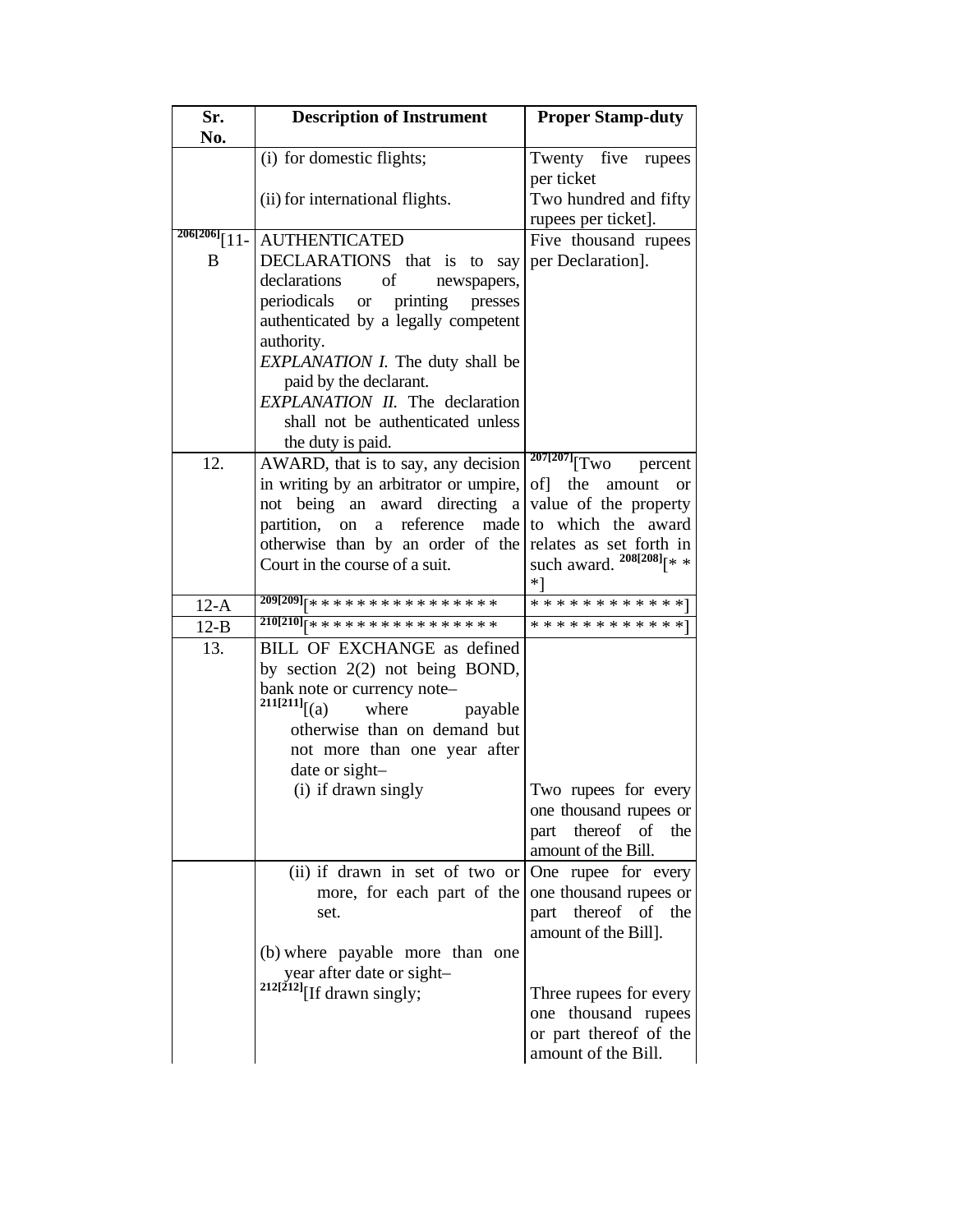| Sr.               | <b>Description of Instrument</b>                   | <b>Proper Stamp-duty</b>              |
|-------------------|----------------------------------------------------|---------------------------------------|
| No.               |                                                    |                                       |
|                   | If drawn in set of two, for each part              | Two rupees for every                  |
|                   | of the set;                                        | one thousand rupees                   |
|                   |                                                    | or part thereof of the                |
|                   |                                                    | amount of the Bill.                   |
|                   | If drawn in set of three, for each part            | One rupee for every                   |
|                   | of the set:                                        | one thousand rupees or                |
|                   |                                                    | thereof of<br>the<br>part             |
|                   |                                                    | amount of the Bill.]                  |
| 14.               | BILL OF LADING (including<br>a                     | $\sqrt[213]{213}\sqrt{T}$ en rupees]. |
|                   | through bill of lading).                           |                                       |
|                   | Note- If a bill of lading is drawn in              |                                       |
|                   | parts, the proper stamp therefor must              |                                       |
|                   | be borne by each one of the sets.                  |                                       |
|                   |                                                    |                                       |
|                   | Exemptions-                                        |                                       |
|                   | (a) Bill of lading when the goods                  |                                       |
|                   | therein described are received at a                |                                       |
|                   | place within the limits of any port                |                                       |
|                   | as defined under the Ports Act,                    |                                       |
|                   | $1908^{214[214]}$<br>and<br>are<br>to<br>be        |                                       |
|                   | delivered at another place within                  |                                       |
|                   | the limits of the same port.                       |                                       |
|                   | (b) Bill of lading when executed out               |                                       |
|                   | Pakistan<br>of<br>and<br>relating<br>to            |                                       |
|                   | delivered<br>be<br>property to<br>in               |                                       |
|                   | Pakistan.                                          |                                       |
| 215[215]<br>[15.] | BOND as defined by section $2(5)$                  |                                       |
|                   | not being a DEBENTURE (No. 27)                     |                                       |
|                   | and not being otherwise provided                   |                                       |
|                   | for by this Act, or by the Court Fees              |                                       |
|                   | Act, 1870-                                         |                                       |
|                   | (i) where<br>the<br>amount<br><b>or</b>            | value   Fifteen rupees.               |
|                   | secured does not exceed five                       |                                       |
|                   | hundred rupees.                                    |                                       |
|                   | (ii) where it exceeds five hundred Fifteen rupees] |                                       |
|                   | rupees, for every additional                       |                                       |
|                   | amount of five hundred rupees or                   |                                       |
|                   | part thereof.                                      |                                       |
|                   | See ADMINISTRATION<br><b>BOND</b>                  |                                       |
|                   | <b>BOTTOMERY</b><br><b>BOND</b><br>(No.2),         |                                       |
|                   | (No.16),<br><b>CUSTOMS</b><br><b>BOND</b>          |                                       |
|                   | (No.26).                                           |                                       |
|                   | <b>INDEMNITY</b><br><b>BOND</b><br>(No.34),        |                                       |
|                   | RESPONDENTIA BOND (No.56),                         |                                       |
|                   | SECURITY BOND (No.57).                             |                                       |
|                   | Exemption                                          |                                       |
|                   |                                                    |                                       |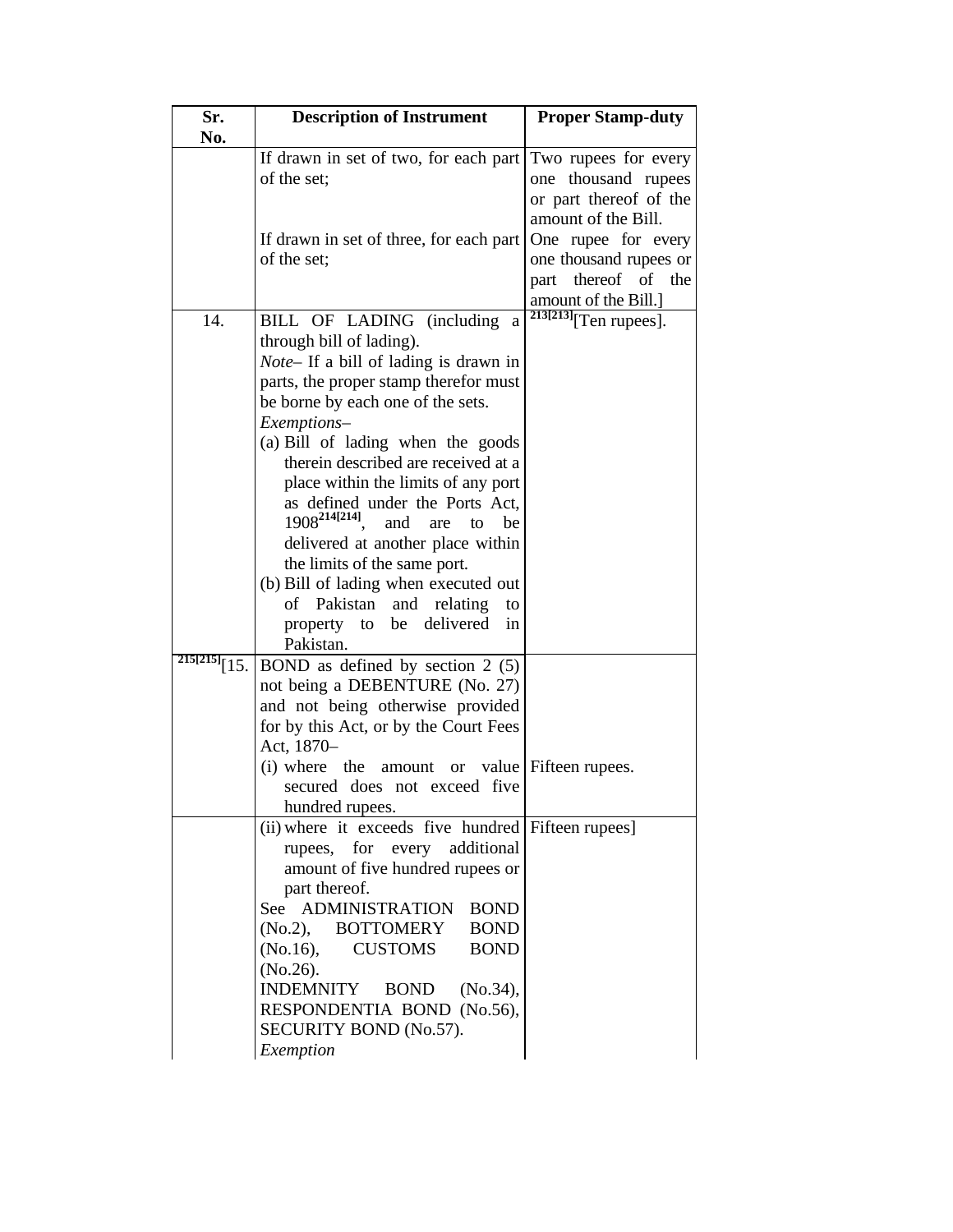| Sr.        | <b>Description of Instrument</b>                                                                                                                                                                                                                                                                                                                                                                     | <b>Proper Stamp-duty</b>                                                  |
|------------|------------------------------------------------------------------------------------------------------------------------------------------------------------------------------------------------------------------------------------------------------------------------------------------------------------------------------------------------------------------------------------------------------|---------------------------------------------------------------------------|
| No.        | Bond when executed by any person<br>for the purpose of guaranteeing that<br>the local income derived from<br>private subscription to a Charitable<br>dispensary or hospital or any other<br>object of public utility shall not be<br>less than a specified sum per<br>mensem.                                                                                                                        |                                                                           |
| 16.        | BOTTOMERY BOND, that is to The same duty as on a<br>say, any instrument where by the bond (No. 15) for the<br>master of a seagoing ship borrows<br>money on the security of ship to<br>enable him to preserve the ship or<br>prosecute her voyage.                                                                                                                                                   | same amount.                                                              |
| 17.<br>18. | CANCELLATION- instrument<br>of<br>(including any instrument by which<br>any instrument previously executed is<br>cancelled),<br>if<br>attested<br>and<br>not<br>otherwise provided for.<br>also<br>RELEASE<br>See<br>(No.<br>55),<br>REVOCATION OF SETTLEMENT<br>(No. 58-B), SURRENDER<br>ΟF<br>LEASE (No. 61), REVOCATION<br>OF TRUST (No. 64-B).<br><sup>217[217]</sup> [CERTIFICATE OF SALE (in   | $\frac{216[216]}{Fifty}$ rupees.<br>$218[218]$ <sup>T</sup> WO percent of |
|            | respect of each property put up as a<br>separate lot and sold) granted to the<br>purchaser of any property sold by<br>public auction by a Civil or Revenue<br>Court, or Collector or other Revenue<br>Officer.                                                                                                                                                                                       | consideration<br>the]<br>equal to the amount of<br>the purchase money].   |
| 19.        | OR.<br>CERTIFICATE<br><b>OTHER</b><br>DOCUMENT evidencing the right or<br>title of the holder thereof or any other<br>person, either to any shares, scrip or<br>stock in or of any incorporated<br>company or other body corporate, or to<br>become proprietor of shares, scrip or<br>stock in or of any such company or<br>body.<br>See<br>also<br>OF<br>LETTER<br>ALLOTMENT OF SHARES (No.<br>36). | $\sqrt[219]{[219]}$ [Five] rupees.                                        |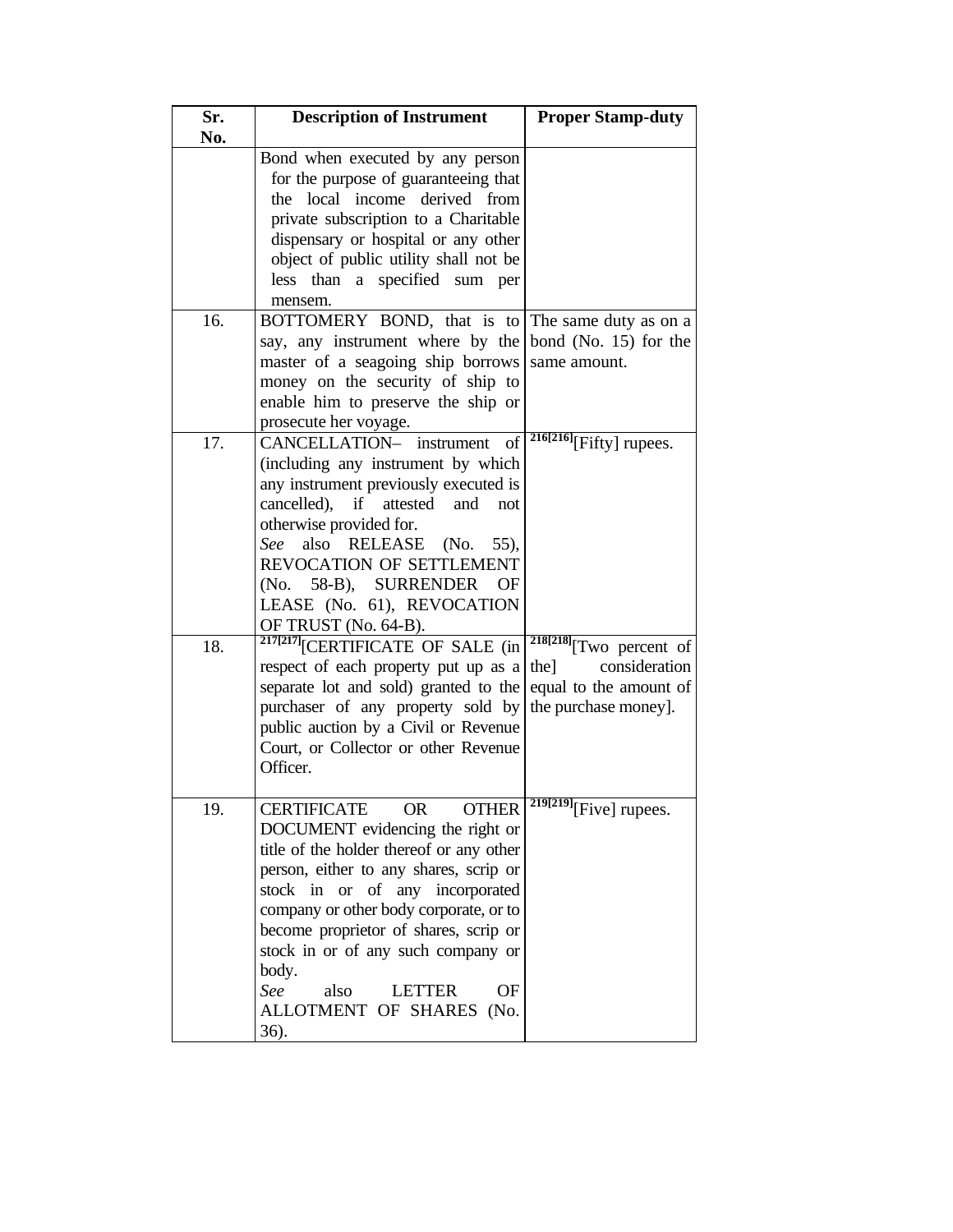| Sr.      | <b>Description of Instrument</b>                          | <b>Proper Stamp-duty</b>              |
|----------|-----------------------------------------------------------|---------------------------------------|
| No.      |                                                           |                                       |
| 20.      | CHARTER PARTY, that is to say,                            | $\sqrt[220[220]{\text{Ten}}}$ rupees. |
|          | any instrument (except an agreement                       |                                       |
|          | for the hire of a tug-steamer) where                      |                                       |
|          | a vessel or<br>some<br>specified<br>by                    |                                       |
|          | principal part thereof is let for the                     |                                       |
|          | specified purposes of the charterer,                      |                                       |
|          | whether it includes a penalty clause                      |                                       |
|          | or not.                                                   |                                       |
|          | $221[221]_{x**}$                                          |                                       |
| 21.      |                                                           | $\frac{222[222]}{[One]}$              |
| 22.      | COMPOSITION-DEED, that is to                              | hundred]                              |
|          | say, any instrument executed by a                         | rupees.                               |
|          | debtor whereby he conveys his                             |                                       |
|          | property for the benefit of his                           |                                       |
|          | creditors, or whereby payment of a                        |                                       |
|          | composition or dividend on their                          |                                       |
|          | debts is secured to the creditors, or                     |                                       |
|          | whereby provision is made for the                         |                                       |
|          | continuance of the debtor's business                      |                                       |
|          | under the supervision of inspector or                     |                                       |
|          | under letters of licence for the benefit                  |                                       |
|          | of his creditors.                                         |                                       |
| 223[223] | CONTRACT, that is to say<br>any                           |                                       |
| A.       | of<br>the<br>instrument<br>of<br>nature                   |                                       |
|          | memorandum of agreement made or                           |                                       |
|          | entered into by a contractor with                         |                                       |
|          | Government, Corporation,<br>Local                         |                                       |
|          | Body, Local Authority, agency or                          |                                       |
|          | organisation set up or controlled by                      |                                       |
|          | the Federal<br>the Provincial<br>$\alpha$                 |                                       |
|          | Government-                                               |                                       |
|          |                                                           |                                       |
|          | (a) to execute any work-                                  |                                       |
|          | (i) where the<br>of<br>amount                             | the   One hundred rupees.             |
|          | contract does not exceed fifty                            |                                       |
|          | thousand rupees.                                          |                                       |
|          | (ii) where it exceeds fifty thousand Two hundred rupees.  |                                       |
|          | rupees but does not exceed five                           |                                       |
|          | lac rupees.                                               |                                       |
|          | (iii) where it exceeds five lac Five hundred rupees.      |                                       |
|          | rupees but does not exceed                                |                                       |
|          | fifteen lac rupees.                                       |                                       |
|          | (iv) where it exceeds fifteen lac Seven hundred           | and                                   |
|          | rupees but does not exceed fifty rupees.                  |                                       |
|          | twenty five lac rupees.                                   |                                       |
|          | (v) where it exceeds twenty five $ $ One thousand rupees. |                                       |
|          | lac rupees.                                               |                                       |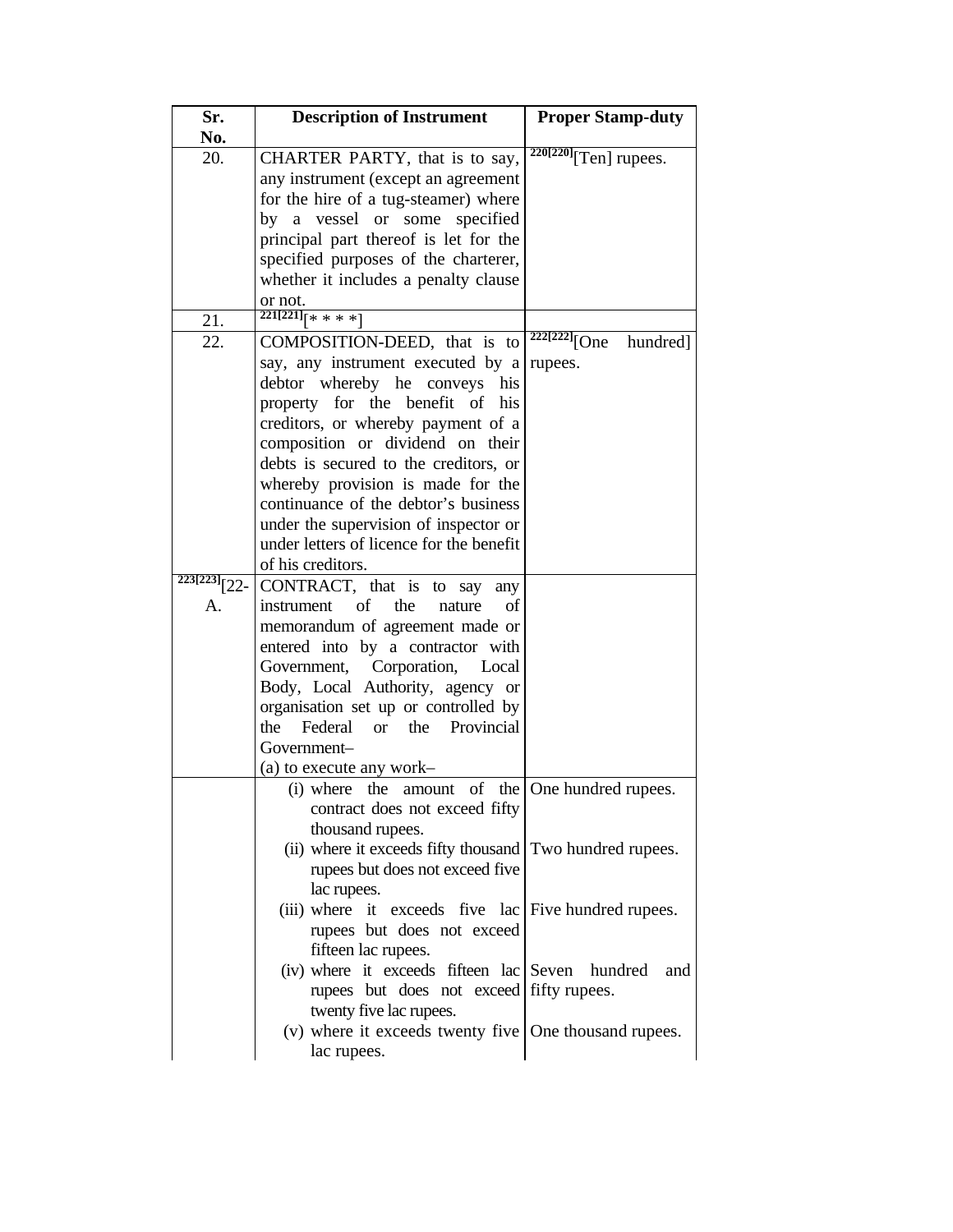| Sr.             | <b>Description of Instrument</b>                                               | <b>Proper Stamp-duty</b>               |
|-----------------|--------------------------------------------------------------------------------|----------------------------------------|
| No.             |                                                                                |                                        |
|                 | (b) to procure stores and materials                                            | Twenty-five paisas for<br>hundred      |
|                 |                                                                                | every<br>one<br>rupees or part thereof |
|                 |                                                                                | of the amount of the                   |
|                 |                                                                                | contract].                             |
| $224[224]$ [23. | CONVEYANCE as defined<br>by                                                    |                                        |
|                 | section 2 $(10)$ not<br>being<br>a                                             |                                        |
|                 | TRANSFER charged or exempted                                                   |                                        |
|                 | under No. 62-                                                                  |                                        |
|                 | $^{225[225]}(a)$<br>In case of agricultural                                    | $226[226]$ Two<br>percent]             |
|                 | land;                                                                          | of the value of the                    |
|                 |                                                                                | land.                                  |
|                 | (b) In case of immovable property                                              | $227[227]$ [Two percent]               |
|                 | in an urban area;                                                              | of the value of the                    |
|                 |                                                                                | property; and                          |
|                 | $228[228]$ [(bb) if relating to the sale                                       | One hundred rupees.]                   |
|                 | or transfer of a registered                                                    |                                        |
|                 | motor vehicle;                                                                 |                                        |
|                 | (c) In any other case;                                                         | <sup>229[229]</sup> [Two<br>percent]   |
|                 |                                                                                | of the value of the                    |
|                 |                                                                                | property.]                             |
|                 | Explanation I. For the purposes of                                             |                                        |
|                 | sub-article $(b)$ -<br>$(1)$ "urban area" shall mean-                          |                                        |
|                 | specified<br>$(i)$ an<br>by<br>area                                            |                                        |
|                 | Government under section 3                                                     |                                        |
|                 | Punjab<br>Urban<br>οf<br>the                                                   |                                        |
|                 | Immovable<br>Property<br>Tax                                                   |                                        |
|                 | Act, 1958; and                                                                 |                                        |
|                 | (ii) any built up area including                                               |                                        |
|                 | situated within<br>land<br><sub>or</sub>                                       |                                        |
|                 | adjoining such area, specified                                                 |                                        |
|                 | by<br>notification<br>by<br>the                                                |                                        |
|                 | Government to be an urban                                                      |                                        |
|                 | area for the purpose of this                                                   |                                        |
|                 | clause.                                                                        |                                        |
|                 | Explanation. - For the purpose of sub-                                         |                                        |
|                 | clause (ii), "built up area" shall mean                                        |                                        |
|                 | land which is occupied as site of a                                            |                                        |
|                 | building or enclosure and is not used<br>for agricultural purpose or a purpose |                                        |
|                 | subservient to agriculture.                                                    |                                        |
|                 | $(2)$ duty chargeable in respect of                                            |                                        |
|                 | instruments relating to property in                                            |                                        |
|                 | an urban area specified by the                                                 |                                        |
|                 | Government under clause (1) shall                                              |                                        |
|                 | be effective from the date such                                                |                                        |
|                 | area is specified as urban area.                                               |                                        |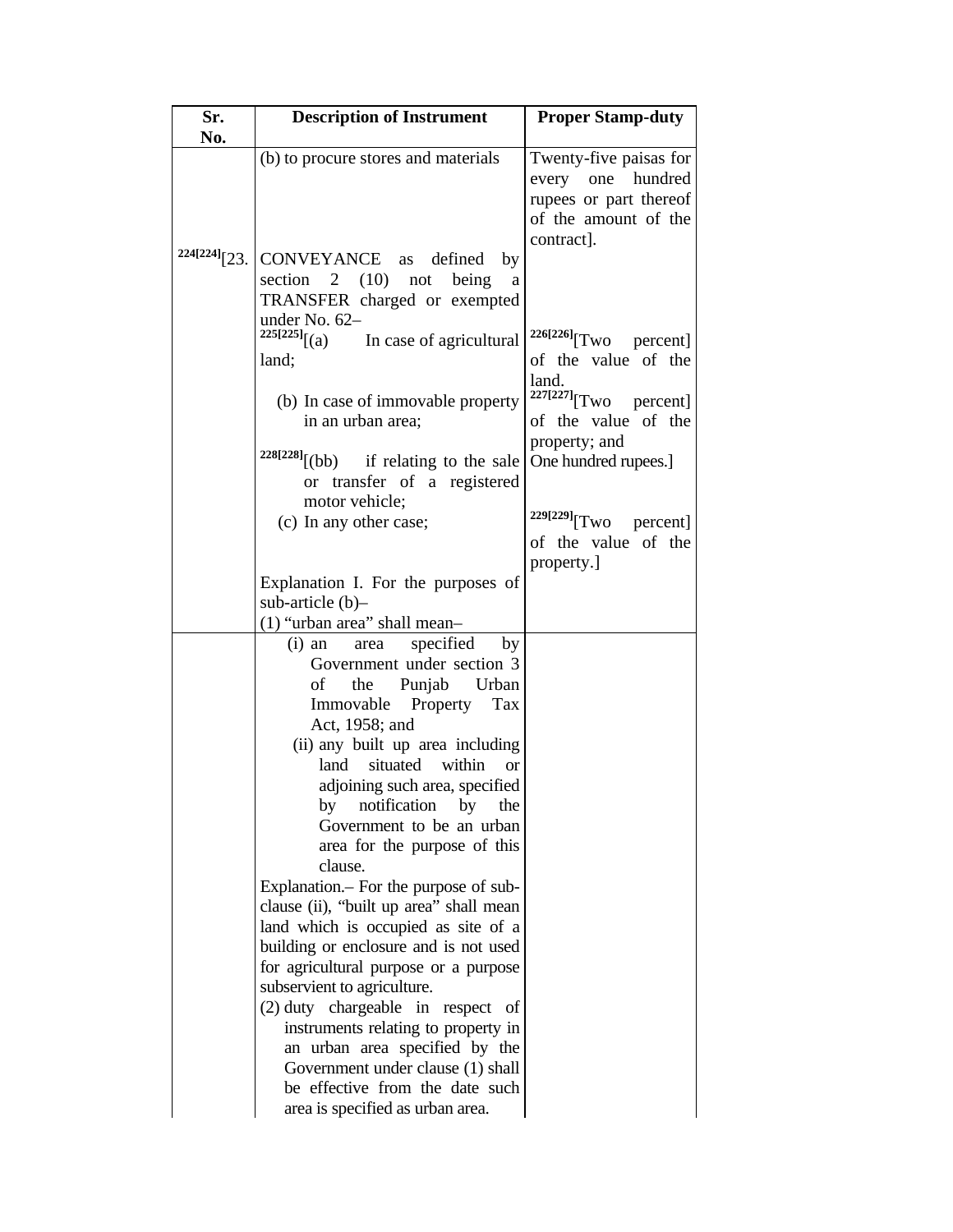| Sr. | <b>Description of Instrument</b>                   | <b>Proper Stamp-duty</b>             |
|-----|----------------------------------------------------|--------------------------------------|
| No. |                                                    |                                      |
|     | Explanation II. Any reference in                   |                                      |
|     | Schedule 1 to article 23 shall mean a              |                                      |
|     | reference to sub-articles (a) and (c)              |                                      |
|     | only.]                                             |                                      |
| 24. | COPY OR EXTRACT certified to be                    |                                      |
|     | a true copy or extract by or by order              |                                      |
|     | any public officer and<br>οf<br>not                |                                      |
|     | chargeable under the law for the time              |                                      |
|     | being in force relating to court-fees-             |                                      |
|     | (i) if the original was not chargeable             |                                      |
|     | with duty or if the duty with                      |                                      |
|     | which it was chargeable does not                   |                                      |
|     | exceed four rupees;                                |                                      |
|     | (ii) in any other case                             | $230[230]$ [Ten] rupees.             |
|     | Exemptions-                                        |                                      |
|     | Copy of any paper which a<br>(a)                   |                                      |
|     | public officer is<br>expressly                     |                                      |
|     | required by law to<br>make or                      |                                      |
|     | furnish for record in any public                   |                                      |
|     | office or for any public purpose;                  |                                      |
|     | (b) Copy of, or extract from, any                  |                                      |
|     | relating<br>register<br>to<br>births,              |                                      |
|     | baptisms, namings, dedications,                    |                                      |
|     | marriages (divorces), deaths or<br>burials.        |                                      |
| 25. | COUNTERPART OR DUPLICATE                           |                                      |
|     | of any instrument chargeable with duty             |                                      |
|     | and in respect of which the proper duty            |                                      |
|     | has been paid-                                     |                                      |
|     | (a) if the duty with which the The same duty as is |                                      |
|     | original instrument is chargeable                  | leviable<br>the<br>on                |
|     | does not exceed four rupees;                       | original.                            |
|     | (b) In any other case                              | $231[231]$ [Ten] rupees.             |
|     | Exemption-                                         |                                      |
|     | Counterpart of any lease granted to                |                                      |
|     | cultivator<br>when<br>such<br>lease<br><i>is</i>   |                                      |
|     | exempted from duty.                                |                                      |
| 26. | <b>CUSTOMS' BOND-</b>                              |                                      |
|     | (a) where the<br>amount does                       | not The same duty as on a            |
|     | exceed Rs.1,000;                                   | Bond (No. 15) for such               |
|     |                                                    | amount.                              |
|     | (b) in any other case                              | <sup>232[232]</sup> [One<br>hundred] |
|     |                                                    | rupees.                              |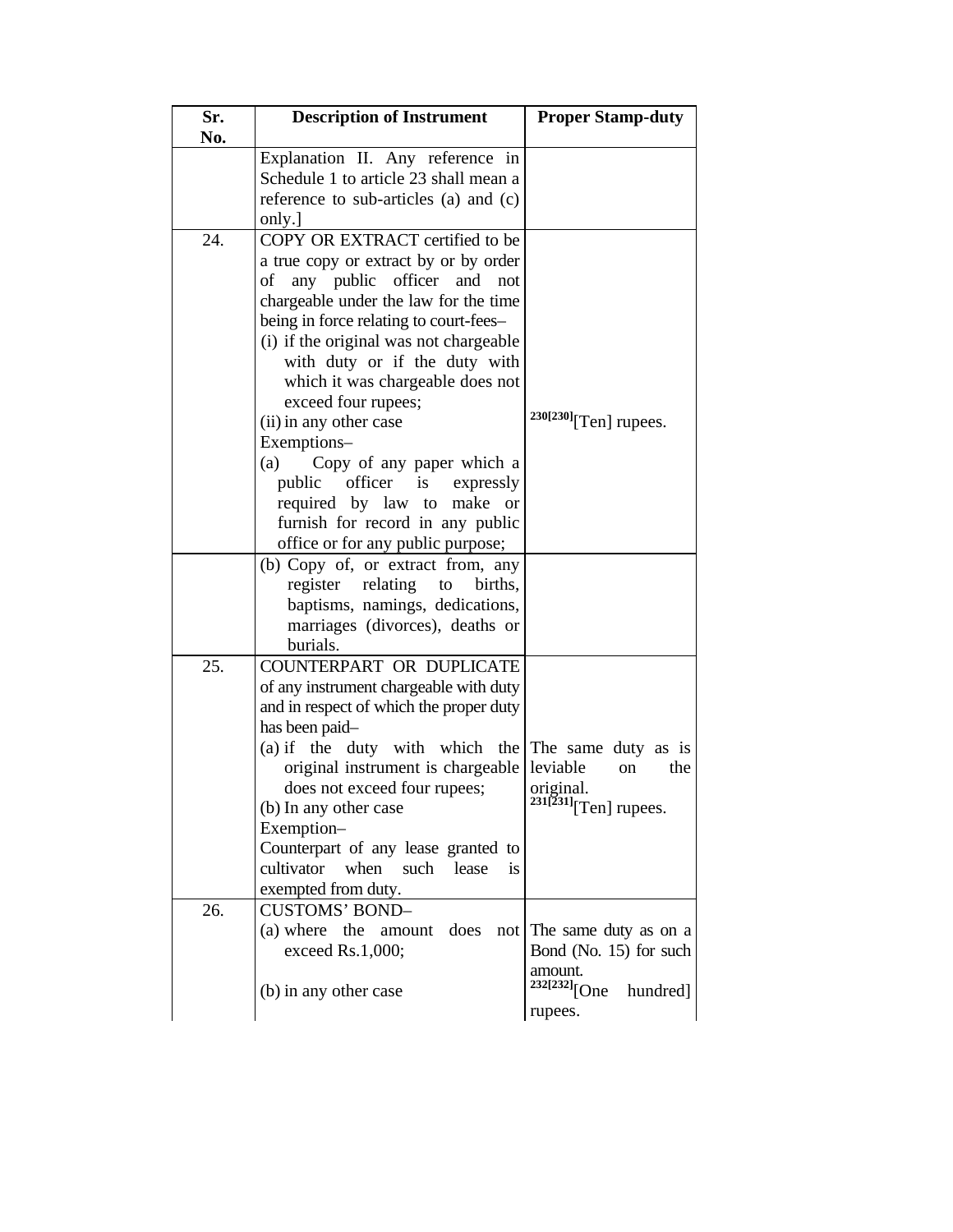| Sr.             | <b>Description of Instrument</b>               | <b>Proper Stamp-duty</b>       |
|-----------------|------------------------------------------------|--------------------------------|
| No.             |                                                |                                |
| $233[233]$ [27. | <b>DEBENTURE</b>                               | <b>OR</b> One-twentieth of one |
|                 | <b>PARTICIPATION</b><br><b>TERM</b>            | percent, that is to say,       |
|                 | <b>CERTIFICATE</b><br><b>OR</b><br><b>TERM</b> | 0.05% of the face value        |
|                 | <b>FINANCE CERTIFICATE</b><br><b>OR</b>        | $234[234]$ $[* **]$ subject to |
|                 | ANY OTHER INSTRUMENT OF                        | maximum of<br>one<br>a         |
|                 | <b>REDEEMABLE</b><br><b>CAPITAL</b>            | million rupees.                |
|                 | <b>OTHER</b><br>THAN<br>A                      |                                |
|                 | <b>COMMERCIAL PAPER</b> (whether               |                                |
|                 | not a mortgage debenture, a<br><sub>or</sub>   |                                |
|                 | Participation Term Certificate, a Term         |                                |
|                 | Finance Certificate or any other               |                                |
|                 | instrument of redeemable<br>capital),          |                                |
|                 | marketable<br>being<br>security<br>a           |                                |
|                 | transferable by endorsement or by              |                                |
|                 | separate instrument of transfer or by          |                                |
|                 | delivery.                                      |                                |
|                 | Explanation-I.<br>The<br>term                  |                                |
|                 | "Debenture" includes any interest              |                                |
|                 | coupons attached thereto, but the              |                                |
|                 | amount of such coupons shall not be            |                                |
|                 | included in estimating the duty.               |                                |
|                 | Explanation-II.<br>The<br>term                 |                                |
|                 | "Participation Term Certificate"               |                                |
|                 | means an instrument or certificate of          |                                |
|                 | a specified denomination called the            |                                |
|                 | face value or nominal value, issued            |                                |
|                 | by a company for raising capital, the          |                                |
|                 | holder whereof participates in the             |                                |
|                 | profit and loss of the company over            |                                |
|                 | such period to such extent and on              |                                |
|                 | such conditions as may be specified            |                                |
|                 | at the time of its issue.                      |                                |
|                 | Explanation-III. The term "Term                |                                |
|                 | Finance Certificate" means a fixed             |                                |
|                 | tenure instrument or certificate of a          |                                |
|                 | specified denomination called the              |                                |
|                 | face value or nominal value issued to          |                                |
|                 | raise capital by a body corporate in           |                                |
|                 | the form of transferable security.]            |                                |
| $235[235]$ [27- | DECREE, RULE OF A COURT Two percent of the     |                                |
| A.              | OR AN ORDER OF A COURT                         | value of the property.]        |
|                 | based on mutual consent of parties in          |                                |
|                 | involving<br>transfer<br>of<br>cases<br>an     |                                |
|                 | immovable property including sale,             |                                |
|                 | exchange, gift or mortgage, declaring          |                                |
|                 | or conferring a right in or title to an        |                                |
|                 | immovable property.                            |                                |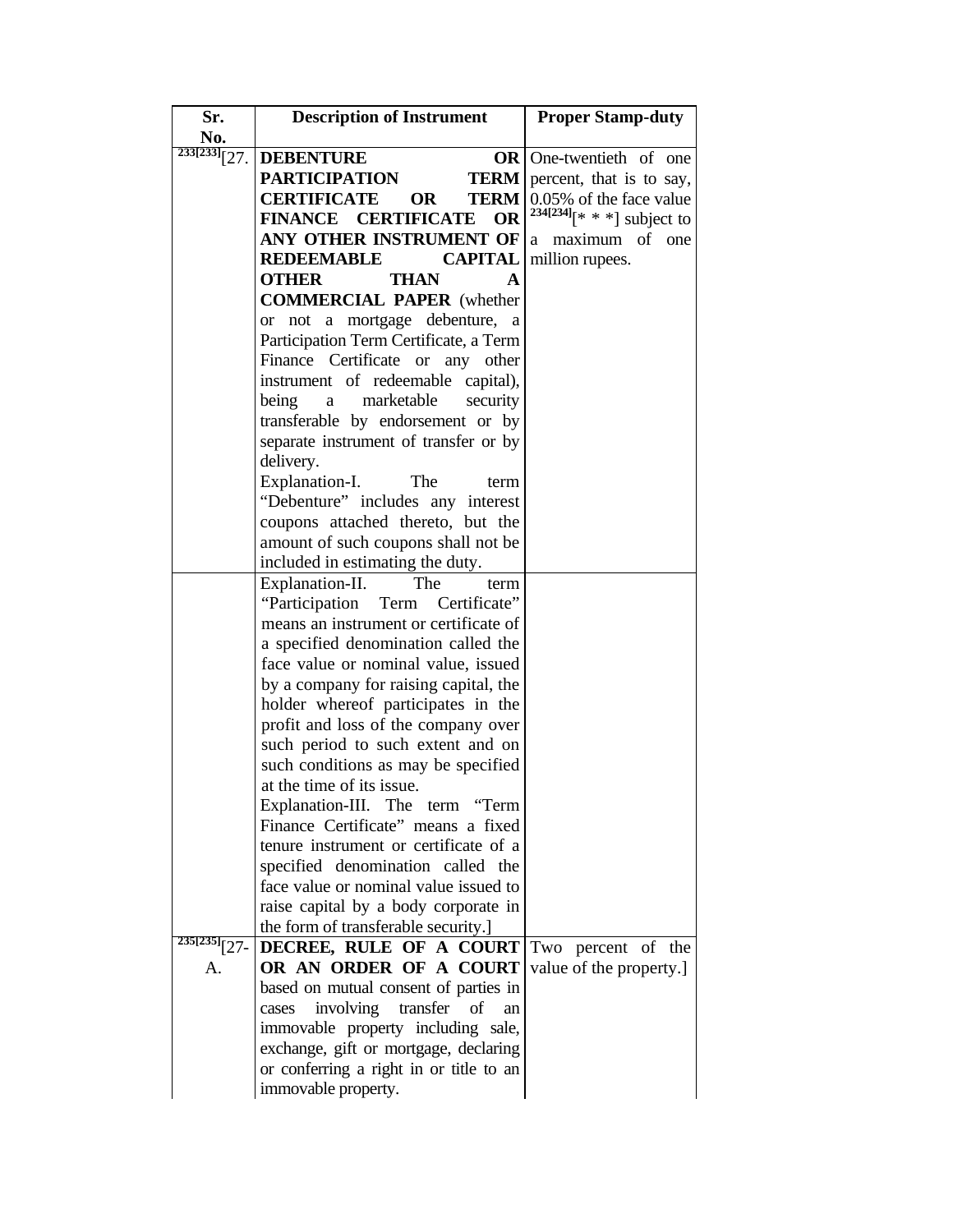| Sr.                      | <b>Description of Instrument</b>                              | <b>Proper Stamp-duty</b>                |
|--------------------------|---------------------------------------------------------------|-----------------------------------------|
| No.                      |                                                               |                                         |
|                          | <b>EXPLANATION.</b> - Value, in this                          |                                         |
|                          | Article, means value of the property                          |                                         |
|                          | in accordance with the valuation                              |                                         |
|                          | table as notified by the Collector or                         |                                         |
|                          | where valuation<br>table<br>is<br>not                         |                                         |
|                          |                                                               |                                         |
|                          | available, the average sale price of a                        |                                         |
|                          | property of similar nature in the                             |                                         |
|                          | same revenue estate or locality in                            |                                         |
|                          | the preceding year as<br>may be                               |                                         |
|                          | determined by the Collector.                                  |                                         |
| 28.                      | DELIVERY-ORDER IN RESPECT                                     | $236[236]$ [Five] rupees.               |
|                          | OF GOODS, that is to say, any                                 |                                         |
|                          | entitling<br>instrument<br>any<br>person                      |                                         |
|                          | therein named, or his assigns or the                          |                                         |
|                          | holder thereof, to the delivery of any                        |                                         |
|                          | goods lying in any dock or port, or in                        |                                         |
|                          | any ware-house in which goods are                             |                                         |
|                          |                                                               |                                         |
|                          | stored or deposited on rent or hire, or                       |                                         |
|                          | upon any wharf such instrument being                          |                                         |
|                          | signed by or on behalf of the owner of                        |                                         |
|                          | such goods upon the sale or transfer                          |                                         |
|                          | of the property therein, when such                            |                                         |
|                          | goods exceed in value twenty rupees.                          |                                         |
|                          | DEPOSIT OF TITLE-DEEDS. see                                   |                                         |
|                          | AGREEMENT relating to DEPOSIT                                 |                                         |
|                          | TITLE-DEEDS, PAWN<br>OF<br><b>OR</b>                          |                                         |
|                          | PLEDGE (No.6).                                                |                                         |
|                          | <b>DISSOLUTION</b><br>OF                                      |                                         |
|                          | See<br>PARTNERSHIP,                                           |                                         |
|                          | PARTNERSHIP (No. 46).                                         |                                         |
| 29.                      | DIVORCE-Instrument of, that is to                             | $237[237]$ [Thirty] rupees.             |
|                          | say, any instrument by which any                              |                                         |
|                          | person effects the dissolution of his                         |                                         |
|                          | marriage.                                                     |                                         |
|                          | DOWER-<br>Instrument<br>of,<br>See                            |                                         |
|                          |                                                               |                                         |
|                          | SETTLEMENT (No. 58).                                          |                                         |
|                          | DUPLICATE, See COUNTERPART                                    |                                         |
|                          | (No. 25).<br>$\left[ 238[238]\right]$ $[ * * * * * * * * * ]$ |                                         |
| 30.                      |                                                               |                                         |
| $239[239]\overline{31}.$ | <b>EXCHANGE OF PROPERTY-</b>                                  |                                         |
|                          | Instrument of-                                                |                                         |
|                          | (a) when executed in respect of                               | $240[240]\sqrt{\text{Two}}$<br>percent] |
|                          | agricultural land;                                            | of the value of the                     |
|                          |                                                               | property of<br>the                      |
|                          |                                                               | greatest value.                         |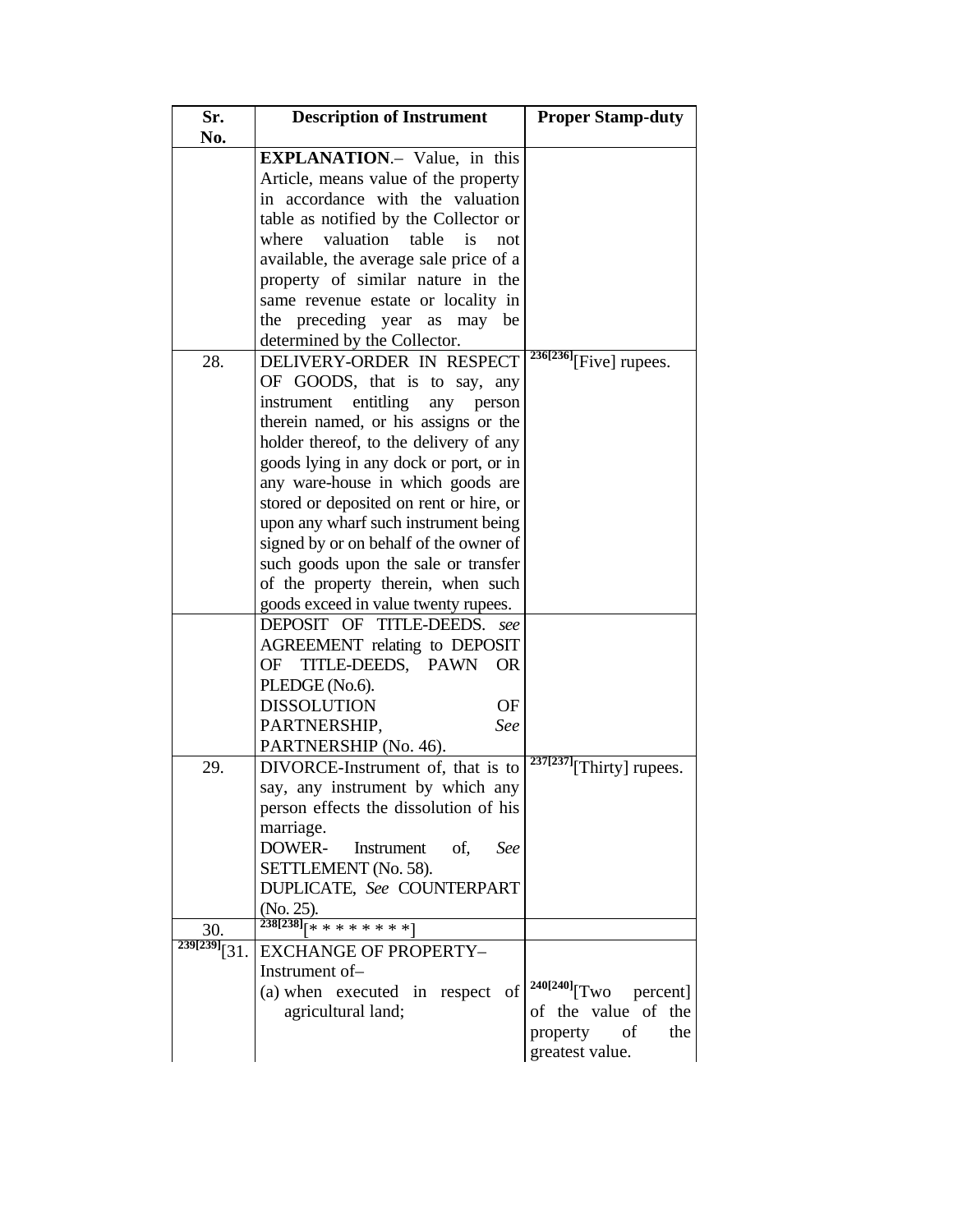| Sr.<br>No.             | <b>Description of Instrument</b>                                                                                                                                                                                                                                                                                              | <b>Proper Stamp-duty</b>                                                                                                                                                                                                                                                                      |
|------------------------|-------------------------------------------------------------------------------------------------------------------------------------------------------------------------------------------------------------------------------------------------------------------------------------------------------------------------------|-----------------------------------------------------------------------------------------------------------------------------------------------------------------------------------------------------------------------------------------------------------------------------------------------|
|                        | (b) when executed in respect of<br>immovable property in an urban<br>area as defined in No. 23;<br>(c) in any other case.<br>EXTRACT see Copy (No.24).                                                                                                                                                                        | $241[241]$ <sup>[Two</sup> percent]<br>of the value of the<br>property of<br>the<br>greatest value.<br><sup>242[242]</sup> [Two<br>percent]<br>of the value of the<br>property<br>- of<br>the<br>greatest value].                                                                             |
| 32.                    | <b>FURTHER</b><br><b>CHARGE-Instrument</b><br>of, that is to say, any instrument<br>imposing<br>further charge<br>$\mathbf{a}$<br>on<br>mortgaged property-<br>(a) when the original mortgage is one<br>of the description referred to in<br>clause (a) of Article No. 40 (that is,<br>with possession);                      | 243[243] <sub>[Two percent of</sub><br>consideration<br>the l<br>equal to the amount of<br>further<br>the<br>charge<br>by<br>such<br>secured<br>instrument.                                                                                                                                   |
|                        | (b) when such mortgage is one of the<br>description referred to in clause (b)<br>of Article No. 40 (that is, without<br>possession)-<br>(i) if at the time of execution of<br>instrument of<br>further<br>the<br>of the<br>charge possession<br>property is given or agreed to<br>under<br>such<br>given<br>be<br>instrument; | <sup>244[244]</sup> [Two percent of<br>consideration<br>the]<br>equal<br>the<br>total<br>to<br>amount of the charge<br>(including the original<br>mortgage<br>and<br>any<br>further charge already<br>made) less the duty<br>already paid on such<br>original mortgage and<br>further charge. |
|                        | (ii) if possession is not so given;                                                                                                                                                                                                                                                                                           | $245[245]$ <sup>T</sup> WO percent of<br>amount of the<br>the<br>further charge secured<br>by such instrument.                                                                                                                                                                                |
| $\frac{246[246]}{33}.$ | GIFT- Instrument of, including a<br>memorandum<br>of oral gift<br><sub>of</sub><br>immovable property, not being<br>a<br>SETTLEMENT (No. 58) or WILL<br>OR TRANSFER (No. 62)-<br>$247[247]$ [(a)<br>when<br>executed<br>respect of agricultural land in<br>rural areas;                                                       | in Two percent of the<br>value of the land as set<br>forth<br>$\sin$<br>such<br>instrument.                                                                                                                                                                                                   |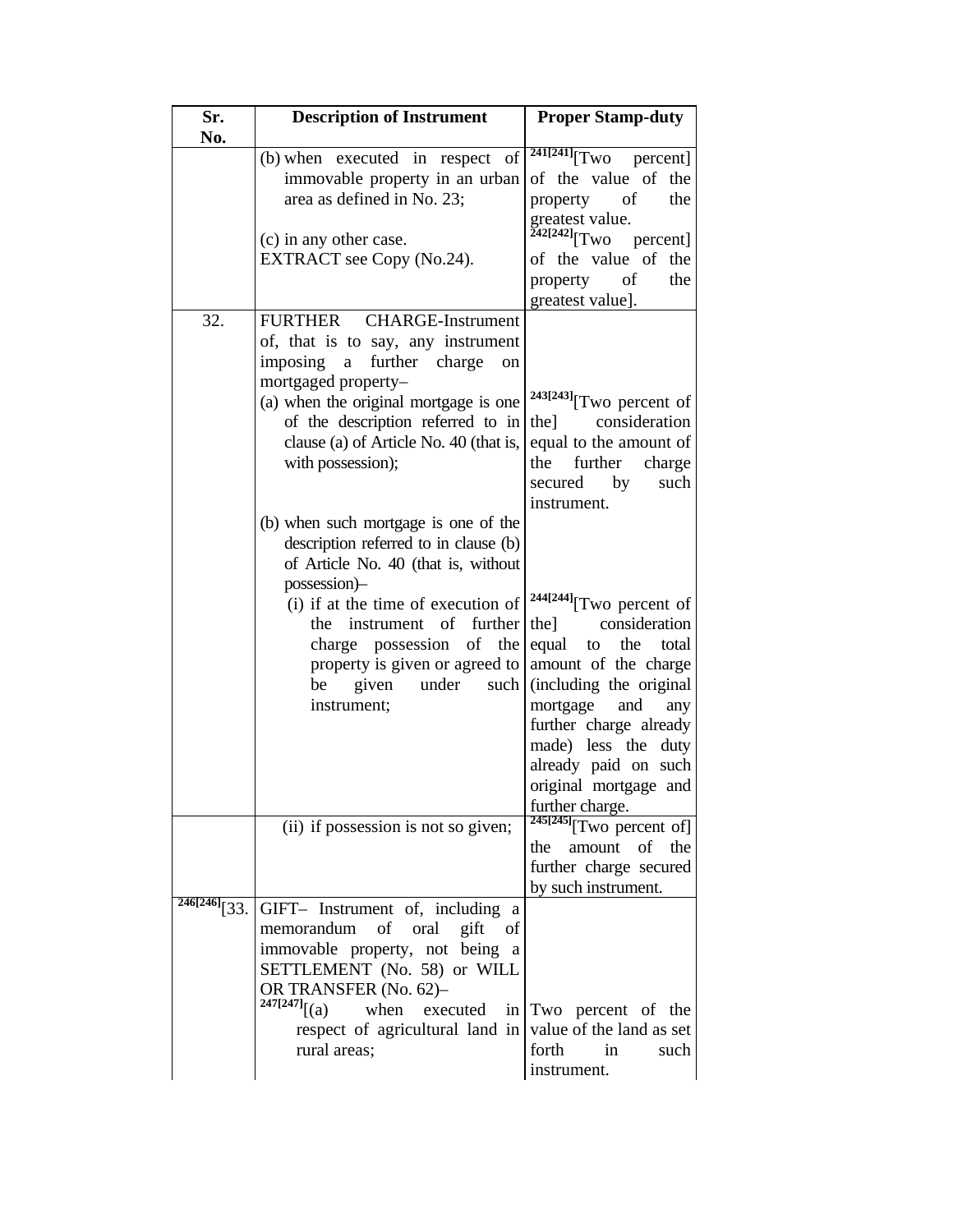| Sr.<br>No. | <b>Description of Instrument</b>                            | <b>Proper Stamp-duty</b>                           |
|------------|-------------------------------------------------------------|----------------------------------------------------|
|            |                                                             |                                                    |
|            | (b) when executed in respect of $\text{Two}$ percent of the |                                                    |
|            | immovable<br>property<br><b>or</b>                          | value of the property                              |
|            | agricultural land in an urban or land as notified by        |                                                    |
|            | defined<br>under<br>area<br>as                              | the District Collector.                            |
|            | Explanation-I in Article 23;                                |                                                    |
|            | (c) other property;                                         | Two percent of the                                 |
|            |                                                             | value of the property.]<br>248[248][Four           |
|            | (ii) when executed in respect of                            | rupees]                                            |
|            | immovable property in<br>an<br>urban area as defined under  | for every one hundred                              |
|            |                                                             | rupees or part thereof<br>of the value of the      |
|            | Explanation-I in Article 23;                                |                                                    |
|            |                                                             | property as notified by<br>the District Collector. |
|            |                                                             | $249[249]$ [Four rupees] for                       |
|            | (c) other property;<br><b>AGREEMENT</b><br><b>HIRING</b>    | hundred<br>one<br>every                            |
|            | or <sub>l</sub><br>agreement for<br>service,<br>see         | rupees or part thereof of                          |
|            | AGREEMENT (No.5).                                           | value<br>the<br>of the                             |
|            |                                                             | property].                                         |
| 34.        | <b>INDEMNITY BOND</b>                                       | The same duty as on a                              |
|            |                                                             | Security Bond (No.                                 |
|            |                                                             | $57$ for<br>the<br>same                            |
|            |                                                             | amount.                                            |
|            | INSPECTORSHIP-DEED,<br>see                                  |                                                    |
|            | COMPOSITION-DEED (No.<br>$22$ ).                            |                                                    |
|            | INSURANCE, see POLICY<br><b>OF</b>                          |                                                    |
|            | <b>INSURANCE</b> (No. 47).                                  |                                                    |
| 35.        | LEASE, including an underlease or                           |                                                    |
|            | sub-lease and any agreement to let or                       |                                                    |
|            | sub-let-                                                    |                                                    |
|            | (a) where by such lease the rent is                         |                                                    |
|            | fixed and no premium is paid or                             |                                                    |
|            | delivered-                                                  |                                                    |
|            | (i) where the lease purports to be                          | $250[250]$ [Two<br>percent                         |
|            | for a term of less than one                                 | of] the whole amount                               |
|            | year.                                                       | payable or deliverable                             |
|            |                                                             | under such lease.                                  |
|            | (ii) where the lease purports to be                         | $^{251[251]}$ [Two<br>percent                      |
|            | for a term of not less than one                             | of] the amount or value                            |
|            | year but not more than three                                | of the average annual                              |
|            | years.                                                      | rent reserved.                                     |
|            | (iii) where the lease purports to be                        | $252[252]$ <sup>[Two percent of]</sup>             |
|            | for a term in excess of three                               | consideration<br>the]                              |
|            | years, but not<br>than<br>more                              | equal to the amount or                             |
|            | twenty years.                                               | value of the average                               |
|            |                                                             | annual rent reserved.                              |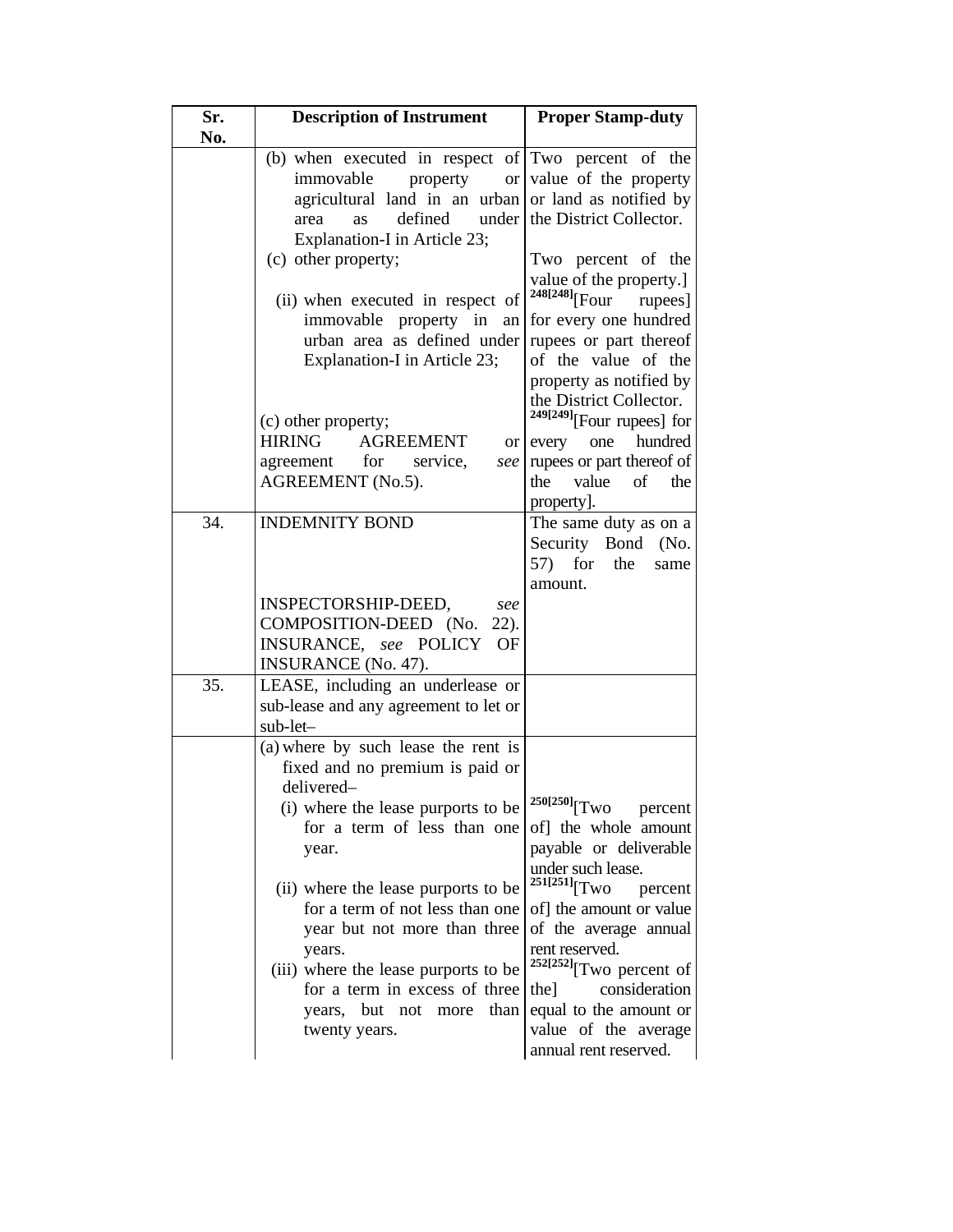| Sr. | <b>Description of Instrument</b>        | <b>Proper Stamp-duty</b>                                     |
|-----|-----------------------------------------|--------------------------------------------------------------|
| No. |                                         |                                                              |
|     | (iv) where the lease purports to be     | $253[253]$ <sup>T</sup> Wo percent of                        |
|     | for a term in excess of twenty          | consideration<br>the l                                       |
|     | years or in perpetuity;                 | equal to the whole                                           |
|     |                                         | amount of rents which                                        |
|     |                                         | would be paid<br><sub>or</sub>                               |
|     |                                         | delivered in respect of                                      |
|     |                                         | the first ten years of                                       |
|     | (v) where the lease does not            | the lease.<br><sup>254[254]</sup> [Two percent of            |
|     | purport to be for any definite          | consideration<br>the                                         |
|     |                                         |                                                              |
|     | term.                                   | equal to the amount or                                       |
|     |                                         | value of the average                                         |
|     |                                         | which<br>annual<br>rent                                      |
|     |                                         | would be paid<br><b>or</b>                                   |
|     |                                         | delivered for the first                                      |
|     |                                         | ten years, if the lease                                      |
|     |                                         | continued so long.                                           |
|     | $(b)(i)$ where the lease is granted for | $255[255]$ <sup>T</sup> wo percent of                        |
|     | money advanced and where no             | consideration<br>thel                                        |
|     | rent is reserved.                       | equal to the amount of                                       |
|     |                                         | such advance as set                                          |
|     | (ii) where the lease is granted for a   | forth in the lease.<br>$256[256]$ <sup>T</sup> WO percent of |
|     | fine or premium and where no            | the] consideration equal                                     |
|     | rent is reserved.                       | to the amount of such                                        |
|     |                                         |                                                              |
|     |                                         | fine or premium as set                                       |
|     |                                         | forth in the lease.                                          |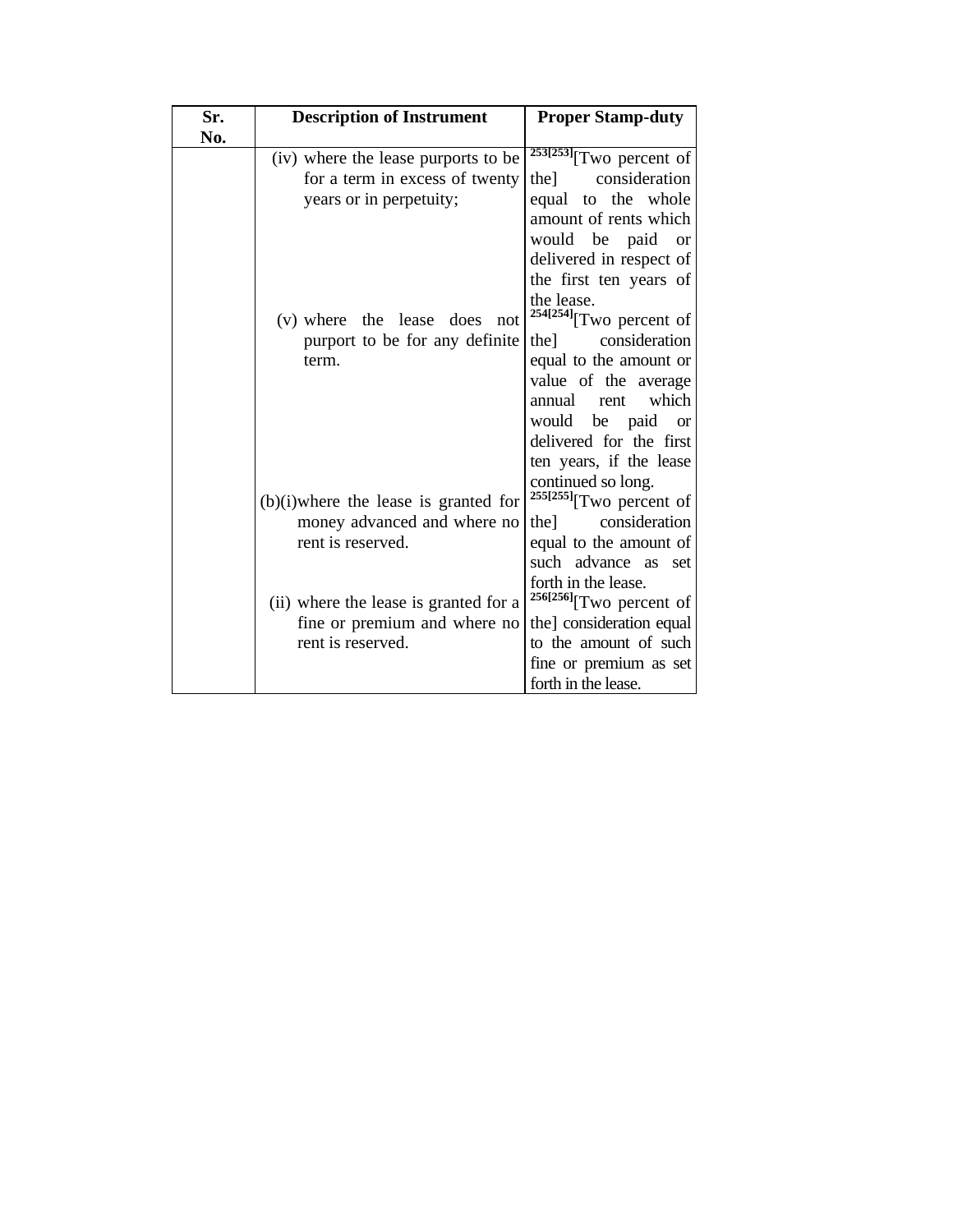| Sr.<br>No. | <b>Description of Instrument</b>         | <b>Proper Stamp-duty</b>              |
|------------|------------------------------------------|---------------------------------------|
|            | $(c)$ (i) where the lease is granted for | $257[257]$ <sup>T</sup> WO percent of |
|            | money advanced in addition to            | the consideration                     |
|            | rent reserved:                           | equal to the amount of                |
|            |                                          | advance as set forth in               |
|            |                                          | the lease, in addition                |
|            |                                          | the duty which<br>to                  |
|            |                                          | would have<br>been                    |
|            |                                          | payable on such lease,                |
|            |                                          | if no advance had                     |
|            |                                          | been paid or                          |
|            |                                          | delivered; provided                   |
|            |                                          | that, in any case when                |
|            |                                          | an agreement to lease                 |
|            |                                          | is stamped with the <i>ad</i>         |
|            |                                          | valorem<br>stamp                      |
|            |                                          | required for a lease<br>and a lease   |
|            |                                          | in<br>pursuance of such               |
|            |                                          | agreement<br>$\frac{1}{1}$            |
|            |                                          | subsequently                          |
|            |                                          | executed, the duty on                 |
|            |                                          | such lease shall not                  |
|            |                                          | <sup>258[258]</sup> [one<br>exceed    |
|            |                                          | hundred rupees].                      |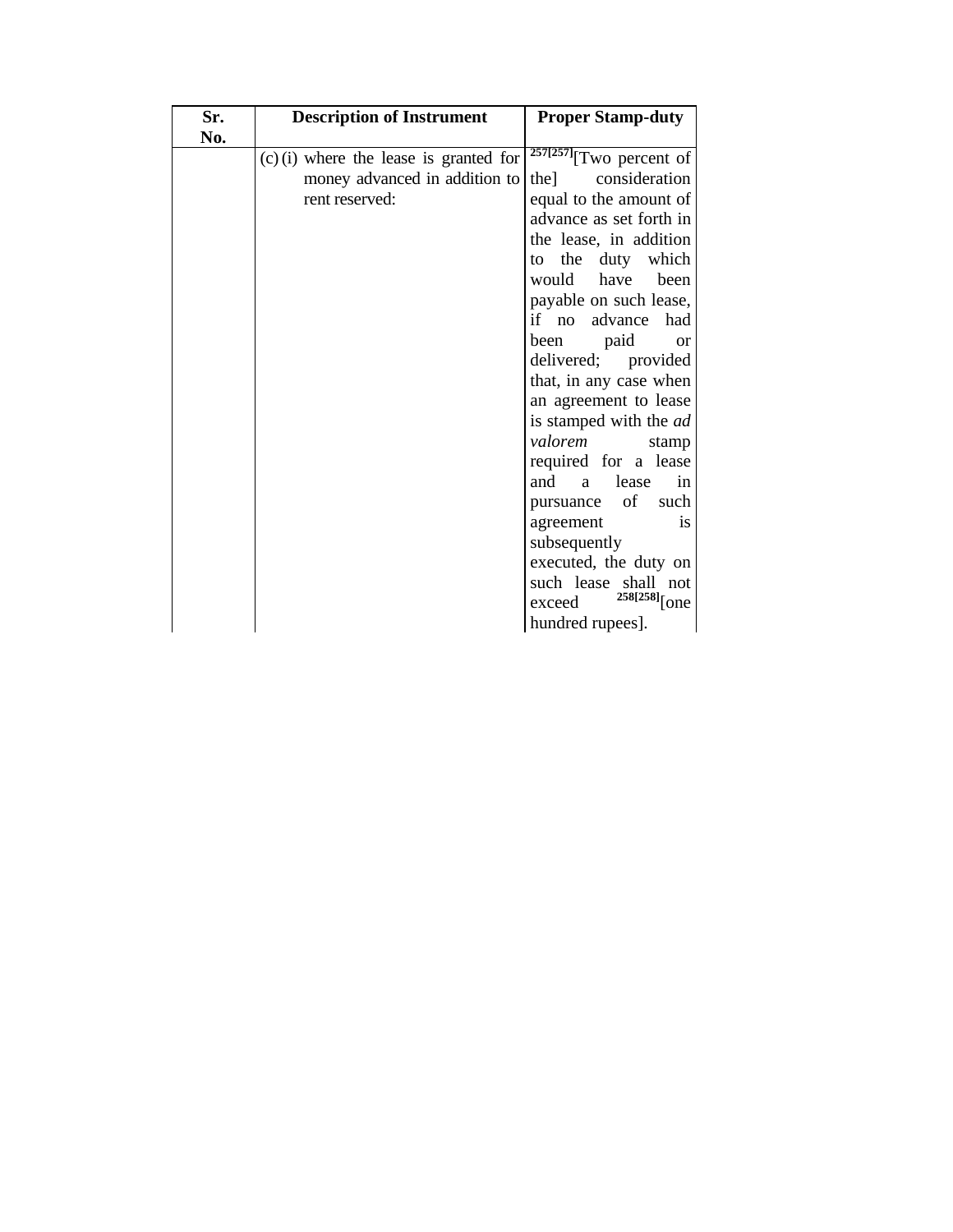| Sr. | <b>Description of Instrument</b>                                                                                                                                                                                                                                                                                                                                                                                                                                                                                                                                                                                                                                                            | <b>Proper Stamp-duty</b>                                                                                                                                                                                                                                                                                                                                                                                                                                                                                                                                                                                                         |
|-----|---------------------------------------------------------------------------------------------------------------------------------------------------------------------------------------------------------------------------------------------------------------------------------------------------------------------------------------------------------------------------------------------------------------------------------------------------------------------------------------------------------------------------------------------------------------------------------------------------------------------------------------------------------------------------------------------|----------------------------------------------------------------------------------------------------------------------------------------------------------------------------------------------------------------------------------------------------------------------------------------------------------------------------------------------------------------------------------------------------------------------------------------------------------------------------------------------------------------------------------------------------------------------------------------------------------------------------------|
| No. | (ii) where the lease is granted for a<br>fine or premium in addition to<br>rent reserved.                                                                                                                                                                                                                                                                                                                                                                                                                                                                                                                                                                                                   | $259[259]$ <sup>T</sup> WO percent of<br>consideration<br>the]<br>equal to the amount of<br>such fine or premium<br>as set forth in the<br>lease, in addition to<br>the duty which would<br>have been payable on<br>such lease if no fine or<br>premium had been<br>paid or delivered;<br>provided that, in any<br>when<br>case<br>an<br>agreement to lease is<br>stamped with the ad<br>valorem<br>stamp<br>required for a lease<br>and<br>a lease<br>in<br>of<br>such<br>pursuance<br>agreement<br><i>is</i><br>subsequently<br>executed, the duty on<br>such lease shall not<br>$260[260]$ [one<br>exceed<br>hundred rupees]. |
| 36. | Exemption<br>Lease, executed in the case of a<br>cultivator and for the purposes of<br>cultivation (including a lease of trees<br>for the production of food or drink)<br>without the payment or delivery of any<br>fine or premium when a definite term is<br>expressed and such term does not<br>exceed one year, or when the average<br>annual rent reserved does not exceed<br>one hundred rupees.<br><b>OF</b><br>OF ALLOTMENT<br>LETTER<br>SHARES<br>in<br>any company<br><b>or</b><br>proposed company or in respect of<br>be<br>to<br>raised by<br>any<br>loan<br>any<br>company or proposed company.<br>also<br><b>CERTIFICATE</b><br><b>OR</b><br>See<br>OTHER DOCUMENT (No. 19). | $\sqrt[261]{261}$ [Two rupees].                                                                                                                                                                                                                                                                                                                                                                                                                                                                                                                                                                                                  |
| 37. | $262[262]_{x*}$<br>$\ast$<br>$\ast$<br>$\ast$<br>*<br>*<br>$\ast$<br>$\ast$<br>*<br>*<br>*<br>*                                                                                                                                                                                                                                                                                                                                                                                                                                                                                                                                                                                             | $\ast$<br>$\ast$<br>*<br>*<br>*<br>*<br>$*1$                                                                                                                                                                                                                                                                                                                                                                                                                                                                                                                                                                                     |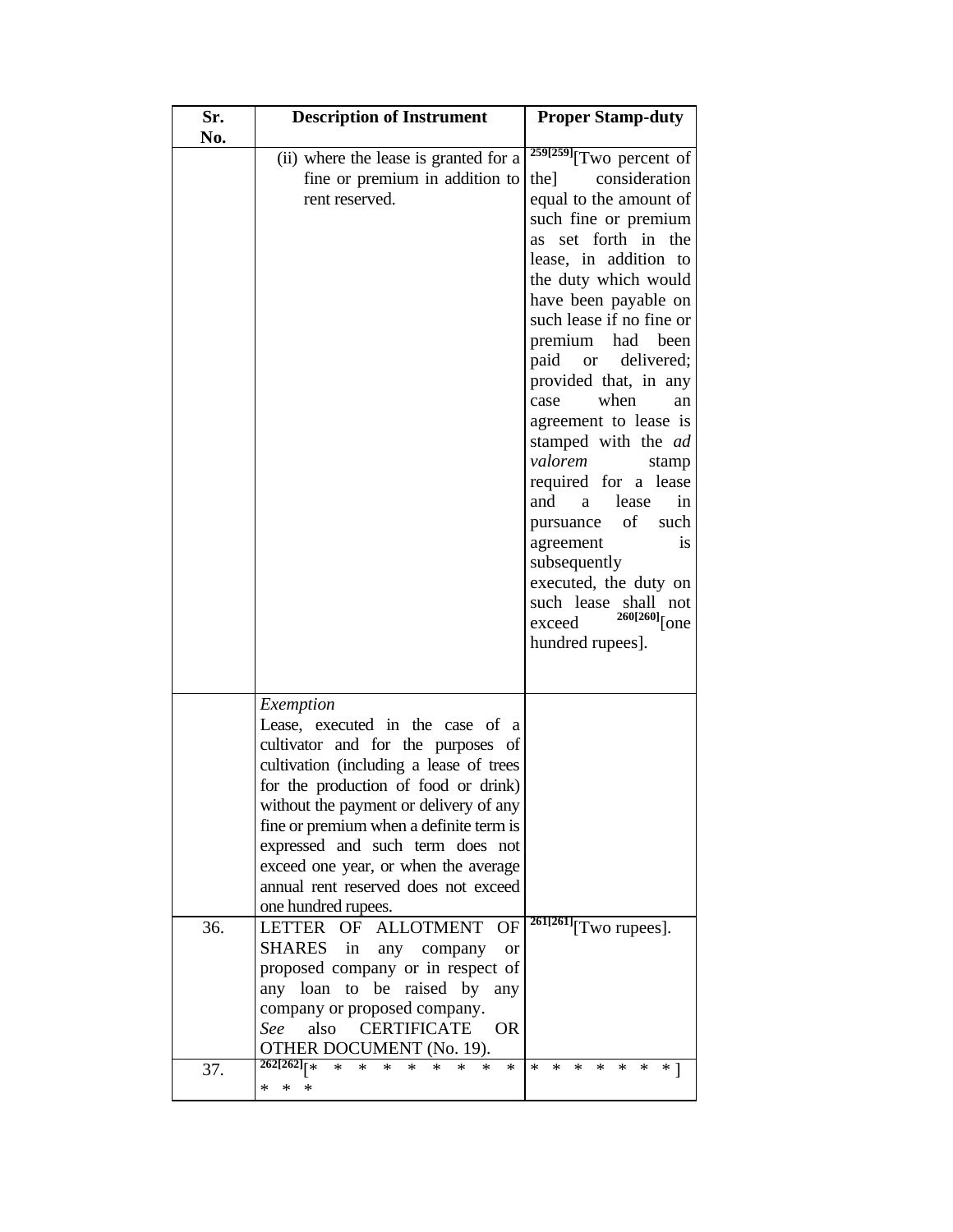| Sr.<br>No.      | <b>Description of Instrument</b>                                      | <b>Proper Stamp-duty</b>             |
|-----------------|-----------------------------------------------------------------------|--------------------------------------|
| 38.             | LETTER OF LICENCE, that is to say,                                    | $\sqrt[263]{263}$ [Fifty] rupees.    |
|                 | any agreement between a debtor and                                    |                                      |
|                 | his creditors, that the letter shall, for a                           |                                      |
|                 | specified time, suspend their claims and                              |                                      |
|                 | allow the debtor to carry on business at                              |                                      |
|                 | his own discretion.                                                   |                                      |
| $264[264]$ [39. | * * * * *                                                             | * * * * * * 1                        |
| 40.             | MORTGAGE-DEED not being<br>an                                         |                                      |
|                 | AGREEMENT<br><b>RELATING</b><br>TO                                    |                                      |
|                 | <b>DEPOSIT</b><br>OF<br>TITLE-DEEDS.                                  |                                      |
|                 | PAWN OR PLEDGE<br>(No.<br>6),                                         |                                      |
|                 | BOTTOMERY BOND<br>(No.<br>16),                                        |                                      |
|                 | MORTGAGE OF A CROP (No. 41),                                          |                                      |
|                 | RESPONDENTIA BOND (No. 56).                                           |                                      |
|                 | OR SECURITY BOND (No. 57)-                                            |                                      |
|                 | (a) when possession of the property                                   | $265[265]$ [Two percent of           |
|                 | any part of the property<br><sub>or</sub>                             | consideration<br>the]                |
|                 | comprised in such deed is given                                       | equal to the amount                  |
|                 | by the mortgagor or agreed to be                                      | secured by such deed.                |
|                 | given;                                                                |                                      |
|                 | (b) when possession is not given or                                   | <sup>266[266]</sup> [Two percent of] |
|                 | agreed to be given as aforesaid;                                      | the amount secured by                |
|                 |                                                                       | such deed.                           |
|                 | Explanation- A mortgagor who                                          |                                      |
|                 | gives to the mortgagee a power                                        |                                      |
|                 | of attorney to collect rents or a                                     |                                      |
|                 | lease of the property mortgaged<br>or part thereof, is deemed to give |                                      |
|                 | possession within the meaning of                                      |                                      |
|                 | this Article.                                                         |                                      |
|                 | (c) when a collateral or auxiliary or                                 |                                      |
|                 | additional or substituted security,                                   |                                      |
|                 | or by way of further assurance for                                    |                                      |
|                 | the above mentioned purposes                                          |                                      |
|                 | where the principal or primary                                        |                                      |
|                 | security is duly stamped-                                             |                                      |
|                 | for every sum secured not Ten rupees.                                 |                                      |
|                 | exceeding Rs. 1,000;                                                  |                                      |
|                 | and for every Rs. 1,000 or part   Ten rupees.                         |                                      |
|                 | thereof secured in excess of Rs.                                      |                                      |
|                 | 1,000.                                                                |                                      |
|                 | $^{267[267]}[(d)(i)$<br>mortgage with banking   One-fifth             | of<br>one                            |
|                 | companies, that is to say,                                            | percent, that is to say,             |
|                 | simple or legal mortgage for $ 0.2\% $                                | of<br>the<br>loan                    |
|                 | banking companies or other amount subject to a                        |                                      |
|                 | financial institutions, when   maximum                                | οf<br>one                            |
|                 | the entire finance is not hundred                                     | thousand                             |
|                 | based on interest; and                                                | rupees.                              |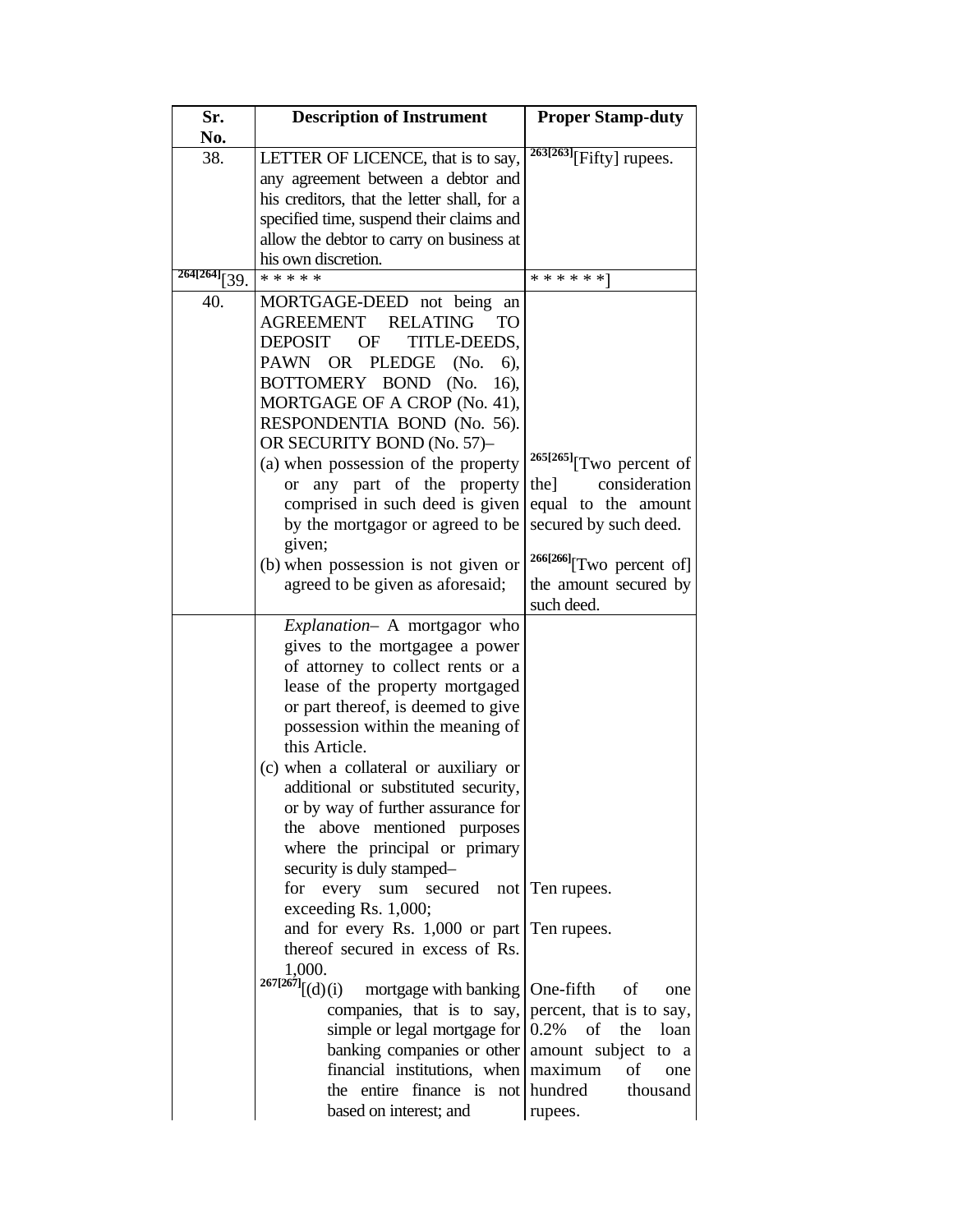| Sr.<br>No. | <b>Description of Instrument</b>                                                                                                                                                                                                                                                                                                                                                                                 | <b>Proper Stamp-duty</b>                                                                    |
|------------|------------------------------------------------------------------------------------------------------------------------------------------------------------------------------------------------------------------------------------------------------------------------------------------------------------------------------------------------------------------------------------------------------------------|---------------------------------------------------------------------------------------------|
|            | (ii) in any other case.                                                                                                                                                                                                                                                                                                                                                                                          | One-fifth<br>of<br>one<br>percent, that is to say,<br>0.2%<br>of<br>the<br>loan<br>amount.] |
|            | Exemptions<br>(1) Instruments, executed by persons<br>taking advances under the Land<br>Improvement Loans Act, 1883, or<br>the <sup>268[268]</sup> [Punjab] Agriculturists<br>Loans Act, 1958 or by their<br>security for<br>sureties<br>as<br>the<br>repayment of such advances.<br>$(2)$ Letter<br>of<br>hypothecation<br>$_{\mathrm{of}}$<br>accompanying<br>Bill<br>a                                        |                                                                                             |
| 41.        | Exchange.<br>MORTGAGE OF<br>CROP.<br>$\mathbf{A}$                                                                                                                                                                                                                                                                                                                                                                |                                                                                             |
|            | including any instrument evidencing<br>an agreement to secure the repayment<br>of a loan made upon any mortgage of<br>a crop, whether the crop is or is not in<br>existence at the time of mortgage-                                                                                                                                                                                                             |                                                                                             |
|            | $269[269]$ [(a)<br>when<br>the<br>loan<br>is<br>repayable, not more than three<br>months from the date of the<br>instrument, for every two hundred<br>rupees or part thereof of the sum<br>secured;<br>(b) when the loan is repayable more<br>than three months, but not more<br>than eighteen months from the<br>date of the instrument, for every<br>one hundred rupees or part thereof<br>of the sum secured. | One rupee.<br>Two rupees].                                                                  |
| 42.        | NOTARIAL ACT, that is to say, any<br>instrument,<br>endorsement,<br>note,<br>attestation, certificate or entry not<br>being a PROTEST (No. 50) made or<br>signed by a Notary Public in the<br>execution of the duties of his office, or<br>by any other person lawfully acting as<br>a Notary Public.<br>See also PROTEST OR BILL OR<br><b>NOTE</b> (No.50).                                                     | $270[270]$ [Five] rupees.                                                                   |
| 43.        | NOTE OR MEMORANDUM sent<br>by a broker or agent to his principal<br>intimating the purchase or sale on<br>account of such principal-                                                                                                                                                                                                                                                                             |                                                                                             |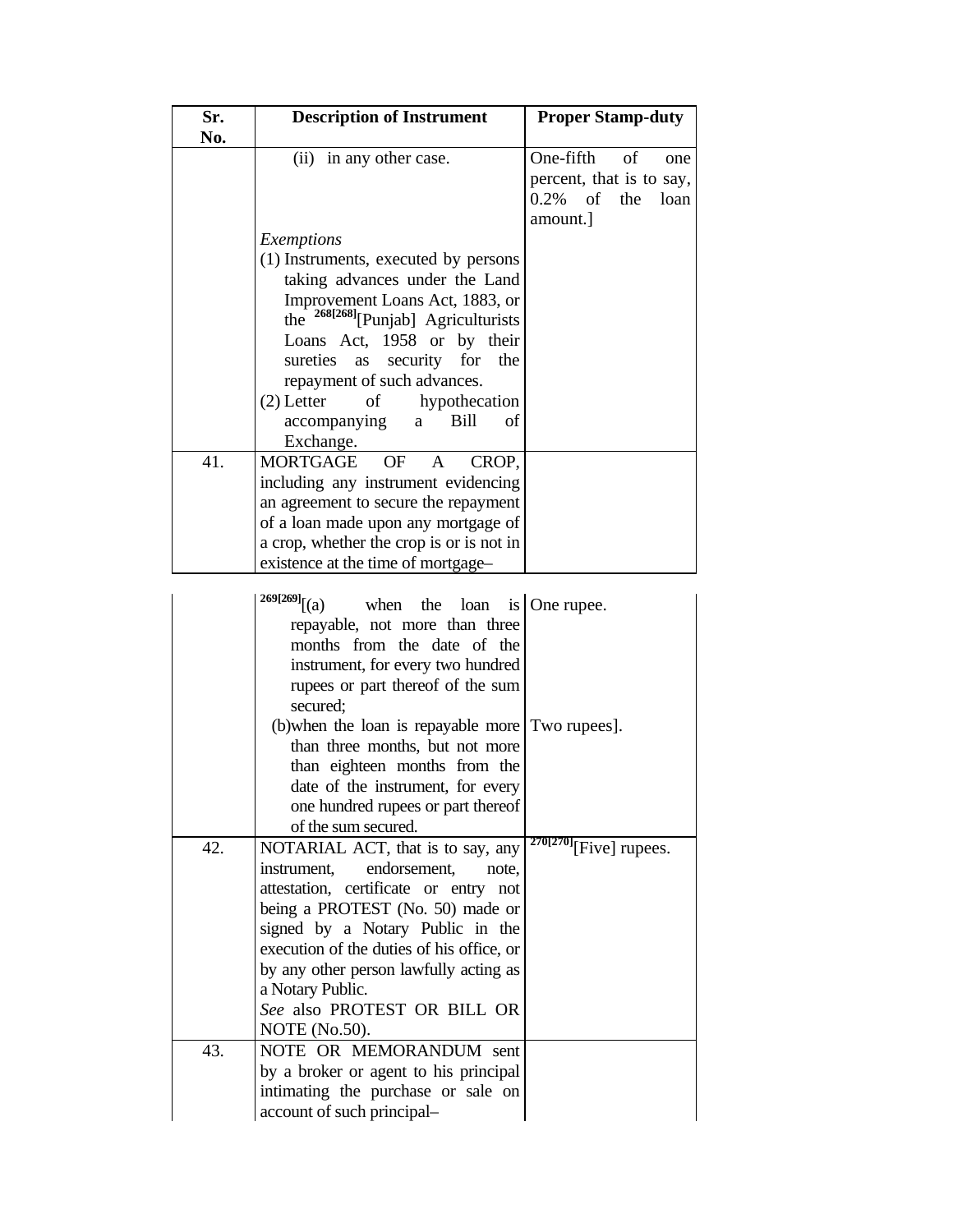| Sr.<br>No. | <b>Description of Instrument</b>                                                                                                                                                                       | <b>Proper Stamp-duty</b>                                                                                                                                                                                                                                                                                                                                                                                                                            |
|------------|--------------------------------------------------------------------------------------------------------------------------------------------------------------------------------------------------------|-----------------------------------------------------------------------------------------------------------------------------------------------------------------------------------------------------------------------------------------------------------------------------------------------------------------------------------------------------------------------------------------------------------------------------------------------------|
|            | (a) of any goods exceeding in value<br>twenty rupees;                                                                                                                                                  | $271[271]$ [Five] rupees.                                                                                                                                                                                                                                                                                                                                                                                                                           |
|            | $(b)$ of<br>any<br>stock<br>marketable<br><b>or</b><br>security<br>exceeding<br>value<br>in<br>being<br>twenty rupees,<br>not<br>a<br>Government Security;<br>(c) of a Government security             | <sup>272[272]</sup> [Five] rupees for<br>every Rs.5,000 or part<br>thereof of the value of<br>the stock or security.<br>$273[273]$ [One rupee] for<br>every 10,000 rupees or<br>part thereof of the value<br>of the security subject to<br>maximum<br>οf<br>a<br>$^{274[274]}$ [Fifty] rupees.                                                                                                                                                      |
| 44.        | OF PROTEST<br><b>NOTE</b><br>BY<br><b>THE</b><br><b>MASTER OF A SHIP.</b><br>See also PROTEST BY MASTER OF<br>A SHIP (No. 51).<br>ORDER FOR THE PAYMENT OF<br>MONEY.<br>See BILL OF EXCHANGE (No. 13). | $\sqrt[275]{275}$ [Five] rupees.                                                                                                                                                                                                                                                                                                                                                                                                                    |
| 45.        | <b>PARTITION-Instrument</b><br>οf<br>[as]<br>defined by section $2(15)$ ].                                                                                                                             | $276[276]$ <sup>T</sup> WO<br>percent<br>of] the amount of the<br>value of the separated<br>share or shares of the<br>property.<br>Explanation-<br>The<br>largest share remaining<br>after the property is<br>partitioned (or if there<br>are two or more shares<br>of equal value and not<br>smaller than any of the<br>other shares, than one of<br>such equal shares) shall<br>be deemed to be that<br>from which other shares<br>are separated: |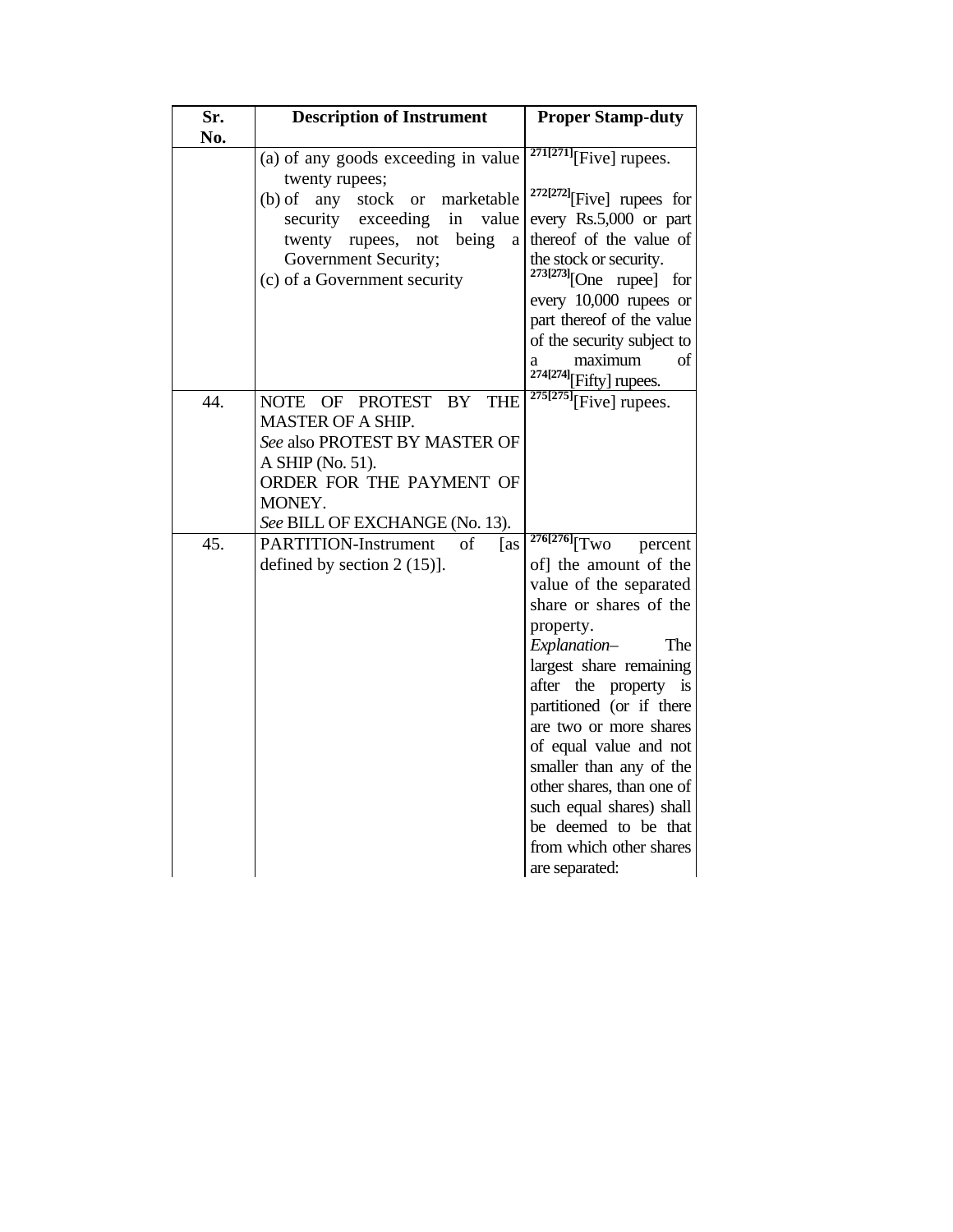| Sr.<br>No. | <b>Description of Instrument</b> | <b>Proper Stamp-duty</b>                                |
|------------|----------------------------------|---------------------------------------------------------|
|            |                                  | Provided always that-                                   |
|            |                                  | when<br>(a)<br>an                                       |
|            |                                  | instrument<br>of                                        |
|            |                                  | partition<br>containing                                 |
|            |                                  | agreement<br>to<br>an                                   |
|            |                                  | divide property<br>in                                   |
|            |                                  | severalty is executed                                   |
|            |                                  | a partition<br>and<br>is                                |
|            |                                  | effected in pursuance                                   |
|            |                                  | of such agreement,                                      |
|            |                                  | the duty chargeable                                     |
|            |                                  | upon the instrument                                     |
|            |                                  | affecting<br>such                                       |
|            |                                  | partition<br>be<br>shall                                |
|            |                                  | reduced<br>by<br>the                                    |
|            |                                  | amount of duty paid                                     |
|            |                                  | in respect of the first                                 |
|            |                                  | instrument but shall                                    |
|            |                                  | be<br>less<br>than<br>not<br>$277[277]$ [one<br>hundred |
|            |                                  | rupees];                                                |
|            |                                  | (b) where land is held on                               |
|            |                                  | Revenue Settlement                                      |
|            |                                  | a period not<br>for                                     |
|            |                                  | exceeding<br>thirty                                     |
|            |                                  | years and paying the                                    |
|            |                                  | full assessment, the                                    |
|            |                                  | value for purpose of                                    |
|            |                                  | duty<br>shall<br>be                                     |
|            |                                  | calculated<br>at<br>not                                 |
|            |                                  | more than five times                                    |
|            |                                  | the annual revenue;                                     |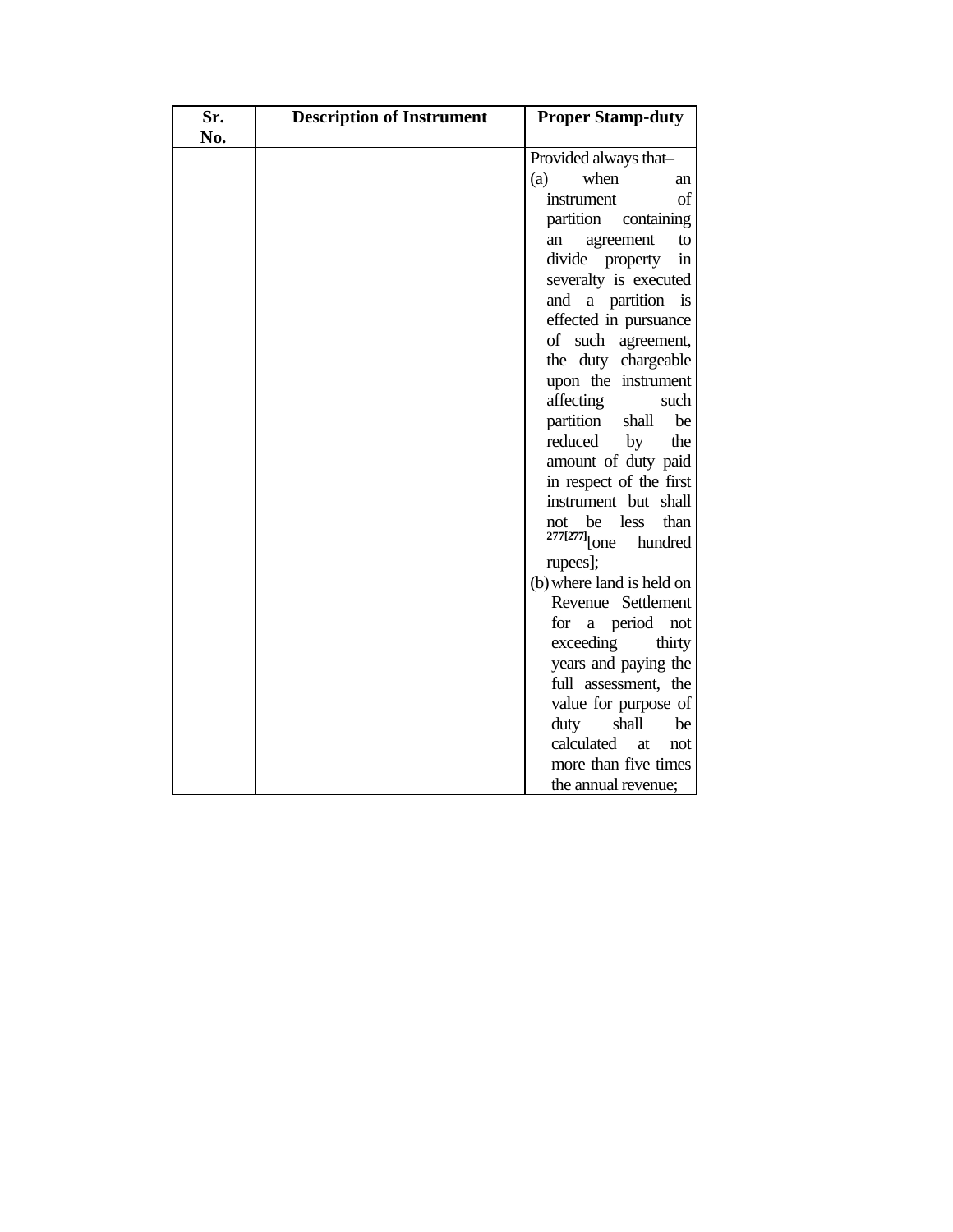| Sr. | <b>Description of Instrument</b>                                  | <b>Proper Stamp-duty</b>              |
|-----|-------------------------------------------------------------------|---------------------------------------|
| No. |                                                                   |                                       |
|     |                                                                   | (c) where a final order               |
|     |                                                                   | effecting<br>for<br>a                 |
|     |                                                                   | partition passed by                   |
|     |                                                                   | Revenue<br>any                        |
|     |                                                                   | authority or any Civil                |
|     |                                                                   | Court, or an award                    |
|     |                                                                   | arbitrator<br>by<br>an                |
|     |                                                                   | directing a partition,                |
|     |                                                                   | is stamped with the                   |
|     |                                                                   | stamp required for an                 |
|     |                                                                   | instrument<br>of                      |
|     |                                                                   | partition<br>ın                       |
|     |                                                                   | pursuance of such                     |
|     |                                                                   | order or<br>award is                  |
|     |                                                                   | subsequently                          |
|     |                                                                   | executed, the duty on                 |
|     |                                                                   | such instrument shall                 |
|     |                                                                   | exceed<br>not                         |
|     |                                                                   | $278[278]$ [one hundred               |
|     |                                                                   | rupees];                              |
|     |                                                                   | $279[279]$ [(d)<br>when               |
|     |                                                                   | οf<br>instrument                      |
|     |                                                                   | partition<br>1S                       |
|     |                                                                   | executed in respect                   |
|     |                                                                   | of agricultural land,                 |
|     |                                                                   | Stamp<br>the<br>Duty                  |
|     |                                                                   | shall be charged as                   |
|     |                                                                   | one rupee for every                   |
|     |                                                                   | rupees one hundred                    |
|     |                                                                   | or part thereof of                    |
|     |                                                                   | the value of such                     |
|     |                                                                   | land].                                |
| 46. | PARTNERSHIP- A-INSTRUMENT                                         |                                       |
|     | $OF-$                                                             |                                       |
|     | (a) where the capital of the                                      | $281[281]$ [One<br>hundred]           |
|     | partnership does not exceed Rs.<br>280[280] <sub>[10,000/-]</sub> | rupees.                               |
|     |                                                                   |                                       |
|     | (b) in any other case                                             | <sup>282[282]</sup> [Five<br>hundred] |
|     |                                                                   | rupees.                               |
|     | <b>B-DISSOLUTION OF-</b>                                          | $283[283]$ [Half]<br>of<br>the        |
|     |                                                                   | stamp duty payable on                 |
|     |                                                                   | original]                             |
|     | <b>PAWN</b><br>OR<br>PLEDGE,<br>See                               |                                       |
|     | AGREEMENT<br><b>RELATING</b><br>TO                                |                                       |
|     | <b>DEPOSIT</b><br>OF<br>TITLE-DEEDS,                              |                                       |
|     | PAWN OR PLEDGE (No. 6).                                           |                                       |
| 47. | POLICY OF INSURANCE-                                              |                                       |
|     | A-See INSURANCE (see section 7)                                   |                                       |
|     | (1) For each voyage-                                              |                                       |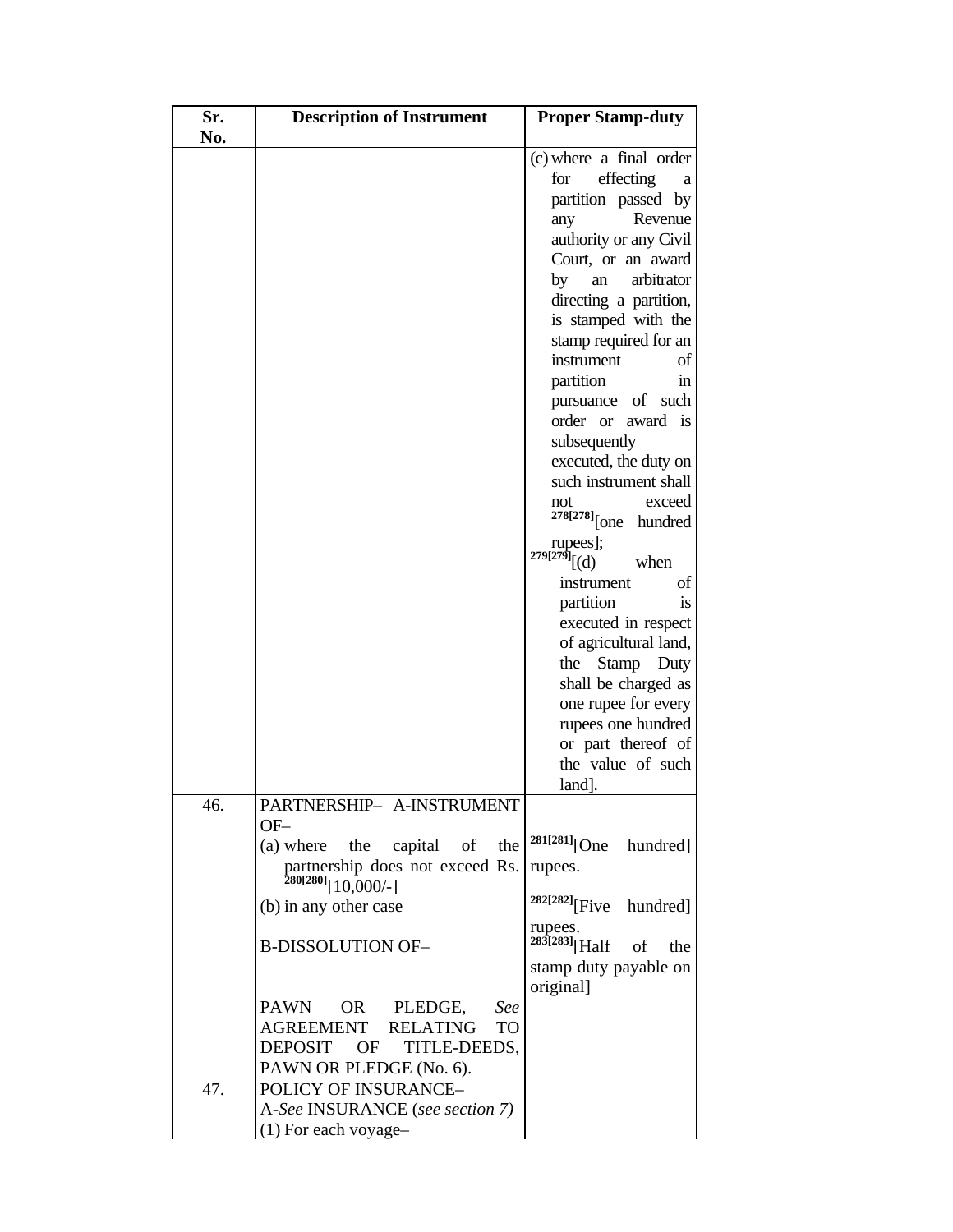| Sr.<br>No. | <b>Description of Instrument</b>                               | <b>Proper Stamp-duty</b>  |
|------------|----------------------------------------------------------------|---------------------------|
|            | (i) where<br>the<br>premium<br><b>or</b>                       |                           |
|            | consideration does not exceed                                  |                           |
|            | the rate of $1/8$ percent of the                               |                           |
|            | amount insured by the policy;                                  |                           |
|            | for every full sum of Rs. 5,000                                |                           |
|            | and also any fractional parts                                  |                           |
|            | thereof insured by the policy-                                 |                           |
|            | if drawn singly                                                | 284[284] [Three rupees.   |
|            | if drawn in duplicate for each<br>part                         | Three rupees.             |
|            | (ii) in any other case, in respect of                          |                           |
|            | every full sum of Rs.2,000 and                                 |                           |
|            | also any fractional part thereof                               |                           |
|            | insured by the policy-                                         |                           |
|            | if drawn singly.                                               | Three rupees.             |
|            | if drawn in duplicate for each                                 | Three rupees.             |
|            | part<br>$(2)$ For time-                                        |                           |
|            | in respect of every full sum of                                |                           |
|            | Rs.2,000 or part thereof insured                               |                           |
|            | by the policy-                                                 |                           |
|            | (i) where the insurance shall be                               |                           |
|            | made<br>for<br>any time<br>not                                 |                           |
|            | exceeding six months;                                          |                           |
|            | if drawn singly                                                | Three rupees              |
|            | if drawn in duplicate for each                                 | Three rupees              |
|            | part                                                           |                           |
|            | (ii) where the insurance shall be                              |                           |
|            | made for any time exceeding                                    |                           |
|            | six months and not exceeding                                   |                           |
|            | twelve months-                                                 |                           |
|            | if drawn singly                                                | Five rupees               |
|            | if drawn in duplicate for each                                 | Three rupees              |
|            | part                                                           |                           |
|            | <b>B-FIRE-INSURANCE AND OTHER</b>                              |                           |
|            | CLASSES OF INSURANCE, NOT<br><b>ELSEWHERE INCLUDED IN THIS</b> |                           |
|            | ARTICLE, COVERING<br>GOODS,                                    |                           |
|            | <b>MERCHANDISE</b><br><b>PERSONAL</b>                          |                           |
|            | EFFECTS, CROPS, AND OTHER                                      |                           |
|            | PROPERTY AGAINST LOSS OR                                       |                           |
|            | DAMAGE-                                                        |                           |
|            | $(1)$ in respect of an original policy-                        |                           |
|            | (i) When the sum insured does                                  | $285[285]$ [Five rupees]. |
|            | not exceed Rs.5,000.                                           |                           |
|            | (ii) in any other case and                                     | 286[286][Eight rupees].   |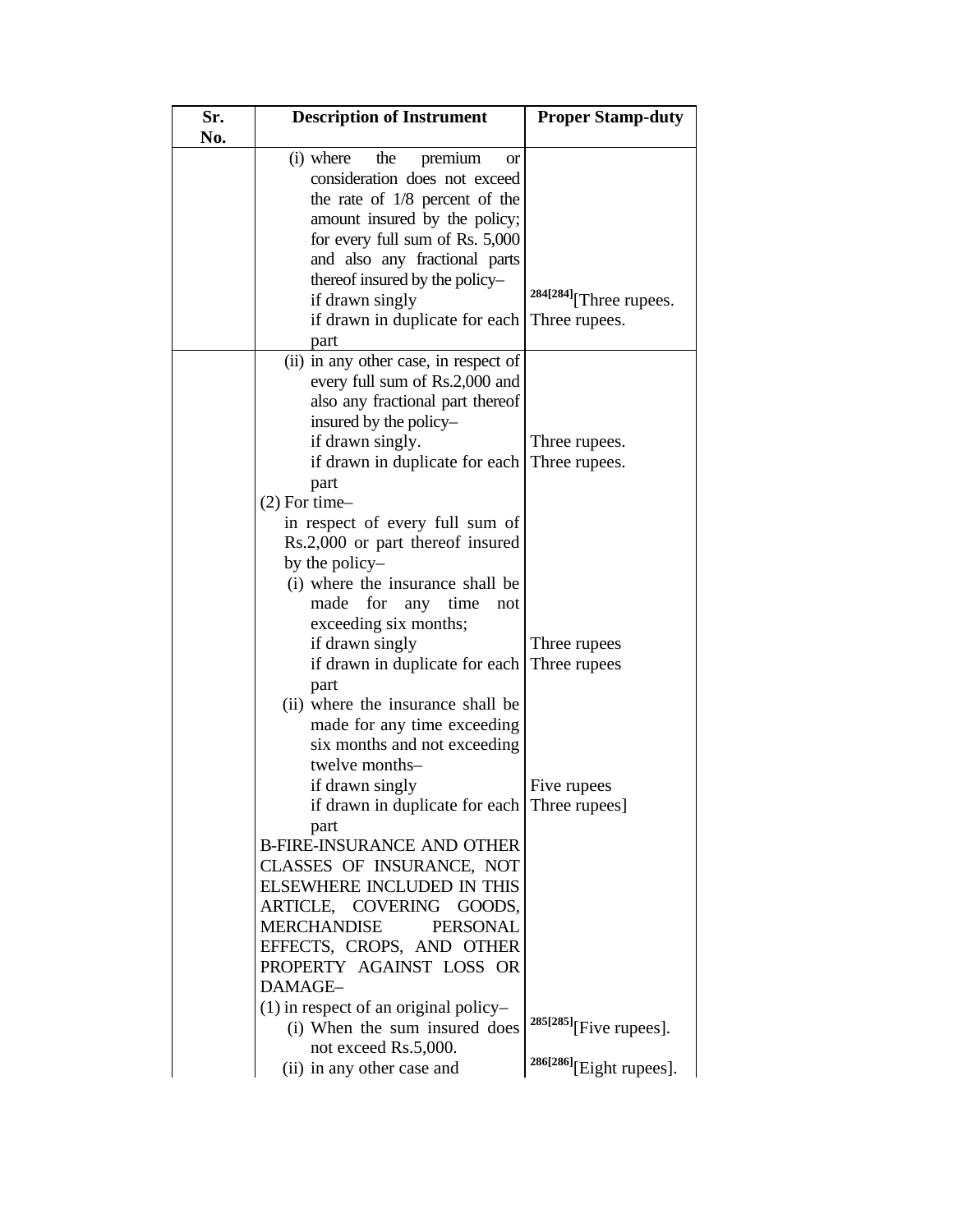| Sr.<br>No. | <b>Description of Instrument</b>                                                                                                                                                                                                                                                                                                                                                                                                                                                                                                                                                                                                                                                                                                                | <b>Proper Stamp-duty</b>                                                                                                                                                                                                                                                                                                                                                                                                       |
|------------|-------------------------------------------------------------------------------------------------------------------------------------------------------------------------------------------------------------------------------------------------------------------------------------------------------------------------------------------------------------------------------------------------------------------------------------------------------------------------------------------------------------------------------------------------------------------------------------------------------------------------------------------------------------------------------------------------------------------------------------------------|--------------------------------------------------------------------------------------------------------------------------------------------------------------------------------------------------------------------------------------------------------------------------------------------------------------------------------------------------------------------------------------------------------------------------------|
|            | $(2)$ in respect of each receipt for any<br>payment of a premium on any<br>renewal of an original policy.                                                                                                                                                                                                                                                                                                                                                                                                                                                                                                                                                                                                                                       | One-half of the duty<br>payable in respect of<br>the original policy in<br>addition<br>the<br>to<br>if<br>amount,<br>any,<br>chargeable under No.<br>53.                                                                                                                                                                                                                                                                       |
|            | C-ACCIDENT AND SICKNESS-<br><b>INSURANCE-</b><br>(a) Against railway accident, valid<br>for a single journey only.                                                                                                                                                                                                                                                                                                                                                                                                                                                                                                                                                                                                                              | $287[287]$ [Three rupees].                                                                                                                                                                                                                                                                                                                                                                                                     |
|            | Exemption<br>When<br>issued to a passenger<br>travelling by the intermediate or<br>the third class in any railway.<br>(b) In any other case for<br>the<br>maximum amount which may<br>become payable in the case of<br>any single accident or sickness<br>where such amount does not<br>exceed Rs.2,000 and also where<br>such amount exceeds Rs.2,000<br>for every $Rs.2,000$<br>or $part$<br>thereof.<br>D-INSURANCE BY WAY OF<br>INDEMNITY- Against liability to<br>pay damages on account of accidents<br>to workmen employed by or under the<br>insurer or against liability to pay<br>compensation under the Workmen's<br>Compensation Act, 1923, for every<br>Rs.100 or part thereof payable as<br>premium.<br>E-LIFE INSURANCE OR OTHER | 288[288] [Three rupees];<br>provided that, in case<br>of a policy<br>of<br>insurance<br>against<br>death<br>accident<br>by<br>when<br>the<br>annual<br>premium payable does<br>not exceed Rs. 2.50<br>per Rs. 1,000 the duty<br>such<br>instrument<br>on<br>shall be five paisa for<br>every Rs. $1,000$ or<br>part thereof of the<br>maximum<br>amount<br>which may become<br>payable under it.<br>$289[289]$ [Three rupees]. |
|            | <b>INSURANCE</b><br><b>NOT</b><br>SPECIFICALLY PROVIDED FOR,<br>except such a RE-INSURANCE as<br>is described in Division of this<br>article-<br>(i) for every sum insured<br>not<br>exceeding Rs.250;                                                                                                                                                                                                                                                                                                                                                                                                                                                                                                                                          |                                                                                                                                                                                                                                                                                                                                                                                                                                |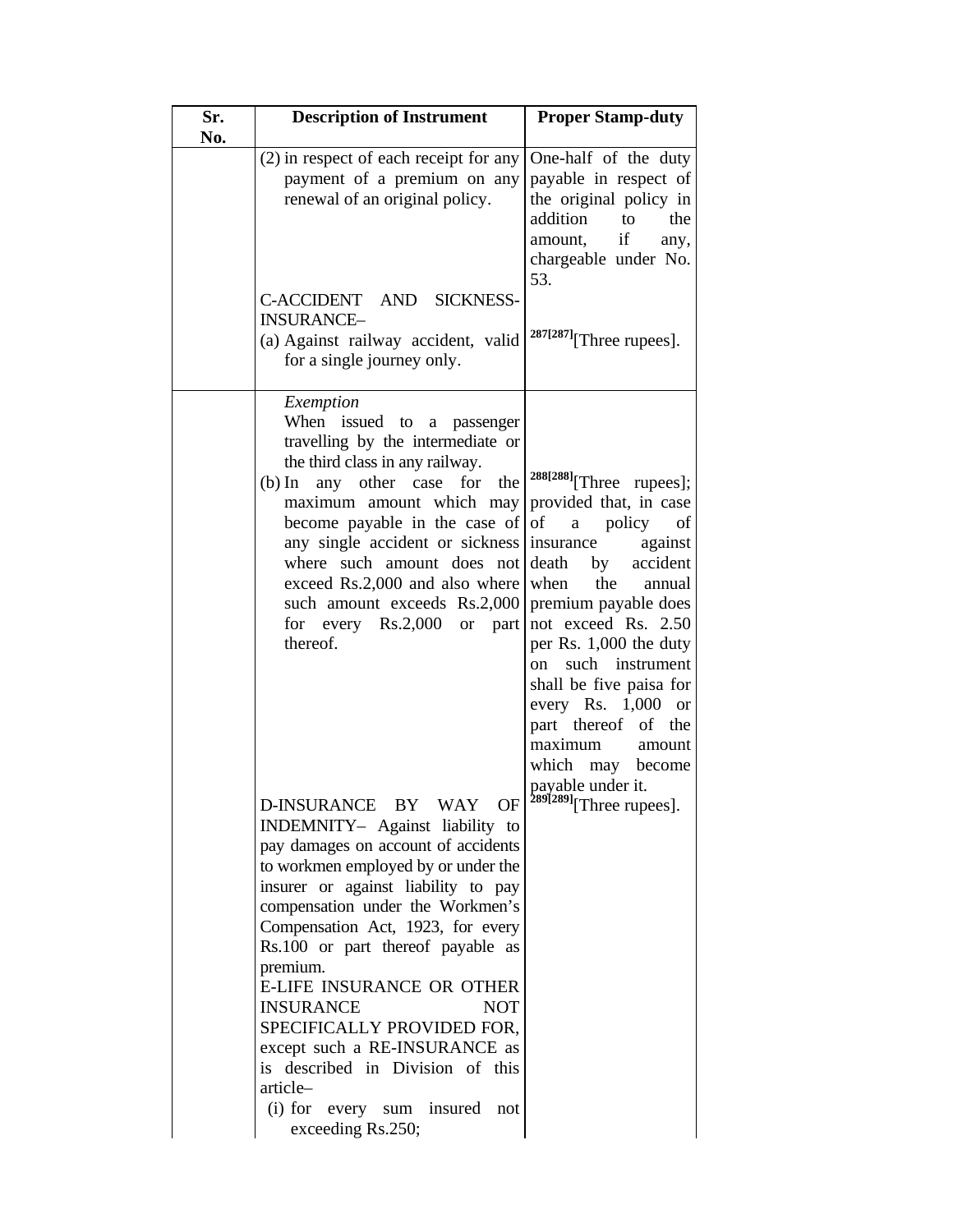| Sr.<br>No. | <b>Description of Instrument</b>              | <b>Proper Stamp-duty</b>          |
|------------|-----------------------------------------------|-----------------------------------|
|            | if drawn singly                               | $290[290]$ Three rupees.          |
|            | if drawn in duplicate for each                | Three rupees.                     |
|            | part                                          |                                   |
|            | $(ii)$ for<br>insured<br>every<br>sum         |                                   |
|            | exceeding Rs.250<br>but<br>not                |                                   |
|            | exceeding Rs.500;                             |                                   |
|            | if drawn singly                               | Three rupees.                     |
|            | if drawn in duplicate for each                | Three rupees.                     |
|            | part                                          |                                   |
|            | (iii) for<br>insured<br>every<br>sum          |                                   |
|            | exceeding Rs.500<br>but<br>not                |                                   |
|            | exceeding Rs.1,000 and also for               |                                   |
|            | every Rs.1,000 or part thereof in             |                                   |
|            | excess of Rs.1,000.                           |                                   |
|            | if drawn singly                               | Three rupees.                     |
|            | if drawn in duplicate for each Three rupees]. |                                   |
|            | part                                          |                                   |
|            | Exemption                                     |                                   |
|            | Policies of life insurance granted by         |                                   |
|            | the Director-General of Post Offices          |                                   |
|            | in accordance with rules for Postal           |                                   |
|            | Life Insurance issued under the               |                                   |
|            | $291[291]$ Central<br>authority of the        |                                   |
|            | Government.                                   |                                   |
|            | F-RE-INSURANCE<br>BY                          | $AN$ One-half of the duty         |
|            | <b>INSURANCE COMPANY WHICH</b>                | payable in respect of             |
|            | HAS GRANTED A POLICY OF                       | the original insurance            |
|            | THE NATURE<br><b>SPECIFIED</b><br>IN          | not<br><b>less</b><br>than<br>but |
|            | DIVISION A OR DIVISION B OF                   | $292[292]$ [three rupees or       |
|            | THIS ARTICLE WITH ANOTHER                     | than<br>eight<br>more             |
|            | <b>COMPANY</b><br>WAY<br>BY<br>OF             | rupees].                          |
|            | OR GUARANTEE<br>INDEMNITY                     |                                   |
|            | AGAINST THE PAYMENT ON                        |                                   |
|            | THE ORIGINAL INSURANCE OF                     |                                   |
|            | A CERTAIN PART OF THE SUM                     |                                   |
|            | <b>INSURED THEREBY.</b>                       |                                   |
|            | <b>General Exemption</b>                      |                                   |
|            | Letter of cover or engagement to              |                                   |
|            | issue a policy of insurance:                  |                                   |
|            | Provided that, unless such letter or          |                                   |
|            | bears<br>engagement<br>the<br>stamp           |                                   |
|            | prescribed by this Act for such policy        |                                   |
|            | nothing shall be claimable thereunder,        |                                   |
|            | nor shall it be available for<br>any          |                                   |
|            | compel<br>the<br>purpose, except to           |                                   |
|            | delivery<br>of the policy<br>therein          |                                   |
|            | mentioned.                                    |                                   |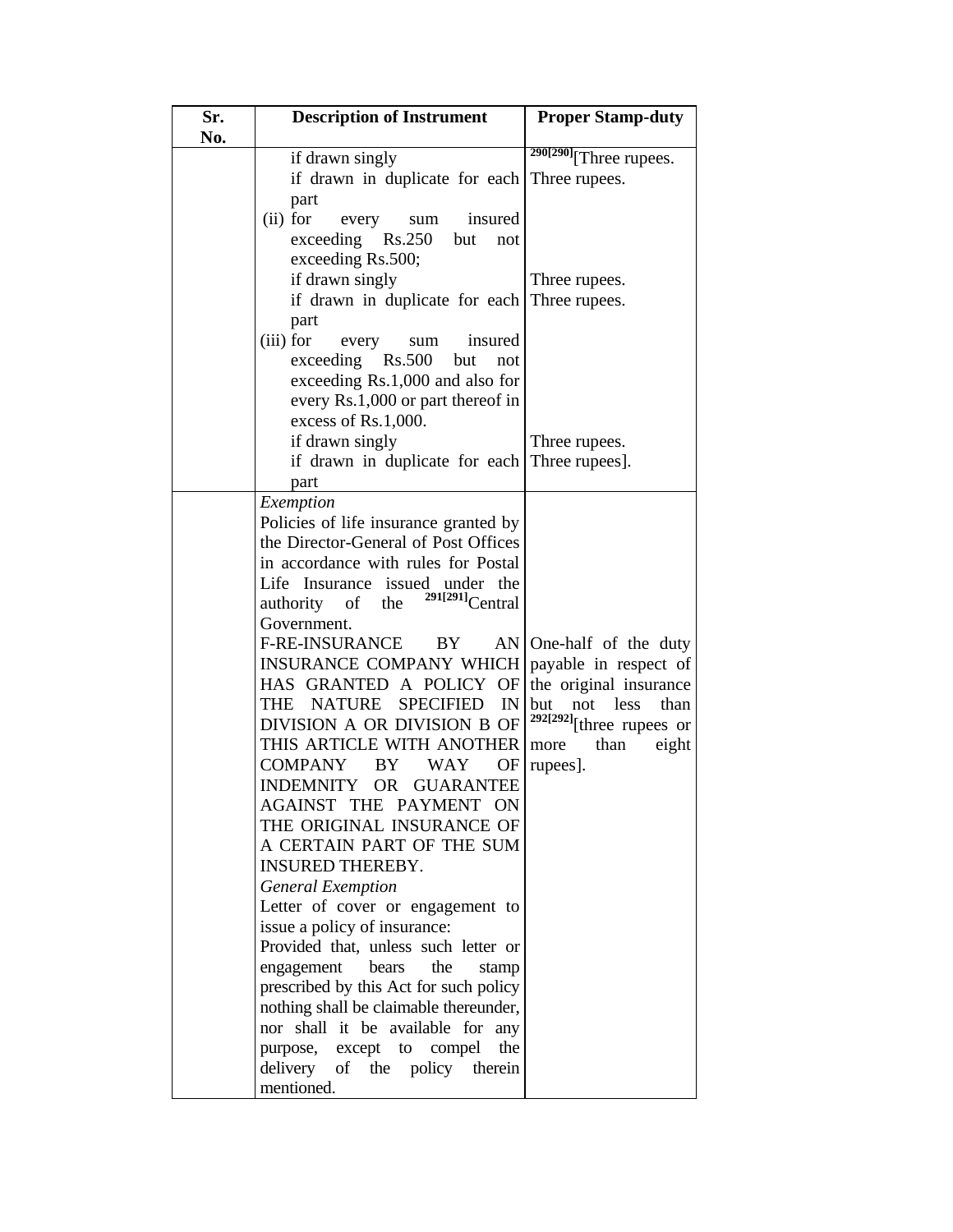| Sr.<br>No. | <b>Description of Instrument</b>                                                   | <b>Proper Stamp-duty</b>                |
|------------|------------------------------------------------------------------------------------|-----------------------------------------|
| 48.        | POWER-OF-ATTORNEY<br>as                                                            |                                         |
|            | defined by section $2(21)$ , not being a                                           |                                         |
|            |                                                                                    |                                         |
|            | proxy (No. 52)–<br>$293[293]$ [(a) w<br>when executed<br>for                       | <sup>294[294]</sup> [Five<br>hundred]   |
|            | authorizing not more than ten                                                      | rupees.                                 |
|            | persons;                                                                           |                                         |
|            | (b) when given for consideration                                                   | $^{295[295]}$ [Two<br>percent           |
|            | and authorizing the attorney to                                                    | of] the amount of the                   |
|            | sell any immovable property;<br>$296[296]$ <sup>[</sup> (bb)<br>when given without | consideration.<br>One thousand rupees]. |
|            | consideration for authorising                                                      |                                         |
|            | sell<br>attorney to<br>the<br>any                                                  |                                         |
|            | immovable property.                                                                |                                         |
|            | (c) in any other case.                                                             | Ten rupees for each                     |
|            |                                                                                    | person authorized].                     |
|            | <i>Explanation</i> 1– For the purposes of                                          |                                         |
|            | this Article more persons than one                                                 |                                         |
|            | when belonging to the same firm                                                    |                                         |
|            | shall be deemed to be one person.                                                  |                                         |
|            | Explanation<br>The<br>$2-$<br>term                                                 |                                         |
|            | "Registration"<br>includes<br>every                                                |                                         |
|            | operation incidental to registration<br>under the Registration Act, 1908.          |                                         |
| 49.        | PROMISSORY NOTE as defined                                                         |                                         |
|            |                                                                                    |                                         |
|            | by section 2(22)-<br>297[297] <sub>[(a)</sub> wh<br>when payable<br>(a)<br>on      |                                         |
|            | demand-                                                                            |                                         |
|            | (i) when the amount or value Thirty rupees.                                        |                                         |
|            | does<br>exceed<br>Rs.<br>not                                                       |                                         |
|            | 2,50,000/-                                                                         |                                         |
|            | (ii) When the amount or value Sixty rupees.                                        |                                         |
|            | exceeds Rs. 2,50,000/- but<br>does<br>Rs.                                          |                                         |
|            | exceed<br>not<br>5,00,000/-                                                        |                                         |
|            | (iii) in any other case                                                            | One hundred rupees].                    |
|            | $298[298]$ [(b)<br>when<br>payable                                                 | One-fiftieth of<br>one                  |
|            | otherwise<br>than<br>demand,<br>on                                                 | percent, that is to say,                |
|            | including a commercial paper.                                                      | 0.02% per annum of                      |
|            |                                                                                    | amount payable<br>the                   |
|            |                                                                                    | $299[299]$ [subject to<br>a             |
|            |                                                                                    | maximum<br>of<br>one                    |
|            |                                                                                    | hundred<br>thousand                     |
|            |                                                                                    | rupees].]                               |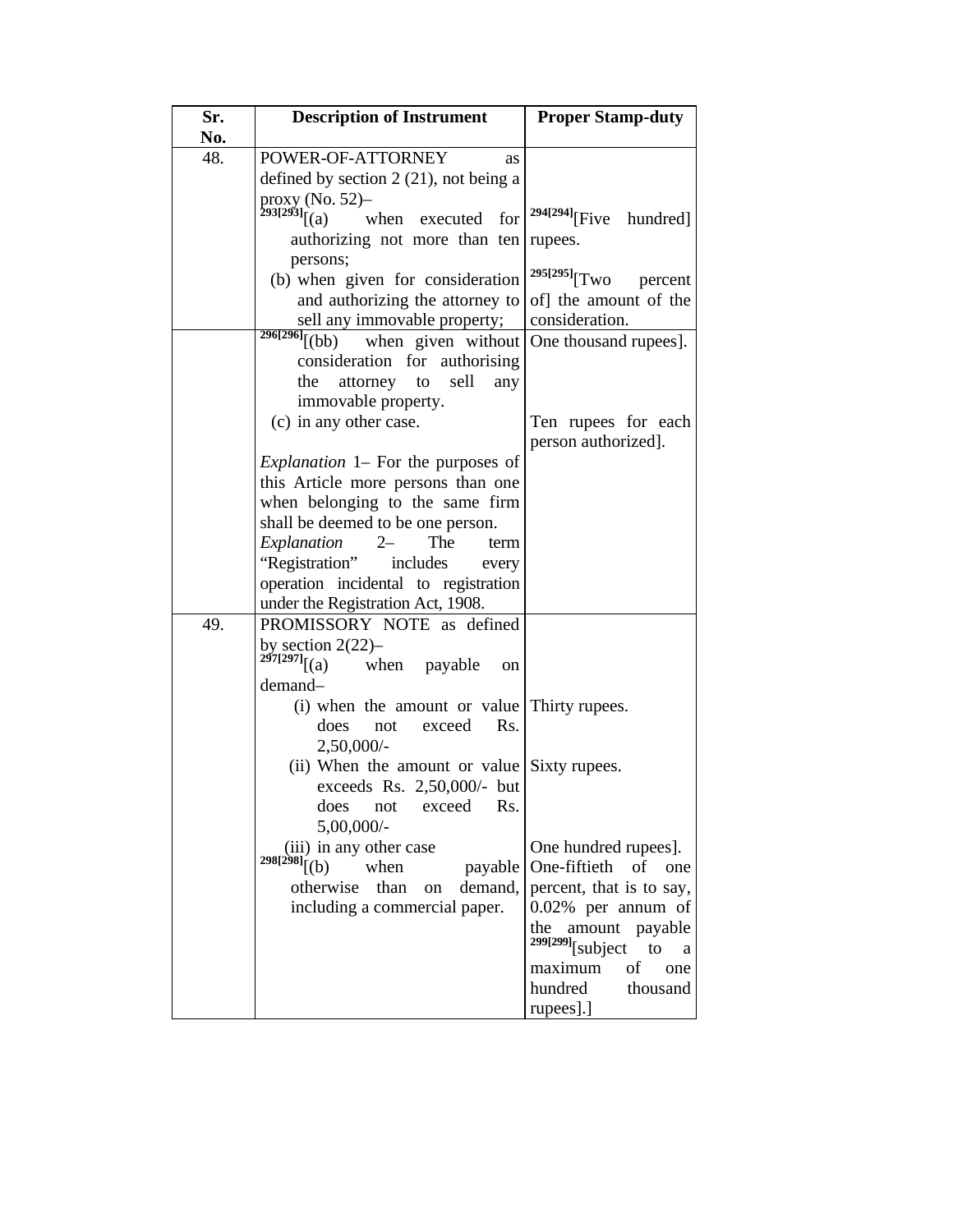| Sr. | <b>Description of Instrument</b>                    | <b>Proper Stamp-duty</b>                 |
|-----|-----------------------------------------------------|------------------------------------------|
| No. |                                                     |                                          |
| 50. | PROTEST OF BILL OR NOTE,                            | $\sqrt[300[300]{\text{Ten}}}$ rupees.    |
|     | that is to say, any declaration in                  |                                          |
|     | writing made by a Notary Public, or                 |                                          |
|     | other person lawfully acting as such,               |                                          |
|     | attesting the dishonour of a Bill of                |                                          |
|     | Exchange for promissory note.                       |                                          |
|     |                                                     |                                          |
| 51. | PROTEST BY THE MASTER OF A                          | $\frac{301[301]}{[Ten]}$ rupees.         |
|     | SHIP, that is to say, any declaration of            |                                          |
|     |                                                     |                                          |
|     | the particulars of her voyage drawn                 |                                          |
|     | up by him with a view to the                        |                                          |
|     | adjustment of losses or the calculation             |                                          |
|     | of averages, and every declaration in               |                                          |
|     | writing made by him against the                     |                                          |
|     | charterers or the consignees or not                 |                                          |
|     | loading or unloading the ship, such                 |                                          |
|     | declaration is attested or certified by a           |                                          |
|     | Notary Public or other<br>person                    |                                          |
|     | lawfully acting as such.                            |                                          |
|     | See also NOTE OF PROTEST BY                         |                                          |
|     | THE MASTER OF A SHIP (No.                           |                                          |
|     | 44).                                                |                                          |
| 52. | PROXY empowering any person to                      | $\frac{302[302]}{[\text{Five}]}$ rupees. |
|     | vote at any one election of the                     |                                          |
|     | members of a district or local board                |                                          |
|     | body<br>οf<br>of<br>municipal<br>a<br><sub>or</sub> |                                          |
|     | commissioners, or<br>at<br>any one                  |                                          |
|     | meeting of (a) members of an                        |                                          |
|     | incorporated company or other body                  |                                          |
|     | corporate whose stock or funds is or                |                                          |
|     | divided                                             |                                          |
|     | are<br>into<br>shares<br>and                        |                                          |
|     | transferable; (b) a local authority; or             |                                          |
|     | proprietors,<br>(c)<br>members<br><sub>or</sub>     |                                          |
|     | contributors to the funds of<br>any                 |                                          |
|     | institution.                                        |                                          |
| 53. | RECEIPTS as defined by section 2                    |                                          |
|     | (23) for any money or other property                |                                          |
|     | amount or value of which<br>the                     |                                          |
|     | exceeds twenty rupees-                              |                                          |
|     | $303[303]$ [(a)<br>where such amount   One rupee.   |                                          |
|     | does not exceed two thousand                        |                                          |
|     | rupees;                                             |                                          |
|     | (b) where such amount exceeds two Two rupees.       |                                          |
|     | thousand rupees but does not                        |                                          |
|     | exceed 10,000 rupees;                               |                                          |
|     | (c) where such amount exceeds ten Five rupees.      |                                          |
|     | thousand rupees;                                    |                                          |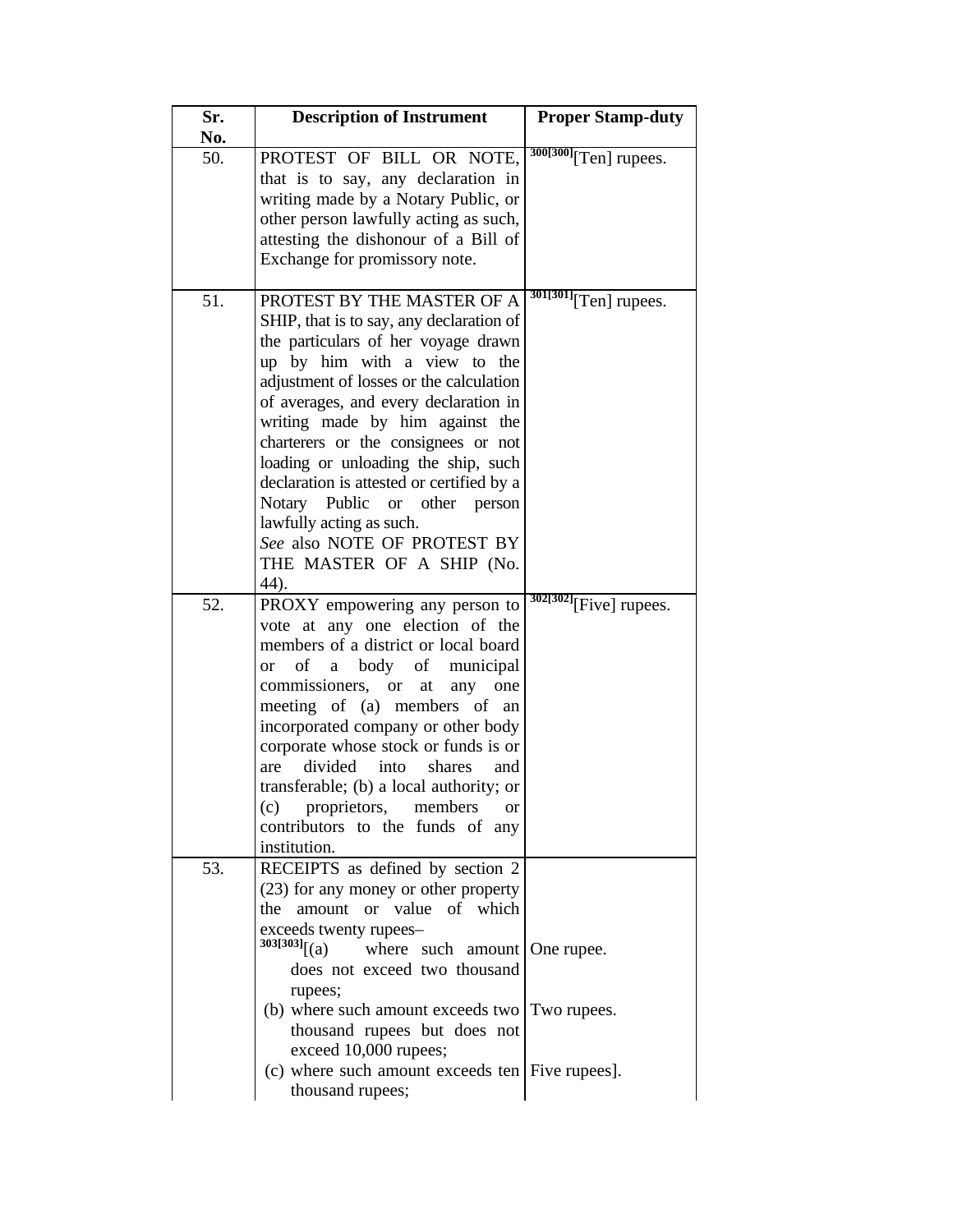| Sr.<br>No. | <b>Description of Instrument</b>                                     | <b>Proper Stamp-duty</b> |
|------------|----------------------------------------------------------------------|--------------------------|
|            | $\overline{(d)}$ 304[304] <sub>[****************************]</sub>  |                          |
|            | *                                                                    |                          |
|            |                                                                      |                          |
|            | Exemption                                                            |                          |
|            | Receipts-                                                            |                          |
|            | (a) endorsed on or contained in any                                  |                          |
|            | instrument duly stamped or any                                       |                          |
|            | instrument exempted under the<br>proviso to section 3 (instruments   |                          |
|            | executed on behalf of<br>the                                         |                          |
|            | Government) or any cheque or                                         |                          |
|            | bill of exchange, payable on                                         |                          |
|            | demand acknowledging<br>the                                          |                          |
|            | receipt of the consideration                                         |                          |
|            | money therein expressed, or the                                      |                          |
|            | receipt of any principal money,                                      |                          |
|            | interest or annuity, or other                                        |                          |
|            | periodical payment thereby                                           |                          |
|            | secured;                                                             |                          |
|            | (b) for any payment of money<br>without consideration;               |                          |
|            | (c) for any payment of rent by a                                     |                          |
|            | cultivator on account of land                                        |                          |
|            | assessed to Government revenue;                                      |                          |
|            | (d) for pay or allowances by non-                                    |                          |
|            | commissioned or petty officers,                                      |                          |
|            | soldiers, sailors or airmen of the                                   |                          |
|            | forces<br>armed<br>of                                                |                          |
|            | Pakistan/Pakistan's military, naval                                  |                          |
|            | or air forces, when serving in such                                  |                          |
|            | capacity, or by mounted police-<br>constables;                       |                          |
|            | (e) given by holders of family                                       |                          |
|            | certificates in cases where<br>the                                   |                          |
|            | whose<br>from<br>person<br>pay<br><b>or</b>                          |                          |
|            | allowances the sum comprised in                                      |                          |
|            | the receipt has been assigned as a                                   |                          |
|            | non-commissioned<br><b>or</b><br>petty                               |                          |
|            | officer, soldier, sailor or airman,                                  |                          |
|            | or any of the said forces and                                        |                          |
|            | serving in such capacity;                                            |                          |
|            | (f) for pensions or allowances by<br>persons receiving such pensions |                          |
|            | or allowances in respect of their                                    |                          |
|            | services<br>such,<br>as<br>non-                                      |                          |
|            | commissioned or petty officers,                                      |                          |
|            | soldiers, sailors or airmen, and                                     |                          |
|            | not serving the State in any other                                   |                          |
|            | capacity;                                                            |                          |
|            |                                                                      |                          |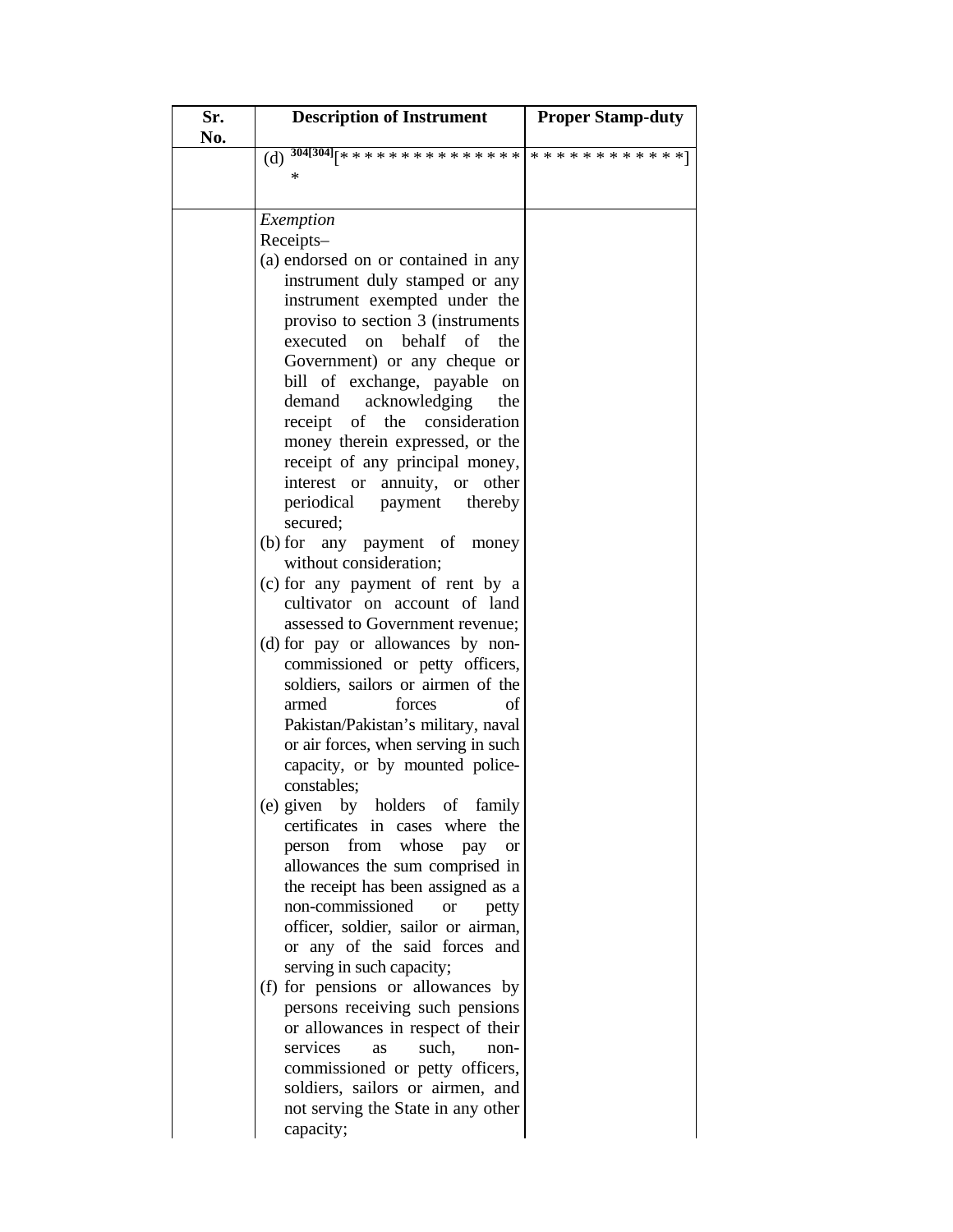| Sr.<br>No.      | <b>Description of Instrument</b>                | <b>Proper Stamp-duty</b>             |
|-----------------|-------------------------------------------------|--------------------------------------|
|                 | (g) given by a headman or lambardar             |                                      |
|                 | for land-revenue or taxes collected             |                                      |
|                 | by him;                                         |                                      |
|                 | (h) given for money or securities for           |                                      |
|                 | money deposited in the hands of                 |                                      |
|                 | any banker to be accounted for:                 |                                      |
|                 | Provided that the<br>is<br>same<br>not          |                                      |
|                 | expressed to be received of, or by              |                                      |
|                 | the hands of, any other than the                |                                      |
|                 | person to whom the same is to be                |                                      |
|                 | accounted for:                                  |                                      |
|                 | Provided also that the exemption                |                                      |
|                 | shall<br>not extend to receipt<br><sub>or</sub> |                                      |
|                 | acknowledgment for any sum paid                 |                                      |
|                 | or deposited for, or upon a letter of           |                                      |
|                 | allotment of a share, or in respect of          |                                      |
|                 | a call upon any scrip or share of, or           |                                      |
|                 | in, any incorporated company or                 |                                      |
|                 | other body corporate<br><b>or</b><br>such       |                                      |
|                 | proposed or intended company or                 |                                      |
|                 | body or in respect of a debenture               |                                      |
|                 | being a marketable security.                    |                                      |
|                 | See also POLICY OF INSURANCE                    |                                      |
|                 | [No. 47-B $(2)$ ].                              |                                      |
| 54.             | <b>RE-CONVEYANCE</b><br>OF                      |                                      |
|                 | <b>MORTGAGED PROPERTY-</b>                      |                                      |
|                 | (a) if the consideration for which the          | 305[305] <sub>[Thirty rupees].</sub> |
|                 | property was mortgaged does not                 |                                      |
|                 | exceed Rs. 1,000;                               | 306[306] <sub>[One</sub><br>hundred] |
|                 | (b) in any other case;                          | rupees.                              |
| $307[307]$ [55. | RELEASE, that<br>is<br>to<br>say<br>any         | 308[308] <sub>[Two</sub><br>percent  |
|                 | instrument (not being such a release            | of] such amount of the               |
|                 | as is provided for by section 23-A)             | claim or value of the                |
|                 | whereby a person renounces a claim              | property].                           |
|                 | upon another person or against any              |                                      |
|                 | specified property.                             |                                      |
| 56.             | RESPONDENTIA BOND that is to                    | The same duty as on a                |
|                 | say, any instrument securing a loan             | Bond (No. 15) for the                |
|                 | on the cargo laden or to be laden on            | amount of the loan                   |
|                 | board a ship and making repayment               | secured.                             |
|                 | contingent on the arrival of the                |                                      |
|                 | cargo at the port of destination.               |                                      |
|                 | REVOCATION OF ANY TRUST                         |                                      |
|                 | OR SETTLEMENT.                                  |                                      |
|                 | See<br><b>SETTLEMENT</b><br>58),<br>(No.        |                                      |
|                 | TRUST (No. 64).                                 |                                      |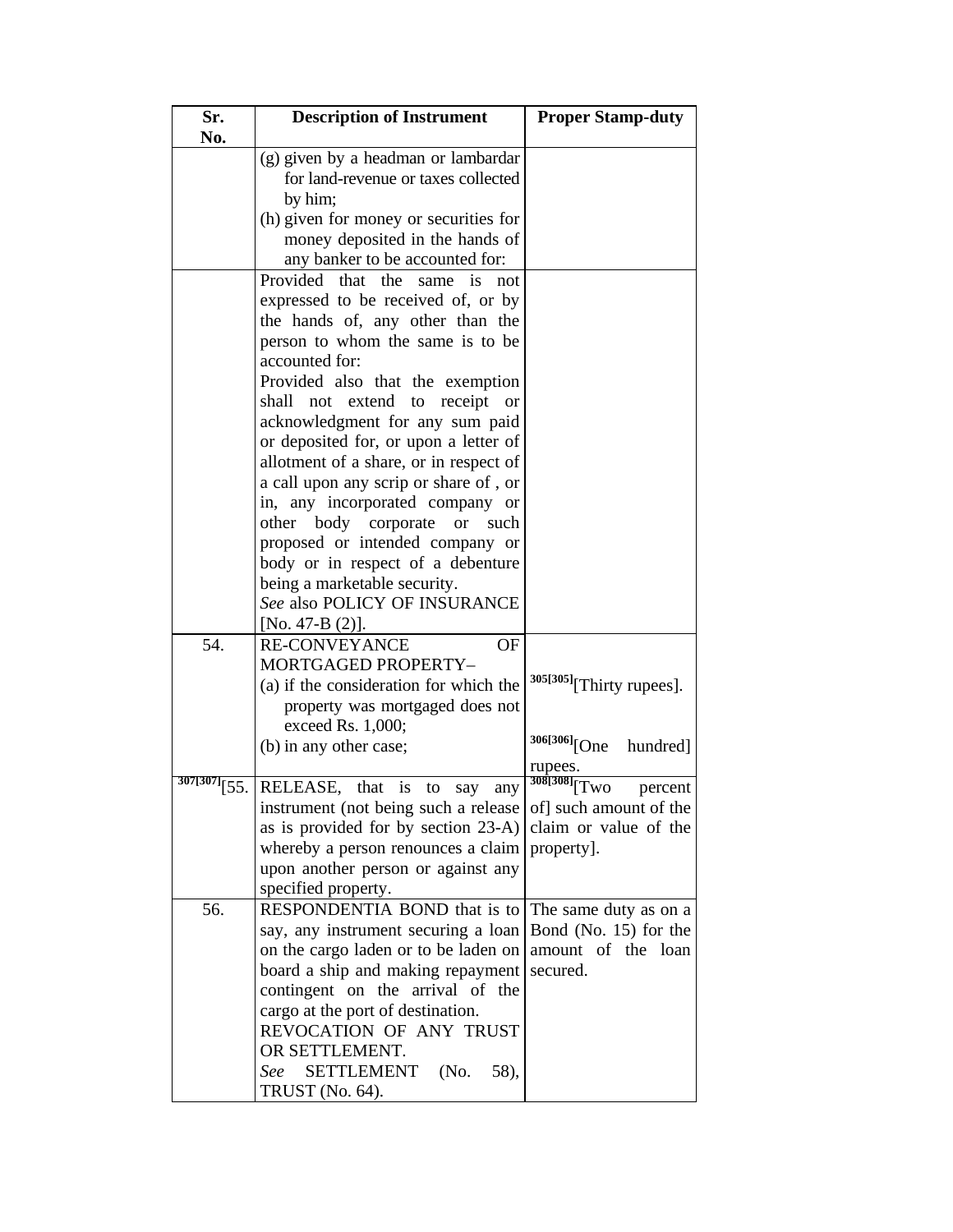| Sr.<br>No. | <b>Description of Instrument</b>                                                                                                                                                                                                                                                                                                                                                                                                                                                                                                                                                                                                                                                                                                                                                                                                                     | <b>Proper Stamp-duty</b>                                                     |
|------------|------------------------------------------------------------------------------------------------------------------------------------------------------------------------------------------------------------------------------------------------------------------------------------------------------------------------------------------------------------------------------------------------------------------------------------------------------------------------------------------------------------------------------------------------------------------------------------------------------------------------------------------------------------------------------------------------------------------------------------------------------------------------------------------------------------------------------------------------------|------------------------------------------------------------------------------|
| 57.        | SECURITY<br><b>BOND</b><br><b>OR</b><br>MORTGAGE DEED executed by<br>way of security for the due execution<br>of an office, or to account for money<br>or other property received by virtue<br>thereof or executed in favour of a<br>Court for the due discharge of a<br>contingent liability or executed by a<br>surety to secure the due performance<br>of a contract-<br>(a) when the amount secured does                                                                                                                                                                                                                                                                                                                                                                                                                                         | 309[309] [Thirty rupees].                                                    |
|            | not exceed Rs. 1,000;<br>(b) in any other case.                                                                                                                                                                                                                                                                                                                                                                                                                                                                                                                                                                                                                                                                                                                                                                                                      | $310[310]$ [One hundred]<br>rupees.                                          |
|            | Exemption<br>Bond or other instrument, when<br>executed-<br>(a) by any person for the purpose of<br>guaranteeing that to the local<br>income derived<br>from private<br>subscriptions<br>charitable<br>to<br>a<br>dispensary or hospital or any other<br>object of public utility shall not be<br>less than a specified sum per<br>mensem;<br>(b) under No. 3-A of the rules made<br>by the Provincial Government<br>under section 70 of the Sind<br>Irrigation Act, 1879;<br>(c) executed by persons taking<br>under<br>the<br>Land<br>advances<br>Improvement Loans Act, 1883,<br>the $^{311[311]}$ [Punjab]<br>or<br>Agriculturists Loans Act, 1958,<br>or by their sureties, as security<br>for repayment of such advances;<br>(d) executed by servants of the State or<br>their sureties to secure the due<br>execution of an office or the due |                                                                              |
|            | accounting for money or other<br>property received by virtue thereof.                                                                                                                                                                                                                                                                                                                                                                                                                                                                                                                                                                                                                                                                                                                                                                                |                                                                              |
| 58.        | SETTLEMENT-<br>A-Instrument of (including a deed of<br>$downer$ ) $-$<br>$312[312]$ [(i)<br>where the settlement<br>is made in favour of legal heirs<br>in respect of agricultural land.                                                                                                                                                                                                                                                                                                                                                                                                                                                                                                                                                                                                                                                             | $313[313]\sqrt{\text{Two}}$<br>percent]<br>of the value of the<br>property]. |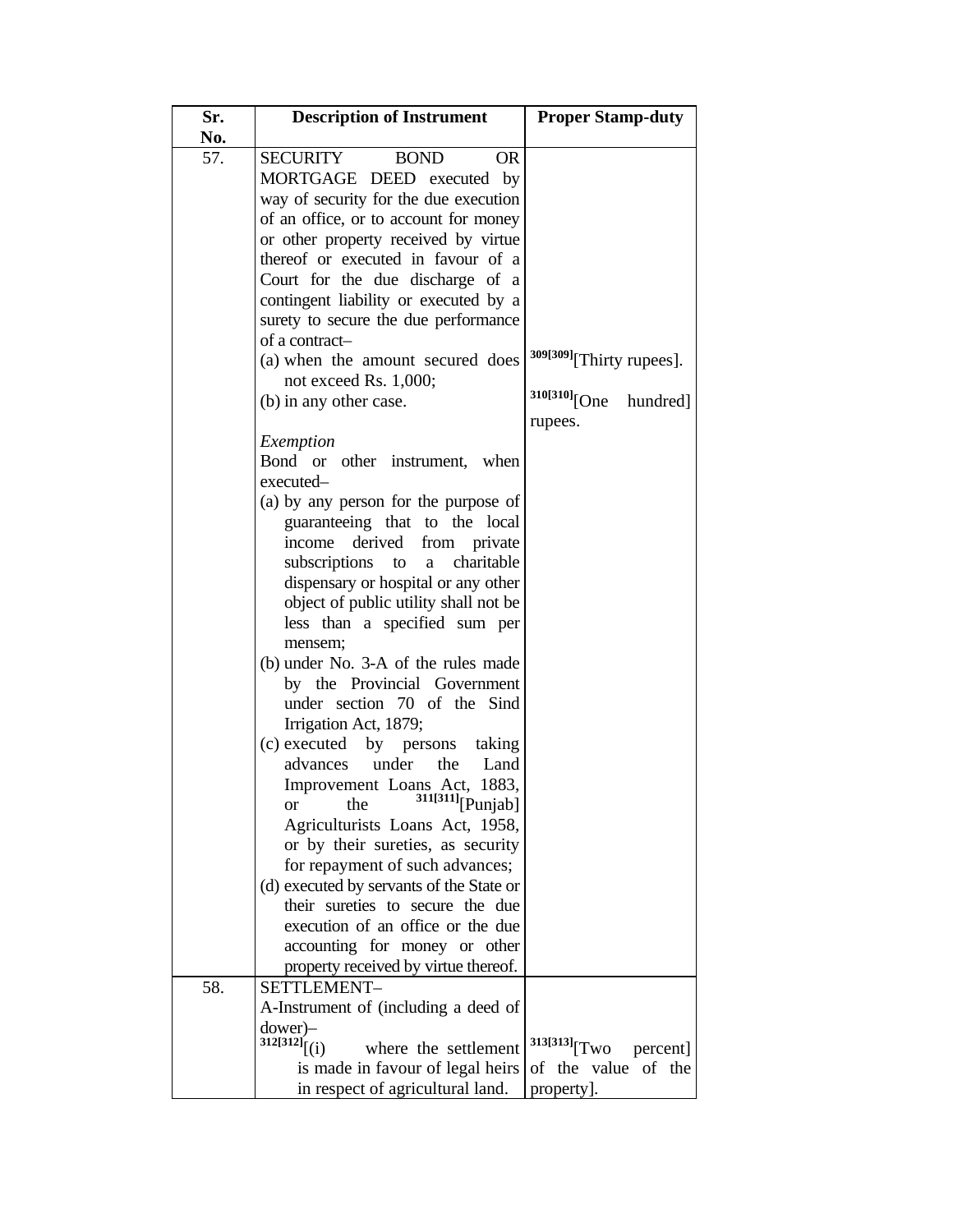| Sr.<br>No. | <b>Description of Instrument</b>                       | <b>Proper Stamp-duty</b>                                 |
|------------|--------------------------------------------------------|----------------------------------------------------------|
|            | $\overline{314[314]}$ $[(ii)]$<br>where the settlement | $\frac{315[315]}{T}$ wo percent of                       |
|            | is made for a religious<br><b>or</b>                   | the] sum equal to the                                    |
|            | charitable purpose;                                    | amount or value of the                                   |
|            |                                                        | property settled.                                        |
|            | $316[316]$ [(iii)]<br>in any other case.               | $\frac{317[317]}{Tw0}$ percent of                        |
|            |                                                        | the] consideration equal                                 |
|            |                                                        | to the amount or value                                   |
|            |                                                        | of the property settled:                                 |
|            |                                                        | Provided that, where                                     |
|            |                                                        | an agreement to settle is                                |
|            |                                                        | stamped with the stamp                                   |
|            |                                                        | required<br>for<br>an                                    |
|            |                                                        | instrument<br>οf                                         |
|            |                                                        | settlement,<br>and<br>an                                 |
|            |                                                        | instrument of settlement                                 |
|            |                                                        | in pursuance of such                                     |
|            |                                                        | agreement<br>1S<br>subsequently executed,                |
|            |                                                        | the<br>duty<br>such<br>on                                |
|            |                                                        | instrument<br>shall<br>not                               |
|            |                                                        | $318[318]$ [one<br>exceed                                |
|            |                                                        | hundred rupees]:                                         |
|            |                                                        | Provided further that,                                   |
|            |                                                        | where an instrument of                                   |
|            |                                                        | settlement contains any                                  |
|            |                                                        | provision<br>the<br>for                                  |
|            |                                                        | revocation<br>of<br>the                                  |
|            |                                                        | settlement, the amount                                   |
|            |                                                        | or value of the property<br>settled shall,<br>the<br>for |
|            |                                                        |                                                          |
|            |                                                        | purposes of duty,<br>be<br>determined as if no such      |
|            |                                                        | provisions<br>were                                       |
|            |                                                        | contained<br>$\operatorname{in}$<br>the                  |
|            |                                                        | instrument.                                              |
|            | Exemption-                                             |                                                          |
|            | Deed of dower executed on the                          |                                                          |
|            | occasion<br>of marriage<br>between                     |                                                          |
|            | Muslims.                                               |                                                          |
|            |                                                        |                                                          |
|            | B-Revocation of-                                       | $319[319]$ <sup>T</sup> wo percent of<br>consideration   |
|            |                                                        | the]<br>equal to the amount or                           |
|            |                                                        | value of the property                                    |
|            |                                                        | concerned as set forth                                   |
|            |                                                        | in the instrument of                                     |
|            |                                                        | revocation but<br>not                                    |
|            |                                                        | $exceeding$ $320[320]$ [one                              |
|            |                                                        | hundred rupees].                                         |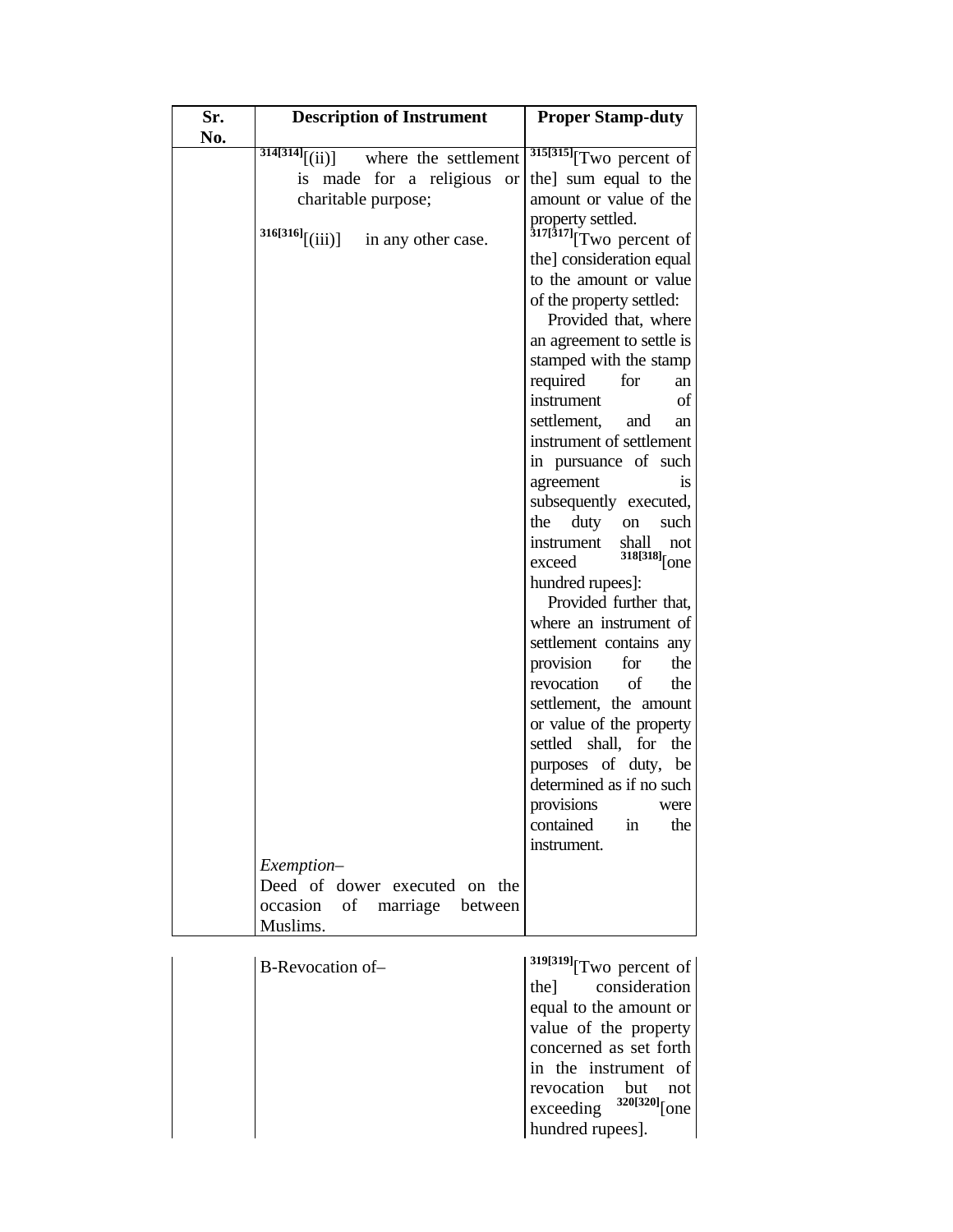| Sr.<br>No. | <b>Description of Instrument</b>                                                                                                                                                                                                                                                                                                                                                                                                                                                                                                                                                                                         | <b>Proper Stamp-duty</b>                                                                                                                                                               |
|------------|--------------------------------------------------------------------------------------------------------------------------------------------------------------------------------------------------------------------------------------------------------------------------------------------------------------------------------------------------------------------------------------------------------------------------------------------------------------------------------------------------------------------------------------------------------------------------------------------------------------------------|----------------------------------------------------------------------------------------------------------------------------------------------------------------------------------------|
|            | See also TRUST (No. 64).                                                                                                                                                                                                                                                                                                                                                                                                                                                                                                                                                                                                 |                                                                                                                                                                                        |
| 59.        | WARRANTS to<br><b>SHARE</b><br>bearer<br>issued under the Companies Act,<br>$1913^{321[321]}$                                                                                                                                                                                                                                                                                                                                                                                                                                                                                                                            | One and a half times<br>the duty payable on a<br>debenture $[No. 27 (b)]$<br>for a consideration<br>equal to the nominal<br>amount of the shares<br>specified<br>in<br>the<br>warrant. |
|            | Exemption<br>Share warrant when issued by a<br>company in<br>pursuance<br>of the<br>Companies Act, 1913 <sup>322[322]</sup> , section<br>effect only upon<br>30, to<br>have<br>payment, as composition for that<br>duty, to the Collector of Stamp<br>revenue of-<br>(a) one and a half per centum of the<br>whole subscribed capital of the<br>company; or<br>(b) if any company which has paid the<br>said duty or composition in full<br>subsequently issues an addition to<br>its subscribed capital-one and a<br>half per centum of the additional<br>capital so issued.<br><b>CERTIFICATE</b><br>SCRIP-See<br>(No. |                                                                                                                                                                                        |
| 60.        | 19).<br>SHIPPING ORDER for or relating to<br>the conveyance of goods on board of<br>any vessel.                                                                                                                                                                                                                                                                                                                                                                                                                                                                                                                          | $323[323]$ [Five] rupees.                                                                                                                                                              |
| 61.        | <b>SURRENDER OF LEASE-</b><br>(a) when the duty with which the lease<br>is chargeable does not exceed thirty<br>rupees;<br>(b) in any other case.                                                                                                                                                                                                                                                                                                                                                                                                                                                                        | The duty with which<br>lease is chargeable.<br>324[324] <sub>[One</sub><br>hundred]<br>rupees.                                                                                         |
|            | Exemption-<br>Surrender of lease, when such lease<br>exempted from duty.                                                                                                                                                                                                                                                                                                                                                                                                                                                                                                                                                 |                                                                                                                                                                                        |
| 62.        | <b>TRANSFER</b><br>(Whether)<br>with<br><b>or</b><br>without consideration)-<br>an incorporated<br>(a) of shares<br>in<br>other<br>body<br>company<br><b>or</b><br>corporate;                                                                                                                                                                                                                                                                                                                                                                                                                                            | One-fourth of the duty<br>payable<br>on<br>a<br>conveyance<br>(No.<br>23)<br>consideration<br>a<br>for<br>equal to the value of<br>the share.                                          |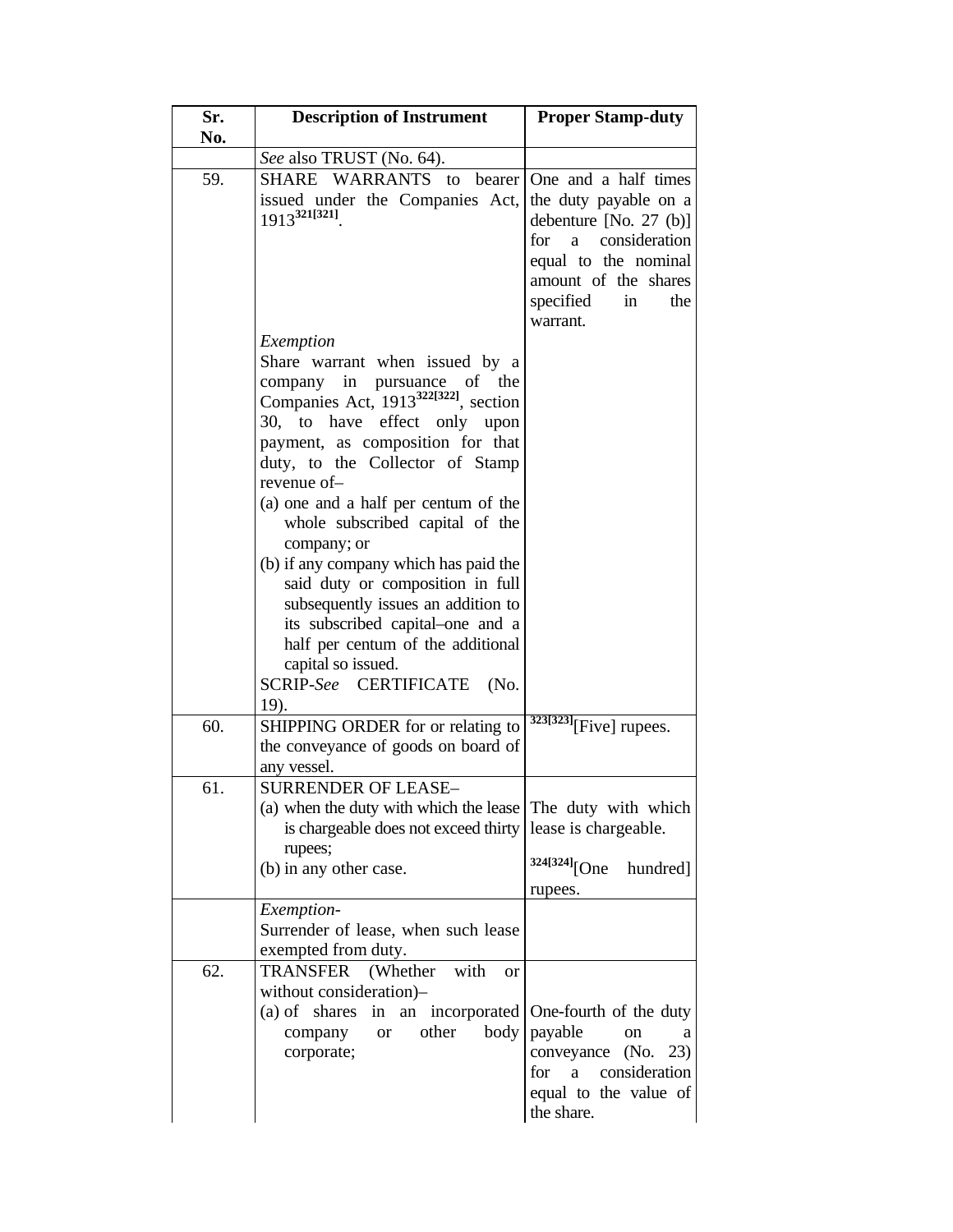| Sr. | <b>Description of Instrument</b>                                                                                                                                                                                                                                                                                                                                                                                                                                                  | <b>Proper Stamp-duty</b>                                                                                                                                           |
|-----|-----------------------------------------------------------------------------------------------------------------------------------------------------------------------------------------------------------------------------------------------------------------------------------------------------------------------------------------------------------------------------------------------------------------------------------------------------------------------------------|--------------------------------------------------------------------------------------------------------------------------------------------------------------------|
| No. |                                                                                                                                                                                                                                                                                                                                                                                                                                                                                   |                                                                                                                                                                    |
|     | $325[325]$ <sup>(b)</sup><br>$\sigma$<br>Debenture<br>or l<br>Participation Term Certificate or percent, that is to say,<br>Term Finance Certificate or any<br>other instrument of redeemable of the instrument.<br>capital (other than Commercial<br>Paper), whether mortgaged or<br>not, being a transferable security,<br>whether liable to duty or not<br>except as provided for by section<br>$8$ ; and<br>(c) of any interest secured by a<br>bond, mortgage-deed or policy | One-tenth<br>of<br>one<br>0.1% of the face value                                                                                                                   |
|     | of insurance-<br>(i) if the duty on such bond, The duty with which<br>mortgage-deed<br>or<br>policy  <br>does<br>exceed<br>twenty<br>not<br>rupees;<br>(ii) in any other case<br>(d) of any property under<br>the<br>Administrator-General's<br>Act<br>1913, section 31;                                                                                                                                                                                                          | such bond, mortgage-<br>policy<br>deed<br><b>or</b><br>of<br>insurance<br><sup>is</sup><br>chargeable.<br>$326[326]$ [Fifty] rupees.<br>$327[327]$ [Fifty] rupees. |
|     | (e) of any trust-property without Twenty rupees or such<br>consideration from one trustee to<br>another trustee or from a trustee<br>to a beneficiary.<br>$328[328]$ [(f)<br>of a promissory note,                                                                                                                                                                                                                                                                                | smaller<br>amount<br><b>as</b><br>may be chargeable<br>under clauses (a)<br>to<br>(c) of this Article.<br>Nil.]                                                    |
|     | including a commercial paper,<br>when payable otherwise than on<br>demand.".<br><b>Exemptions</b><br>Transfers by endorsement-<br>(a) of a bill of exchange, cheque or<br>promissory note;                                                                                                                                                                                                                                                                                        |                                                                                                                                                                    |
|     | (b) of a bill of lading, delivery order,<br>warrant for goods, or other<br>mercantile document of title to<br>goods;<br>(c) of a policy of insurance;<br>(d) of securities of the $329[329]$ Central<br>Government.                                                                                                                                                                                                                                                               |                                                                                                                                                                    |
| 63. | See also section 8–<br>TRANSFER OF LEASE by way of<br>assignment and not by way of<br>under-lease.<br>Exemption-<br>Transfer of any lease exempt from transfer.<br>duty.                                                                                                                                                                                                                                                                                                          | $330[330]$ <sup>T</sup> WO percent of<br>the] consideration equal<br>to the amount of the<br>consideration for the                                                 |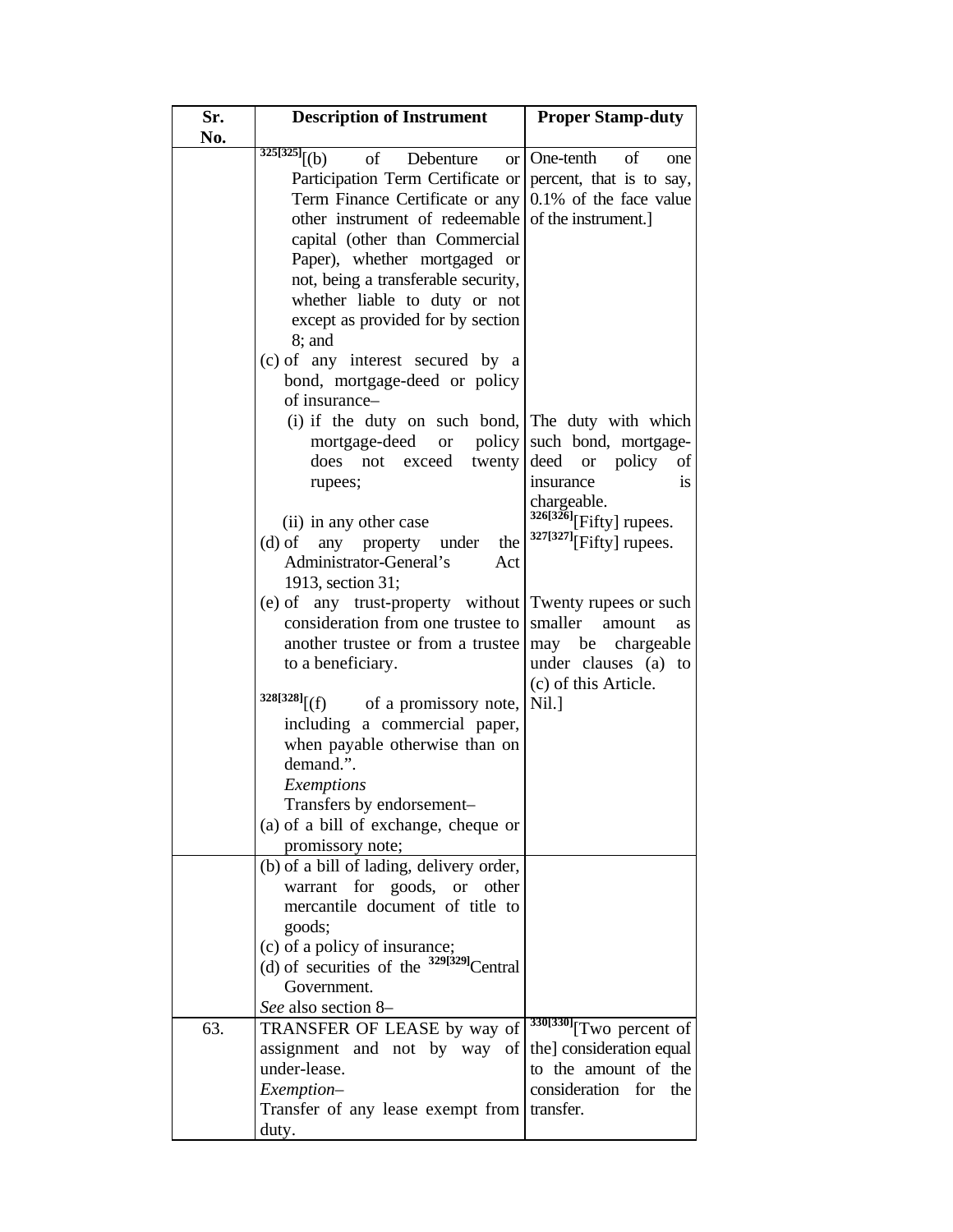| Sr.                     | <b>Description of Instrument</b>               | <b>Proper Stamp-duty</b>              |
|-------------------------|------------------------------------------------|---------------------------------------|
| No.                     |                                                |                                       |
| $\frac{331[331]}{63}$ - | <b>TRANSFER OF RIGHT OR Two percent of the</b> |                                       |
| A                       | <b>INTEREST RELATING TO AN</b>                 | value of the property.]               |
|                         | <b>IMMOVABLE PROPERTY, that</b>                |                                       |
|                         | is to say, transfer of a right or              |                                       |
|                         | interest relating to an immovable              |                                       |
|                         | property or an acknowledgement of              |                                       |
|                         | such transfer, by a development                |                                       |
|                         | authority,<br>housing<br>authority,            |                                       |
|                         | statutory body, cooperative housing            |                                       |
|                         | society, company or a developer and            |                                       |
|                         | every instrument by which a right or           |                                       |
|                         | interest relating to an immovable              |                                       |
|                         | being transferred,<br>property is              |                                       |
|                         | registered,<br>recorded<br>or                  |                                       |
|                         | acknowledged by the authority,                 |                                       |
|                         | body,<br>society,<br>company<br><b>or</b>      |                                       |
|                         | developer.<br>332[332]                         |                                       |
|                         | [EXPLANATION.-                                 |                                       |
|                         | Transfer of the right or interest              |                                       |
|                         | under this Article does not include            |                                       |
|                         | allotment<br>original<br>from<br>a             |                                       |
|                         | development<br>authority, housing              |                                       |
|                         | authority,<br>statutory<br>body,               |                                       |
|                         | cooperative housing society<br><b>or</b>       |                                       |
|                         | company;<br>and transfer<br>through            |                                       |
|                         | inheritance.]                                  |                                       |
| 64.                     | TRUST-                                         |                                       |
|                         | A. Declaration of-of, or concerning            | The same duty as on a                 |
|                         | any property when made by any                  | Bond (No. 15) for a sum               |
|                         | writing not being a WILL.                      | equal to the amount or                |
|                         |                                                | value of the property                 |
|                         |                                                | concerned as set forth in             |
|                         |                                                | the instrument but not                |
|                         |                                                | 333[333] <sub>[One</sub><br>exceeding |
|                         |                                                | hundred] rupees.                      |
|                         | B. Revocation of, or concerning any            | The same duty as on a                 |
|                         | property when made by any                      | bond (No. $15$ ) for a                |
|                         | instrument other than a WILL.                  | equal<br>sum<br>to<br>the             |
|                         |                                                | amount of value of the                |
|                         |                                                | property concerned as                 |
|                         |                                                | forth<br>in<br>set<br>the             |
|                         |                                                | instrument<br>but<br>not              |
|                         |                                                | 334[334] <sub>[One</sub><br>exceeding |
|                         |                                                | hundred] rupees.                      |
|                         | See also SETTLEMENT (No. 58).                  |                                       |
|                         | <b>VALUATION</b>                               |                                       |
|                         | See APPRAISEMENT (No. 8).                      |                                       |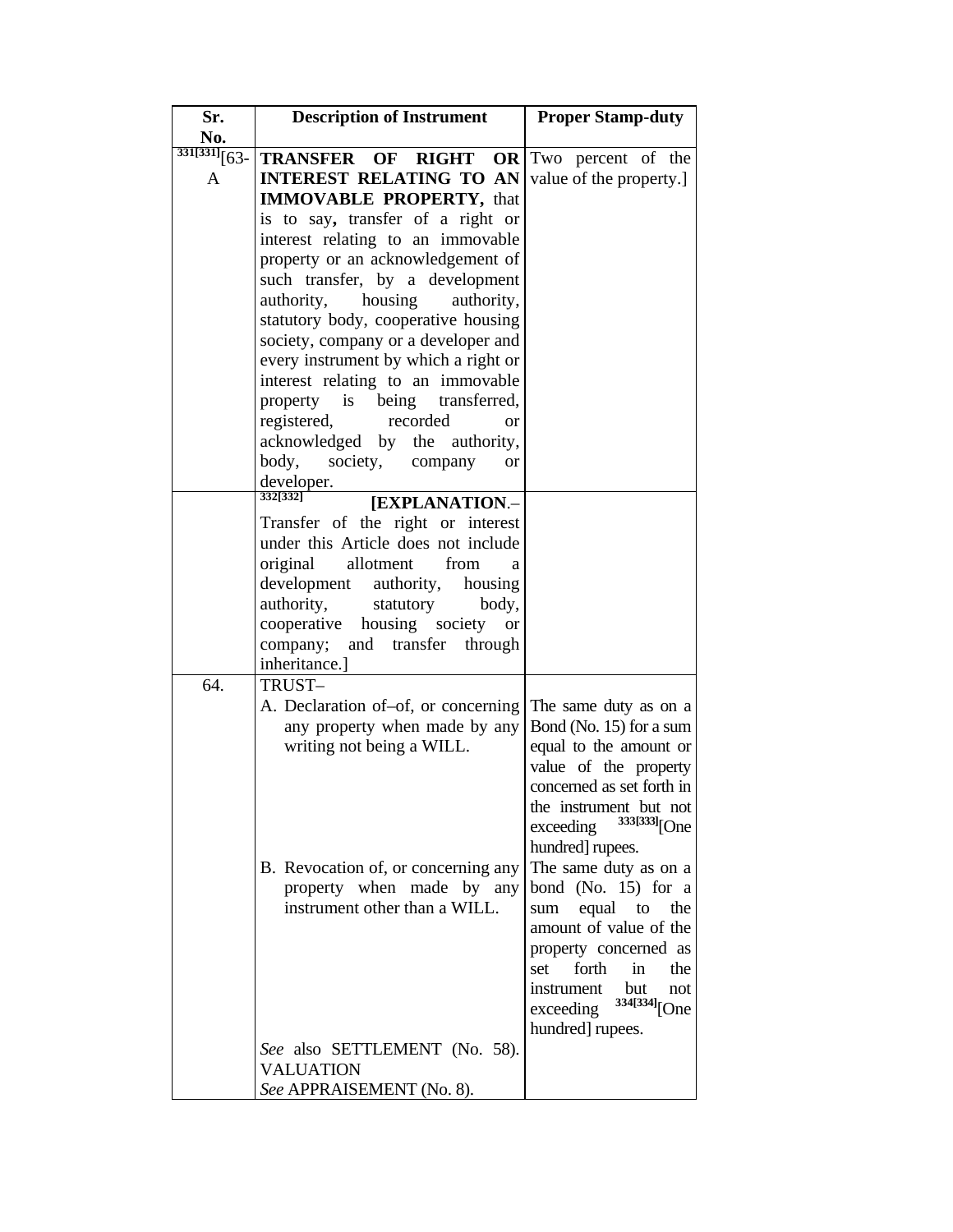| Sr. | <b>Description of Instrument</b>       | <b>Proper Stamp-duty</b>   |
|-----|----------------------------------------|----------------------------|
| No. |                                        |                            |
| 65. | WARRANT FOR GOODS, that is to          | $335[335]$ [Five] rupees.] |
|     | say, any instrument evidencing the     |                            |
|     | title of any person therein named, or  |                            |
|     | his assigns, or the holder thereof, to |                            |
|     | the property in any goods lying in or  |                            |
|     | upon any dock, warehouse or wharf,     |                            |
|     | such instrument being signed or        |                            |
|     | certified by or on behalf of the       |                            |
|     | person in whose custody such goods     |                            |
|     | may be.                                |                            |

*SCHEDULE II.– [Enactments repealed]. Repealed by the Repealing and Amending Act, 1914 (X of 1914), section 3 and Schedule II.* 

 $\overline{a}$ 

- (2) Sind, by the Indian Stamp (Sind Amendment) Act, 1938 (Sind XII of 1938);
- (3) Capital of the Federation, by the Finance Act, 1952 (V of 1952); and
- (4) the Province of West Pakistan (except the Capital of the Federation) by the West Pakistan (Adaptation and Repeal of Laws) Act, 1957 (XVI of 1957), section 3(3) and 3rd schedule (with effect from 14-10-55).

 It had been applied to Phulera in the Excluded Area of Upper Tanawal to the extent the Act is applicable in the N.W.F.P., subject to certain modifications, and extended to the Excluded Area of Upper Tanawal (N.W.F.P.) other than Phulera with effect from such date and subject to such modifications as may be notified, *see* N.W.F.P. (Upper Tanawal Excluded Area) Laws Regulation, 1950.

 This Act and all rules, notifications, declaration and orders made under it which were in force immediately before the first day of April, 1952, had been extended to and brought into force in the State of Bahawalpur, see the Bahawalpur (Extension of Laws) Order, 1952 (G.G.O. II of 1952).

 It had been extended to Khairpur State, *see* the Khairpur (Federal Laws) (Second Extension) Order, 1953 (G.G.O. XV of 1953).

 It had also been extended to the Leased areas of Baluchistan, *see* the Leased Areas (Laws) Order, 1950 (G.G.O. III of 1950); and applied in the Federated Areas of Baluchistan, *see* Gazette of India, 1937, Pt. I, p. 1499.

It had also been extended to the Baluchistan States Union, *see* G.G.O. XVIII of 1953.

 This Act had been amended in its applications to the Province of West Pakistan by the Stamp (West Pakistan Amendment) Ordinance, 1959 (XLVI of 1959) (with effect from the 15th August, 1959).

 It had further been amended in its application to the Province of West Pakistan by the Stamp (West Pakistan Amendment) Act, 1964 (II of 1964), section 2.

<sup>2[2]</sup>The word "Indian" omitted by the Adaptation of Central Acts and Ordinances Order, 1949 (G.G.O. 4 of 1949).

**<sup>1[1]</sup>**For statement of objects and reasons, *see* Gazette of India, 1897, Pt. V, p. 175, for Report of the Select Committee, *see ibid.,* 1898, Pt. V, p. 231; and for Proceedings in Council, *see ibid.,* 1898, Pt. VI, pp. 10 and 278; and *ibid.,* 1899, Pt. VI. p. 5.

The Act had been amended in its application to:-

 <sup>(1)</sup> the Punjab and the N.W.F.P. by the Indian Stamp (Punjab Amendment) Act, 1922 (Punjab VIII of 1922), the Indian Stamp (Punjab Amendment) Act, 1924 (Punjab I of 1924) and the Indian Stamp (N.W.F.P. Amendment) Act, 1948 (N.W.F.P. Act XV of 1948); *see* also the Punjab Stamp (Amendment) Act, 1935 (Punjab I of 1935), Punjab Act XIV of 1948, section 2 and Act XI of 1949, section 2, applying only to the Punjab;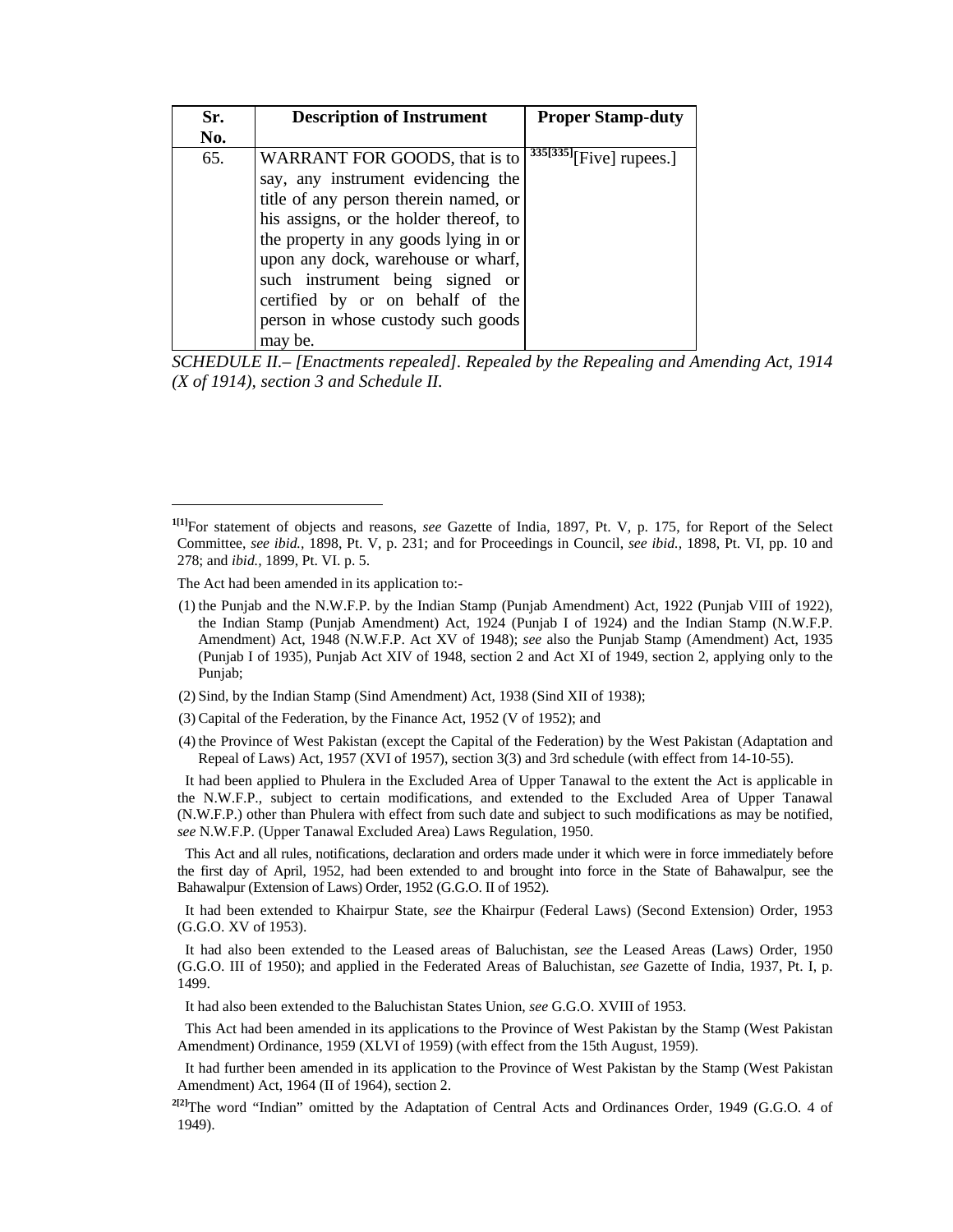**3[3]**Sub-section (2), substituted by the Central Laws (Statute Reform) Ordinance, 1960 (XXI of 1960).

**4[4]**Substituted by the Central Laws (Statute Reform) Ordinance, 1960 (XXI of 1960), section 3 and 2nd schedule (with effect from the 14th October, 1955), for "the Provinces and the Capital of the Federation", which had been substituted by the Adaptation of Central Acts and Ordinances Order, 1949 (G.G.O. 4 of 1949), Articles 3(2) and 4, for "British India".

**5[5]**Cl. (8) defining "Chief Controlling Revenue Authority", repealed by the Government of India (Adaptation of Indian Laws) Order, 1937 as amended by the Government of India (Adaptation of Indian Laws) Supplementary Order, 1937.

**6[6]**Substituted by the Adaptation of Central Acts and Ordinances Order, 1949 (G.G.O. 4 of 1949), schedule, for the original sub-clause (a).

**7[7]**Substituted for the words "Deputy Commissioner", by the Stamp (Punjab Amendment) Ordinance, 2001 (XXXIV of 2001) which was protected and continued under the Provisional Constitutional Order, 1999 (Chief Executive's Order 1 of 1999) as amended by the Provisional Constitution (Amendment) Order, 1999 (Chief Executive's Order 9 of 1999) and Article 270AA of the Constitution of the Islamic Republic of Pakistan as substituted by the Constitution (Eighteenth Amendment) Act, 2010.

**8[8]**The original words "the Local Government" were first Substituted by the Government of India (Adaptation of Indian Laws) Order, 1937 as amended by the Government of India (Adaptation of Indian Laws) Supplementary Order, 1937, and then amended by the Stamp (West Pakistan Amendment) Ordinance, 1959 (XLVI of 1959).

**9[9]**Substituted by the Central Laws (Statute Reform) Ordinance, 1960 (XXI of 1960), section 3 and 2nd schedule (with effect from the 14th October, 1955), for "the Provinces and the Capital of the Federation", which had been substituted by the Adaptation of Central Acts and Ordinances Order, 1949 (G.G.O. 4 of 1949), Articles 3(2) and 4, for "British India".

<sup>10[10]</sup>Cl. (12-A) defining "Collecting Government", inserted by the Government of India (Adaptation of Indian Laws) Order, 1937 as amended by the Government of India (Adaptation of Indian Laws) Supplementary Order, 1937, and subsequently amended by the Central Laws (Adaptation) Order, 1961 (A.O. of 1961), Article 2 and schedule, had been omitted by the Stamp (West Pakistan Amendment) Ordinance, 1959 (XLVI of 1959).

**11[11]**Cl. (16-A), inserted by the Indian Stamp (Amendment) Act, 1904 (XV of 1904) section 2.

**12[12]**Substituted by the Central Laws (Statute Reform) Ordinance, 1960 (XXI of 1960), section 3 and 2nd schedule (with effect from the 14th October, 1955), for "the Provinces and the Capital of the Federation", which had been substituted by the Adaptation of Central Acts and Ordinances Order, 1949 (G.G.O. 4 of 1949), Articles 3(2) and 4, for "British India".

**13[13]**The word "and" and sub-clause (c) repealed by the Indian Stamp (Amendment) Act, 1906 (V of 1906), section 2.

**14[14]**XXVI of 1881.

**15[15]**Added by the Stamp (Punjab Amendment) Act, 1973 (XXVI of 1973).

**16[16]**Now 'Federal', *see* the Federal Adaptation of Laws Order, 1975 (P.O. 4 of 1975).

**17[17]**The word "and" repealed by the Repealing and Amending Act, 1928 (XVIII of 1928).

**18[18]**Inserted by the Indian Stamp (Amendment) Act, 1904 (XV of 1904), section 2.

**19[19]**The word "and" and Cl. (25), inserted by the Repealing and Amending Act, 1928 (XVIII of 1928), section 2 and schedule

**20[20]**Added by the Central Laws (Statute Reform) Ordinance, 1960 (XXI of 1960), section 3 and 2nd schedule (with effect from the 14th October, 1955).

 **21[21]**Substituted by the Central Laws (Statute Reform) Ordinance, 1960 (XXI of 1960), section 3 and 2nd schedule (with effect from the 14th October, 1955), for "the Provinces and the Capital of the Federation", which had been substituted by the Adaptation of Central Acts and Ordinances Order, 1949 (G.G.O. 4 of 1949), Articles 3(2) and 4, for "British India".

<sup>22[22]</sup>Inserted by the Indian Finance Act, 1927 (V of 1927), section 5.

**23[23]**The word "cheque" repealed, *ibid.*

 **24[24]**Substituted by the Central Laws (Statute Reform) Ordinance, 1960 (XXI of 1960), section 3 and 2nd schedule (with effect from the 14th October, 1955), for "the Provinces and the Capital of the Federation", which had been substituted by the Adaptation of Central Acts and Ordinances Order, 1949 (G.G.O. 4 of 1949), Articles 3(2) and 4, for "British India".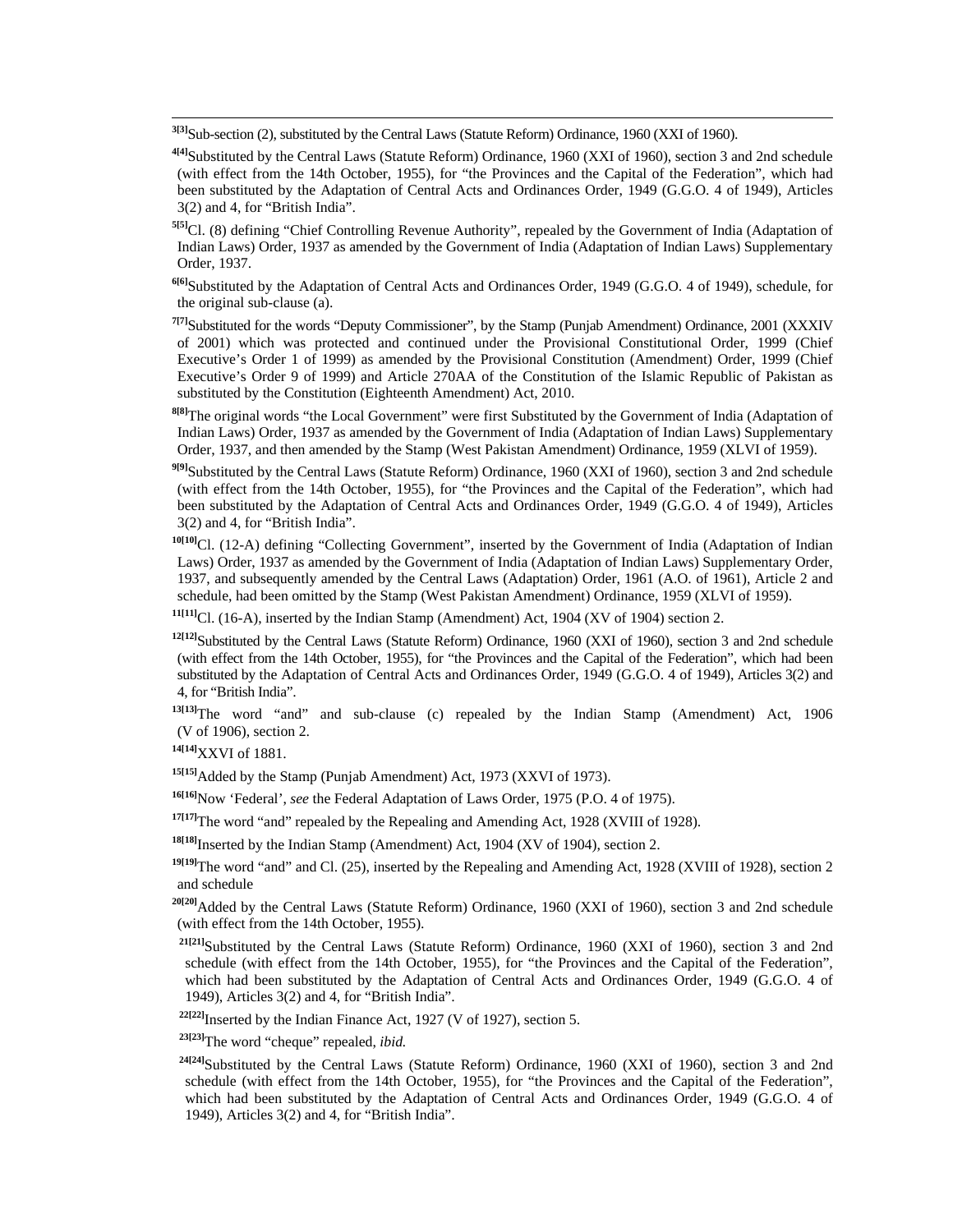#### **25[25]***Ibid.*

**26[26]**The word "cheque" repealed, by the Indian Finance Act, 1927 (V of 1927).

<sup>27[27]</sup>Substituted by the Central Laws (Statute Reform) Ordinance, 1960 (XXI of 1960), section 3 and 2nd schedule (with effect from the 14th October, 1955), for "the Provinces and the Capital of the Federation", which had been substituted by the Adaptation of Central Acts and Ordinances Order, 1949 (G.G.O. 4 of 1949), Articles 3(2) and 4, for "British India".

 **28[28]**Substituted by the Central Laws (Statute Reform) Ordinance, 1960 (XXI of 1960), section 3 and 2nd schedule (with effect from the 14th October, 1955), for "the Provinces and the Capital of the Federation", which had been substituted by the Adaptation of Central Acts and Ordinances Order, 1949 (G.G.O. 4 of 1949), Articles 3(2) and 4, for "British India".

**29[29]***Ibid.*

**30[30]**Substituted by the Stamp (West Pakistan Amendment) Ordinance, 1959 (XLVI of 1959), for "Crown".

**31[31]**Substituted by the Stamp (West Pakistan Amendment) Ordinance, 1959 (XLVI of 1959), for "Crown".

**32[32]**The Bombay Coasting Vessels Act, 1838.

**33[33]**X of 1841.

**34[34]**Substituted by the Stamp (West Pakistan Amendment) Act, 1964 (II of 1964).

**35[35]**Substituted by the Stamp (West Pakistan Amendment) Act, 1964 (II of 1964).

**36[36]**XI of 1879.

**37[37]**Substituted by the Indian Stamp (Amendment) Act, 1910 (VI of 1910), section 2, for "eight annas per centum".

**38[38]**Substituted by the Punjab Laws (Adaptation) Order, 1974 (Pb. A.O. 1 of 1974), for "Central Government".

**39[39]**Inserted by the Stamp (West Pakistan Amendment) Ordinance, 1959 (XLVI of 1959).

**40[40]**The original words "The G.G. in C." were first substituted by the Government of India (Adaptation of Indian Laws) Order, 1937 as amended by the Government of India (Adaptation of Indian Laws) Supplementary Order, 1937 and then amended by the Stamp (West Pakistan Amendment) Ordinance, 1959 (XLVI of 1959).

**41[41]**Substituted by the Government of India (Adaptation of Indian Laws) Order, 1937 as amended by the Government of India (Adaptation of Indian Laws) Supplementary Order, 1937, for "Gazette of India".

**42[42]**Substituted the Government of India (Adaptation of Indian Laws) Order, 1937 as amended by the Government of India (Adaptation of Indian Laws) Supplementary Order, 1937, for "British India".

**43[43]**Added by the Punjab Stamp (Amendment) Ordinance, 1984 (XXXVII of 1984).

**44[44]**Added by corrigendum published at p. 3029, Gazette of Punjab (Extraordinary), dated 31-12-1984.

**45[45]**The Banking Tribunals Ordinance, 1984, (LVIII of 1984).

**46[46]**Substituted by the Stamp (West Pakistan Amendment) Ordinance, 1959 (XLVI of 1959), for "Collecting Government" which had been substituted by the Government of India (Adaptation of Indian Laws) Order, 1937 as amended by the Government of India (Adaptation of Indian Laws) Supplementary Order, 1937, for "G.G. in C".

**47[47]***See* the Stamp Rules, 1925.

**48[48]**Substituted by the Stamp (West Pakistan Amendment) Act, 1964 (II of 1964), for "the duty of one anna or half an anna".

**49[49]**The word "cheques" repealed by the Indian Finance Act, 1927 (V of 1927), section 5.

**50[50]**Substituted by the Central Laws (Statute Reform) Ordinance, 1960 (XXI of 1960), section 3 and 2nd schedule (with effect from the 14th October, 1955), for "the Provinces and the Capital of the Federation", which had been substituted by the Adaptation of Central Acts and Ordinances Order, 1949 (G.G.O. 4 of 1949), Articles 3(2) and 4, for "British India".

**51[51]**Substituted by the Stamp (West Pakistan Amendment) Ordinance, 1959 (XLVI of 1959), for "Collecting Government" which had been substituted by the Government of India (Adaptation of Indian Laws) Order, 1937 as amended by the Government of India (Adaptation of Indian Laws) Supplementary Order, 1937, for "G.G. in C".

**52[52]**Substituted by the Central Laws (Statute Reform) Ordinance, 1960 (XXI of 1960), section 3 and 2nd schedule (with effect from the 14th October, 1955), for "the Provinces and the Capital of the Federation",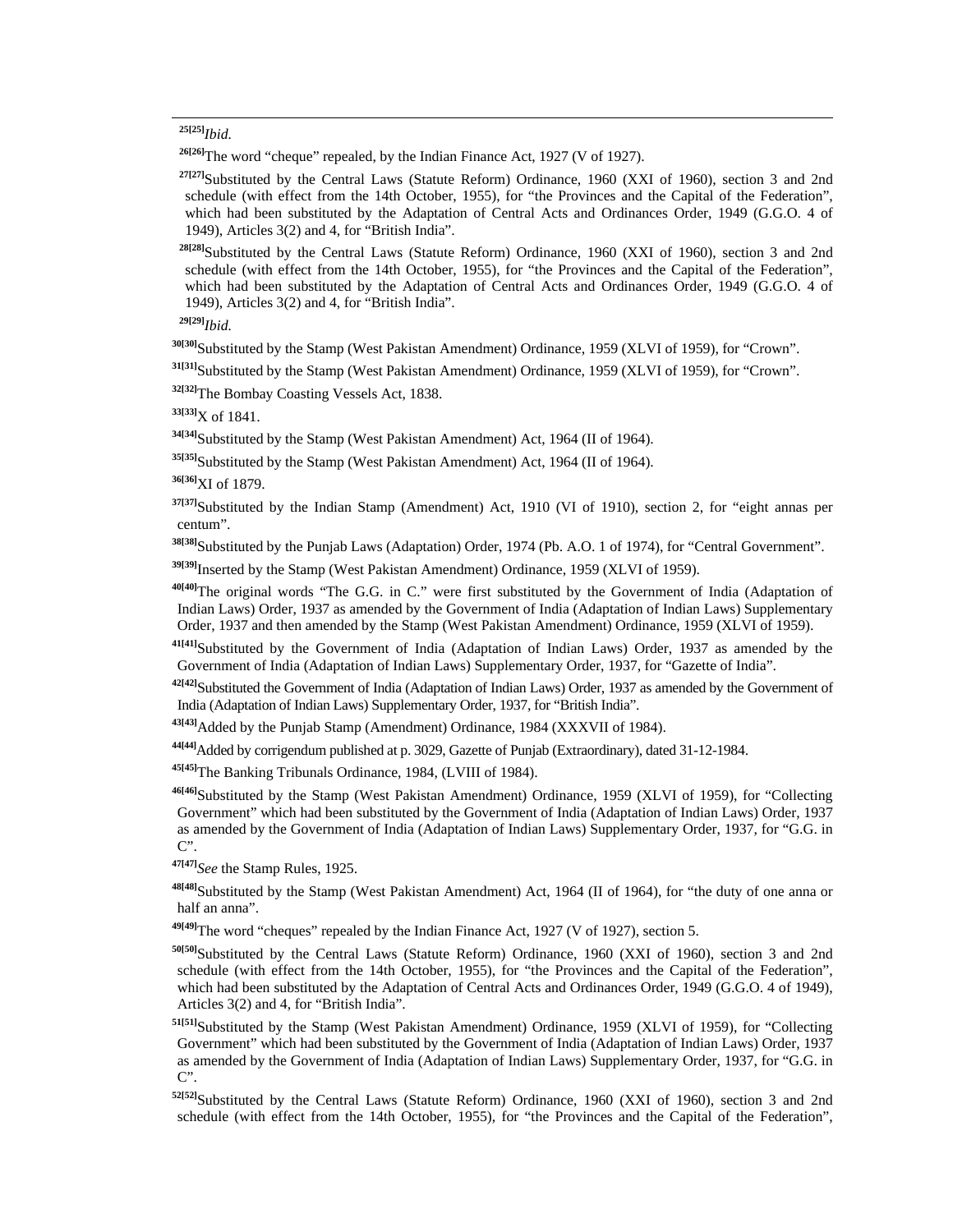which had been substituted by the Adaptation of Central Acts and Ordinances Order, 1949 (G.G.O. 4 of 1949), Articles 3(2) and 4, for "British India".

# **53[53]***Ibid.*

**54[54]**Substituted by the Central Laws (Statute Reform) Ordinance, 1960 (XXI of 1960), section 3 and 2nd schedule (with effect from the 14th October, 1955), for "the Provinces and the Capital of the Federation", which had been substituted by the Adaptation of Central Acts and Ordinances Order, 1949 (G.G.O. 4 of 1949), Articles 3(2) and 4, for "British India".

**55[55]**The word "cheque" repealed by the Indian Finance Act, 1927 (V of 1927), section 5.

**56[56]**Substituted by the Central Laws (Statute Reform) Ordinance, 1960 (XXI of 1960), section 3 and 2nd schedule (with effect from the 14th October, 1955), for "the Provinces and the Capital of the Federation", which had been substituted by the Adaptation of Central Acts and Ordinances Order, 1949 (G.G.O. 4 of 1949), Articles 3(2) and 4, for "British India".

**57[57]**Substituted by the Stamp (West Pakistan Amendment) Ordinance, 1959 (XLVI of 1959), for "Collecting Government", which had been substituted by the Government of India (Adaptation of Indian Laws) Order, 1937 as amended by the Government of India (Adaptation of Indian Laws) Supplementary Order, 1937, for "G.G. in C".

**58[58]**Substituted by the Central Laws (Statute Reform) Ordinance, 1960 (XXI of 1960), section 3 and 2nd schedule (with effect from the 14th October, 1955), for "the Provinces and the Capital of the Federation", which had been substituted by the Adaptation of Central Acts and Ordinances Order, 1949 (G.G.O. 4 of 1949), Articles 3(2) and 4, for "British India".

# **59[59]**Inserted *ibid.*

**60[60]**The word "cheque" repealed by the Indian Finance Act, 1927 (V of 1927), section 5.

**61[61]**Substituted by the Central Laws (Statute Reform) Ordinance, 1960 (XXI of 1960), section 3 and 2nd schedule (with effect from the 14th October, 1955), for "the Provinces and the Capital of the Federation", which had been substituted by the Adaptation of Central Acts and Ordinances Order, 1949 (G.G.O. 4 of 1949), Articles 3(2) and 4, for "British India".

# **62[62]***Ibid.*

**63[63]**The word "cheque" repealed by the Indian Finance Act, 1927 (V of 1927), section 5.

**64[64]**Substituted by the Central Laws (Statute Reform) Ordinance, 1960 (XXI of 1960), section 3 and 2nd schedule (with effect from the 14th October, 1955), for "the Provinces and the Capital of the Federation", which had been substituted by the Adaptation of Central Acts and Ordinances Order, 1949 (G.G.O. 4 of 1949), Articles 3(2) and 4, for "British India".

**65[65]**Substituted by the Central Laws (Statute Reform) Ordinance, 1960 (XXI of 1960), section 3 and 2nd schedule (with effect from the 14th October, 1955), for "the Provinces and the Capital of the Federation", which had been substituted by the Adaptation of Central Acts and Ordinances Order, 1949 (G.G.O. 4 of 1949), Articles 3(2) and 4, for "British India".

**67[67]**Substituted by the Punjab Laws (Adaptation) Order, 1974 (Pb. A.O. 1 of 1974) for "Central Government".

**68[68]**Substituted *ibid.*, for "Gazette of India".

**69[69]**For notification prescribing such rates, *see* Finance Department (Central Revenues) Notification No. C. 125-Stamps 25, dated 18-9-25 (Gazette of India, 1925, Pt. I, p. 886), as amended by Notification No. 8-Stamps, dated 7-11-31.

**70[70]**Substituted by the Central Laws (Statute Reform) Ordinance, 1960 (XXI of 1960), section 3 and 2nd schedule (with effect from the 14th October, 1955), for "the Provinces and the Capital of the Federation", which had been substituted by the Adaptation of Central Acts and Ordinances Order, 1949 (G.G.O. 4 of 1949), Acts 3(2) and 4, for "British India".

**71[71]**Inserted by the Indian Stamp (Amendment) Act, 1904 (XV of 1904), section 3.

**72[72]**Substituted by the Indian Stamp (Amendment) Act, 1912 (I of 1912), section 3, for "Article No. 5(b)".

**73[73]**Substituted by the Indian Stamp (Amendment) Act, 1904 (XV of 1904), section 4, for the original proviso.

**74[74]**The original words "the Secretary of State in Council" were first substituted by the Government of India (Adaptation of Indian Laws) Order, 1937 as amended by the Government of India (Adaptation of Indian Laws)

**<sup>66[66]</sup>***Ibid.*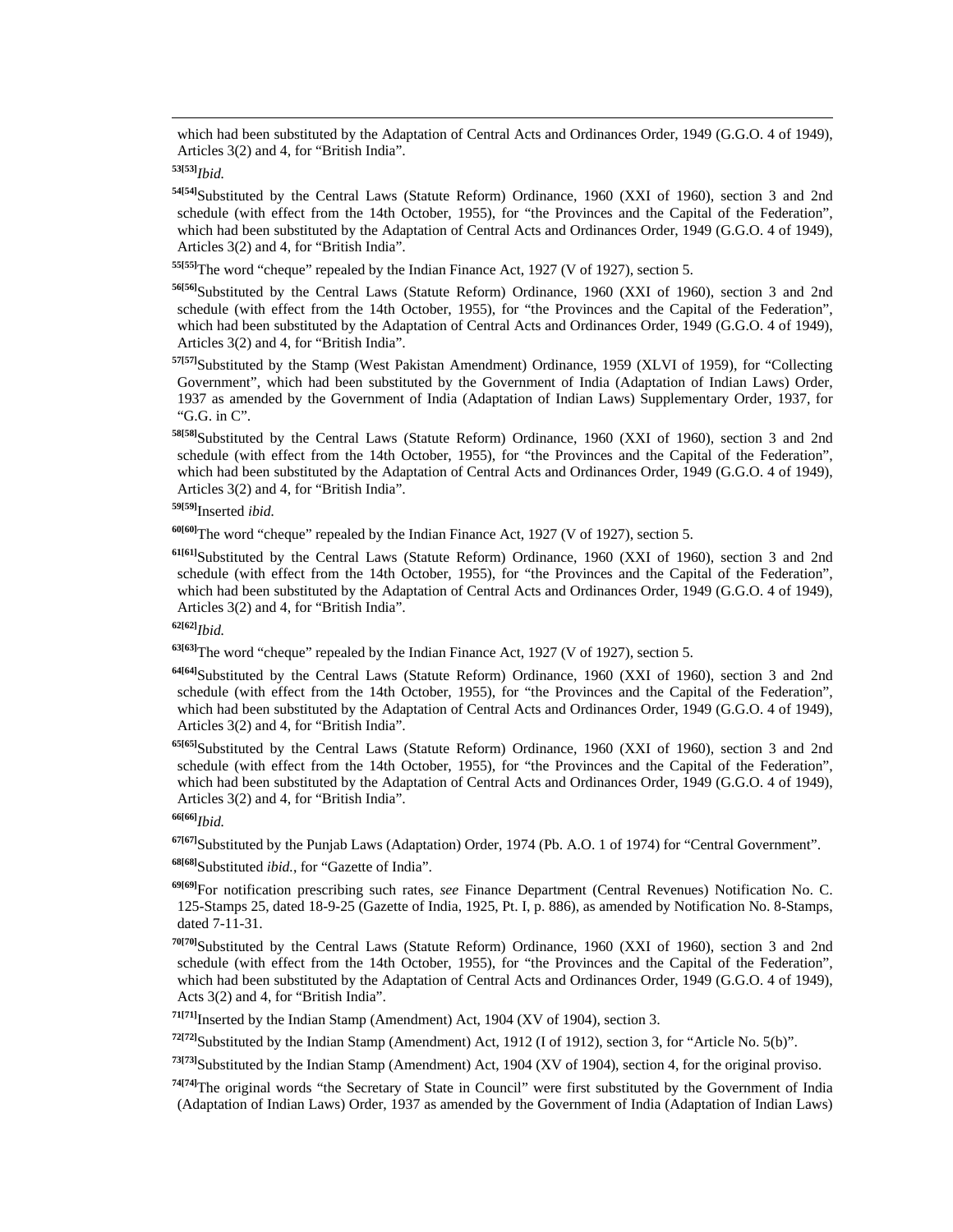Supplementary Order, 1937 and, then, amended by the Stamp (West Pakistan Amendment) Ordinance, 1959 (XLVI of 1959).

**75[75]***Ibid.*

**76[76]**Added by the Punjab Finance Act, 1986 (IV of 1986).

**77[77]**Inserted by the Punjab Finance Act, 1994 (VI of 1994).

**78[78]**Substituted for the word "Commissioner", by the Stamp (Punjab Amendment) Ordinance, 2001 (XXXIV of 2001) which was protected and continued under the Provisional Constitutional Order, 1999 (Chief Executive's Order 1 of 1999) as amended by the Provisional Constitution (Amendment) Order, 1999 (Chief Executive's Order 9 of 1999) and Article 270AA of the Constitution of the Islamic Republic of Pakistan as substituted by the Constitution (Eighteenth Amendment) Act, 2010.

**79[79]**Substituted by the Indian Stamp (Amendment) Act, 1904 (XV of 1904), section 5, for "No. 6 (Agreement to mortgage)".

**80[80]**Substituted by the Indian Stamp (Amendment) Act, 1906 (V of 1906), section 4, for the original Cl. (b).

**81[81]**Inserted by the Punjab Finance Act, 1992 (VI of 1992).

**82[82]**Inserted by the Indian Stamp (Amendment) Act, 1906 (V of 1906).

**83[83]**Substituted by the Stamp (West Pakistan Amendment) Act, 1964 (II of 1964), for "eight annas".

**84[84]**For refund of this duty in the case of certain instruments, *see* the Stamp (Specified Instruments) Act, 1924 (XIII of 1924), section 3(4).

**85[85]**Substituted by the Central Laws (Statute Reform) Ordinance, 1960 (XXI of 1960), section 3 and 2nd schedule (with effect from the 14th October, 1955), for "the Provinces and the Capital of the Federation", which had been substituted by the Adaptation of Central Acts and Ordinances Order, 1949 (G.G.O. 4 of 1949), Articles 3(2) and 4, for "British India".

**86[86]***Ibid.*

**87[87]***Ibid.*

**88[88]**Substituted by the Stamp (West Pakistan Amendment) Act, 1964 (II of 1964), for "the duty of an anna or half an anna".

**89[89]**Substituted by the Central Laws (Statute Reform) Ordinance, 1960 (XXI of 1960), section 3 and 2nd schedule (with effect from the 14th October, 1955), for "the Provinces and the Capital of the Federation", which had been substituted by the Adaptation of Central Acts and Ordinances Order, 1949 (G.G.O. 4 of 1949), Articles 3(2) and 4, for "British India".

**90[90]**V of 1898.

**91[91]**The original words "the G.G. in C". were first substituted by the Government of India (Adaptation of Indian Laws) Order, 1937 as amended by the Government of India (Adaptation of Indian Laws) Supplementary Order, 1937, and then amended by the Stamp (West Pakistan Amendment) Ordinance, 1959 (XLVI of 1959).

<sup>92[92]</sup>For the purposes of this section the office of a returning officer appointed for the purposes of an election to a legislative body constituted under the Government of India Act is not a public officer, *see* Gazette of India, 1920 (Pt. I, p. 2136).

93[93]The original words "the Local Government" were first substituted by the Government of India (Adaptation of Indian Laws) Order, 1937 as amended by the Government of India (Adaptation of Indian Laws) Supplementary Order, 1937 and then amended by the Stamp (West Pakistan Amendment) Ordinance, 1959 (XLVI of 1959).

**94[94]**Substituted by the Stamp (West Pakistan Amendment) Act, 1964 (II of 1964), for "one anna or half an anna".

95[95]For modifications of this provision in respect of instruments to which the Stamps (Specified Instruments) Act, 1924 (XIII of 1924), applies *see* section 3 of that Act.

**96[96]**Substituted by the Stamp (West Pakistan Amendment) Act, 1964 (II of 1964), for "one anna or half an anna".

**97[97]**V of 1898.

**98[98]**The original words "the Govt." were first substituted by the Government of India (Adaptation of Indian Laws) Order, 1937 as amended by the Government of India (Adaptation of Indian Laws) Supplementary Order, 1937 and then amended by the Stamp (West Pakistan Amendment) Ordinance, 1959 (XLVI of 1959).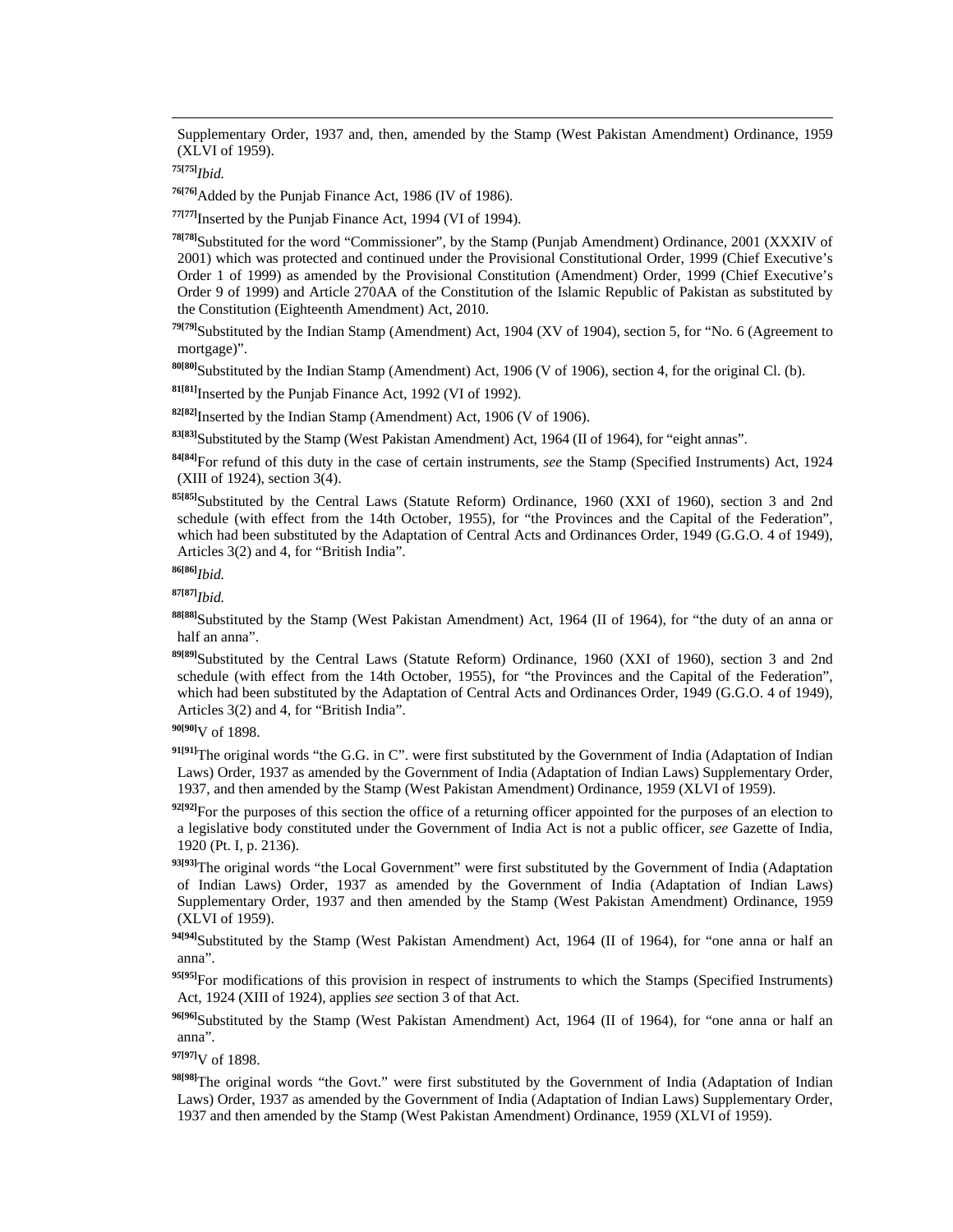**99[99]**The original words "the G.G. in C." were first substituted by the Government of India (Adaptation of Indian Laws) Order, 1937 as amended by the Government of India (Adaptation of Indian Laws) Supplementary Order, 1937 and then amended by the Stamp (West Pakistan Amendment) Ordinance, 1959 (XLVI of 1959).

**100[100]**The words "upon application made to him in this behalf or, if no application is made, with the consent of the Chief Controlling Revenue Authority" repealed by the Decentralization Act, 1914 (IV of 1914), section 2 and schedule Pt. I.

**101[101]**For modifications of these provisions in respect of instruments which the Stamp (Specified Instruments) Act, 1924 (XIV of 1924), applies *see* section 3 of that Act.

**102[102]**Substituted by the Stamp (West Pakistan Amendment) Act, 1964 (II of 1964), for "one anna or half an anna".

**103[103]**Inserted by the Indian Stamp (Amendment) Act, 1904 (XV of 1904), section 6.

**104[104]**For modifications of these provisions in respect of instruments to which the Stamp (Specified Instruments) Act, 1924 (XVIII of 1924), applies *see* section 3 of that Act.

**105[105]**Substituted by the Stamp (West Pakistan Amendment) Act, 1964 (II of 1964), for "one anna or half an anna".

**106[106]**XIV of 1882, subsequently replaced by the Code of Civil Procedure, 1908 (V of 1908).

**107[107]**Substituted by the Central Laws (Adaptation) Order, 1961 (A.O. 1 of 1961), Article 2 and schedule for "Chief Controlling Revenue Authority" (with effect from the 23rd March, 1956).

**108[108]***Ibid*.

**109[109]**Substituted by the Stamp (West Pakistan Amendment) Act, 1964 (II of 1964).

**110[110]**The original words "G.G. in C." have successively been amended by the Decentralization Act, 1914 (IV of 1914), section 2 and schedule, Pt I, the Government of India (Adaptation of Indian Laws) Order, 1937 as amended by the Government of India (Adaptation of Indian Laws) Supplementary Order, 1937 and the Stamp (West Pakistan Amendment) Ordinance, 1959 (XLVI of 1959).

**111[111]**Inserted by the Indian Finance Act, 1927 (V of 1927), section 5.

**112[112]**The word "cheques" repealed *ibid.*

**113[113]**Substituted by the Indian Finance Act, 1927 (V of 1927), for "any bill of exchange".

**114[114]**The words "or cheque" repealed, *ibid.*

**115[115]**The words "or cheque" repealed by the Indian Finance Act, 1927 (V of 1927).

**116[116]**Substituted *ibid*., for "any bill of exchange".

**117[117]**The words "or cheque" repealed *ibid*.

**118[118]**Repealed by the Indian Finance Act, 1927 (V of 1927).

**119[119]**The word "cheque" repealed *ibid.*

**120[120]***Ibid.*

**121[121]**Substituted by the Central Laws (Statute Reform) Ordinance, 1960 (XXI of 1960), section 3 and 2nd schedule (with effect from the 14th October, 1955), for "the Provinces and the Capital of the Federation", which had been substituted by the Adaptation of Central Acts and Ordinances Order, 1949 (G.G.O. 4 of 1949), Articles 3(2) and 4, for "British India".

**122[122]***Ibid.*

**123[123]**Substituted, by the Central Laws (Adaptation) Order, 1961 (A.O. 1 of 1961), for "Chief Controlling Revenue Authority".

**124[124]**Inserted by the Decentralization Act, 1914 (IV of 1914), section 2 and schedule, Part I.

**125[125]**Substituted, by the Central Laws (Adaptation) Order, 1961 (A.O. 1 of 1961), for "Chief Controlling Revenue Authority".

**126[126]**Inserted by the Indian Stamp (Amendment) Act, 1906 (V of 1906), section 6.

**127[127]***Ibid*.

**128[128]**Substituted by the Stamp (West Pakistan Amendment) Act, 1964 (II of 1964), for "one anna for each rupee or fraction of a rupee".

**129[129]***Ibid*.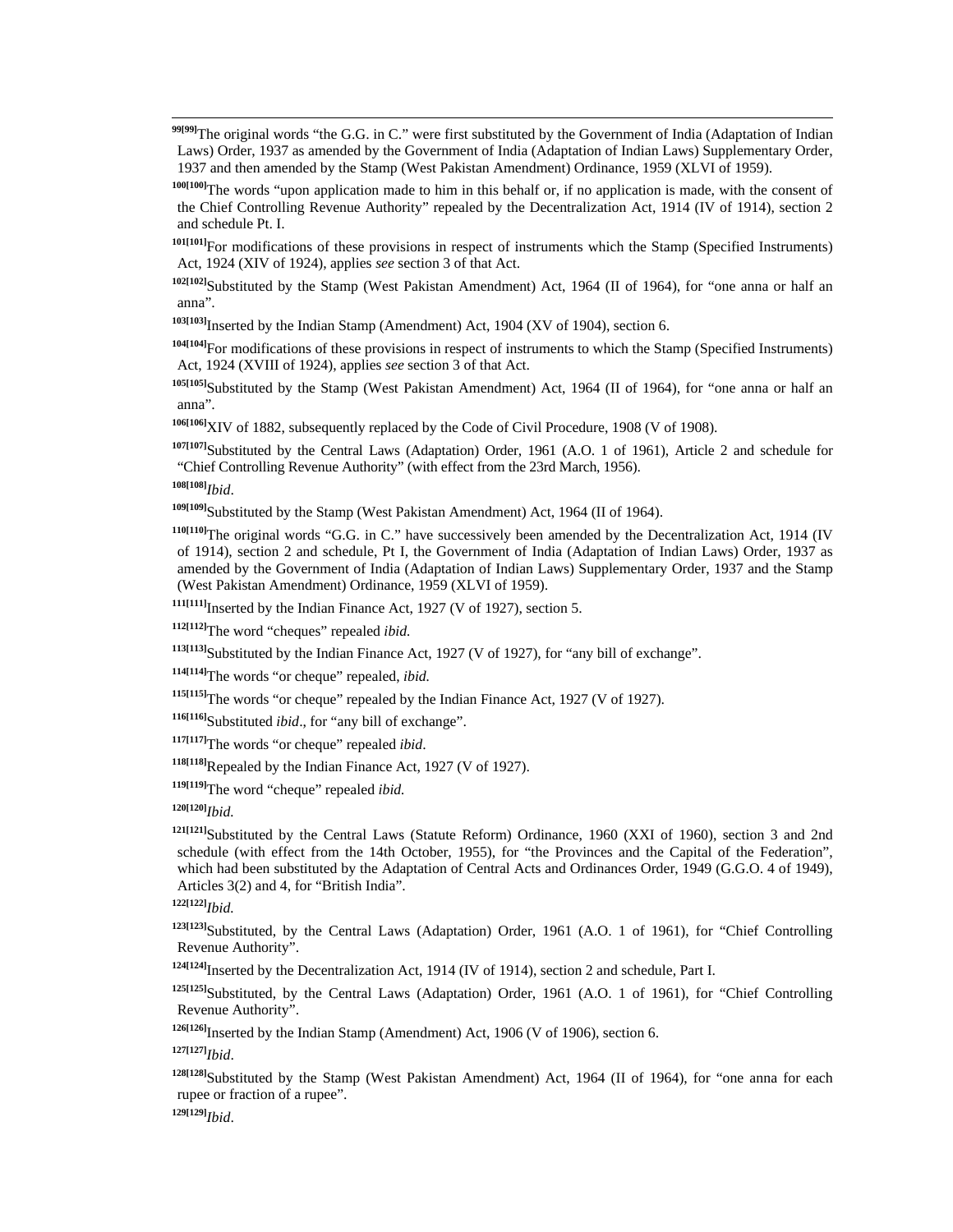**130[130]**Substituted by the Government of India (Adaptation of Indian Laws) Order, 1937 as amended by the Government of India (Adaptation of Indian Laws) Supplementary Order, 1937, for "G.G. in C".

**132[132]**Substituted, by the Central Laws (Adaptation) Order, 1961 (A.O. 1 of 1961), Article 2 and schedule for "Chief Controlling Revenue Authority" (with effect from the 23rd March, 1956).

**133[133]***Ibid*.

**134[134]***Ibid*.

**135[135]**Deleted by the Punjab Laws (Adaptation) Order, 1974 (Pb. A.O. 1. of 1974).

**136[136]**Substituted *ibid.*

**137[137]***Ibid.*

**138[138]**The words "or Chief Court", as amended by the Government of India (Adaptation of Indian Laws) Order, 1937 as amended by the Government of India (Adaptation of Indian Laws) Supplementary Order, 1937, the Adaptation of Central Acts and Ordinances Order, 1949 (G.G.O. 4 of 1949) and by the Federal Laws (Revision and Declaration) Act, 1951 (XXVI of 1951), have been omitted by the West Pakistan Supplementary Appropriation Ordinance, 1960 (XXI of 1960), section 3 and 2nd schedule (with effect from the 14th October, 1955).

**139[139]***Ibid*.

**140[140]***Ibid*.

**141[141]***Ibid*.

**142[142]**Substituted, by the Central Laws (Adaptation) Order, 1961 (A.O. 1 of 1961), Article 2 and schedule for "Chief Controlling Revenue Authority" (with effect from the 23rd March, 1956).

**143[143]**Substituted, by the Central Laws (Adaptation) Order, 1961 (A.O. 1 of 1961), Article 2 and schedule for "Chief Controlling Revenue Authority" (with effect from the 23rd March, 1956).

**144[144]**V of 1898.

**145[145]**For modification of provisions in respect of instruments to which the Stamp (Specified Instruments) Act, 1924 (XIII of 1924), applies, *see* section 3 of that Act.

**146[146]**Inserted by the Indian Finance Act, 1927 (V of 1927), section 5.

**147[147]**The word "cheque", repealed *ibid.*

**148[148]**Substituted by the Punjab Finance Act, 1996 (V of 1996).

**149[149]**Substituted by the Punjab Finance Act, 1996 (V of 1996).

**150[150]***Ibid*.

**151[151]***Ibid*.

**152[152]**Substituted by the Punjab Finance Act, 1996 (V of 1996).

**153[153]***Ibid*.

**154[154]**Inserted by the Indian Finance Act, 1927 (V of 1927), section 5.

**155[155]**Substituted by the Punjab Finance Act, 1996 (V of 1996).

**156[156]**Substituted by the Punjab Finance Act, 1996 (V of 1996).

**157[157]**Substituted by the Stamp (West Pakistan Amendment) Act, 1964 (II of 1964), for "one anna or half an anna".

**158[158]**Substituted by the Punjab Finance Act, 1996 (V of 1996).

**159[159]**Substituted by the Government of India (Adaptation of Indian Laws) Order, 1937 as amended by the Government of India (Adaptation of Indian Laws) Supplementary Order, 1937, for "the Local Government".

**160[160]**Substituted by the Stamp (West Pakistan Amendment) Ordinance, 1959 (XLVI of 1959), for "Collecting Government".

**161[161]**Substituted, by the Central Laws (Adaptation) Order, 1961 (A.O. 1 of 1961), Article 2 and schedule for "Chief Controlling Revenue Authority (with effect from the 23rd March, 1956).

**162[162]**The words "Presidency Magistrate or", omitted by the Adaptation of Central Acts and Ordinances Order, 1949 (G.G.O. 4 of 1949).

**<sup>131[131]</sup>**Inserted by the Indian Stamp (Amendment) Act 1904 (XVI of 1904), section 7.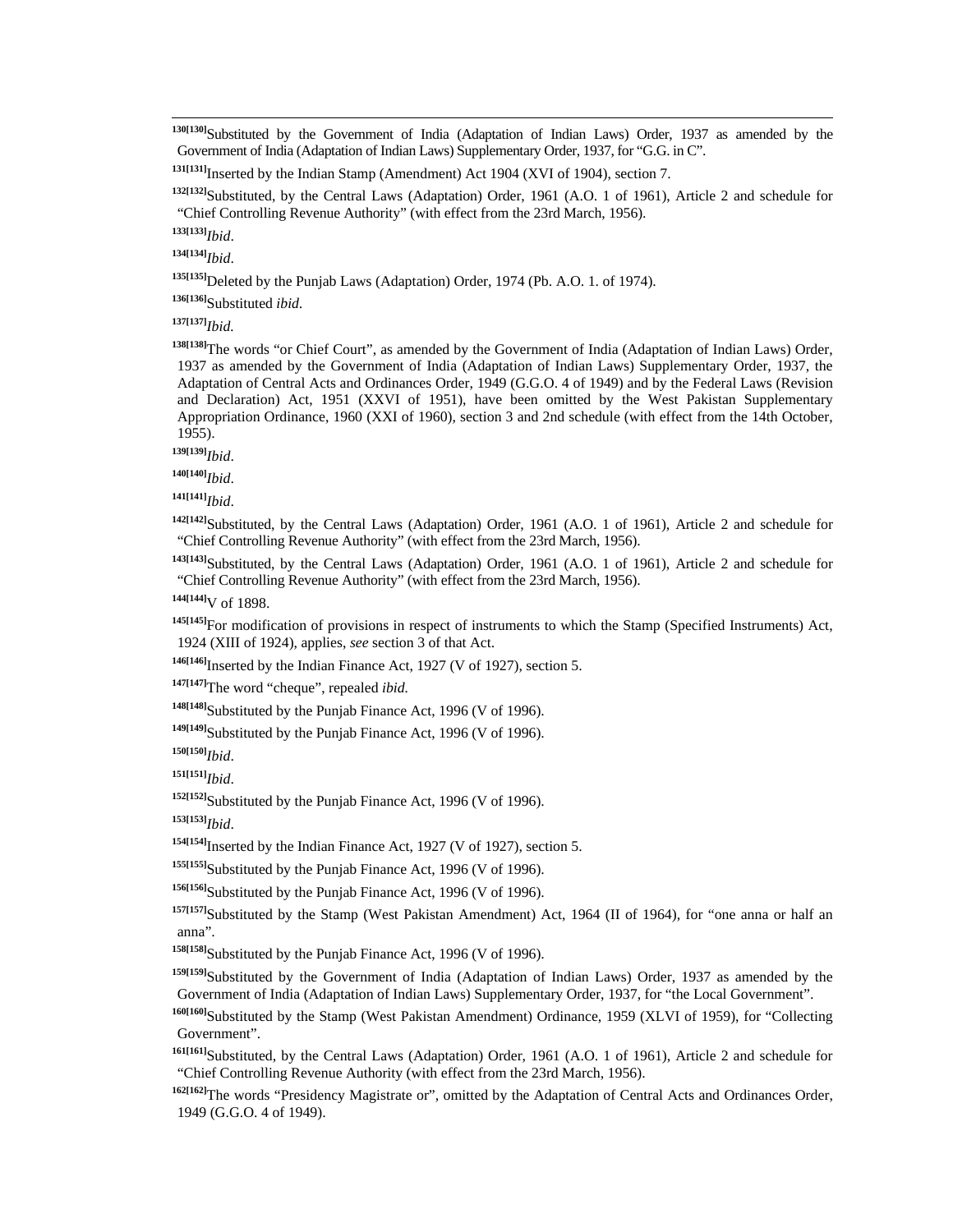**163[163]**The words "or Presidency Town", repealed by the Federal Laws (Revision and Declaration) Act, 1951 (XXVI of 1951), section 3 and 2nd Schedule.

**164[164]***Ibid.*

**165[165]**Substituted, by the Central Laws (Adaptation) Order, 1961 (A.O. 1 of 1961), Article 2 and schedule for "Chief Controlling Revenue Authority (with effect from the 23rd March, 1956).

**166[166]**The words "subject to the control of the G.G. in C", repealed by the Government of India (Adaptation of Indian Laws) Order, 1937 as amended by the Government of India (Adaptation of Indian Laws) Supplementary Order, 1937.

**167[167]**Substituted by the Stamp (West Pakistan Amendment) Act, 1964 (II of 1964), for "one anna or half an anna".

**168[168]**Substituted by the Stamp (West Pakistan Amendment) Ordinance, 1959 (XLVI of 1959), for "Collecting Government".

**169[169]***See* The Stamp Rules, 1927.

**170[170]**Substituted by the Government of India (Adaptation of Indian Laws) Order, 1937 as amended by the Government of India (Adaptation of Indian Laws) Supplementary Order, 1937, for the original sub-section.

**171[171]**Section 76-A, inserted by the Decentralisation Act, 1914 (IV of 1914), section 2 and schedule.

**172[172]**Substituted by the Government of India (Adaptation of Indian Laws) Order, 1937 as amended by the Government of India (Adaptation of Indian Laws) Supplementary Order, 1937.

**173[173]**The words "Central Government, subject to the provisions of section 124(1) of the Government of India Act, 1935 and", deleted by the Stamp (West Pakistan Amendment) Ordinance, 1959 (XLVI of 1959).

**174[174]**Substituted by the Central Laws (Adaptation) Order, 1961 (A.O. 1 of 1961), for "Chief Controlling Revenue Authority".

**175[175]***Ibid*.

**176[176]**Substituted by the Stamp (West Pakistan Amendment) Ordinance, 1959 (XLVI of 1959), for "Collecting Government".

**177[177]**Substituted by the Stamp (West Pakistan Amendment) Act, 1964 (II of 1964), for "four annas".

**178[178]**Substituted by the Punjab Finance Ordinance, 1969 (VII of 1969).

**179[179]**Substituted by the Punjab Finance Act, 1995 (VI of 1995).

**180[180]***Ibid*.

**181[181]***Ibid*.

**182[182]**Substituted by the Punjab Finance Act, 1998 (VII of 1998).

**183[183]**VIII of 1911.

**184[184]**XXIX of 1952.

**185[185]**XIV of 1932.

**186[186]**VI of 1953.

**187[187]**Substituted by the Punjab Finance Act, 1995 (VI of 1995).

**188[188]***Ibid.*

**189[189]***Ibid.*

<sup>190[190]</sup>Substituted by the Punjab Finance Act, 1995 (VI of 1995).

**191[191]**Added *ibid*.

<sup>192[192]</sup>Substituted by the Punjab Finance Act, 1998 (VII of 1998).

**193[193]**Added by the Punjab Finance Act, 1997 (IX of 1997).

**194[194]**Substituted by the Punjab Finance Act, 1998 (VII of 1998).

**195[195]**Now 'Federal Government', *see* the Federal Adaptation of Laws Order, 1975 (P.O. 4 of 1975).

**196[196]**Substituted by the Punjab Finance Act 2006 (V of 2006).

<sup>197[197]</sup>Substituted by the Punjab Finance Act, 1995 (VI of 1995).

**198[198]***Ibid.*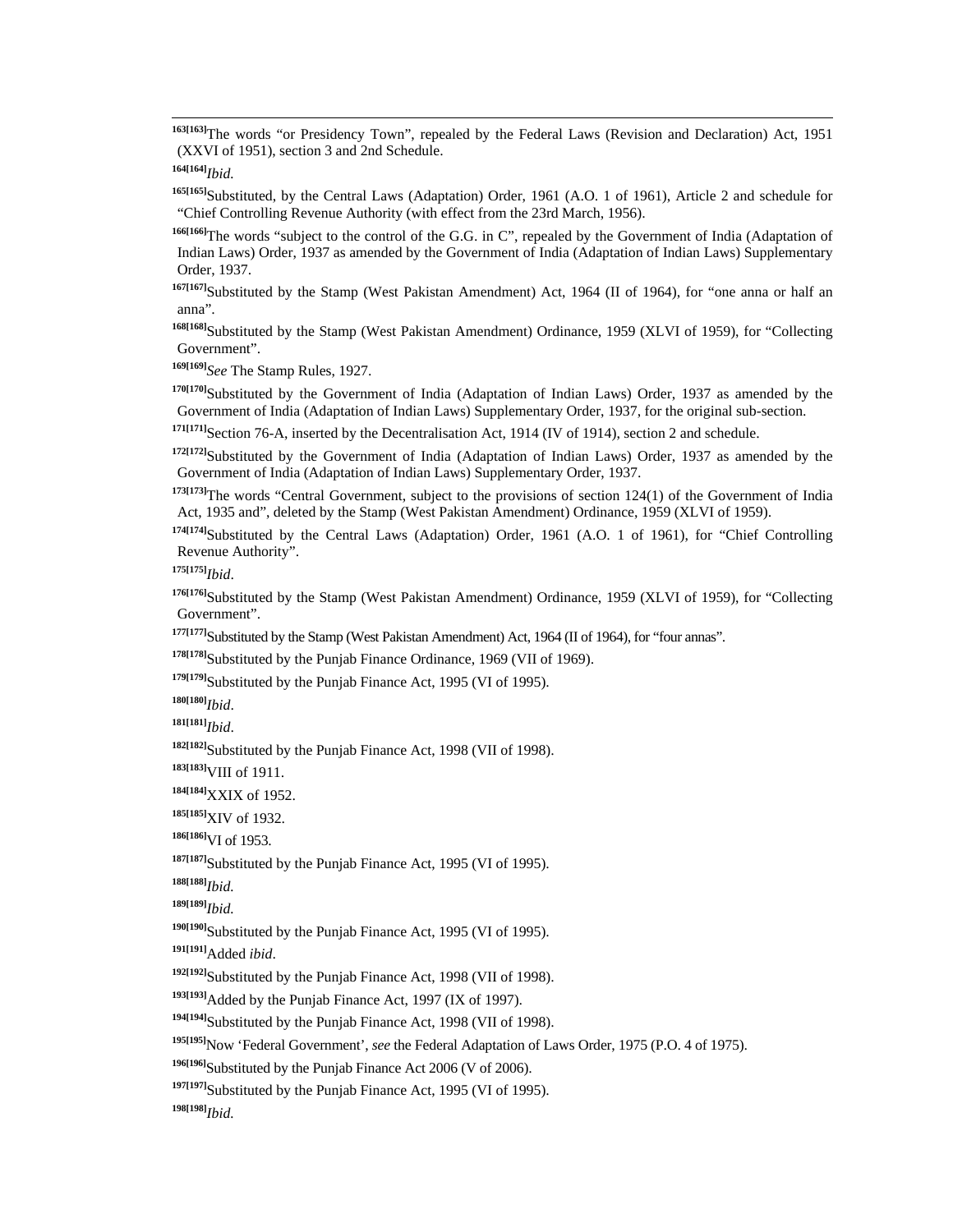<sup>199[199]</sup>Substituted by the Punjab Finance Act, 1995 (VI of 1995).

**200[200]***Ibid.*

**201[201]***Ibid*.

**202[202]**XIX of 1850.

**203[203]**Deleted by the Punjab Finance Act, 2004 (XIX of 2004).

**204[204]**Substituted by the Punjab Finance Act, 1990 (I of 1990).

**205[205]**Added by the Punjab Finance Act, 1997 (IX of 1997).

**206[206]**Added by the Punjab Finance Act, 1998 (VII of 1998).

**207[207]**Substituted for the words "Three rupees for every one hundred rupees or part thereof for" by the Punjab Finance Act, 2004 (XIX of 2004).

**208[208]**Deleted by the Punjab Finance Act, 1990 (I of 1990).

**209[209]**Articles 12-A and 12-B added by the Punjab Finance Act, 1997 (IX of 1997) and deleted by the Punjab Finance Ordinance, 2000 (III of 2000), which will remain in force under the Provisional Constitution (Amendment) Order 1999 (9 of 1999), Article 4, notwithstanding the maximum limit of three months prescribed under Article 128 of the Constitution of the Islamic Republic of Pakistan.

**210[210]***Ibid*.

**211[211]**Substituted by the Punjab Finance Act, 1995 (VI of 1995).

**212[212]**Substituted by the Punjab Finance Act, 1995 (VI of 1995).

**213[213]***Ibid.*

**214[214]**XV of 1908.

**215[215]**Substituted by the Punjab Finance Act, 1995 (VI of 1995).

**216[216]**Substituted by the Punjab Finance Act, 1995 (VI of 1995).

**217[217]***Ibid*.

**218[218]**Substituted for the words "The same duty as on a Conveyance (No.23), for a" by the Punjab Finance Act, 2004 (XIX of 2004).

**219[219]**Substituted by the Punjab Finance Act, 1995 (VI of 1995).

**220[220]***Ibid.*

<sup>221[221]</sup>In the original schedule, this article was omitted by the Indian Finance Act, 1927 (V of 1927). The Punjab Finance Ordinance, 1969 (VII of 1969), which substituted the schedule has left it as such.

**222[222]**Substituted by the Punjab Finance Act, 1995 (VI of 1995).

**223[223]**Added *ibid*.

**224[224]**Substituted by the Punjab Finance Act, 1986 (IV of 1986).

**225[225]**Substituted by the Punjab Finance Act, 1999 (IX of 1999).

**226[226]**Substituted for the words "Four rupees for every one hundred rupees or part thereof" by the Punjab Finance Act, 2004 (XIX of 2004).

**227[227]***Ibid*, for the words "Five rupees for every one hundred rupees or part thereof".

**228[228]**Added by the Punjab Finance Ordinance, 2000 (III of 2000), which will remain in force under the Provisional Constitution (Amendment) Order 1999 (9 of 1999), Article 4, notwithstanding the maximum limit of three months prescribed under Article 128 of the Constitution of the Islamic Republic of Pakistan.

<sup>229[229]</sup>Substituted for the words "Four rupees for every one hundred rupees or part thereof" by the Punjab Finance Act, 2004 (XIX of 2004).

**230[230]**Substituted by the Punjab Finance Act, 1995 (VI of 1995).

**231[231]**Substituted by the Punjab Finance Act, 1995 (VI of 1995).

**232[232]***Ibid.*

**233[233]**Substituted by the Punjab Finance Act 2006 (V of 2006).

**234[234]**The words "per annum" omitted by the Punjab Finance Act 2007 (IV of 2007).

**235[235]**Inserted by the Punjab Finance Act 2008 (I of 2008).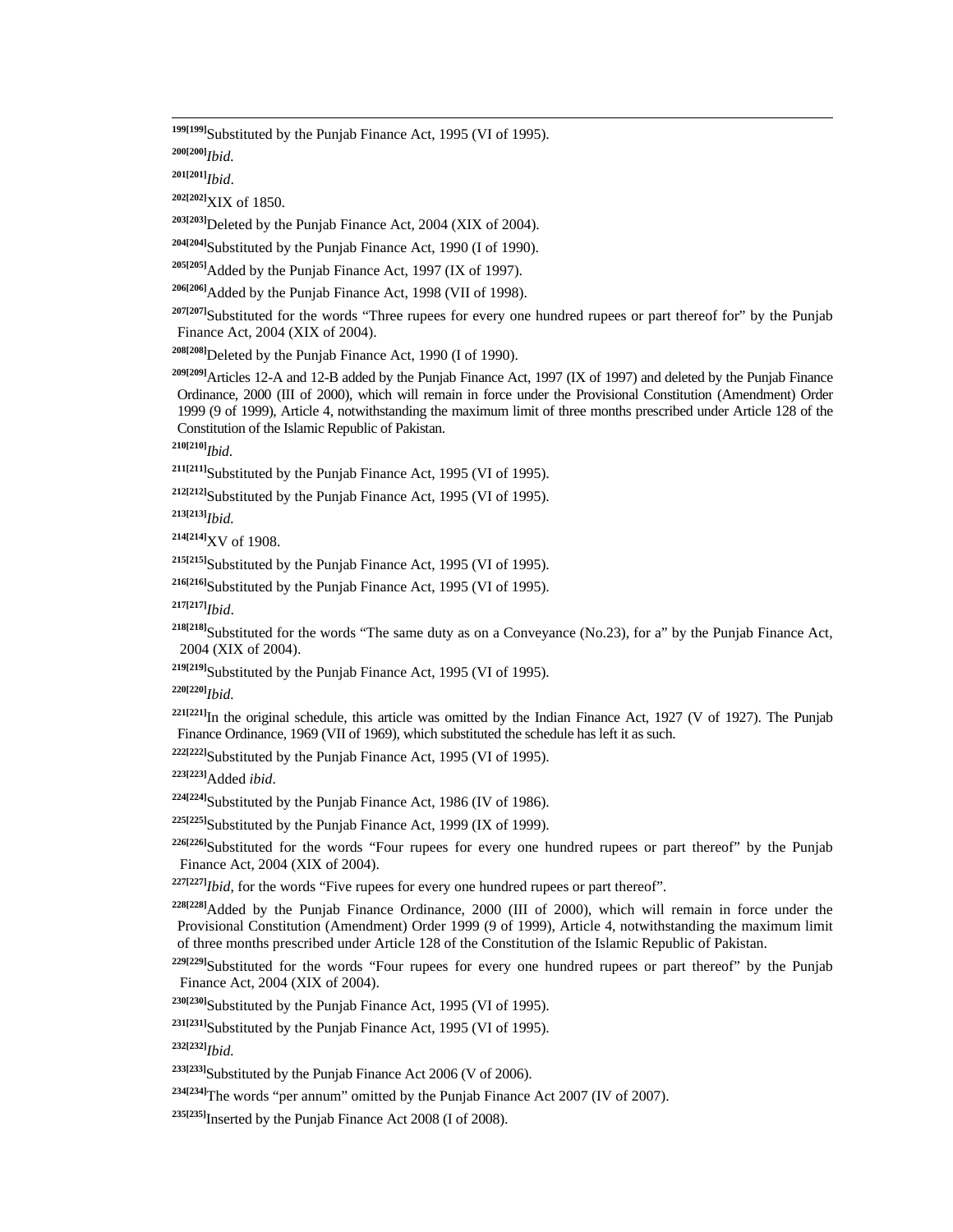**236[236]**Substituted by the Punjab Finance Act, 1995 (VI of 1995).

**237[237]***Ibid*.

**238[238]**Omitted by the Punjab Finance Act, 1990 (I of 1990).

**239[239]**Substituted by the Punjab Finance Act, 1997 (IX of 1997).

**240[240]**Substituted for the words "Two rupees for every one hundred rupees or part thereof" by the Punjab Finance Act, 2004 (XIX of 2004).

**241[241]***Ibid*, for the words "Five rupees for every one hundred rupees or part thereof".

**242[242]***Ibid*, for the words "Four rupees for every one hundred rupees or part thereof".

**243[243]***Ibid*, for the words "The same duty as on a Conveyance (No.23) for a".

<sup>244[244]</sup>Substituted for the words "The same duty as on a Conveyance (No.23) for a" by the Punjab Finance Act, 2004 (XIX of 2004).

**245[245]***Ibid*, for the words "The same duty as on a Conveyance (No.15) for".

**246[246]**Substituted by the Punjab Finance Act, 1995 (VI of 1995).

<sup>247[247]</sup>Substituted by the Punjab Finance Act, 2004 (XIX of 2004).

**248[248]**Substituted by the Punjab Finance Act 1999 (IX of 1999).

**249[249]***Ibid.*

<sup>250[250]</sup>Substituted for the words "The same duty as on a Conveyance (No.15) for", by the Punjab Finance Act, 2004 (XIX of 2004).

**251[251]***Ibid*.

 $252[252]$ *Ibid*, for the words "The same duty as is leviable on a Debenture [No.27(b)] for a".

**253[253]***Ibid.*

**254[254]***Ibid*.

**255[255]***Ibid*.

**256[256]***Ibid.*

<sup>257[257]</sup>Substituted for the words "The same duty as is leviable on a Conveyance (No.23) for a" by the Punjab Finance Act, 2004 (XIX of 2004).

**258[258]***Ibid*, for the words "four rupees".

**259[259]***Ibid*, for the words "The same duty as is leviable on a Conveyance (No.23) for a"*.*

**260[260]***Ibid*, for the words "four rupees".

**261[261]**Substituted by the Punjab Finance Act, 1990 (I of 1990).

<sup>262[262]</sup>Deleted by the Punjab Finance Ordinance, 2000 (III of 2000), which will remain in force under the Provisional Constitution (Amendment) Order 1999 (9 of 1999), Article 4, notwithstanding the maximum limit of three months prescribed under Article 128 of the Constitution of the Islamic Republic of Pakistan.

**263[263]**Substituted by the Punjab Finance Act, 1995 (VI of 1995).

**264[264]**Deleted by the Punjab Finance Act, 2004 (XIX of 2004)*.*

**265[265]**Substituted *ibid*, for the words "The same duty as on a Conveyance (No.23) for a".

**266[266]***Ibid*, for the words "The same duty as on a Bond (No.15) for".

<sup>267[267]</sup>Inserted by the Punjab Finance Act 2006 (V of 2006).

**268[268]**Substituted by the Punjab Laws (Adaptation) Order, 1974 (Pb. A.O. 1 of 1974), for "West Pakistan".

**269[269]**Substituted by the Punjab Finance Act, 1995 (VI of 1995).

<sup>270[270]</sup>Substituted by the Punjab Finance Act, 1990 (I of 1990).

**271[271]**Substituted by the Punjab Finance Act, 1995 (VI of 1995).

**272[272]***Ibid*.

**273[273]**Substituted by the Punjab Finance Act, 1990 (I of 1990).

**274[274]**Substituted by the Punjab Finance Act, 1995 (VI of 1995)*.*

**275[275]**Substituted by the Punjab Finance Act, 1990 (I of 1990).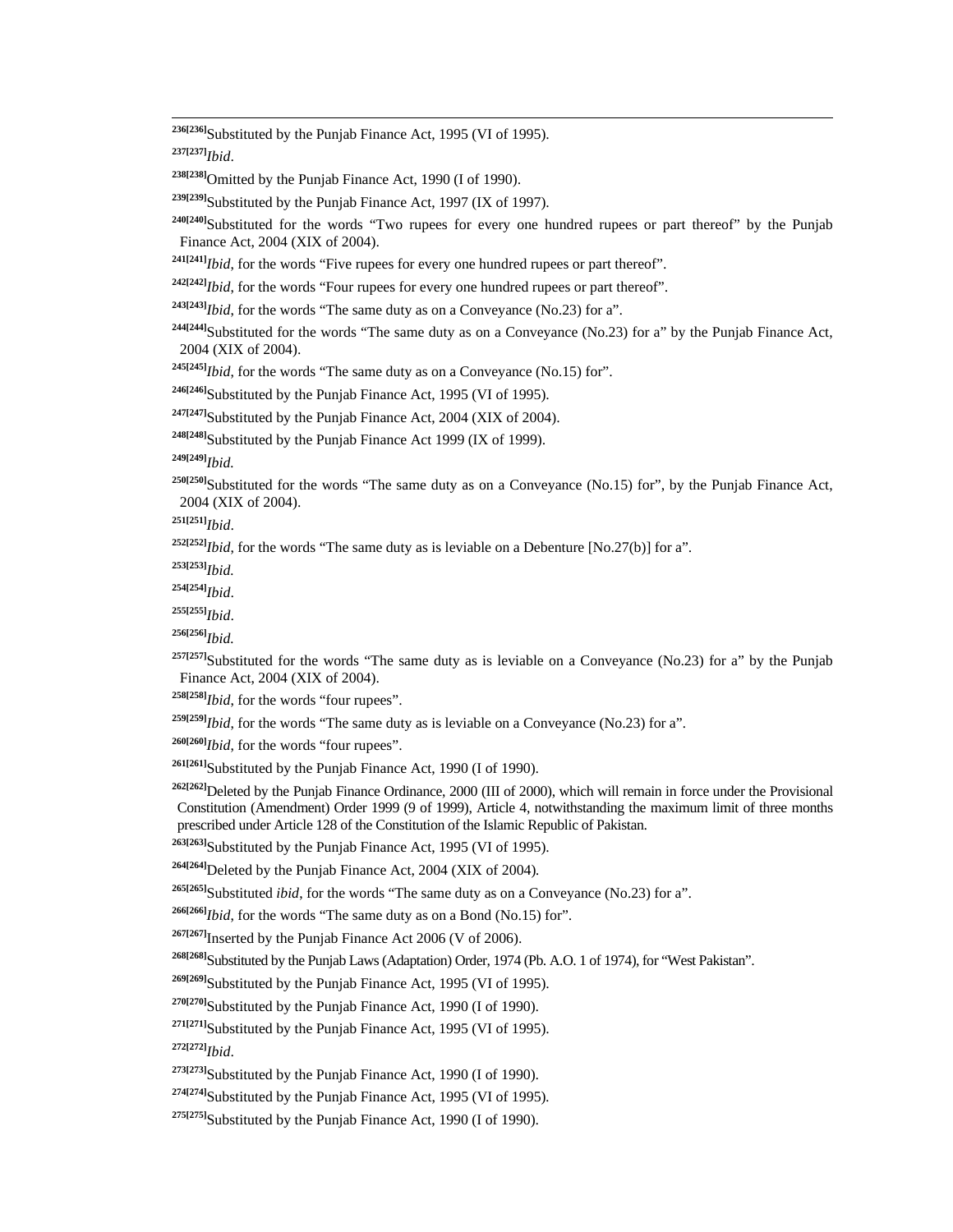<sup>276[276</sup>]Substituted for the words "Three rupees for every one hundred rupees or part thereof for" by the Punjab Finance Act, 2004 (XIX of 2004).

**277[277]***Ibid*, for the words "four rupees".

**278[278]**Substituted for the words "four rupees" by the Punjab Finance Act, 2004 (XIX of 2004).

<sup>279[279]</sup>Substituted by the Punjab Finance Act, 1975 (XL of 1975).

**280[280]**Substituted by the Punjab Finance Act, 1990 (I of 1990).

**281[281]**Substituted by the Punjab Finance Act, 1995 (VI of 1995).

**282[282]***Ibid*.

**283[283]**Substituted by the Punjab Finance Act, 1990 (I of 1990).

**284[284]**Substituted by the Punjab Finance Act, 1996 (V of 1996).

**285[285]**Substituted by the Punjab Finance Act, 1996 (V of 1996).

**286[286]***Ibid.*

**287[287]***Ibid*.

**288[288]**Substituted by the Punjab Finance Act, 1996 (V of 1996).

**289[289]***Ibid.*

**290[290]***Ibid*.

**291[291]**Now 'Federal Government', *see* the Federal Adaptation of Laws Order, 1975 (P.O. 4 of 1975).

**292[292]**Substituted by the Punjab Finance Act, 1996 (V of 1996).

**293[293]**Substituted by the Punjab Finance Act, 1995 (VI of 1995).

**294[294]**Substituted by the Punjab Finance Act, 1998 (VII of 1998).

**295[295]**Substituted for the words "The same duty as is leviable on a Conveyance (No.23) for" by the Punjab Finance Act, 2004 (XIX of 2004).

**296[296]**Added by the Punjab Finance Act, 1998 (VII of 1998).

<sup>297[297]</sup>Substituted by the Punjab Finance Act, 1995 (VI of 1995).

**298[298]**Substituted by the Punjab Finance Act 2006 (V of 2006).

**299[299]**Inserted by the Punjab Finance Act 2007 (IV of 2007).

**300[300]**Substituted by the Punjab Finance Act, 1995 (VI of 1995).

**301[301]**Substituted by the Punjab Finance Act, 1995 (VI of 1995).

**302[302]***Ibid.*

**303[303]***Ibid*.

**304[304]**Added by the Punjab Finance Act, 1998 (VII of 1998) and deleted by the Punjab Finance Ordinance, 2000 (III of 2000), which will remain in force under the Provisional Constitution (Amendment) Order 1999 (9 of 1999), Article 4, notwithstanding the maximum limit of three months prescribed under Article 128 of the Constitution of the Islamic Republic of Pakistan.

**305[305]**Substituted by the Punjab Finance Act, 1995 (VI of 1995).

**306[306]***Ibid*.

**307[307]**Substituted by the Punjab Finance Act, 1990 (I of 1990).

**308[308]**Substituted for the words "Four rupees for every one hundred rupees or part thereof for" by the Punjab Finance Act, 2004 (XIX of 2004).

**309[309]**Substituted by the Punjab Finance Act, 1995 (VI of 1995).

**310[310]***Ibid.*

**311[311]**Substituted by the Punjab Laws (Adaptation) Order, 1974 (A.O. 1 of 1974).

**312[312]**Inserted by the Punjab Finance Act, 1975 (XL of 1975).

**313[313]**Substituted for the words "Two rupees for every one hundred rupees or part thereof for" by the Punjab Finance Act, 2004 (XIX of 2004).

**314[314]**Clause (i) re-lettered by the Punjab Finance Act, 1975 (XL of 1975).